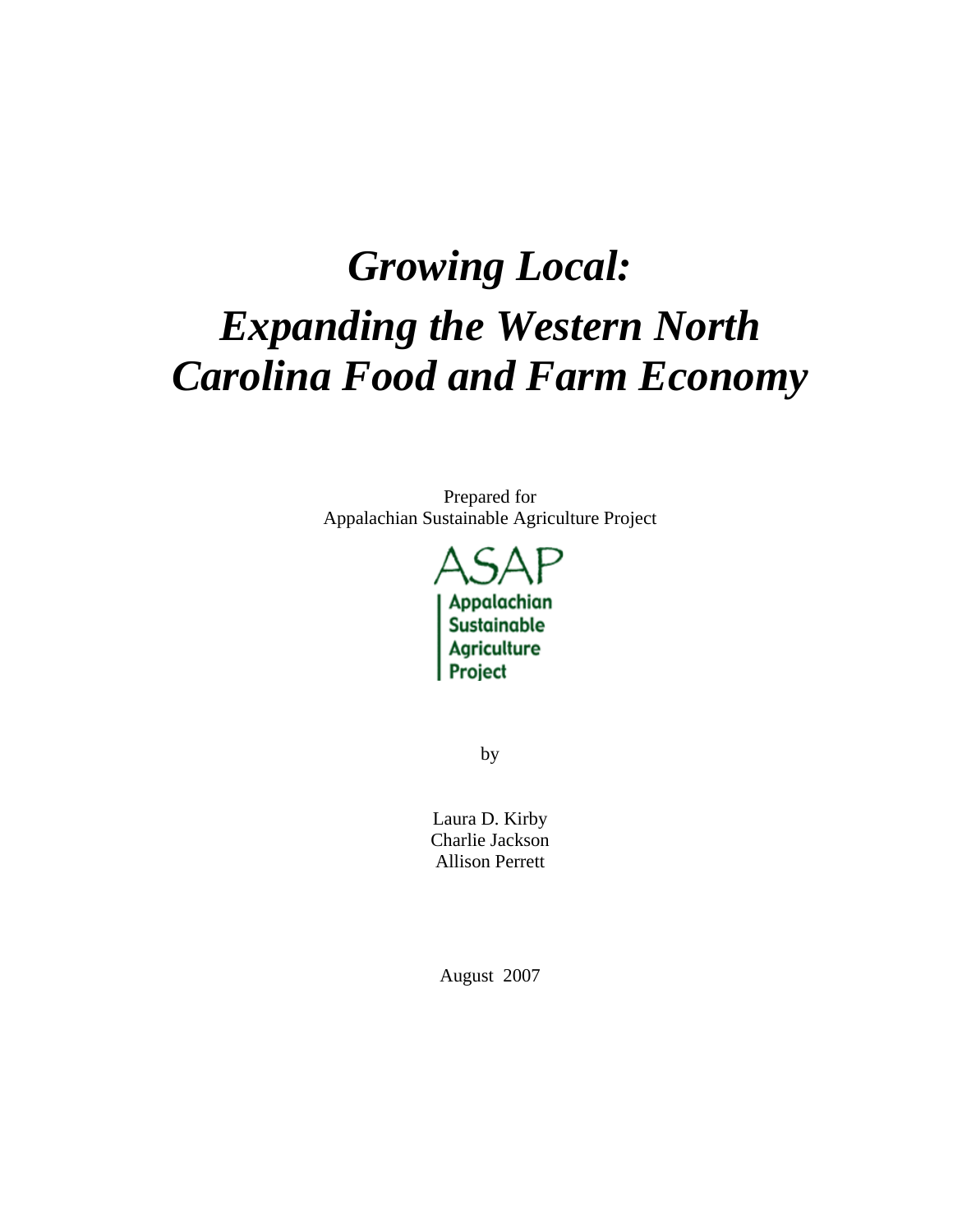ppalachian Sustainable Agriculture Project (ASAP) is a nonprofit organization that supports farmers and rural communities in the mountains of Western North Carolina (WNC) and the Southern Appalachians. ASAP's vision is to build a strong local ppalachian Sustainable Agriculture Project (ASAP) is a nonprofit organization that<br>supports farmers and rural communities in the mountains of Western North Carolina<br>food system in the region as a way to help sustain the lo character of the region, and support human and environmental health.

ASAP works to increase local consumption of locally-grown food and farm products through a Local Food Campaign built around public education and promotion, farmer training and support, research, and policy development. In response to the findings from this report ASAP introduced the *Appalachian Grown™* program in 2006 for certifying farms and farm products grown or raised in Southern Appalachian counties on family farms. ASAP's work has contributed to rising demand for local food and farm products by consumers, restaurants, retail food stores, businesses, and institutions within the region.

Contributors:

JoAnne Berkenkamp, Consultant, St. Paul MN Research Incorporated, Atlanta GA The Richard L. Hoffman Center for Assessment and Research Alliances, Mars Hill College Ken Meter, Crossroads Resource Center, Minneapolis MN Ginger Kowal, Researcher, Appalachian Sustainable Agriculture Project

To cite this report:

Laura Kirby, Charlie Jackson, and Allison Perrett. 2007 Growing Local: Expanding the Western North Carolina Food and Farming Economy. Appalachian Sustainable Agriculture Project. Asheville, North Carolina.

For additional information about this research please contact Appalachian Sustainable Agriculture Project:

729 Haywood Rd., Suite 3 Asheville NC 28806 (828) 236-1282 www.asapconnections.org

Copyright© 2007 by Appalachian Sustainable Agriculture Project All rights reserved

**This project was made possible with funding from the Sustainable Agriculture Research and Education (SARE) program of the United States Department of Agriculture.**

**Sustainable Agriculture Research and Education (SARE)**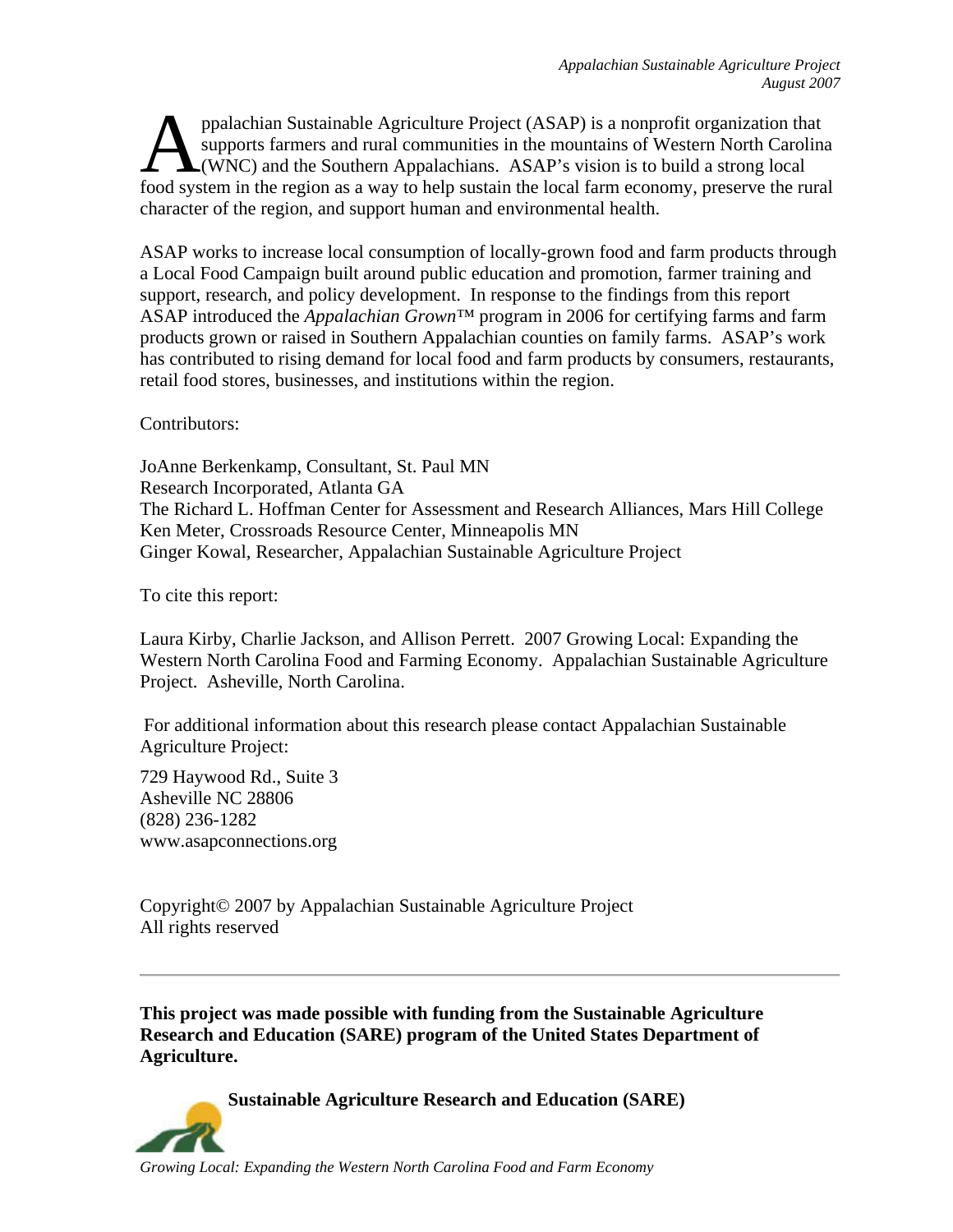# Table of Contents

| <b>Executive Summary</b>     |                                                                                                                                                                                                                         | $\mathbf{1}$               |
|------------------------------|-------------------------------------------------------------------------------------------------------------------------------------------------------------------------------------------------------------------------|----------------------------|
| Introduction                 |                                                                                                                                                                                                                         | 5                          |
|                              | Section 1: The Western North Carolina Food and Farm Economy                                                                                                                                                             | 8                          |
|                              |                                                                                                                                                                                                                         |                            |
|                              | Chapter 1. A Brief History of Farming in the Region<br>Chapter 2. Current Production<br>Chapter 3. Cash Receipts from Farming<br>Chapter 4. Trends in Farming and Farmland<br><b>Chapter 5. Economic Considerations</b> | 10<br>12<br>13<br>14<br>17 |
|                              | Chapter 6: Regional Strengths and Resources                                                                                                                                                                             | 19                         |
|                              | Chapter 7: Food and Non-Food Crops                                                                                                                                                                                      | 21                         |
|                              | Section 2: Demand for Local Food in Western North Carolina                                                                                                                                                              | 23                         |
|                              | Chapter 1. Consumer Preferences<br><b>Chapter 2. Direct Markets</b><br>Chapter 3. Larger Scale Markets<br>Chapter 4. Summary of Local Market Potential for Locally-grown Produce                                        | 25<br>27<br>33<br>48       |
|                              | Section 3: Supplying Locally-grown Food to Local Markets                                                                                                                                                                | 49                         |
|                              | Chapter 1. Fruits and Vegetables<br>Chapter 2. Meat and Poultry<br>Chapter 3. Dairy Products<br>Chapter 4. Other Food<br>Chapter 5. Summary of Local Market Potential for Locally-grown Food                            | 51<br>57<br>59<br>62<br>62 |
|                              | Section 4: Understanding the Gap between Demand and Supply                                                                                                                                                              | 67                         |
| Chapter 2. Barriers          | Chapter 1. Defining the Gap                                                                                                                                                                                             | 67<br>69                   |
|                              | Section 5: Bridging the Gap Between Demand and Supply                                                                                                                                                                   | 76                         |
|                              | Chapter 1. Recommendations<br>Chapter 2. Conclusions                                                                                                                                                                    | 76<br>81                   |
| Appendix A: Research Reports |                                                                                                                                                                                                                         |                            |

- *Locally-grown Foods Strategic Positioning Research*
- *Western North Carolina Food and Farm Economy: Highlights of a Data Compilation*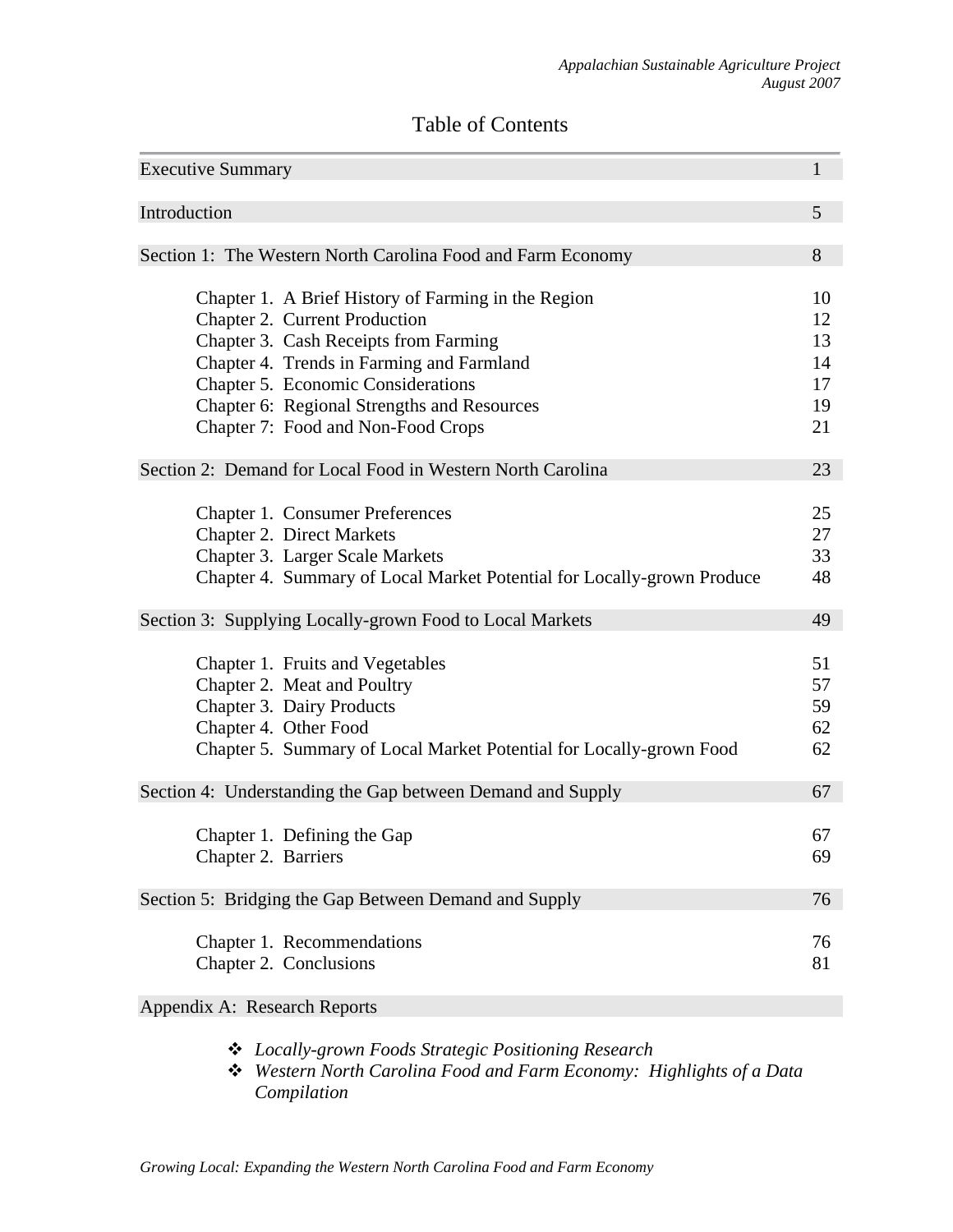## Table of Contents (continued)

- *A Market Analysis of Tailgate Farmers' Markets of Buncombe and Madison Counties*
- *Results from a Survey of Farmers' Tailgate Market Vendors in Buncombe and Madison Counties*
- *Community Supported Agriculture in the French Broad River Basin*
- *Results from a Western North Carolina Farm-to-College Survey*
- *Summer Camps and Local Food in Western North Carolina*
- *Defining Success in the Farm-to-School Arena*
- *Restaurants as a Market Channel for Locally-grown Food in Western North Carolina*
- *Local Food Purchasing by Highly Motivated Businesses and Consumers*
- *A Survey of Licensed Dairies in Western North Carolina*
- *The Value of Appalachian Grown Labeling for Nursery Growers in Western North Carolina*
- *A Survey of Local Food Activities in the Southern Appalachian Region*
- *Hospital Foodservice: Implications for the Local Food System*
- *A Survey of NC Cooperative Extension Agents in Western North Carolina*
- *Shopper Attitudes about Food and Farms at the WNC Farmers Market*
- *Opportunities for Expanding Food and Farm Tourism in Western North Carolina*
- *Exploring the Role of Latinos in the Western North Carolina Food System*
- *The Infrastructure of Food Procurement and Distribution: Implications for Western North Carolina Farmers*
- *Food Policy Councils: What and Why?*

Appendix B: Case Studies

- *Early Girl Eatery: Recipe for Success*
- *Madison County Public Schools: Another Link in the Chain*
- *Freeman's Farm: Growing Trust in the Fields*
- *Shelton Farms: Finding a Space in the Middle of Agriculture*
- *Mountain Food Products: Serving the Local Community*
- *Cane Creek Valley Farm: Catching up to Stay in Place*

Appendix C: A Review of ASAP's Local Food Campaign

Appendix D: Related Research in Western North Carolina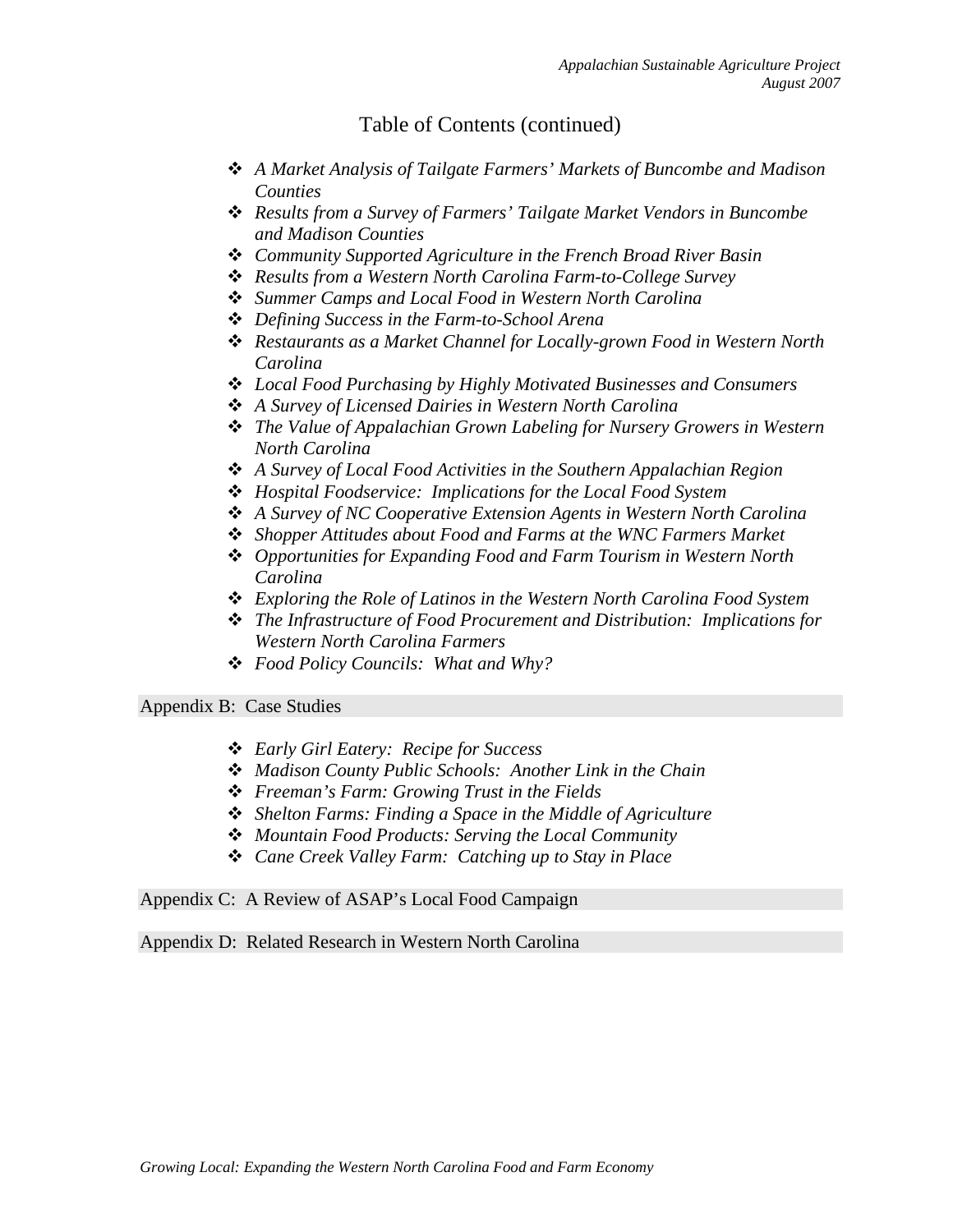## **List of Tables and Figures**

#### Tables: Page

| 2.                               |                                                                                           |  |
|----------------------------------|-------------------------------------------------------------------------------------------|--|
| 3.                               |                                                                                           |  |
| 4.                               | Selected Categories in ASAP's Local Food Guide by Number of Listings, 2002-200726         |  |
| 5.                               | A Summary of Larger Scale Markets for Local Produce in WNC33                              |  |
| 6.                               |                                                                                           |  |
| $7_{\scriptscriptstyle{\ddots}}$ |                                                                                           |  |
| 8.                               | Share of Retail Produce Sales for Selected Fruits and Vegetables37                        |  |
| 9.                               |                                                                                           |  |
|                                  | 10. A Summary of Total Market Potential for Local Produce in WNC47                        |  |
|                                  |                                                                                           |  |
|                                  | 12. A Comparison of Consumption and Production of Selected Fresh Fruits and Vegetables51  |  |
|                                  | 13. Consumption of Selected Categories of Processed Fruits and Vegetables in WNC52        |  |
|                                  | 14. A Comparison of Consumption and Production of Selected Categories of Meat in WNC57    |  |
|                                  | 15. A Comparison of Consumption and Production of Selected Categories of Dairy Products59 |  |
|                                  |                                                                                           |  |
|                                  |                                                                                           |  |
| Figures:                         |                                                                                           |  |

#### Breakout Boxes:

*Breakout boxes in question-and-answer format are used throughout the report when more explanation is needed for a specific concept or to illustrate a topic relevant to this research or the region's food system.* 

| 6. What are some points of intervention for expanding local markets for produce in WNC?56 |  |
|-------------------------------------------------------------------------------------------|--|
|                                                                                           |  |
|                                                                                           |  |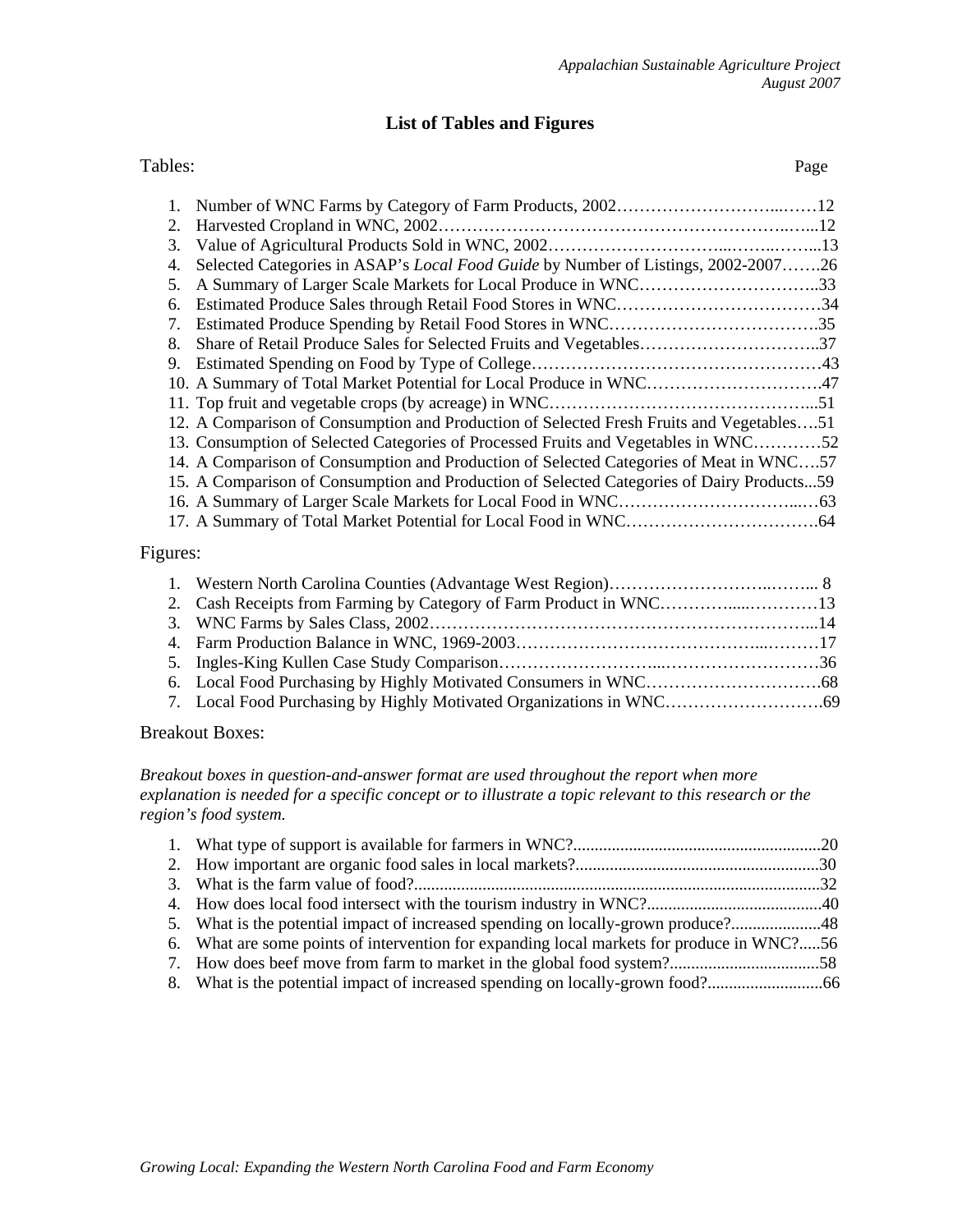## **Executive Summary**

This report is the culmination of a multi-year research project funded by the Southern Sustainable Agriculture Research and Education (SSARE) program, a division of the United States Department of Agriculture (USDA), whose goals include advancing knowledge about sustainable farming systems. This research explores: **(1)** what food and farm products are currently produced in the region; **(2)** how much of what is produced is also consumed in the region; **(3)** the potential for increasing local consumption of locally-produced food and farm products as a way to strengthen the regional farm economy; and **(4)** where investment of resources or other actions could eliminate barriers currently impeding the purchase of local food.

The report is based on the results from twenty separate surveys commissioned by ASAP and conducted between 2003 and 2007 as well as analysis of secondary data and published statistics. Stakeholders surveyed and interviewed include consumers, farmers' market shoppers and vendors, North Carolina Cooperative Extension (NCCE) agents, farms engaged in Community Supported Agriculture, college foodservice directors, summer camp directors, child nutrition directors in public school districts, hospital foodservice directors, tourism agencies, personnel in Latino centers, dairy farmers, grocery stores, restaurants, and nursery growers. The geographic area studied is the twenty-three Appalachian counties known as Western North Carolina (WNC).

The region has a long farming tradition and, despite national trends of farm loss and agricultural consolidation, farming remains vital to this region of the Southern Appalachian Mountains. In a snapshot, WNC is home to over 12,000 farms producing a wide variety of fruits and vegetables, meat and dairy products, and non-food crops like Christmas trees, tobacco, and nursery plants. Farms occupy a third of the privately owned land in the region and in 2002 the region's farms earned \$543 million in cash receipts. Tourism, the region's number one industry, is driven largely by the scenic farm landscapes and natural beauty of the region. Taken together, these facts demonstrate the significance of agriculture to the region's economy and to issues surrounding land-use planning.

The farm economy in WNC is in a period of transition, echoing a national trend in the decline in farms and acres of farmland. To some extent change is being driven by the end of the federal tobacco price support and supply control program. Other shifts are occurring simultaneously. In the decade between 1992 and 2002, the region experienced a 16 percent increase in fruit and vegetable crops and a 25 percent increase in acres devoted to non-food crops. Direct Sales – the USDA category used to describe transactions directly between farmers and consumers – have more than doubled and are expected to continue growing, bolstered by strong demand for locally-grown food. For the region of WNC, the research finds a desire by consumers and businesses for \$36.5 million for fresh fruits and vegetables and nearly \$452 million for all foods including meat, dairy, and processed products. In this context of transition, the potential for expanding local markets for local products is significant.

In this report, the emphasis on expanding local markets for local farm products is based on an underlying assumption that local markets can improve farm profitability. Profit potential lies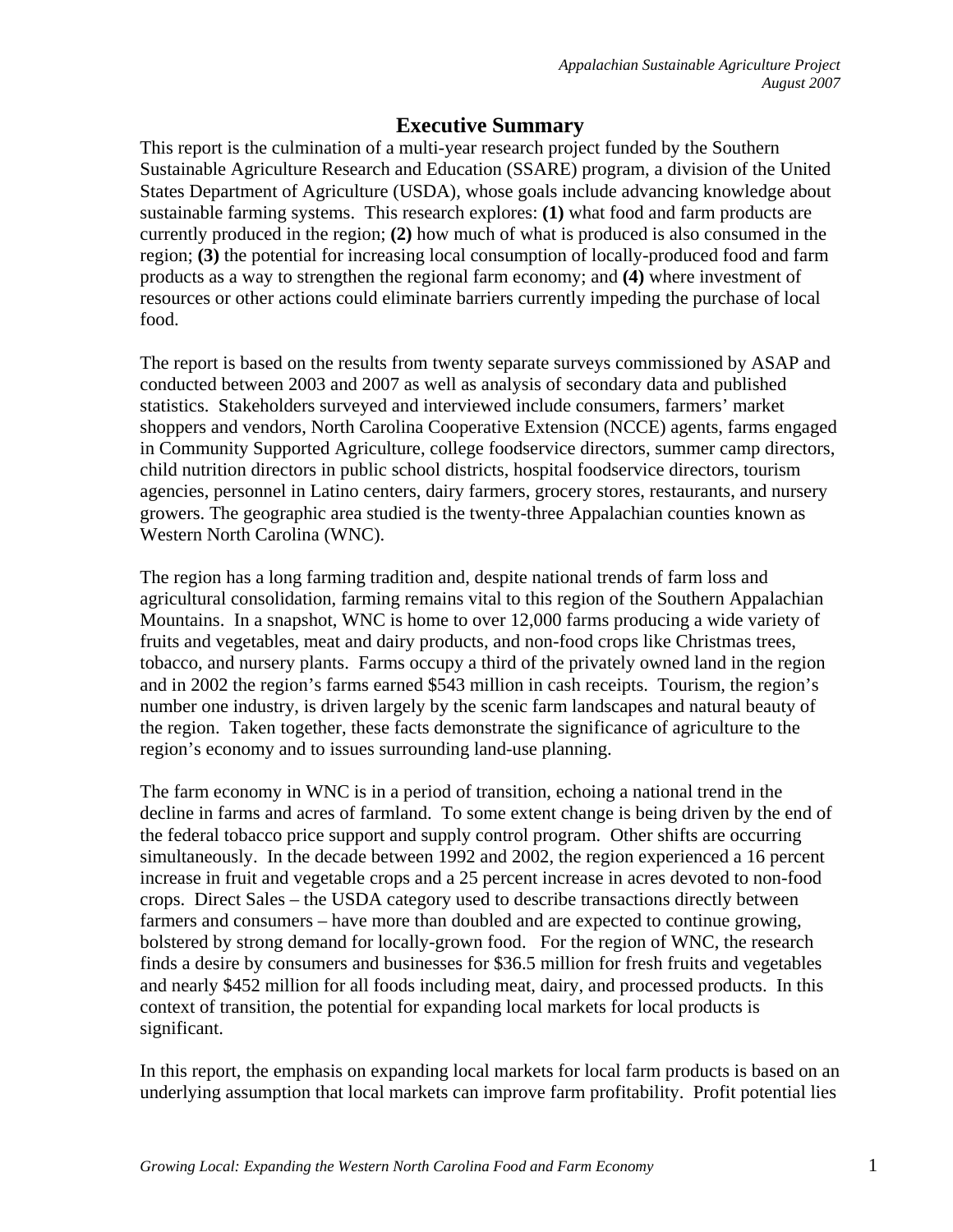in price premiums tied to strong demand for local food as well as the possibility for reduced distribution and transportation costs associated with selling to local markets. In this sense, local markets can exert a positive influence on farm profitability as well as contribute to regional economic wealth by keeping dollars spent on food circulating in the local economy.

The research found strong demand for locally-grown food by WNC consumers and across all market segments surveyed. For the majority of consumers surveyed, local food represents a fresher, tastier option to foods produced in more distant regions, and the purchase of local food represents a way to support local farmers and local communities, protect the environment, and preserve the rural character of the region. Consumers reported spending a greater percentage of their total monthly food bill on locally-grown food in 2004 compared to 2000. At farmers' markets average per capita expenditures increased from 2003 to 2004 and the percentage of weekly shoppers spending more than \$20 at the markets increased from 24 percent in 2003 to 36 percent in 2004. More than three quarters of residents surveyed said that when local foods cost a little more, they are worth the extra cost. Significantly, 82 percent of WNC respondents indicated that they would buy more locally-produced food if it were labeled local.

Strong consumer demand for local food is evident by the growth in direct-marketing opportunities for local farmers and high interest in securing locally-grown foods by largerscale businesses and institutions in the region. To better understand and quantify market demand and establish realistic goals for sourcing local food, this study measured the level of desire to source local food by specific market segments. . It also factors in climate conditions and the seasonality of local food production.

Demand for locally-grown food is described in terms of spending: current spending, desired spending, and maximum spending. Dollar values reflect retail spending, not prices received by farmers.

*Current spending* refers to the amount of locally-grown produce that is currently being purchased by buyers in the region. Desired spending and maximum spending both represent the potential for locally-grown food in the region. *Desired spending* refers to the amount of locally-grown food interested buyers would purchase if they were able to get as much as they wanted. Achieving this level of spending would involve altering local food infrastructure and distribution systems so that local food could more easily reach different types of markets*. Maximum spending* represents the highest possible spending on locally-grown food by consumers and categories of large-scale buyers examined in this report. These spending levels imply infrastructure improvements plus changes in tastes and preferences so that more buyers in each category have high interest in obtaining locally-grown food.

These categories of spending are further broken down to distinguish between (1) demand for only fresh fruits and vegetables and (2) demand for all foods (i.e., fresh produce plus meat, dairy, and processed foods). This distinction is necessary when describing demand for local food in this region because more locally-grown produce is currently consumed locally than any other type of food. Produce also has less infrastructural requirements and therefore local produce sales hold better potential for increases in the short term than other farm products.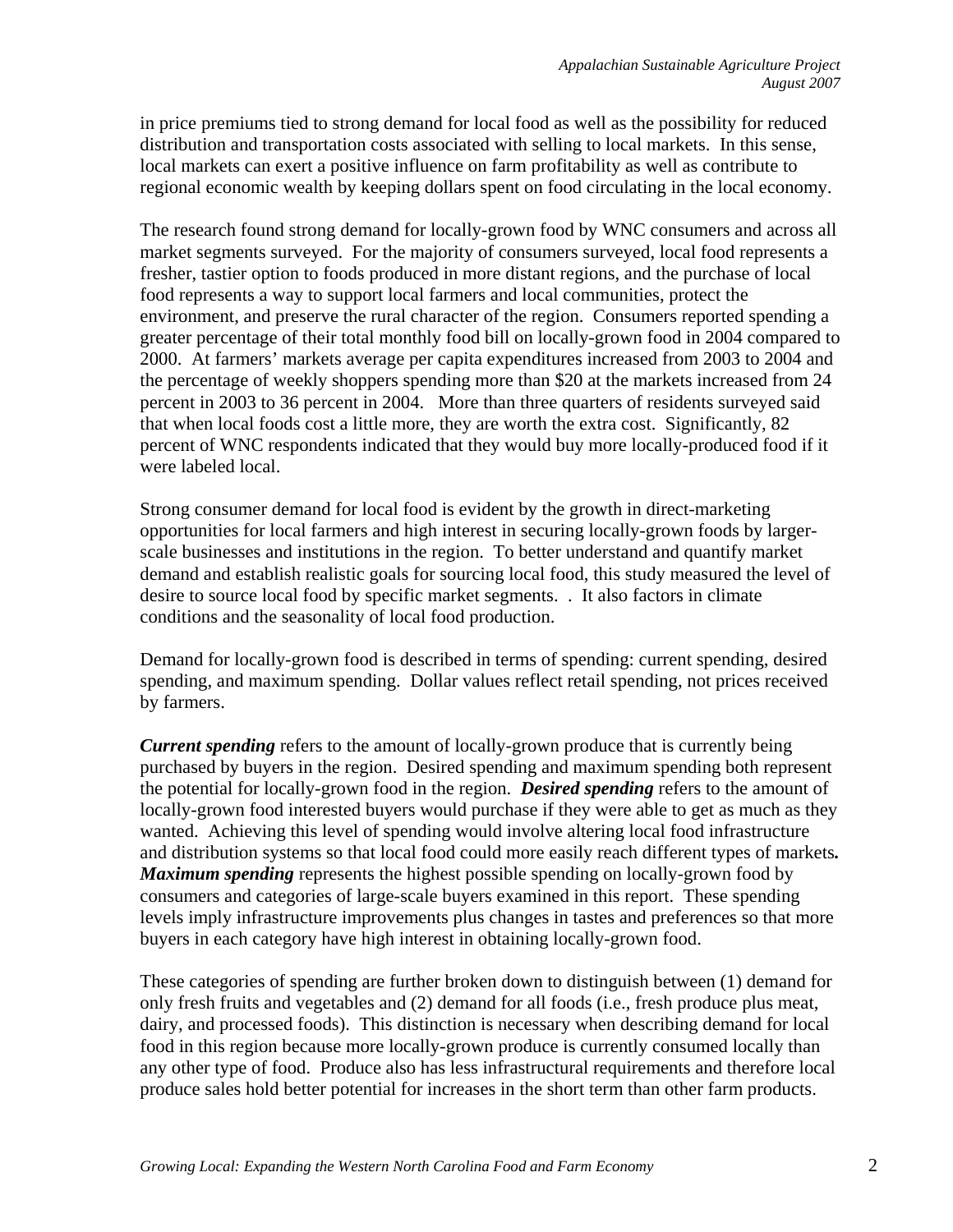- **Current spending of locally-grown produce**: **\$13.9 million**.
- **Current spending of all categories of food**: **\$14.5 million**.This estimate is likely low due to the difficulty of distinguishing local sales of locally produced milk.
- **Desired spending of locally-grown produce: \$36.5 million.**
- **Desired spending of all categories of food: \$451.9 million.**
- **Maximum spending of locally-grown produce: \$49.9 million.**
- **Maximum spending of all categories of food: \$654.2 million.**

The greatest immediate opportunities in terms of market size lie in the retail grocery market. Nearly 60 percent of the \$2.2 billion worth of food consumed by the region's residents is purchased in retail food stores for home consumption, and retailers in the region are increasingly seeking ways to expand their local offerings. Restaurants also represent a promising market for locally-grown food with freshness and quality driving high demand for local ingredients. Beyond food stores and restaurants, the study finds high interest in local food by institutions that serve and sell food to the region's consumers, and summer camps.

Despite strong, measured demand for local food and farm products only a fraction of all food that is consumed locally is currently produced locally, probably less than one percent. This fact is true even for foods that can and are being produced by the region's farms. On the surface this represents an opportunity for local growers to expand production. More accurately, the disparity between demand for and supply of locally-grown food is complicated by the processes involved in moving food from farm to market, processing needs, and state, federal, and local policies that do not support local farms. Expanding local consumption of local farm products will require restaurants, food stores, and other businesses and institutions that serve or sell food to modify food procurement and distribution systems.

To some extent, food retailers in the region are currently altering their practices to accommodate more local food. Additionally, regionally-based systems of distribution wholesale distributors, packers, farmer cooperatives, systems of backhauling—exist in the region that have the potential to help local farmers gain access to larger-scale markets. The region also has significant pieces of processing infrastructure including facilities for largescale milk processing and distribution. With increasing demand for local food, these systems and pieces of infrastructure are potential points of intervention that, with further development, could create space for local farmers in a tightly integrated market.

The research confirms that there are areas where it is appropriate to expand what is currently being done and other areas where new initiatives and additional research are needed. Recommendations detailed in this report include:

- Improve outreach efforts for larger scale markets
- Improve the labeling of local food
- Provide information and support to growers
- Advocate for policies that favor local food distribution and sale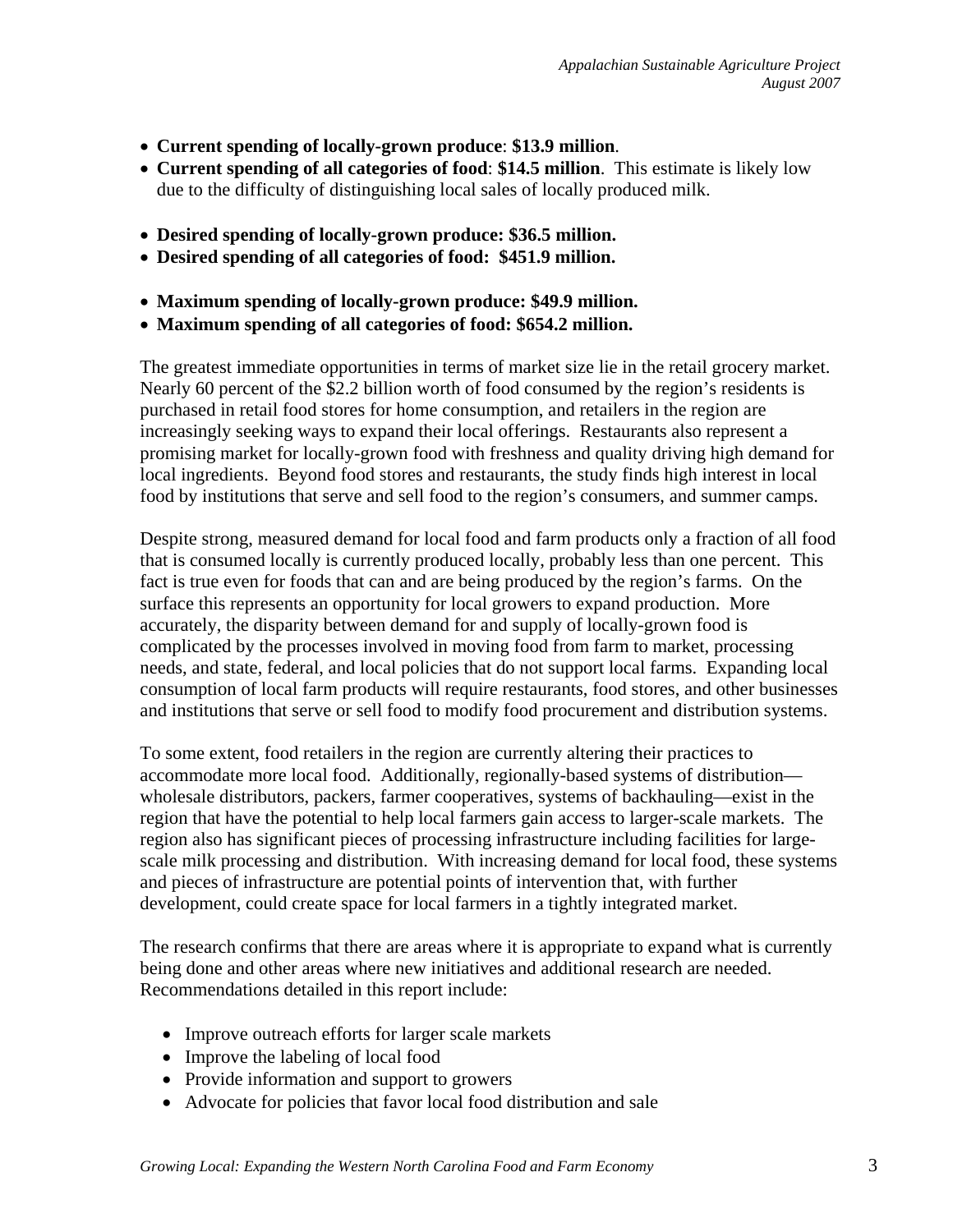- Help maintain working farmland in the region
- Identify points of intervention in food distribution and infrastructure systems
- Expand public education and awareness about local food
- Expand the Local Food Campaign more fully throughout the region
- Integrate efforts to promote agriculture with efforts to promote tourism
- Expand direct market channels
- Strengthen partnerships among regional organizations

Within these recommendations there are many action steps that can be taken. These recommendations are part of a broad agenda for expanding local markets for local farm products in the region. Achieving a strong and successful local food system is one way to improve the profitability of WNC farms and help maintain working farmland in the region.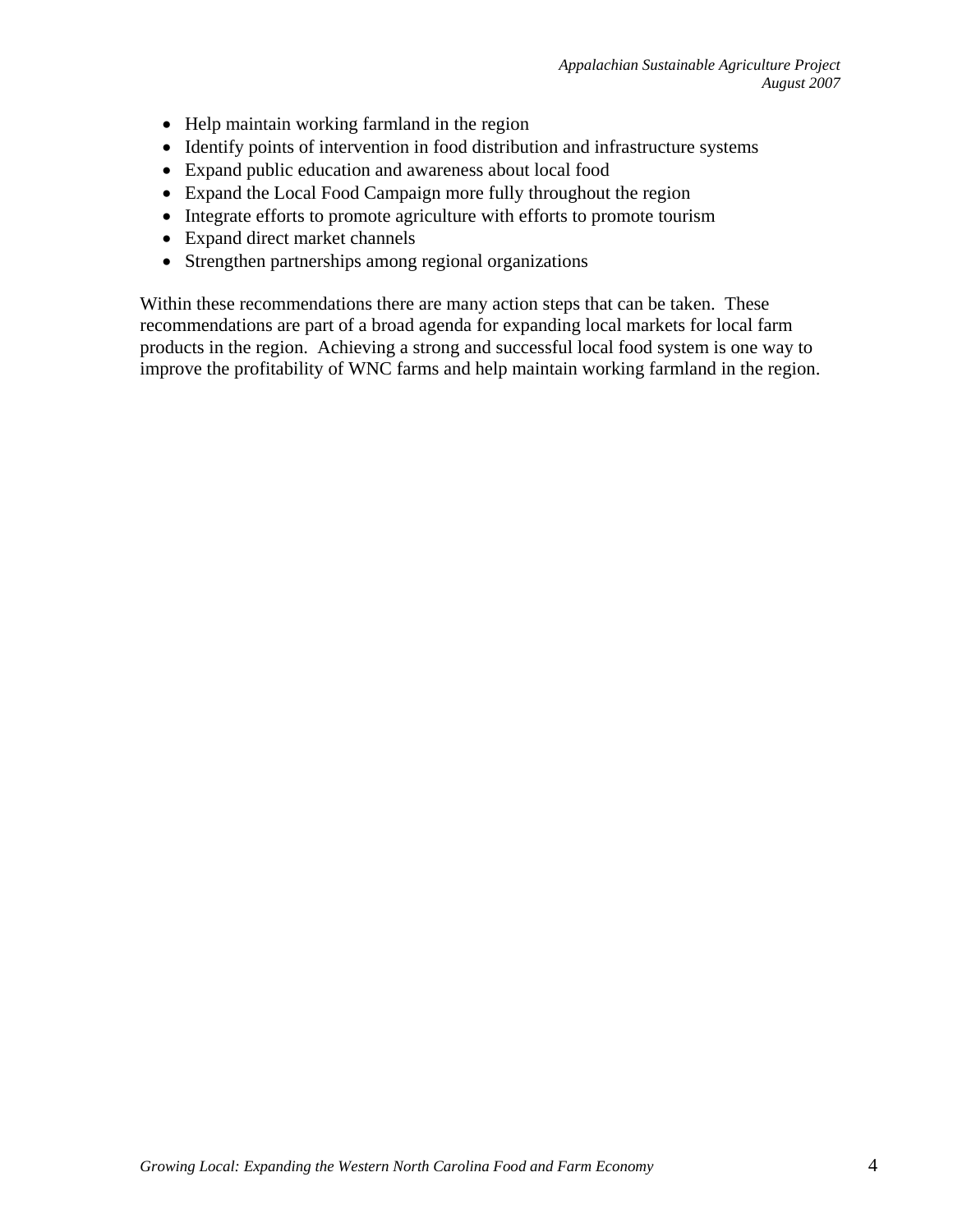## **Introduction**

This report is the result of a multi-year research project funded by the Southern Sustainable Agriculture Research and Education (SSARE) program, a division of the USDA whose goals include advancing knowledge about sustainable farming systems. The purpose of the research has been to: (1) explore what food and farm products are currently produced in the region; (2) examine how much of what is produced is also consumed in the region; (3) consider the potential for increasing local consumption of locally-produced food and farm products as a way to strengthen the regional farm economy; and (4) identify points where investment of resources or other actions could eliminate barriers currently impeding the purchase of local food. This report presents a wide-ranging collection of information on the region's food and farm economy, which can form the basis for future efforts to expand local markets for local farm products.

Research findings are based on results from twenty separate surveys conducted between 2003 and 2006 as well as analysis of secondary data. Stakeholders surveyed and interviewed include consumers, farmers' market shoppers and vendors, North Carolina Cooperative Extension (NCCE) agents, farms engaged in Community Supported Agriculture, college foodservice directors, summer camp directors, child nutrition directors in public school districts, hospital foodservice directors, tourism agencies, personnel in Latino centers, dairy farmers, grocery stores, restaurants, and nursery growers. The geographic area studied is the twenty-three Appalachian counties known as Western North Carolina (WNC).

Underlying the research is the assumption that local markets can improve farm profitability. The profit potential lies in price premiums tied to strong demand for local food as well as the possibility for reduced distribution and transportation costs associated with selling to local markets. The data collected for this report are used to quantify demand and offer a sense of the potential for local consumption of local farm products in the region as well as to evaluate the effectiveness of ASAP's efforts to rebuild the local food system. While the report relies on many assumptions and complex formulas to generate estimates of current and potential demand, the intent is to show, in numbers, the relative importance of various market channels and help identify places where an investment of resources can foster meaningful change in the local food and farm economy.

Additionally, this research recognizes that there are differences in the price of food at different points in the transaction chain from farm to table. *Retail value* indicates the amount that consumers pay for food and *wholesale value* is what businesses or organizations would pay for the food. A third value, *farm value*, reflects the amount that farmers receive for the food they sell. Farm value is often referred to as a percentage of the retail price of food in the report and careful attention is paid to naming the value being represented so that comparisons can be made across categories and a single figure (or range) can be calculated to describe the local food system in dollars.

While this project is large and covers many topics relevant to expanding the farming economy of WNC, food is the primary focus. Other crops, while significant to WNC's farming economy (e.g., nursery crops and Christmas trees), are not included in the tables or figures describing local market potential for local farm products. How much consumers and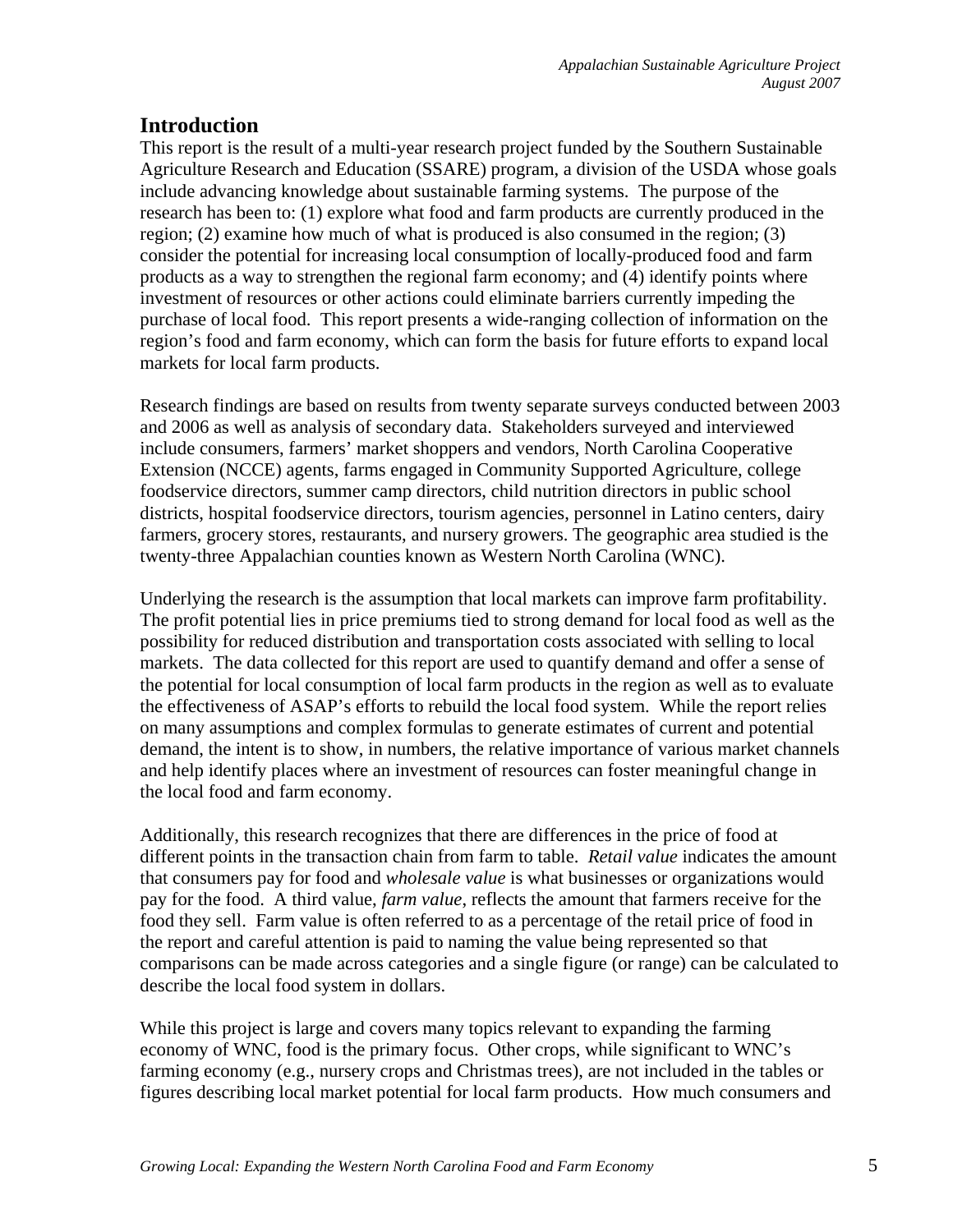businesses in the region value locally-produced items that are not food (i.e., would be willing to pay more for them) and how interested producers of those crops are in shifting to local markets is uncertain. To help answer these questions, additional research is needed. The wine industry is another relatively large and growing sector of the region's agricultural economy that is only briefly covered.

These omissions are beyond the scope of this research and reflect a concentration on fresh produce. The produce focus is based on growth in sales of fresh fruits and vegetables through direct marketing channels over the course of ASAP's Local Food Campaign. A major purpose of this study has been to move beyond the direct marketing focus and quantify the potential in higher volume markets. Accordingly, the report includes a bias towards larger-scale markets. The infrastructural and distribution issues associated with the expansion of larger-scale markets are emphasized, for example, more than infrastructure issues involved in supporting the development of new or expanded Community Supported Agriculture programs (where consumers buy a share of a farm's output before the season starts) or on-farm retail.

**Section 1** of the report provides a comprehensive look at the food and farm economy of WNC using data from the United States Department of Agriculture (USDA), the North Carolina Department of Agriculture and Consumer Services (NCDA&CS), and other places. The Census of Agriculture conducted by the USDA every five years is the primary data source. This section also examines history and trends, which influence farm production in the region, and explores the influence of local markets on farm profitability.

**Section 2** addresses consumer demand for locally-grown food in the region. Using a combination of market surveys and data from secondary sources, demand is described for both consumer markets and larger-scale markets. Overall, strong consumer demand for local food is evident in high demand by the growth in direct-marketing opportunities for local farmers and high interest in securing locally-grown foods by larger-scale businesses and institutions in the region.

The information about market demand in Section 2 focuses mainly on locally-grown produce and excludes meat, eggs, dairy products, and other processed farm products. This distinction reflects the reality that the current local food system in WNC is largely made up of fruit and vegetable sales to consumers and organizations in the region. In the short-term, fruits and vegetables hold the greatest potential for being made available to local markets due to the reduced infrastructure requirements for produce compared to livestock, poultry, and animal products.

In **Section 3** the focus of the report is broadened from produce to include meat, eggs, dairy, and other processed farm products. The supply of various types of food produced in the region is assessed along with some discussion about what it takes to move each type of product from farm to market.

**Section 4** describes barriers or challenges to a strong local food system in WNC. This section draws on additional information gathered from tourism and North Carolina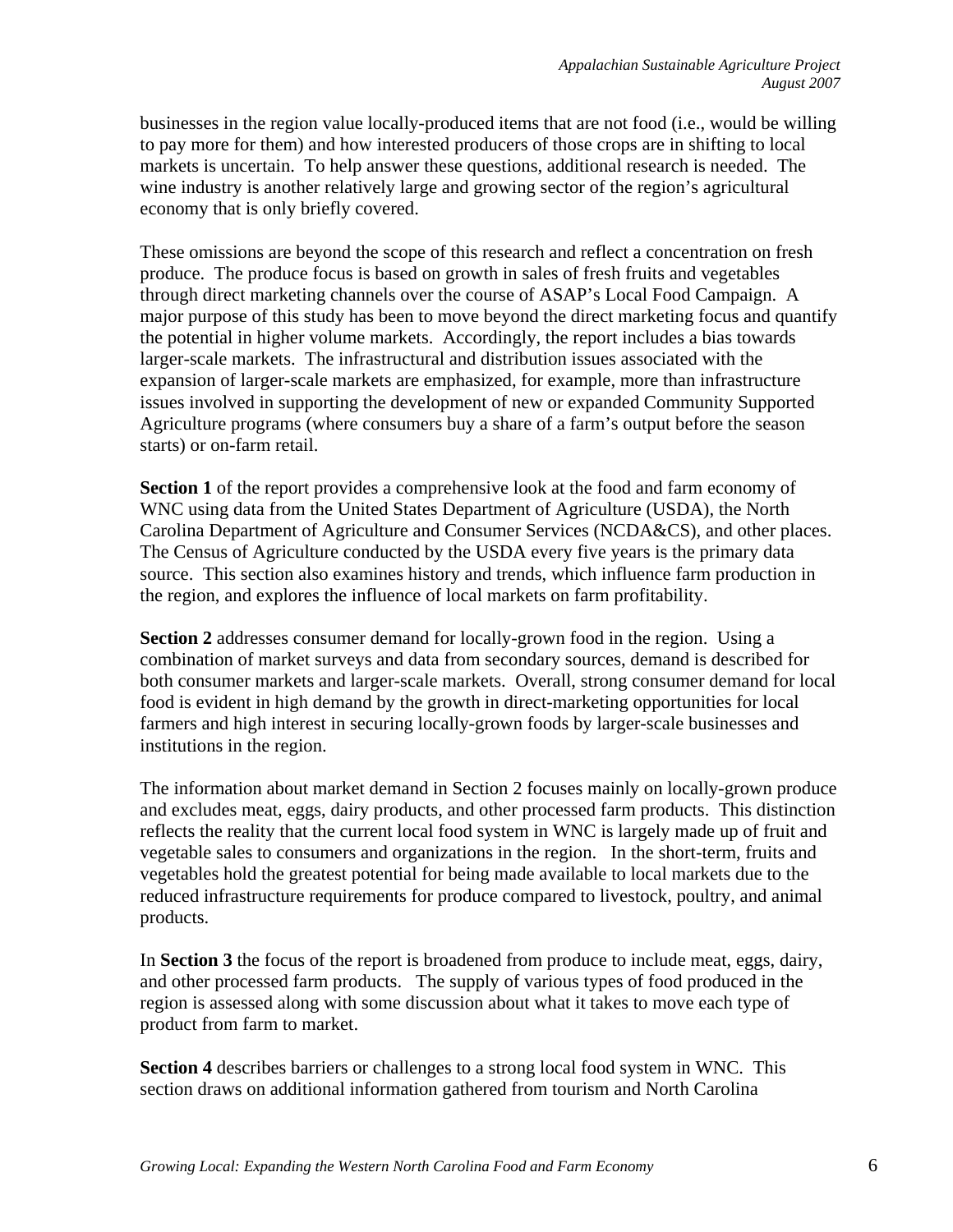Cooperative Extension professionals as well as representatives from nonprofit and academic organizations working to strengthen the local food system in the broader southern Appalachian region.

**Section 5** provides a set of recommendations for bridging the gap between supply and demand of local food and farm products. The recommendations represent action steps that can be taken to build on the region's strengths and resources and overcome many of the identified barriers and challenges. This section acknowledges that linking local growers with local markets involves a complex interplay of demand, supply, and infrastructure.

Further details about the research are available in several Appendices. Appendix A includes twenty individual reports based on surveys and other research conducted between 2003 and 2007. Appendix B includes six case studies, which are designed to illustrate issues discussed in the report. Appendix C includes a review of the work ASAP has done in five years of operating its Local Food Campaign. Appendix D briefly describes related research in the region.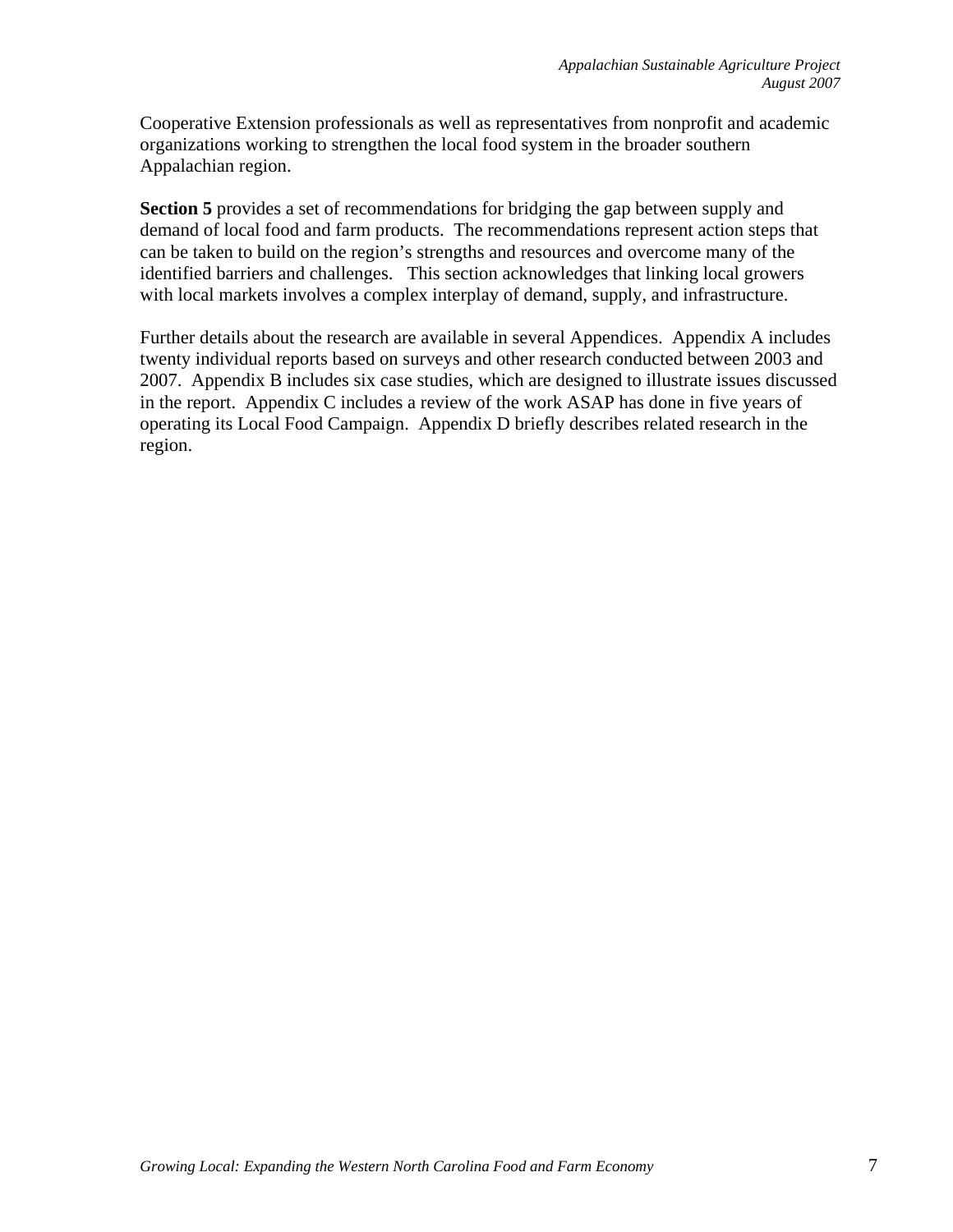# SECTION 1: The Western North Carolina Food and Farm Economy

Agriculture is one of the largest industries in North Carolina. The state ranks 8th nationally in farm income with \$7 billion of farm products marketed in 2002, the year of the most recent USDA Census of Agriculture.<sup>1</sup> A total of 53,390 farms were operating in the state in 2002 on 9.1 million acres. The average farm size in North Carolina in 2002 was 170 acres, with the state's largest farms concentrated in the eastern part of the state.

North Carolina is organized by the state into seven regional partnerships for economic development purposes. Western North Carolina is defined as the 23 counties included in the Advantage West region of the state (see map). Besides the Advantage West region, there is the Piedmont Triad region, the Charlotte region, the Research Triangle region, the Eastern region, the Northeast region, and the Southeast region.

The Advantage West region has approximately 1 million residents, including more than 13,000 farmers. Rapid population growth in the 1990s marked a change from the previous decade when much of rural NC grew slowly or not at all. The population in the Advantage West region grew by 17% from 1990 to 2000, mostly due to in-migration. The fastest growing ethnic group was Hispanics, which increased from 5,342 to 29,106 over the decade. Still, Hispanics represent only a small portion of the region's total population at just fewer than  $3\%$ .



<sup>&</sup>lt;sup>1</sup> The USDA Agricultural Census is conducted every five years. The most recently released data is from 2002. Throughout this report, data is from 2002 unless otherwise indicated.

 $\overline{a}$ 

<sup>&</sup>lt;sup>2</sup> Demographic information in this paragraph comes from a summary of census data provided by the NC Rural Center (www.ncruralcenter.org)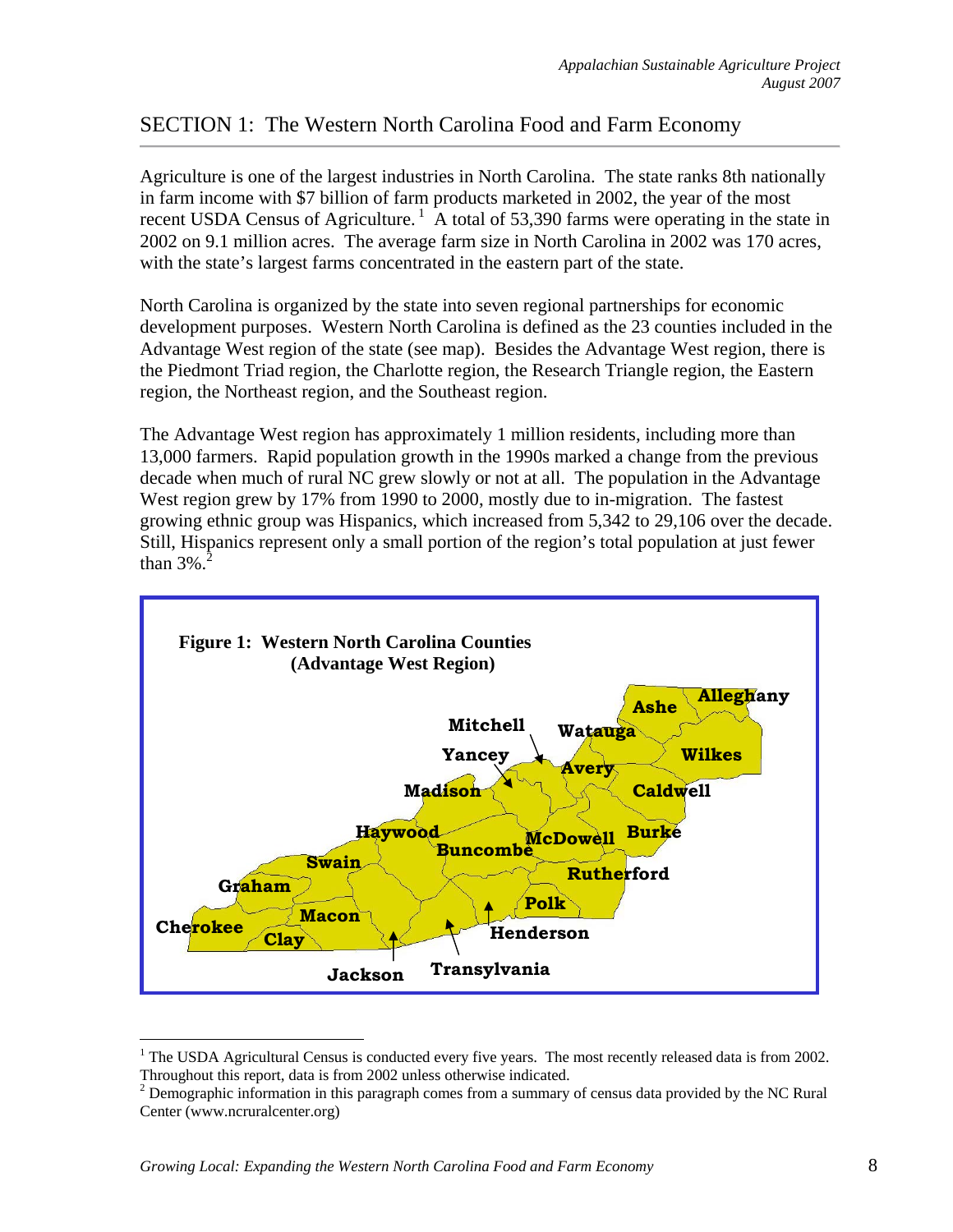Twenty-two of the twenty-three counties in WNC are classified as rural. Per capita income was just over \$18,000 in the Advantage West region in 2000, compared to a high of around \$23,000 in the Research Triangle region and a low of \$16,000 in the Northeast region. Despite improvements since the 1960s and 1970s, poverty remains high in rural WNC.

The region is home to 12,212 farms, close to one quarter of North Carolina's total. Small farms predominate in the region, with more than half of all farms operating on fewer than 50 acres. Average farm size in WNC is 85 acres, approximately half the state average and one quarter of the national average farm size. Farming is nevertheless a substantial contributor to the economy, with \$543 million in agricultural receipts reported in the region in 2002.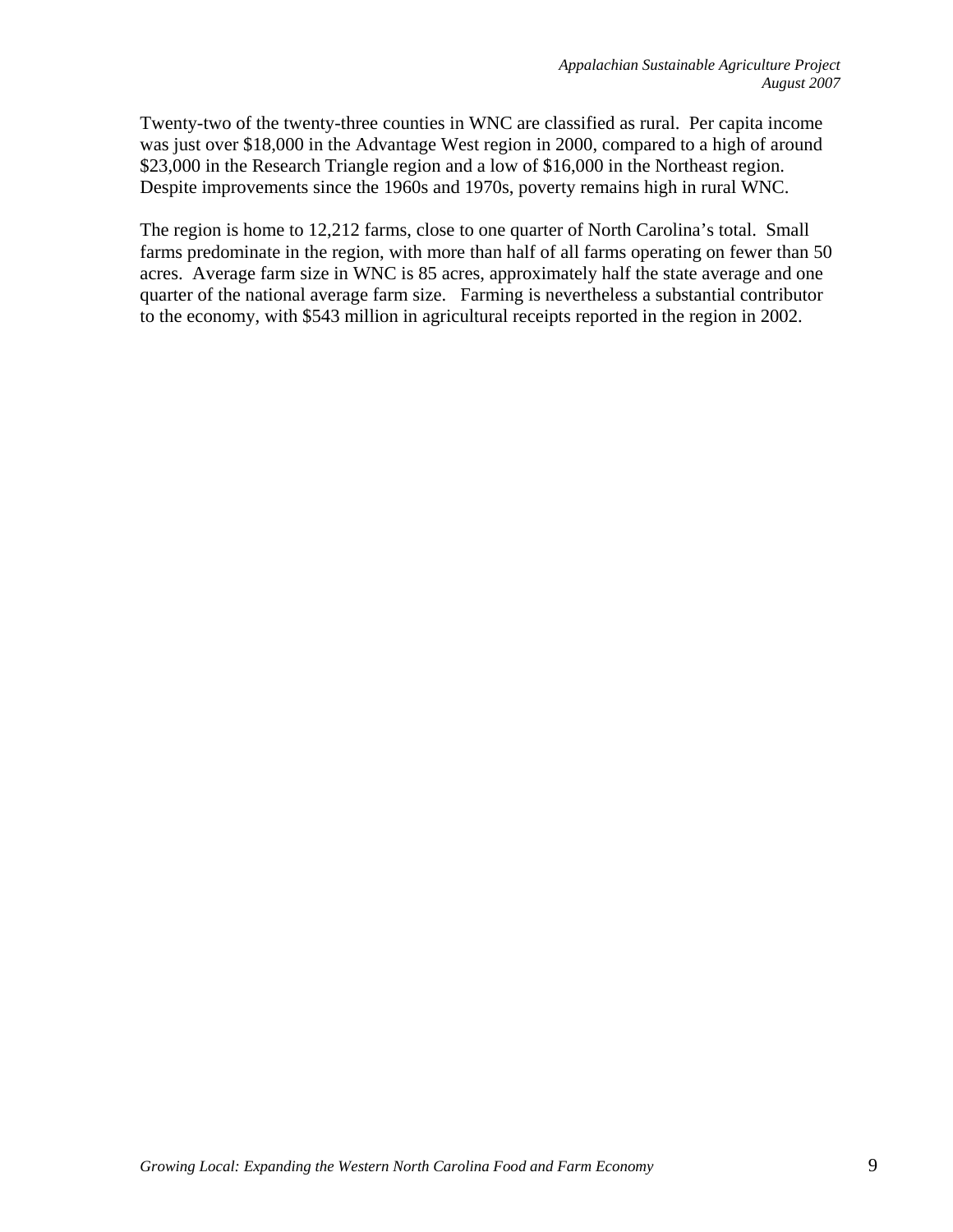# Chapter 1: A Brief History of Farming in the Region<sup>3</sup>

Farming in WNC has never been easy. In a land of fertile and loamy river valleys and craggy inhospitable highlands, the region's farmers have always been faced with unique challenges and blessings related to topography. Historically, just as today, farming in the mountains required balancing the limits of the land with the availability and demands of the market.

The first European immigrants to the region brought traditional farming methods from their homelands. The largest group of immigrant settlers to the area, the Scotch-Irish, began arriving in large numbers in the valleys and coves near the French Broad River after the Revolutionary War. They brought a tradition of simple farming tools, independence, and an ability to adapt to challenging conditions. Consequently, they adjusted well to the isolation and dependence on subsistence farming required during the earliest years of European settlement.

The typical homestead of settlers of the late 18th and early 19th centuries consisted of mixed farming of crops and livestock. The crops, primarily Indian corn, were fenced and the livestock left to forage in the woods and fields. Transportation was extremely limited across most of the mountain region, meaning that the majority of farmers grew only what they needed for their own families. Most mountain crop fields were small, tucked into the narrow valleys between mountain ridges. The rich mast of the Appalachian forests made it possible for livestock to be raised for little cost on public lands. As roads gradually opened the region to outside markets, the majority of the mountain region remained largely isolated from the larger state and national economy.

The French Broad River served as a natural route for trade that farmers of the region used to carry their goods to market. In 1827, the creation of the Buncombe Turnpike linked the region to national livestock markets with dramatic results. Mountain farmers responded by driving ever more livestock and fowl to market on the new turnpike along the French Broad River. Upwards of 175,000 hogs were driven along the road yearly during this period as well as numerous mules, ducks, turkeys, and cattle. The farmer was able to turn the bulky corn crop, still the most prevalent crop, into higher value meats that could be walked to market along the turnpike road. Whiskey also added value to the corn while reducing its bulk so that one horse could carry the equivalent of eight bushels of corn to market in a liquid form.

In the period leading up to the Civil War, most of the farms along the river continued to survive through a mixture of subsistence and market farming. The coming of the Civil War in the late 1800s devastated the South economically and diminished the number of farmers and farms in the mountains. The end of the war also saw the end of the great drives along the

 $\overline{a}$ 

<sup>&</sup>lt;sup>3</sup> Sources for this section include:

<sup>•</sup> Ager, John Curtis. *We Plow God's Fields: The Life of James G. K. McClure.* 1991. Appalachian Consortium Press: Boone, NC.

<sup>•</sup> Blethen, T. *From Ulster to Carolina: The Migration of the Scotch-Irish to Southwestern North Carolina.* 1983. Western Carolina University Mountain Heritage Center: Cullowhee, NC.

<sup>•</sup> Dykeman, W. *The French Broad.* 1955. Holt, Rinehart & Winston: Austin, TX.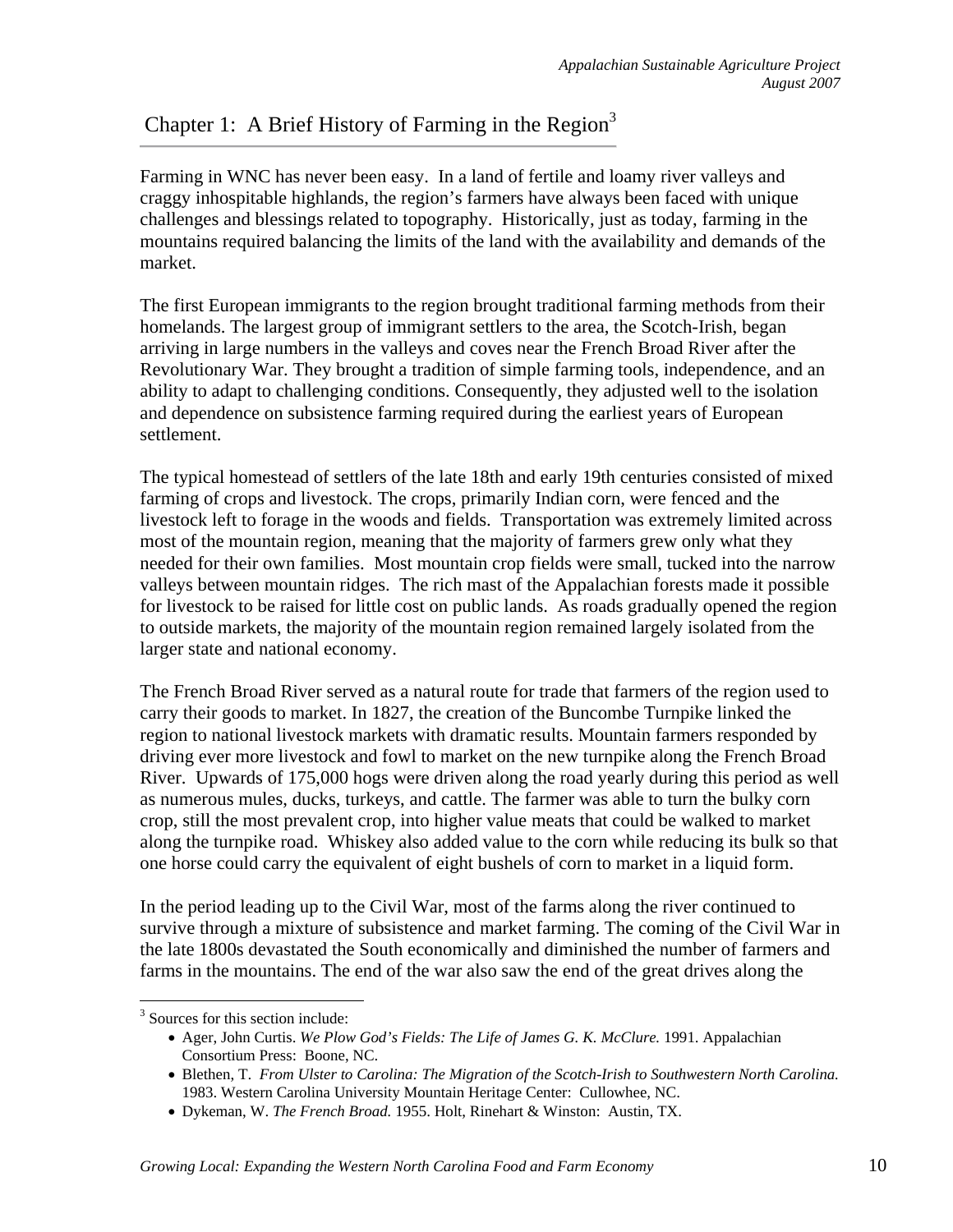Buncombe Turnpike. New railroads brought livestock from the American west to supply markets the mountain farmers had depended on, helping to end the era of the great drives.

Huge numbers of small-scale farmers turned their land to cultivation of Bright Leaf tobacco after the Civil War. With this valuable crop, which grew well in the mountain soil and could be stored without loss of quality until the farmers could transport it to market, land values increased and the region acquired a reputation for excellent tobacco. But by the end of the century, tastes for tobacco changed and the harsh Bright Leaf no longer met the desires of the market. Production declined and once again the resilient farmer returned to subsistence farming and growing other crops that kept small farms in production while tobacco markets were unavailable. By 1923 Burley tobacco made tobacco growing profitable again and its production would continue to strongly influence the regional economy for most of the rest of the century.

By the 1920s the forests of the Southern Appalachian region were virtually gone. Whole mountains had been logged which meant the end of some farmers' practice of allowing livestock to range freely in the forests. Industrialism touched the mountains by shifting the sources of income off the farm. In the late 1800s farming was still the primary source of income for the mountain family. However, by the end of the 1930s most farms had declined in size and farming became a part time venture. In the 1930s the national depression dried up many of the farmers' markets. The ever-resilient mountain farmer resorted to the subsistence farming that had seen the Appalachian agricultural community through settlement and into the twentieth century.

The 1930s also saw an increased government presence in the region with the purchase of the national forests and the Great Smoky Mountains National Park, as well as the activities of many New Deal agencies. Rural electrification, government agricultural departments, and tourism brought the region in closer contact with the rest of the country. The emergence of farmers organizations such as the Farmer's Federation and the Grange led to new interests in commercial farming and united many farmers to work together to explore all possible means of preserving farming as a way of life in the region.

As national industrialization and consolidation of the food system began with World War II and proceeded through the 1970s and 80s, mountain farmers were increasingly left out of widening distribution chains and farm consolidations. The topography of the mountain land made it impossible for most family farms to expand to the scale attained by farmers in other parts of the state and country. Transportation along winding mountain roads remained an obstacle for the region's farmers. Burley tobacco provided a stable and resilient crop that kept many mountain farms in production, until the tobacco buyout in 2004 removed much of the support for growers in this market. Once more, mountain farmers today are challenged with adapting to the demands of larger markets using the resources available to them.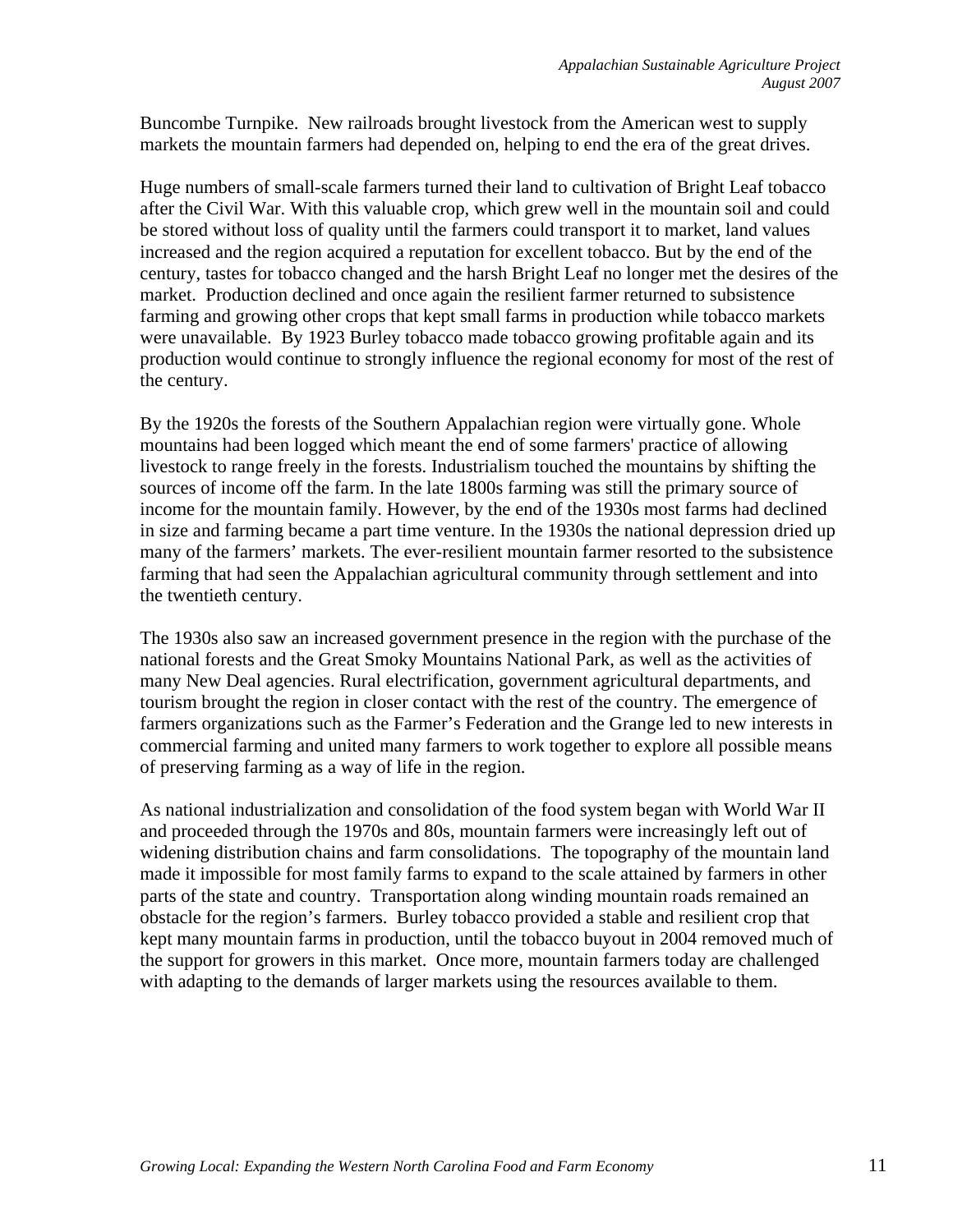## Chapter 2: Current Production

The total land area in WNC is 9,642 square miles, or 4,442,880 acres. About 1.5 million of those acres are protected public lands, which leaves almost 3 million acres of land for private use. In 2002 just over a third of that land – 1,056,566 acres – was farmland. The majority of WNC farmland, approximately 60% of the total, includes woodland and other land used for pasture and grazing for farm animals. In fact, raising animals for food and dairy products is a significant part of the farm economy in the region, with more than half of all farms reporting cattle, hogs, sheep or chickens in inventory in 2002. A breakdown of WNC farms by category of farm products is provided below.

| <b>Table 1: Number of WNC Farms</b><br>by Category of Farm Products, 2002 |      |  |  |  |
|---------------------------------------------------------------------------|------|--|--|--|
| Meat and dairy                                                            | 7165 |  |  |  |
| Tobacco                                                                   | 1959 |  |  |  |
| Christmas trees                                                           | 1352 |  |  |  |
| Horticultural crops                                                       | 1197 |  |  |  |
| <b>Fruits and Vegetables</b>                                              | 995  |  |  |  |

Source: USDA Census of Agriculture, 2002

The remaining 40% of WNC farmland, approximately 450,641 acres, was counted as cropland in 2002. Approximately half of that was harvested cropland, with the remainder made up of cropland used for pasture or grazing, cropland used for cover crops or in cultivated summer fallow, and cropland that was idle or not harvested that year. Table 2 shows the various crops produced on the approximately 231,000 acres of harvested cropland in 2002.

| Table 2: Harvested Cropland in WNC, 2002                             |         |            |  |  |  |
|----------------------------------------------------------------------|---------|------------|--|--|--|
|                                                                      | Acres   | % of Total |  |  |  |
| Crops grown primarily for animal feed or processing (corn for        | 167,078 | 72%        |  |  |  |
| silage, corn for grain or seed, wheat for grain, soybeans, hay)      |         |            |  |  |  |
| <b>Cut Christmas trees</b>                                           | 29,133  | 13%        |  |  |  |
| Nursery, floriculture, greenhouse, short-rotation woody crops        | 12,680  | 6%         |  |  |  |
| Orchards, including apples, cherries, figs, grapes, peaches, pecans, | 8,131   | 4%         |  |  |  |
| plums & prunes, pears, other fruit and nuts                          |         |            |  |  |  |
| Vegetables                                                           | 7,284   | 3%         |  |  |  |
| Tobacco                                                              | 7,282   | 3%         |  |  |  |
| Berries, all types                                                   | 114     | $<$ 1%     |  |  |  |
| <b>Total harvested cropland</b>                                      |         | 100%       |  |  |  |

Source: USDA Census of Agriculture, 2002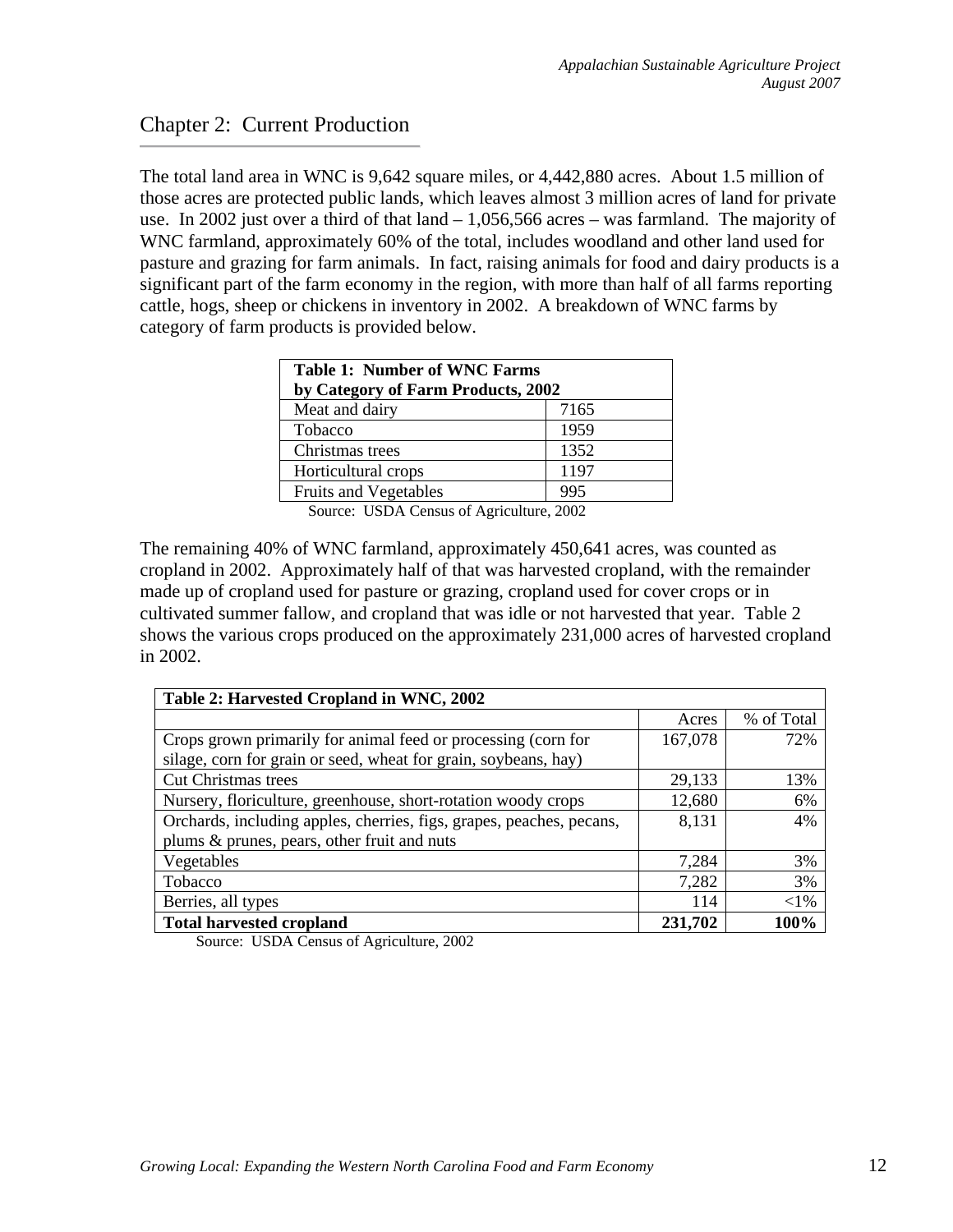# Chapter 3: Cash Receipts from Farming

Livestock, poultry, and their products accounted for more than half of agricultural receipts in the region in 2002.

| \$234,058,000 |                                |
|---------------|--------------------------------|
|               | 43%                            |
|               | 57%                            |
|               | 100%                           |
|               | \$308,627,000<br>\$542,685,000 |

Source: USDA Census of Agriculture, 2002

Poultry and egg sales were the largest contributor to this total, accounting for nearly 42% of all cash receipts from farming that year. The majority of those sales occurred in Wilkes County where a large, commercial chicken processing facility operates. Within the crop category, nursery products and cut Christmas trees accounted for the largest portion of cash receipts, followed by tobacco, vegetables and then fruits, nuts and berries.



Source: USDA Census of Agriculture, 2002

## *Updated WNC Agricultural Statistics through 2004*

The NCDA publishes agricultural statistics for the state and, to a more limited extent, for individual counties each year. Those figures indicate that total cash receipts from farming in WNC increased 67% from \$543.3 million in 2002 to \$907.8 million in 2004. A detailed breakdown by category of farm product is not available, but nearly two thirds of the increase can be accounted for by a \$187.7 million increase in cash receipts from nursery and greenhouse crops and a \$16.7 million increase in receipts from vegetable, fruit, nut and berry sales between 2002 and 2004. Cash receipts from tobacco declined during the period from \$20.1 million to \$13.8 million.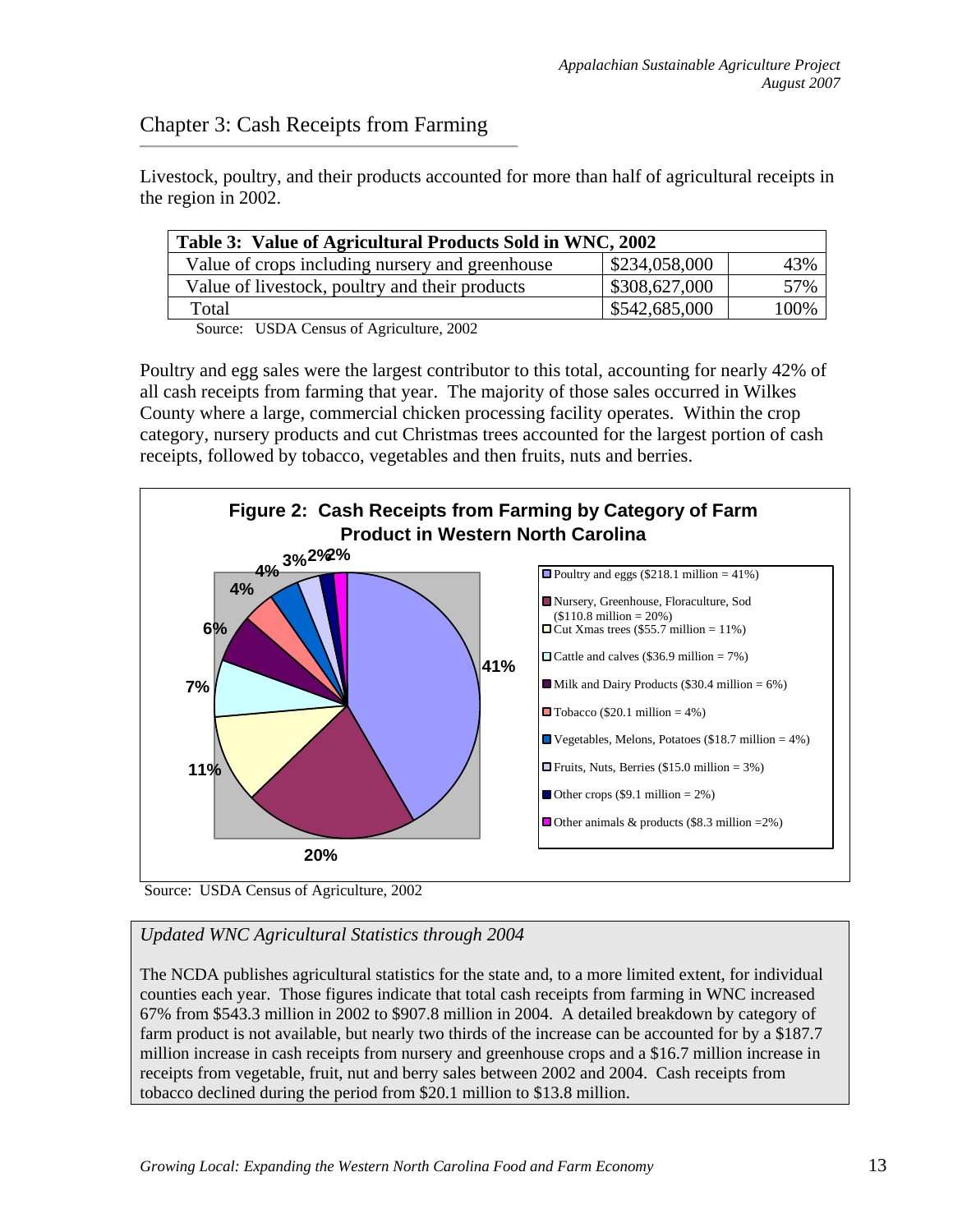## Chapter 4: Trends in Farming and Farmland

Those numbers give a snapshot of the WNC farm economy. A fuller picture emerges when trends and their effect on production are examined.

#### Decline in farms and acres of farmland

The number of farms nationwide has declined dramatically since the peak of nearly 7 million in 1935, with most of the decline occurring during the 1940s, 1950s, and 1960s. The decline in farm numbers still continues, but at a slower pace. In 2005, the number of farms in the U.S. was estimated at 2.1 million, 0.6% fewer than in 2004.<sup>4</sup> In North Carolina, the number of farms has dropped from a peak of 302,000 in 1948 to 48,000 farms at the beginning of 2006. In both 2004 and 2005 North Carolina tied Florida and Tennessee for first place in the nation in terms of farm losses.

The largest decline in farms nationally has occurred in the category of farms with sales between  $$10,000$  and  $$249,000$ .<sup>5</sup> The number of farms in the highest and lowest sales classes have actually increased, reflecting both heightened consolidation among America's large farms and the proliferation of direct markets as sales outlets for small-scale farms. Figure 3 shows a breakdown of farms by sales class in WNC and the percent change in each category of sales class between 1997 and 2002. In this region, where most farms are small, the category of farms with sales lower than \$2,500 or higher than \$9,999 increased, but the number of farms with sales between \$2,500 and \$9,999 decreased.



Source: USDA Census of Agriculture, 2002

 $\overline{a}$ 

<sup>4</sup> *Farms, Land in Farms, and Livestock Operations*: *2005 Summary*. February 2006. National Agricultural Statistics Service.

<sup>5</sup> Ibid.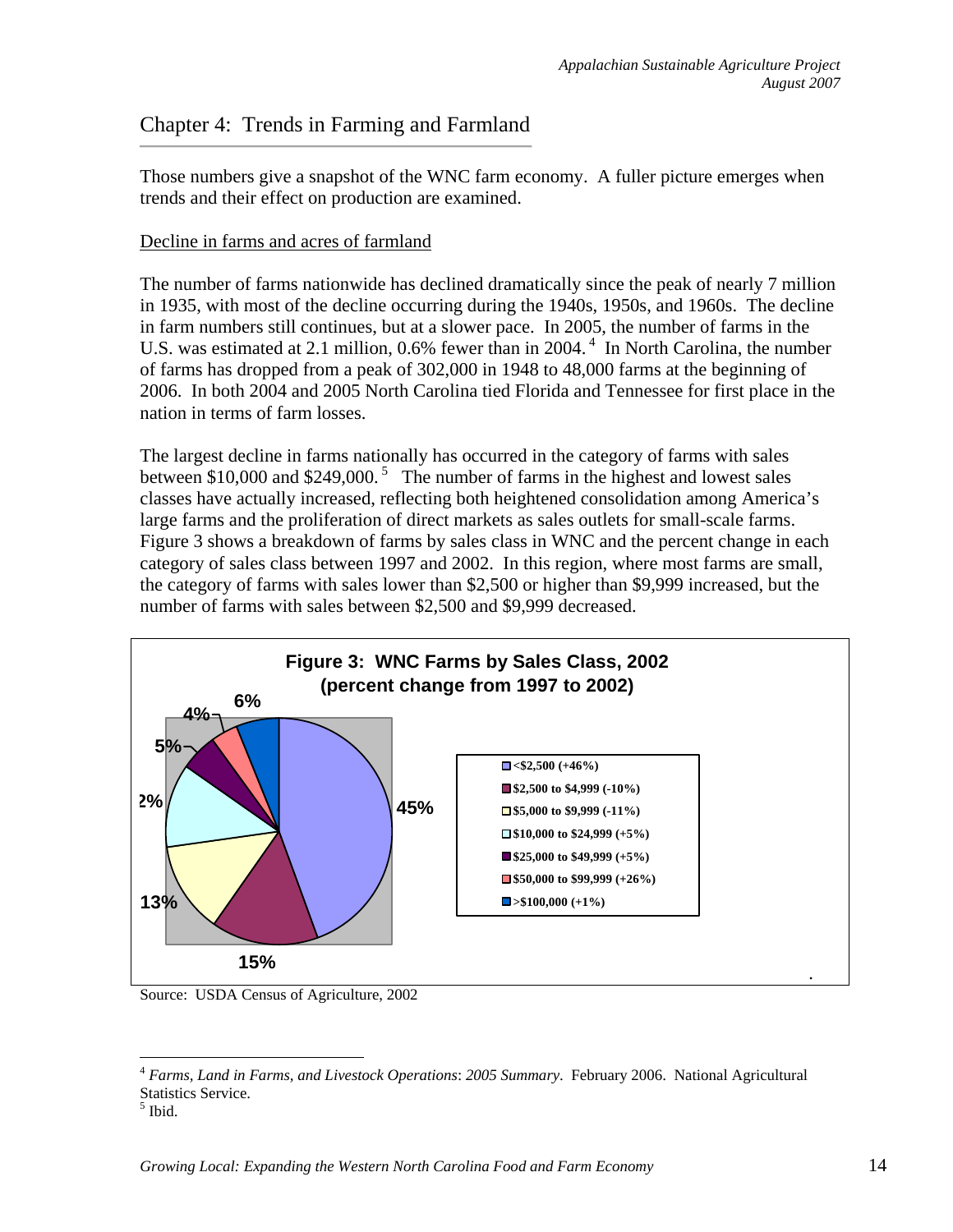While some farm losses in WNC are linked to consolidation among farms, the absolute amount of farmland in the region has also been declining. In Western North Carolina, there were approximately 12% fewer acres of farmland in 2002 compared to 20 years ago. The number of farmers in the region has also declined dramatically in recent decades, from 76,065, or 11% of the region's population in 1970, to 13,243, or just over 1% of the population in 2000.<sup>6</sup>

#### Aging of the farm population

According to the USDA the average age of farmers has been increasing every year since 1978. The average age of all U.S. farm operators has been greater than 50 years of age since at least the 1974 census, and the national average in 2002 was 55.3 years of age.<sup>7</sup> Definite relationships exist between age of farm operator and certain farm characteristics. For example, family farms typically have older farm operators than corporate farms, and farms in smaller income classes typically have older farm operators than larger income class farms.<sup>8</sup> With the high concentration of small family farms in the region, it is not surprising that the average operator age in 2002 was higher than the national average in all but three of the 23 counties.

Beginning in 2002 the USDA began gathering additional information about farm operator characteristics to help clarify issues related to the aging of the farm population, such as farm succession plans and the extent to which young farmers are replacing older farmers as they retire from farming. The new data indicate that only about 9% of all farms nationwide had multiple operators from different generations working on their farms as farm operators. The likelihood of having multiple operators is significantly lower for lower income class farms that predominate in this region. According to a 2006 survey of North Carolina Cooperative Extension agents, the aging of the farm population is one of the top issues affecting the future of farming in the region. $9$ 

#### The tobacco buyout and related shifts in production

The single largest influence on the North Carolina farm economy in recent years is commonly referred to as the 2004 tobacco buyout. Partial effects of the buyout began in the mid-1990s as growers began anticipating the end of federal tobacco support. Quota cuts and falling prices during the 1990s also contributed to a changing landscape of tobacco production in the region.

The buyout refers to Fair and Equitable Transition Act passed by Congress on October 22, 2004. The legislation eliminated federal price support and supply control programs which had regulated tobacco production and marketing since the Great Depression era. It opened

<sup>1</sup> 

<sup>&</sup>lt;sup>6</sup> Census of Population and Housing. Various years. US Bureau of the Census.<br><sup>7</sup> 2002 Census of Agriculture. National Agricultural Statistic Service, USDA.<br><sup>8</sup> What We Know About the Demographics of US Farm Operators. 20 Service, USDA.

<sup>9</sup> *A Survey of NC Cooperative Extension Agents in Western North Carolina*. 2006. Appalachian Sustainable Agriculture Project: Asheville, NC. (Appendix A)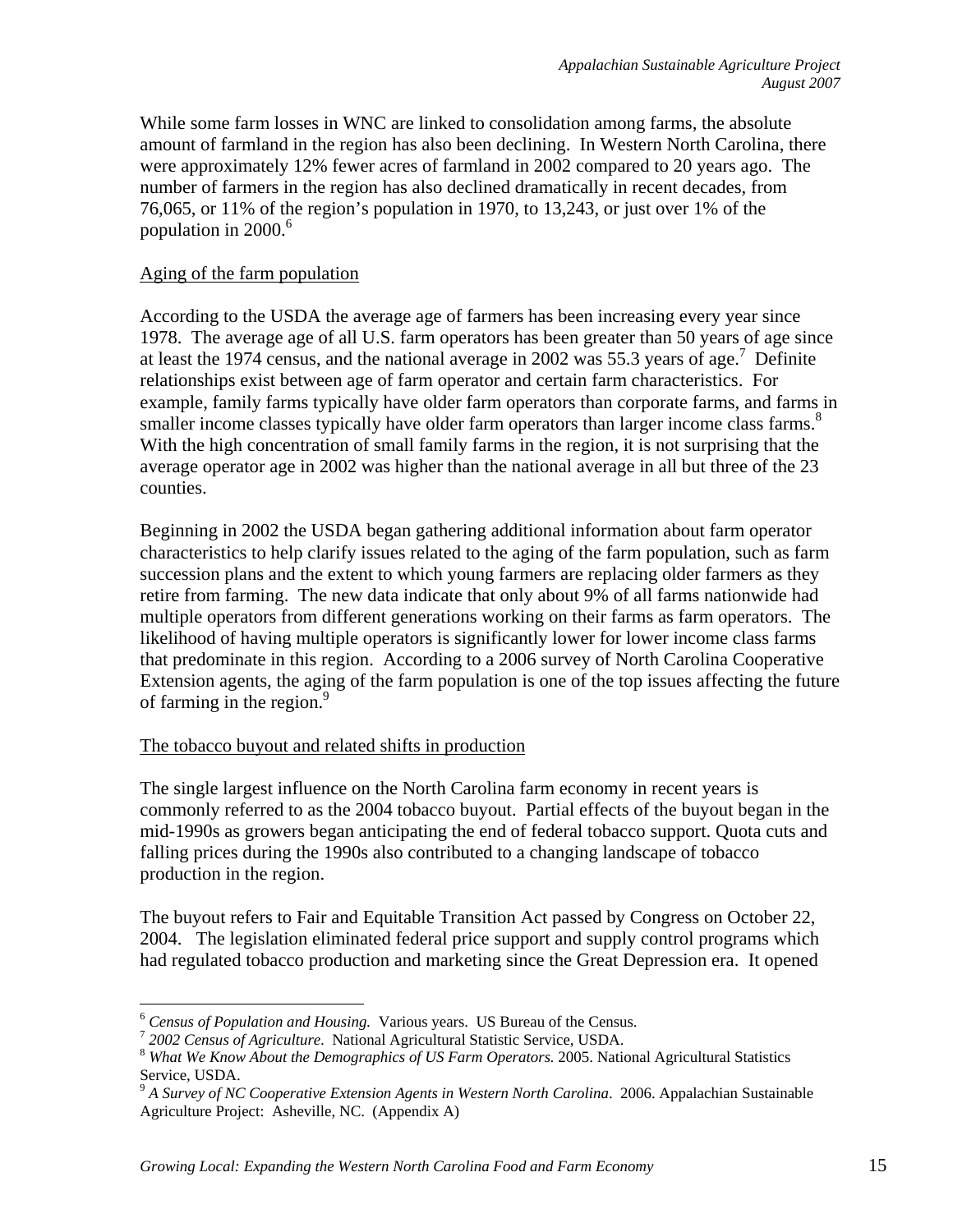tobacco to an unregulated, free market system beginning with the 2005 crop. Payments to growers and quota owners under the tobacco buyout are scheduled to take place over ten years, which means that the full effects of the buyout will not be known for some time.

For North Carolina, number one in the U.S. in the production of tobacco with 36% to 38% of total tobacco production, the impact of the buyout will be dramatic. Some experts estimate that as many as five out of six farmers growing tobacco will need to find another way to earn a living and that the majority of small-scale farms growing tobacco under the old system will no longer be viable in the tobacco market. $10$ 

There have been significant decreases in tobacco production across the state beginning in the mid-1990s. In the decade between 1992 and 2002, WNC experienced a 36% decrease in the number of acres devoted to tobacco – from 11,360 acres to 7,282 acres – and a reduction in the number of farms growing tobacco from 4,133 to 1,959.<sup>11</sup> By 2005, total tobacco acreage in the region had fallen even further, to  $2.530$  acres.<sup>12</sup>

With many regional farmers exiting tobacco production, there is a tremendous need and opportunity to shift farm production into different crops and markets. These shifts are occurring in a variety of areas. Between 1992 and 2002 the region experienced a 25% increase in acres devoted to non-food crops, split about evenly between horticultural crops (not including Christmas trees) and all other field crops. Fruit and vegetable acreage increased more than 16% in WNC from 1992 to 2002. While the number of farms with cattle and hogs declined during this period, the number of farms with chickens and sheep increased such that the overall number of farms raising animals for meat and dairy products remained relatively stable. Farm products sold directly to individuals for human consumption ("Direct Sales") more than doubled between 1992 and 2002 from \$1.5 million to \$3.1 million. While the absolute amount of Direct Sales remains small, the increase is significant in looking at shifts in production from tobacco to other crops.  $^{13}$ 

#### Consolidation in the food system

Over the past four decades, concentration in the ownership and management of food production and marketing has dramatically restructured the agricultural and food industries in the U.S. and globally. Horizontal and vertical integration, mergers and acquisitions, and the use of supply chain management strategies are the mechanisms by which change has occurred. <sup>14</sup> The result is that fewer but larger companies have come to dominate each stage of production, processing, and distribution:

• In production, the amount of farmland nationwide has not decreased in recent decades as much as the number of farms, leaving the remaining farms with larger average acreage. In 2003, large commercial farms – defined as those with annual

<sup>1</sup> <sup>10</sup> *The Agricultural Reinvestment Report.* 2006. Rural Advancement Foundation International-USA.<br><sup>11</sup> USDA Census of Agriculture, various years.

<sup>&</sup>lt;sup>11</sup> USDA Census of Agriculture, various years.<br><sup>12</sup> NCDA, Agricultural Statistics Division.

<sup>&</sup>lt;sup>13</sup> Entire paragraph: USDA Census of Agriculture, various years.

<sup>14</sup> For a fuller discussion of these issues, see *The Infrastructure of Food Procurement and Distribution*. 2007. Appalachian Sustainable Agriculture Project: Asheville, NC. (Appendix A)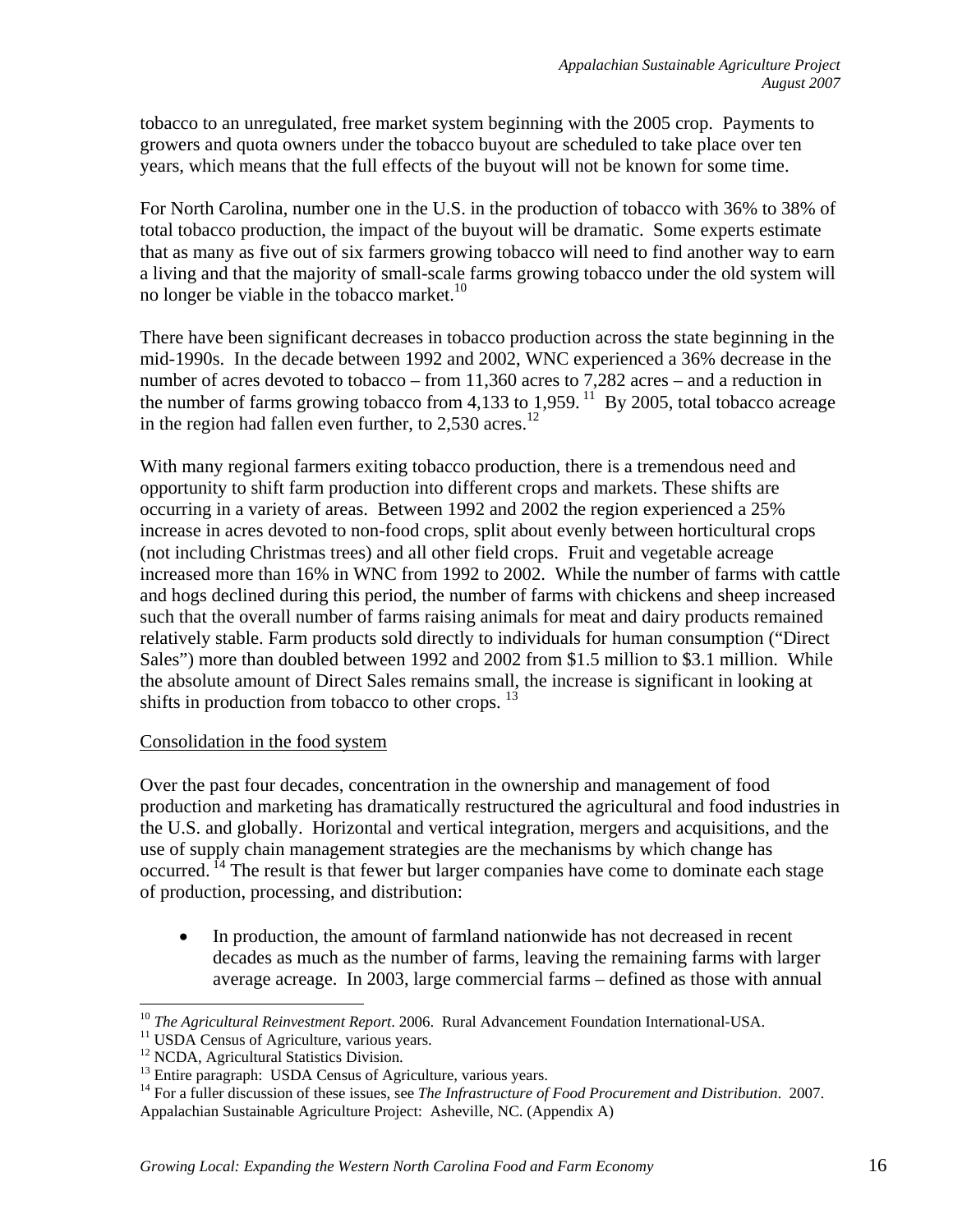sales above \$250,000 – produced about 70% of total farm sales but only represented 7% of all U.S. farms.<sup>15</sup>

- In food manufacturing, the top 20 companies' market share increased from 36% of industry sales in 1987, to almost 44% in 1992, to 51% in 1997.<sup>16</sup>
- In the wholesaling sector, the top four general line wholesalers—which distribute a full line of food and nonfood products—increased from 26% of the market share in 1987 to nearly 41% in 1997.<sup>17</sup>
- In food retailing, the top ten grocery store chains accounted for nearly 70% of sales in 2005 compared with 53% in 1999.<sup>18</sup>

Consolidation in retail and wholesale markets makes it increasingly difficult for small farmers to maintain their market share.

# Chapter 5: Economic Considerations

Farm Production Balance (FPB) is a term used to describe the profitability of farms.<sup>19</sup> It equals cash receipts from farm sales less the costs of producing farm products. This is an aggregate measure, not an individual farm measure. Charting the FPB over time shows that farms in this region have earned a surplus from farming each year for at least the past 20 years. In Figure 4, the FPB is represented by the bottom line on the graph, which is the difference between cash receipts from farming and production expenses each year. Many other regions have shown a negative FPB during some or all of these years.





<sup>&</sup>lt;sup>15</sup> MacDonald, J., R. Hoppe, and D. Banker. *Growing Farm Size and the Distribution of Farm Payments, Economic Brief Number 6. 2006. Economic Research Service, USDA.* 

<sup>&</sup>lt;sup>16</sup> Harris, J. M., Kaufman, P., Martinez, S. and C. Price. *The U.S. Food Marketing System, 2002. Competition, Coordination, and Technological Innovations into the 21st Century*. 2002. Economic Research Service, USDA. 17 Ibid.

<sup>18</sup> *Food Industry Consolidations*. 2006. Produce Marketing Association.

<sup>&</sup>lt;sup>19</sup> Ken Meter, Crossroads Resource Center.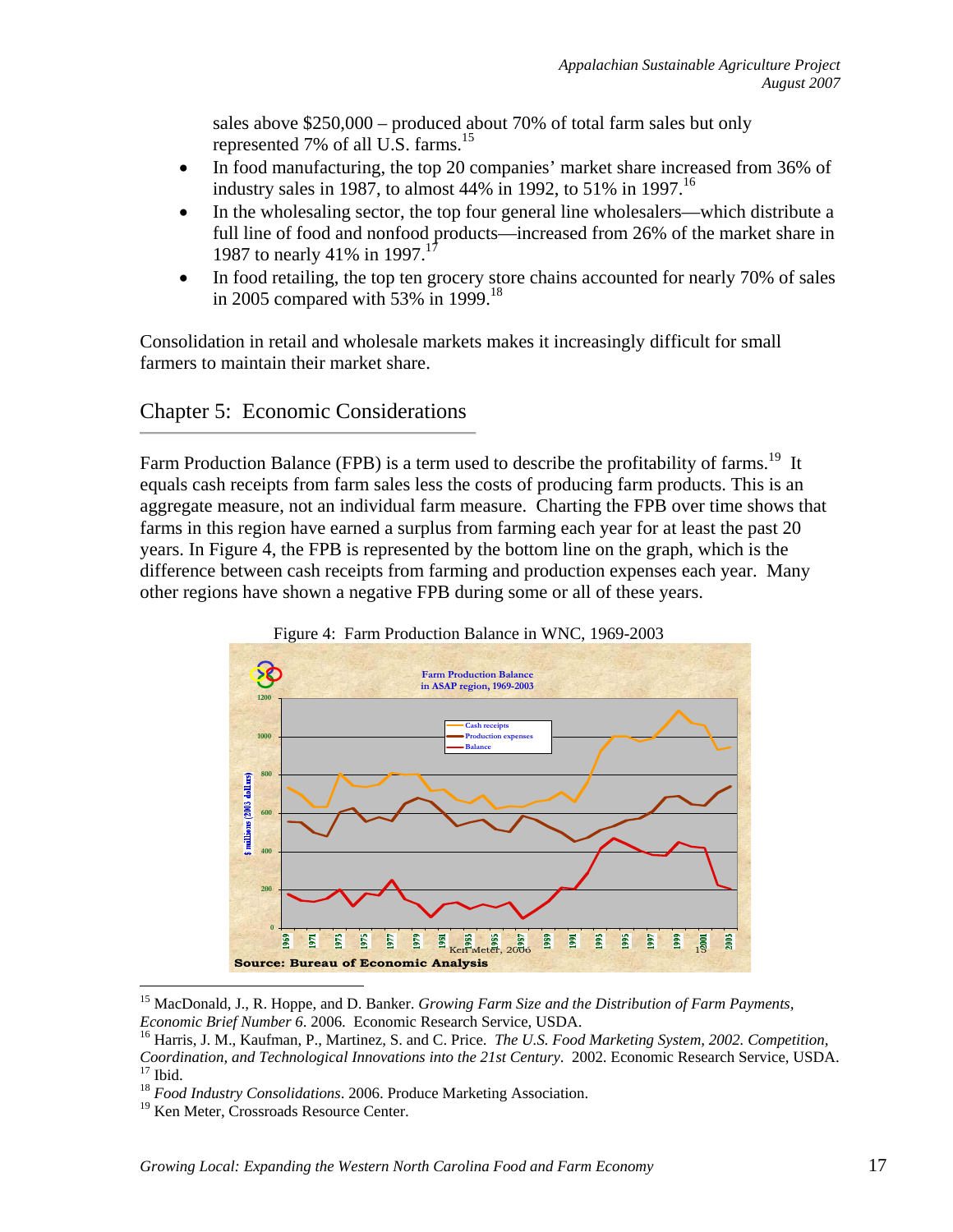The long-term profitability of the region's farms (in aggregate) may be due in part to the fact that they are less tied to commodity programs than farms in other regions, particularly the

grain belt regions in the Midwest and even in the eastern part of North Carolina. Decreased reliance on tobacco may actually contribute to a stronger farm economy going forward if tobacco growers are able to shift to other high value crops and markets.

It is important to note that while the region overall maintains a positive Farm Production Balance, many individual farms are losing money. In fact, more than half of WNC farms reported net losses in 2002. It is not uncommon for small family farms to lose money. In fact, some small farms stay in farming for reasons other than profitability, such as continuing a family tradition or maintaining a rural lifestyle.<sup>20</sup> Long term sustainability of the farm sector, however, depends on improving the ability of regional farms to be profitable.

The ability of individual farms to earn a profit depends on their ability to increase total revenues and/or lower total costs. Revenue streams and costs of production vary substantially by product. Meat prices, for example, are much higher per pound than vegetable prices, but the costs of production are also much higher. Revenues are driven by prices, which are largely out of producers' control, but it is possible for producers to earn higher prices in local markets if buyers are willing to pay a premium for locally-grown food.

Farmers might also earn higher prices by selling directly to buyers – consumers or businesses – rather than to intermediaries, such as packers, wholesalers and distributors. Whether or not that translates into higher profits depends on the extent to which transaction costs also increase. Transaction costs include everything from harvesting to packaging to marketing farm products and vary according to how or where products are sold.

The emphasis on expanding local markets for local farm

### *Cane Creek Valley Farm: Catching Up to Stay in Place*

On the century-old dairy farm along Cane Creek near Asheville where she and three past generations of her family were raised, Amanda Sizemore is making a bold transition to keep the family farm together. Amid declining profits for milk and rapidly encroaching development in the valley, she and her father, George Nesbitt, have decided that organic vegetable production can offer the profit margin needed for the family to stay on the farm. The transition from dairy operation to vegetable growing involves infrastructure shifts and drastic changes in marketing. After selling most of her organic vegetables at an on-farm produce stand for one season, Amanda has begun to deal with brokers and retailers on the wholesale market and is finding ready demand for her produce. She discovered that customers at the farm stand are looking for different qualities in vegetables than wholesale buyers, and that farmers must be equipped to find buyers for the produce that they grow. Finding a rewarding place on the farm for every member of her large family is the goal that drives Amanda's transition into a new realm of farming.



*Read the full case-study, page 17B*

products in this report is based on an underlying assumption that local markets can both increase the market value of farm products – by enabling farmers to earn a premium for locally-grown foods – and reduce total costs by shortening the transaction chain between farmers and markets.

<sup>1</sup> <sup>20</sup> Structural and Financial Characteristics of U.S. Farms: 2005 Family Farm Report. 2006. Economic Research Service, USDA.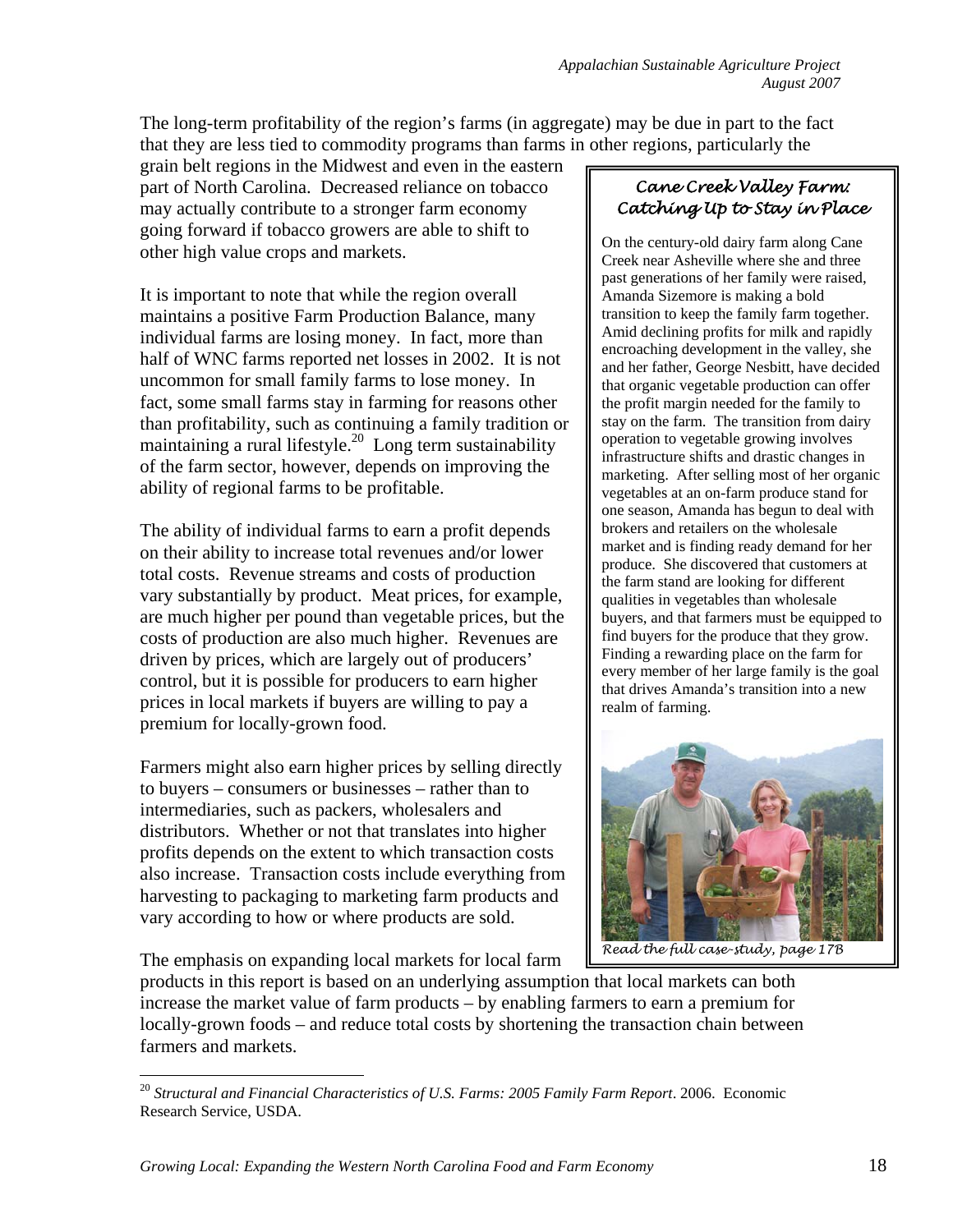## Chapter 6: Regional Strengths and Resources

This chapter reviews conditions that can be considered strengths or resources for advancing the development of the local food system in WNC. The information comes from two surveys of professionals working on agriculture issues in the region:

- One is a survey of North Carolina Cooperative Extension (NCCE) agents.<sup>21</sup> Agents representing 22 counties in WNC completed a mail survey.
- The second is a survey of 22 professionals working in nonprofit organizations and academic institutions throughout the broader southern Appalachian region to advance local and regional food systems in their communities. The individuals are referred to as local food advocates.<sup>22</sup>

#### Strong Demand

Strong demand for local food and farm products was overwhelmingly the top category of asset named by local food advocates. Survey respondents described strong demand in both consumer markets and larger scale markets. One program director summarized this sentiment by acknowledging that "demand is high, this is generally not a hard sell." Another said, "There is a larger market than was originally anticipated – that includes mainstream grocery stores." Overall, more than two thirds of local food advocates surveyed made some reference to strong demand when asked to name strengths of the local food movement in Southern Appalachia.

NCCE agents also described significant growth in local markets and a high level of interest among residents in buying local farm products. Almost 30% of agents surveyed named strong demand as an asset for the local food system.

#### Good Growing Conditions

 $\overline{a}$ 

Respondents to both surveys acknowledged that the region's farmland is suitable for growing a wide variety of crops, that the climate affords a long growing season, and that there is still a significant amount of land in production or with good potential for being in production in the region. This was the top category of asset named by NCCE agents, and every single agent completing a survey named at least one type of food with good potential for new or expanded production in their county. Some survey respondents also referred to the beauty of the region's farms and farmland as regional assets in terms of their value for tourism.

#### Characteristics of the Region's Farmers

<sup>21</sup> *A Survey of Cooperative Extension Agents in Western North Carolina*. 2007. Appalachian Sustainable Agriculture Project. Asheville, NC. (Appendix A)

<sup>22</sup> *A Survey of Local Food Activities in the Southern Appalachian Region*. 2006. Appalachian Sustainable Agriculture Project. Asheville, NC. (Appendix A)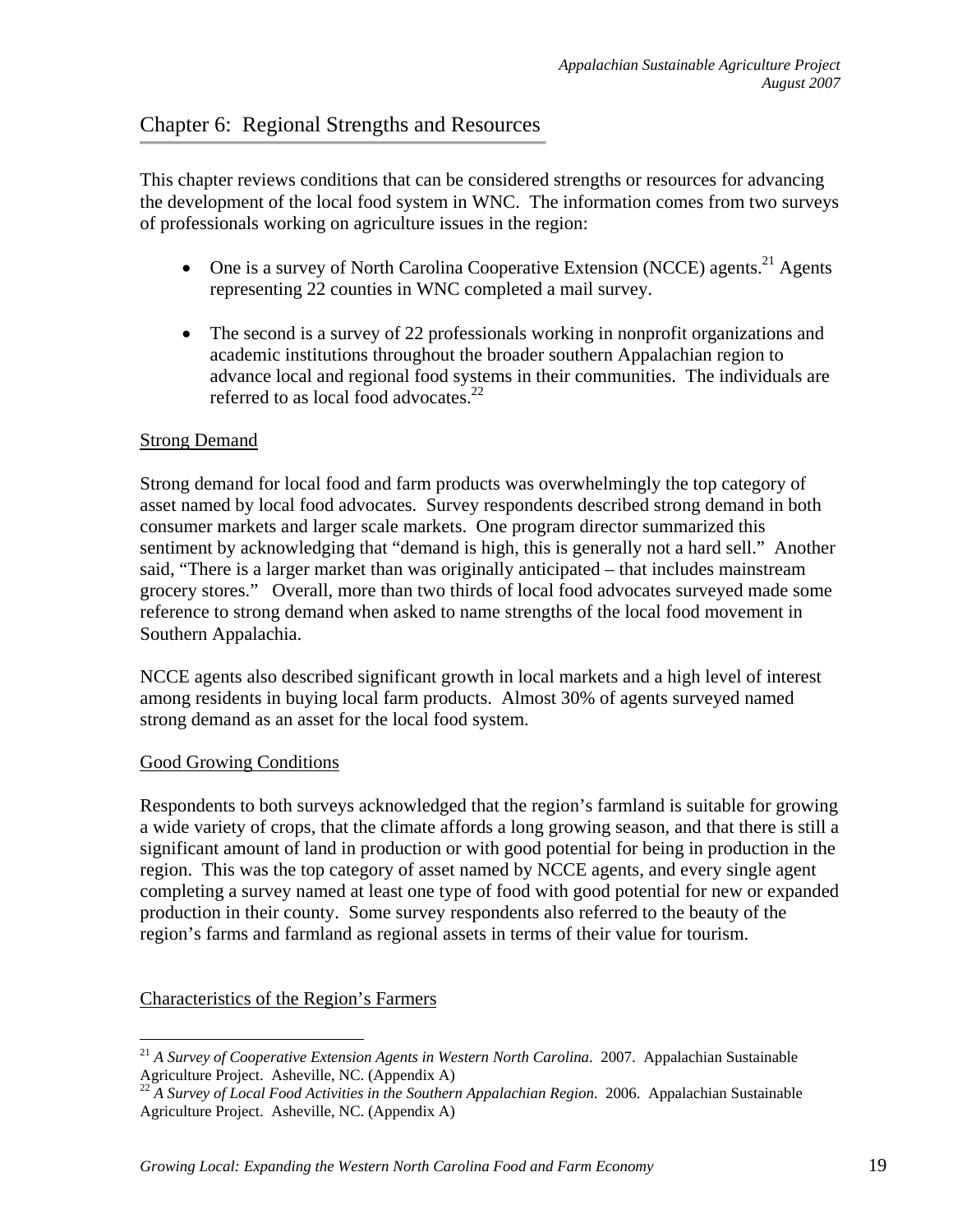In describing farmers as a source of strength for the regional food system, NCCE agents emphasized the strong farming tradition and work ethic of the region's farmers. Local food advocates made comments like "farmers here are progressive" and "farmers here have been able to make transitions throughout history – this one should be manageable too." Altogether, more than half of respondents in each group included this item as a regional asset.

#### Nonprofits and Farm Support Services

A number of survey respondents recognized the strong network of nonprofit and universitybased organizations (including NCCE) working on local food issues as a real strength for the region in terms of rebuilding local food systems. One respondent summarized this by saying, "We have many committed, determined people working on it."

#### *What type of support is available for farmers in WNC?*

#### *Government Agencies*

**United States Department of Agriculture** (USDA). The USDA is the Federal executive department charged with developing and executing policies on farming, agriculture, and food. Specific agencies focus on agricultural research and education; marketing of U.S. agriculture products; food safety and inspection; natural resource protection and conservation; health and care of animals and plants; economic support of U.S. producers; collecting and publishing statistical information relevant to the agricultural sector; and rural development.

**Farm Service Agency** (FSA). FSA is the USDA lead agency that manages and administers farm commodity, crop insurance, credit, environmental, conservation, and emergency assistance programs for farmers and ranchers through a network of federal, state, and county offices. State and county offices certify farmers for farm programs and pay out farm subsidies and disaster payments.

**Natural Resources Conservation Service** (NRCS). NRCS is the USDA lead agency that assists with the conservation, maintenance, and improvement of natural resources and the environment. Farmland protection is one major NRCS activity area. County-based NRCS staff work directly with farmers, ranchers, land-owners, and divisions of state and local government. In North Carolina, the state office is located in Raleigh. An area office is located in Waynesville and county offices are located throughout the state.

**North Carolina Department of Agriculture and Consumer Services** (NCDA&CS). Based in Raleigh, NCDA&CS provides a variety of services, programs, and technical assistance to farmers and agribusinesses with the goal of improving the overall state of agriculture in NC. Specific divisions collect, prepare, and disseminate statistical information relative to North Carolina agriculture; work to improve production efficiency and protect natural resources; offer services to mitigate the impact of natural and man-made disasters; coordinate the collection, storing, and distribution of USDA donated foods to primary and secondary schools, private schools, charitable institutions, and needy households; work to develop and expand markets for NC products; and protect public health and safety by regulating industries involving agricultural products.

*Continued next page*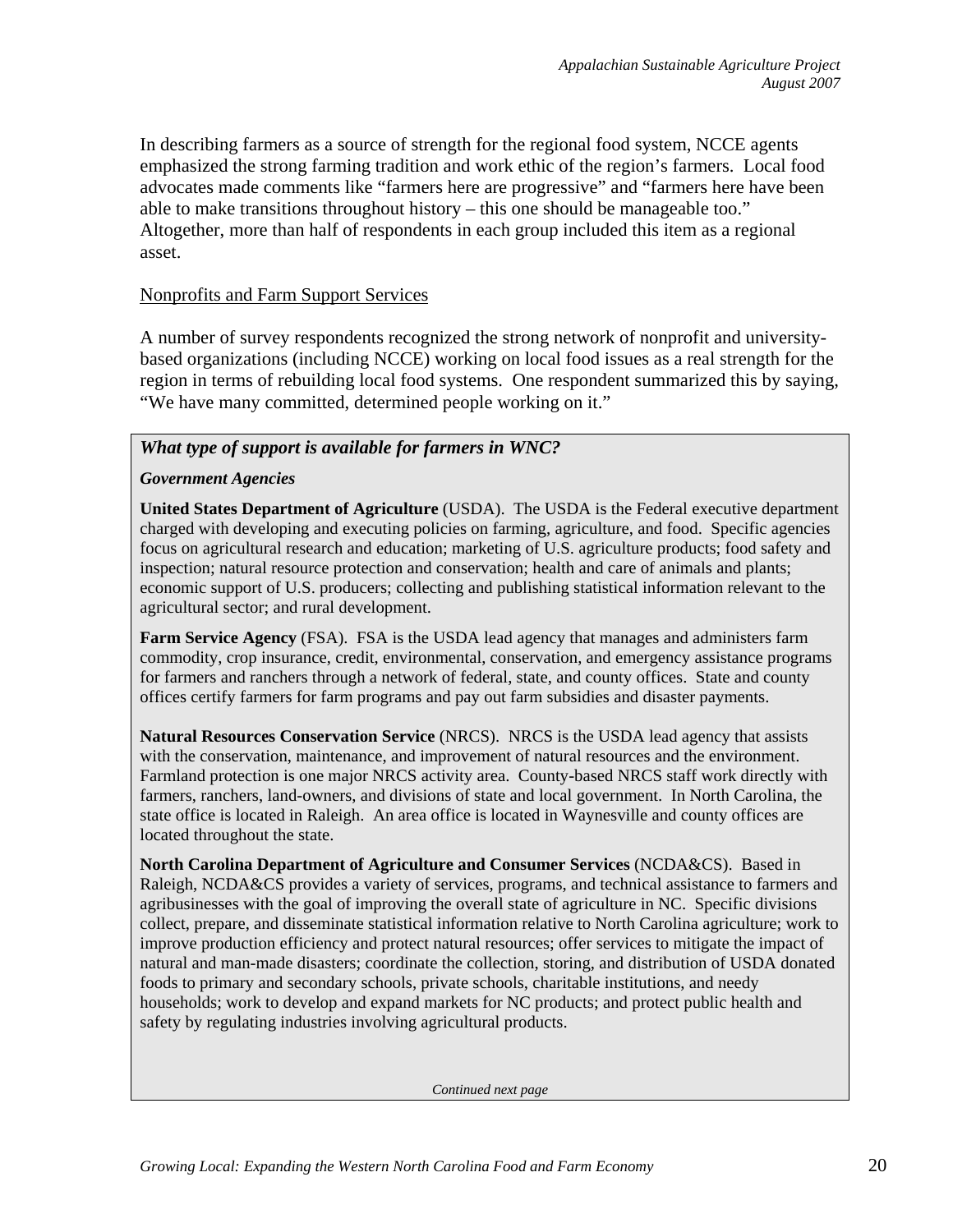**North Carolina Cooperative Extension** (NCCE). NCCE is based at two land-grant universities – NC State and NC A&T State University, in all 100 NC counties, and on the Cherokee Reservation. University-based extension specialists provide training and technical assistance to extension agents working in counties throughout North Carolina. County personnel provide education to the public as well as education and services for producers. Specific programs for farmers include a Specialty Crops Program, which helps growers diversify and develop new income sources by teaching them how to produce and market high value specialty crops.

#### *Non-profit Organizations*

**North Carolina Farm Bureau***.* North Carolina Farm Bureau (NCFB) is a private, non-profit organization that promotes farm and rural issues in North Carolina through government relations, marketing, field representation, agricultural education, member services, and other programs. Organized in 1936, NCFB has the goal of protecting the interests of farmers and rural families and has served as a policy advocate—on behalf of farmers and private landowners—on commodity, environmental, and regulatory issues. NCFB has a large educational component that provides opportunities to broaden the knowledge and leadership capabilities of farmers, with special programs directed toward young farmers, ranchers, and women. Offices are located in all 100 North Carolina counties.

**Other nonprofit organizations**. Many nonprofit organizations are working to support farmers in the region through a variety of programs and services including: farmer education and capacity-building; referral and debt management services to small farmers; policy advocacy; public educational activities to raise awareness about issues affecting local farms; work to develop collaborative marketing, distribution, and processing channels; assistance to landowners to protect farmland, wild habitats, and watersheds; and rural economic development activities.

#### *Commodity Associations*

 $\overline{a}$ 

North Carolina commodity associations represent the interests of producers and work variously to improve NC agriculture through public promotion and educational activities; policy advocacy; and educational programs for growers. There are dozens of associations representing commodities produced in NC.

## Chapter 7: Food and Non-Food Crops

Nursery products make up a substantial part of the farm economy in the region. Nearly 20% of harvested cropland was used to grow Christmas trees and all categories of nursery crops in 2002 and sales of those products accounted for just over 30% of the \$543 million cash receipts from farming in the region that year.<sup>23</sup> Christmas tree sales contributed approximately \$56,000 to the total and sales of all other nursery crops generated nearly \$111,000 in cash receipts. Despite the relative importance of these crops to the region's agricultural economy, little is known about local demand and local markets for non-food crops. They are not included in the market potential calculations that occupy Sections 2 and 3 of this report.

<sup>23</sup> *2002 Census of Agriculture*. National Agricultural Statistic Service, USDA.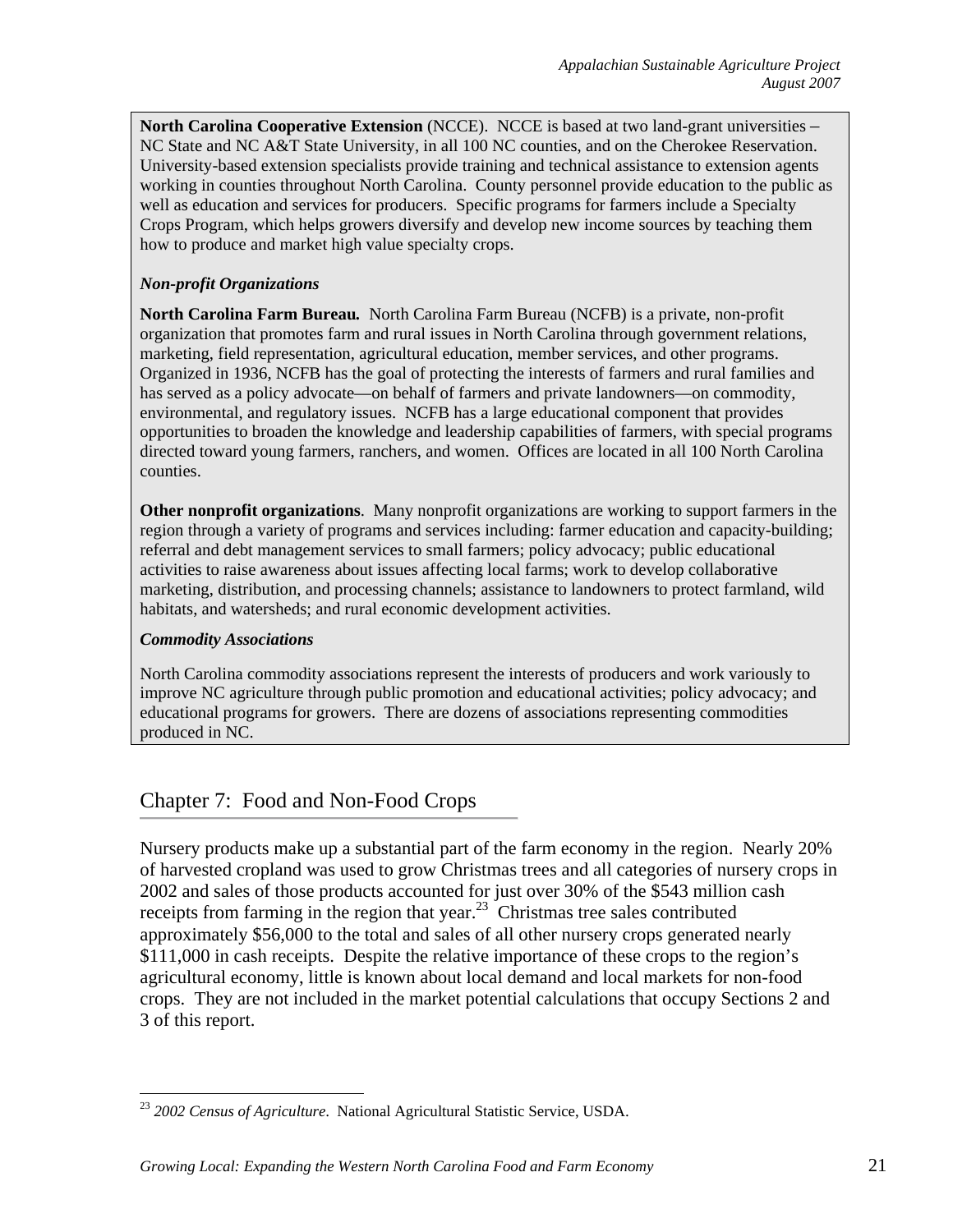To explore the question of whether nursery crops could benefit from a local campaign similar to the one used for promoting locally-grown food a survey of farms producing nursery crops in the region was conducted during the summer of  $2006$ .<sup>24</sup> The goals of the survey were to explore the applicability of a local label for trees, shrubs, and plants grown in the region and to explore interest among producers of those crops in expanding sales to local markets.

Given substantial differences in how Christmas trees and other types of nursery products are produced and marketed in NC, the decision was made to limit the survey to nursery growers that were not exclusively selling Christmas trees. For the survey, a mailing list was generated using directories from various trade organizations and from the NCDA&CS producer database. A total of 469 nursery growers were identified and mailed a written survey asking about the products they grow and issues related to marketing their products locally. 109 surveys were returned for a response rate of 23%.

The largest category of crop grown by survey respondents was nursery stock – which includes many different types of plants grown for sale in retail and wholesale nursery outlets – followed by cut Christmas trees, herbaceous perennials, short-rotation woody crops, and foliage plants. Nearly a third of the nursery growers reported that they also grow other types of farm products. Interest was high among survey respondents in pursuing *Appalachian Grown* ™ labeling and advertising. More than 60% of respondents indicated that they would like to be contacted about using the label and/or being listed in ASAP's *Local Food Guide*. And nearly 70% said they thought sales of nursery products would benefit from *Appalachian Grown ™* labeling and advertising (see p. 26 for a description of the *Appalachian Grown™*  certification).

Just over half of nursery growers completing a survey reported that they currently sell to retailers, wholesalers, or consumers within the region and 61% reported selling to retailers, wholesalers, and consumers in other regions. When asked about their interest in expanding sales to local markets, more than 70% of respondents scored their interest as 8 or higher on a scale from 1 to 10.

Survey respondents also reported skepticism as to whether local markets would be viable and profitable given the perceived "oversupply" of nursery products in the region and the intensity of competition from so-called "big box retailers." Determining whether consumers are willing to pay a premium for locally-grown nursery products would be important to the success of such an initiative. As with all other types of farm products there are particular infrastructure and distribution systems for nursery products. Understanding those systems is an important first step in any effort to expand local sales of nursery products.

 $\overline{a}$ 

*<sup>24</sup> The Value of Appalachian GrownTM Labeling for Nursery Growers in WNC*. 2006. Appalachian Sustainable Agriculture Project: Asheville, NC. (Appendix A)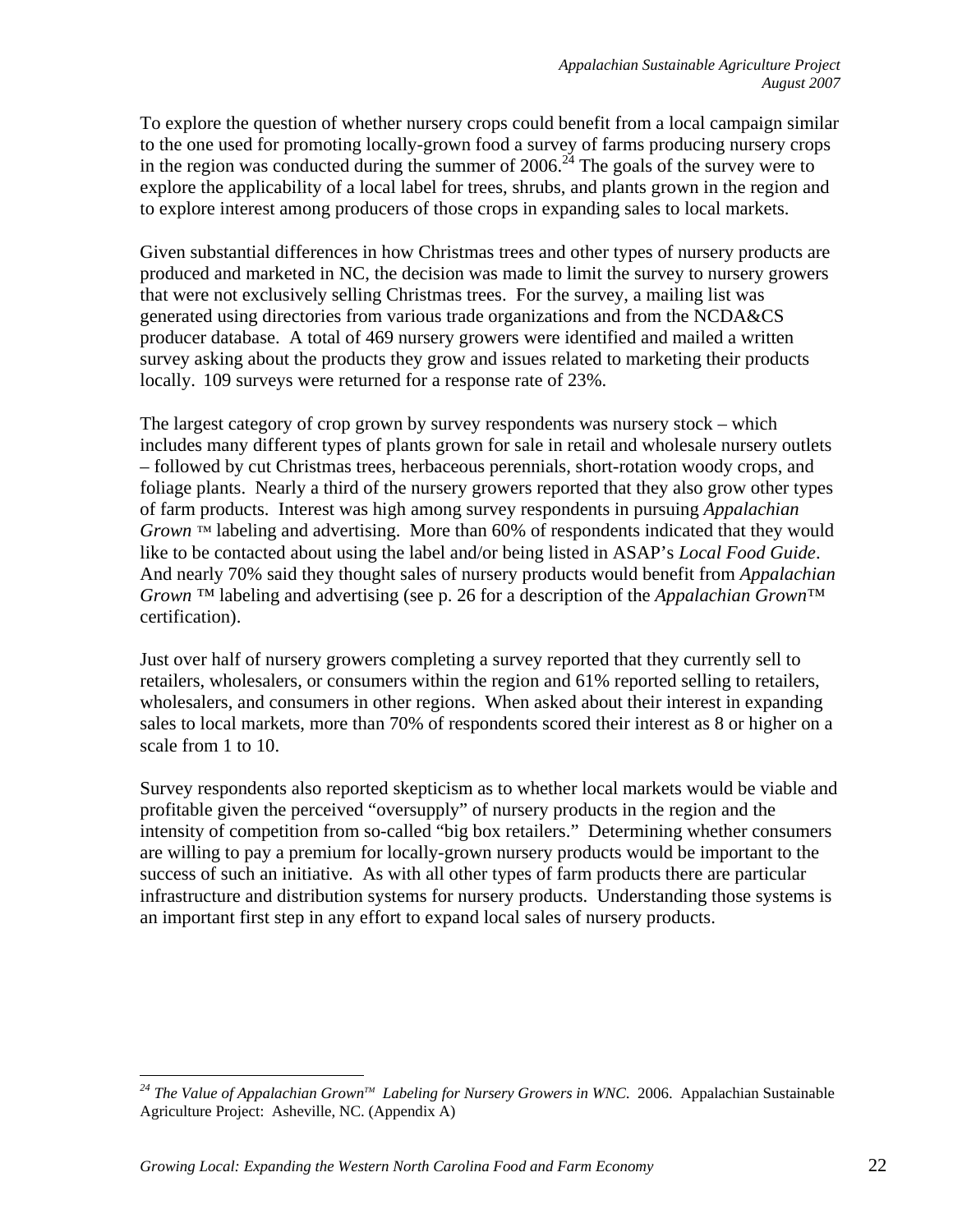# SECTION 2: Demand for Local Food in Western North Carolina

Demand for food is often described in terms of spending. The region's one million residents spent an estimated \$2.2 billion on food in 2004, according to the Bureau of Labor Statistics' annual Consumer Expenditure Survey.<sup>25</sup> According to the survey, the average household spent \$3,119 on groceries and \$2,199 on food consumed in other places that year. For WNC, where 1,060,061 residents equals an estimated  $424,024$  households,<sup>26</sup> that means roughly \$1.3 billion was spent on food consumed at home and about \$932 million was spent on food consumed away from home. Just over three quarters of all away-from-home food spending typically occurs in restaurants.<sup>27</sup>

There are also millions of visitors each year that purchase food from WNC businesses. The Blue Ridge National Heritage Area (BRNHA), which includes the 23 counties of Advantage West plus two additional counties, estimated tourism spending at restaurants of \$418.4 million in 2004 based on a total of 21.5 million visits to the region that year.<sup>28</sup> In a separate study examining tourism spending in the state, the private research firm Global Insight calculated tourism expenditures on food and drink in the region to be around \$363.9 million. Adding tourist food spending to resident food spending generates total estimated food spending in the region of approximately \$2.6 billion.

Demand for local food and farm products will be a subset of that, though actual consumer spending on local food and farm products is difficult to calculate. The USDA collects limited data on sales from farmers to consumers and no data at all regarding sales from farmers to businesses, organizations, or institutions in a particular geographic area. Besides data collection problems there are barriers that prevent consumers, organizations, and businesses in the region from purchasing as many locally-grown foods as they want (see Section 4).

Another complicating factor is that demand for local food is still growing and is likely to go on growing. According to the market research firm the Hartman Group, "local" is one of the food attributes most highly valued by consumers nationwide and a major trend affecting the food industry.<sup>29</sup> JWT, the largest advertising agency in the U.S. and fourth in the world, recently identified local food as one of the top ten trends for 2007 and predicted that consumer demand will shift from organics to locally sourced food.30 Other sources

<sup>&</sup>lt;sup>25</sup> 2004 Consumer Expenditure Survey. Bureau of Labor Statistics.

<sup>&</sup>lt;sup>26</sup> Population estimate for 2004 from *Table 1: Annual Estimates of the Population for Counties of North Carolina: Population Division, US Census Bureau.* 

*Table 3: Food away from home.* Food, CPI, Prices and Expenditures Briefing Room. Economic Research Service, USDA.

<sup>28</sup> Evans, M., Davé, D., Stoddard, J., Ha, I.S. *Measurement of the Economic Vitality of the Blue Ridge National Heritage Area: 2006. Blue Ridge National Heritage Area (BRHNA), North Carolina.* <sup>29</sup> *What Makes Local Special? 2007. The Hartman Group, Inc: Bellevue, WA.* 

<sup>&</sup>lt;sup>30</sup> Ten Trends That Will Shape Our World in 2007. 2006. PR Newswire, United Business Media: http://sev.prnewswire.com/advertising/20061207/NYTH08407122006-1.html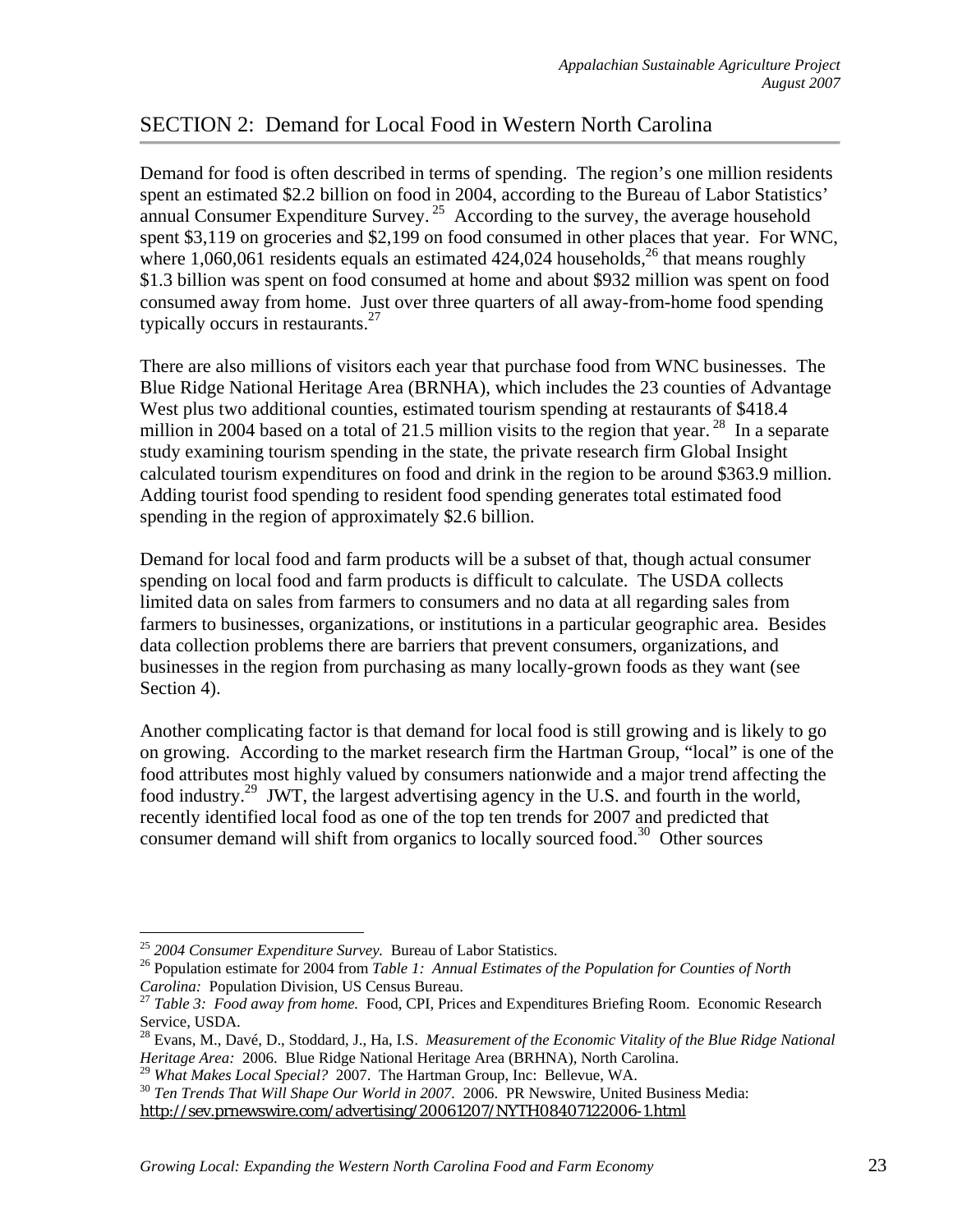emphasize the growing importance of "local" for supermarkets as they try to demonstrate their connections to local farms and satisfy consumer concerns about food origins.<sup>31</sup>

In describing demand for local food in this section of the report, three different levels of spending are introduced:

- **Current spending** includes actual spending on local food reported by consumers and organizations in the region. Where actual spending is not available, estimates are calculated based on available information.
- **Desired spending** equals estimated spending by consumers and organizations that have high interest in local food but are not buying as much as they want, generally because they are not able to get it. It represents the amount of spending that could occur if there were improvements in infrastructure and distribution making it easier for buyers interested in local food to get it.
- **Maximum spending** reflects both improvements in infrastructure and distribution systems for local food plus changes in tastes and preferences such that more individuals and businesses desire to buy locally-grown food. As a maximum figure, this level of spending represents the highest possible level of spending for each market examined by assuming that all individuals, businesses or organizations in the category have high interest in local food.

Dollar values for these levels of spending are generated in different ways throughout this section. The calculations are based on survey data as well as published statistics and are included as formulas in many places for clarity. An overview of all surveys and data collection methods used for the project is provided in Appendix A, along with individual reports providing greater detail than is included in this section.

After **Chapter 1,** which reviews regional consumer preference research regarding locallygrown foods, Section 2 is laid out in terms of markets. **Chapter 2** examines direct markets, including farmers' tailgate markets, Community Supported Agriculture, on-farm retail operations, and roadside stands. These involve sales of food and farm products directly from farmers to consumers. **Chapter 3** explores larger scale markets like food stores, restaurants, and organizations. In this chapter the focus shifts from consumer spending on locally-grown food to spending by restaurants, retailers and institutions. As the local food system grows larger, these are the places where demand for local food is most relevant for the region's farmers in terms of quantity. **Chapter 4** summarizes demand for local food in both direct and larger scale markets.

Two additional notes are important regarding the assessment of demand for locally-grown food in this section. The first involves a focus on fresh fruits and vegetables. While the long-term projection includes bringing locally-grown meat, dairy and other processed farm products into local markets, the reality is that in the current food system little infrastructure

 $\overline{a}$ <sup>31</sup> Supermarket Trends: Buzz Words Include "Service," "Local," and "Ethnic." January 17, 2007. The Seattle Times, seattletimes.com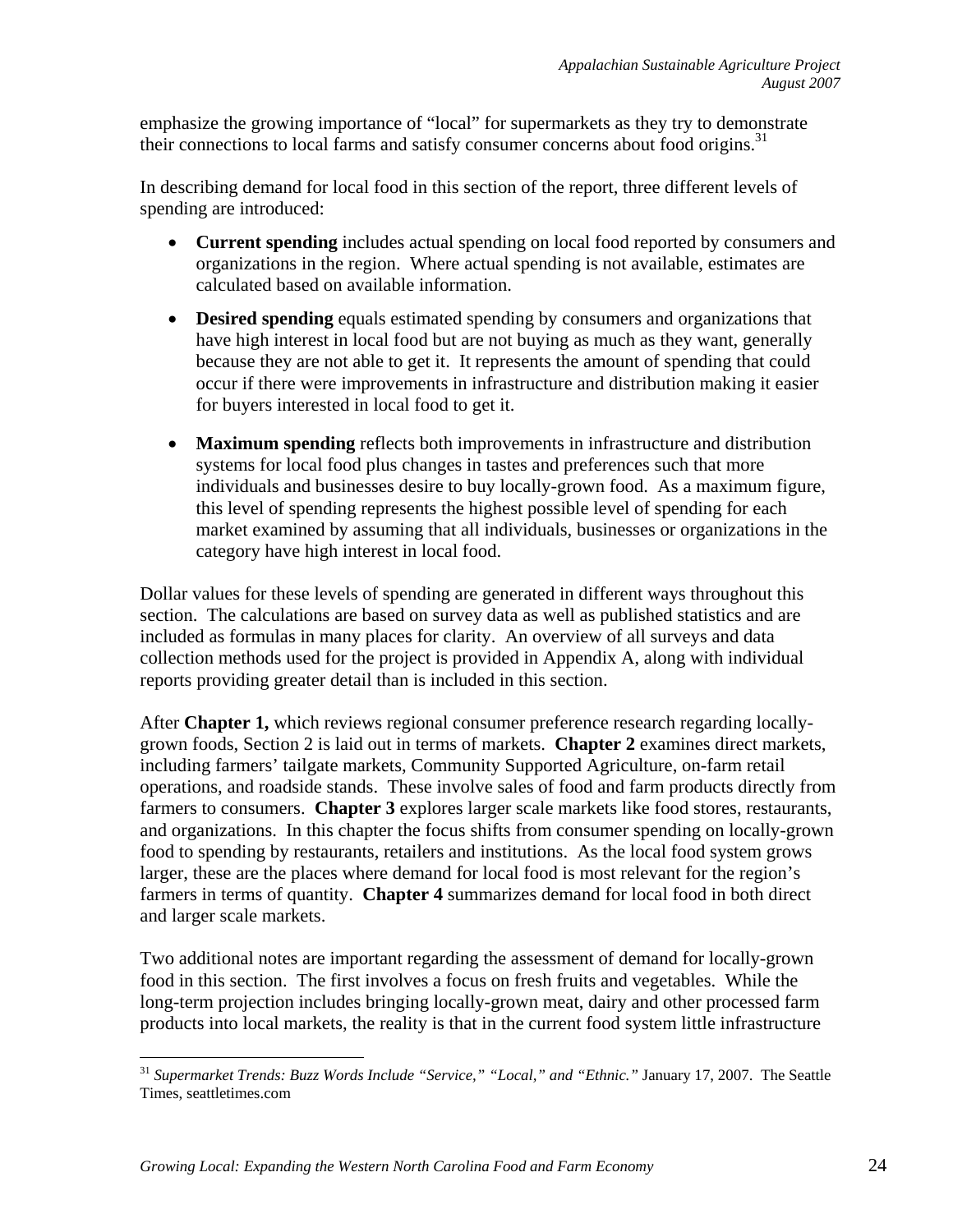exists for processing and distributing many of those products for local sale. Moreover, much of the research on local food (here and in other places) is limited to exploring consumer and organizational interest in buying locally-grown produce. Produce is the category of food that includes fresh fruits and vegetables. Subsequent sections of the report will explore possibilities for expanding local markets for other food and farm products.

A second note is the fact that this section does not take into account the current supply of fruits and vegetables produced in the region. Adjustments are made for seasonality but not for current levels of production for any particular food. Section 3 covers these issues of capacity by examining production levels and supply constraints for the major types of food produced in the region.

## Chapter 1: Consumer Preferences

A survey commissioned to measure consumer perceptions of locally-grown food demonstrates that consumers in the region support local farms and the businesses that sell local farm products.<sup>32</sup> The survey, which consisted of phone interviews to 300 randomly selected consumers in Buncombe, Madison and Henderson Counties, concluded that residents prefer local food because they believe it is healthier and tastes better, that purchasing locally-grown food contributes to the local economy and protects the environment, and that it helps to preserve the rural character of the region. Three quarters of survey respondents indicated that when locally produced foods cost a little more, they are worth the extra cost.

The survey also concluded that demand for local food has increased in the region. Asheville area residents reported spending a greater percentage of their monthly budget on locallygrown food in 2004 than in 2000. In 2004, 27% of residents surveyed reported spending more than 10% of their monthly expenditures on locally-grown food, whereas only 20% reported spending that much in 2000. Most importantly, the study concluded that 82% of respondents indicated they would buy more locally produced food if it were labeled as local.

Research on consumer perceptions of local food in other regions echoes these findings. Several studies concluded that the term "locally-grown" has a significant influence on food purchasing decisions.<sup>33,34,35</sup> One study reported that 56% of respondents were willing to pay more for produce from local businesses. The other two studies concluded that for 75% of consumer respondents and 55% of food business respondents, locally-grown food by family farmers was their first choice – even above certified organic choices – when shopping for produce and meat products. Key characteristics associated with locally-grown food in that research include freshness, taste, and quality. The studies also concluded, as the WNC

<sup>&</sup>lt;u>.</u> <sup>32</sup> *Locally Grown Food Strategic Positioning Research.* 2004. Research Inc: Atlanta, GA. (Appendix A) <sup>33</sup> DeCarlo, T.E., Franck, V.J., Pirog, R. *Consumer Perceptions of Place-Based Foods, Food Chain Profit* 

*Distribution, and Family Farms.* 2005. Leopold Center for Sustainable Agriculture. Ames, IA. 34 Pirog, R. *Ecolabel Value Assessment: Consumer and Food Business Perceptions of Local Foods.* 2003.

Leopold Center for Sustainable Agriculture. Ames, IA 35 Pirog, R. *Ecolabel Value Assessment Phase II: Consumer Perceptions of Local Foods.* 2004. Leopold Center

for Sustainable Agriculture. Ames, IA.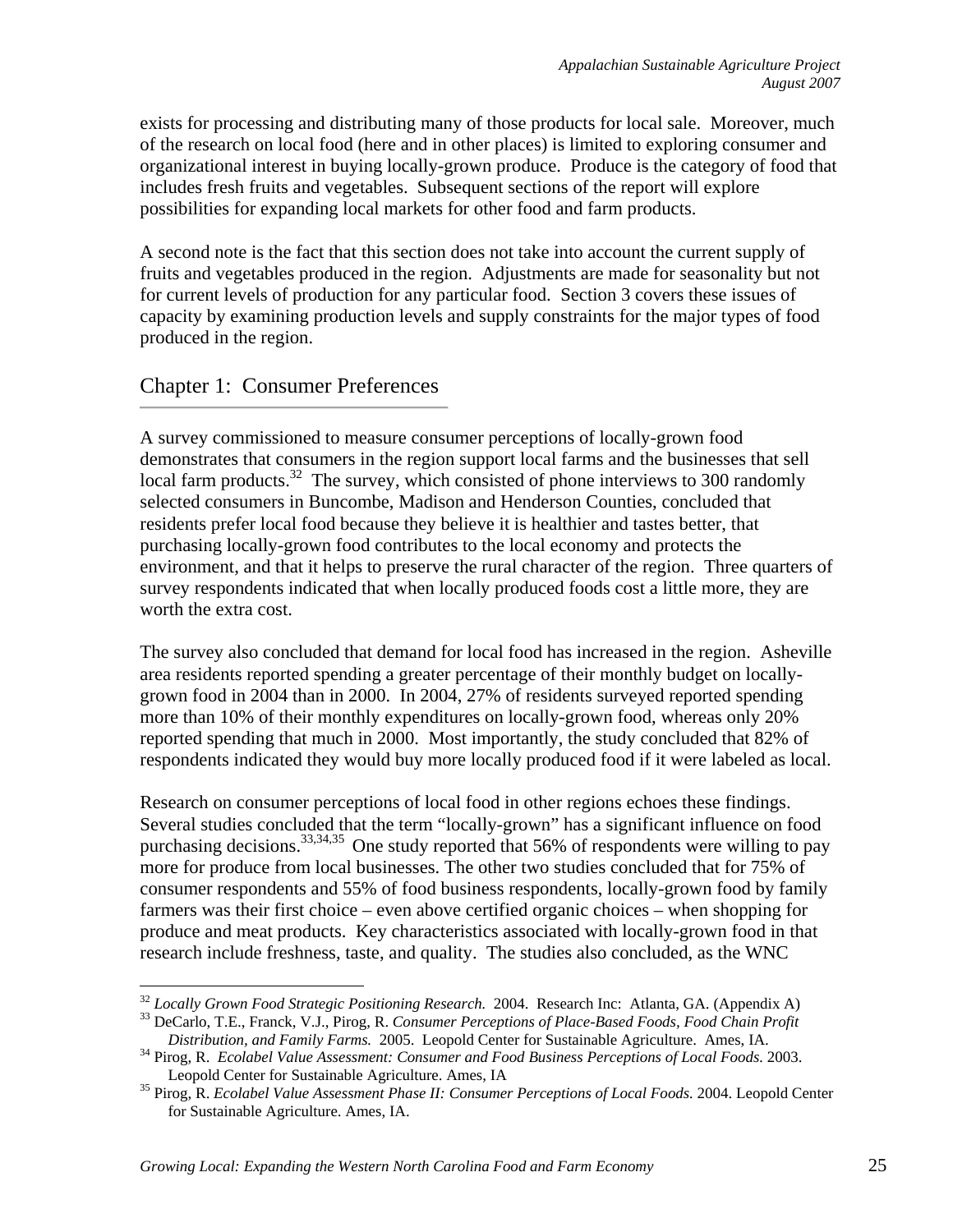research did, that consumers place a high value on the perception that purchasing local foods supports local farmers and the local economy, promotes good health, and protects the environment.

Two of the studies also illustrate the value of labeling local products.<sup>36, 37</sup> A majority of respondents in those studies indicated that informational labels are important to their decision making processes. The researchers concluded that when shopping for food consumers find locally-grown labels appealing; local labels convey product values of freshness, quality, and taste; and labels appeal to consumers' desire to support local farms and local communities. A separate pilot study in California and Oregon observed dramatic increases in local tomato sales when retailers and distributors identified the tomatoes with colorful local labels.<sup>38</sup>

Taken together, the WNC-based research and the other studies cited demonstrate high desire for locally-grown food and suggest the willingness of consumers to pay more for local food. Just as clearly they demonstrate the value of product identification or labeling. Labeling is particularly important in larger scale markets in ensuring that producers receive the full value of any premium associated with locally-grown food.

## Chapter 2: Direct Markets

Traditional market channels included in the USDA-defined category of Direct Sales include farmers' markets, Community Supported Agriculture (CSA), roadside stands, and other onfarm sales. The USDA distinguishes these as *sales of farm products for human consumption*, which means that nursery crops and Christmas trees are not counted as Direct Sales. A 20% increase in this type of agricultural receipt in the region between 1997 and 2002 indicates considerable growth in this area, though the absolute amount of Direct Sales remains relatively small. The total \$3.1 million in Direct Sales accounted for only 0.6% of all agricultural sales in the region in 2002. In all likelihood this value is low due to problems with USDA data collection methods. USDA data on direct marketing of farm products is widely believed to be both inaccurate and incomplete.<sup>39</sup>

Table 4 provides some indication of growth in Direct Sales in the region by looking at the number of farms, tailgate markets, and CSA programs listed in ASAP's *Local Food Guide* each year. Farms are listed in the guide based on their interest in selling direct to consumers. Data describing farm sales through each market channel follows.

| Table 4: Selected categories in ASAP's Local Food Guide by number of listings, 2002 – 2007 |      |      |      |      |      |      |           |
|--------------------------------------------------------------------------------------------|------|------|------|------|------|------|-----------|
|                                                                                            |      |      |      |      |      |      | Increase  |
|                                                                                            | 2002 | 2003 | 2004 | 2005 | 2006 | 2007 | 2002-2007 |
| Farmers' tailgate markets                                                                  | 32   | 33   | 34   | 33   | 34   | 34   | $+6%$     |
| CSA farms                                                                                  | 12   | 14   | 17   | 21   | 20   | 22   | $+83%$    |
| Family farms                                                                               | 58   | 127  | 144  | 167  | 182  | 205  | $+253%$   |

 $\overline{a}$ <sup>36</sup> Pirog, R. 2003.

<sup>37</sup> Pirog, R. 2004.

<sup>38</sup> *Ecotrust Annual Report.* 2003. Ecotrust: Portland, OR.

<sup>39</sup> *Direct Marketing Today: Challenges and Opportunities.* 2000. Agricultural Marketing Service, USDA.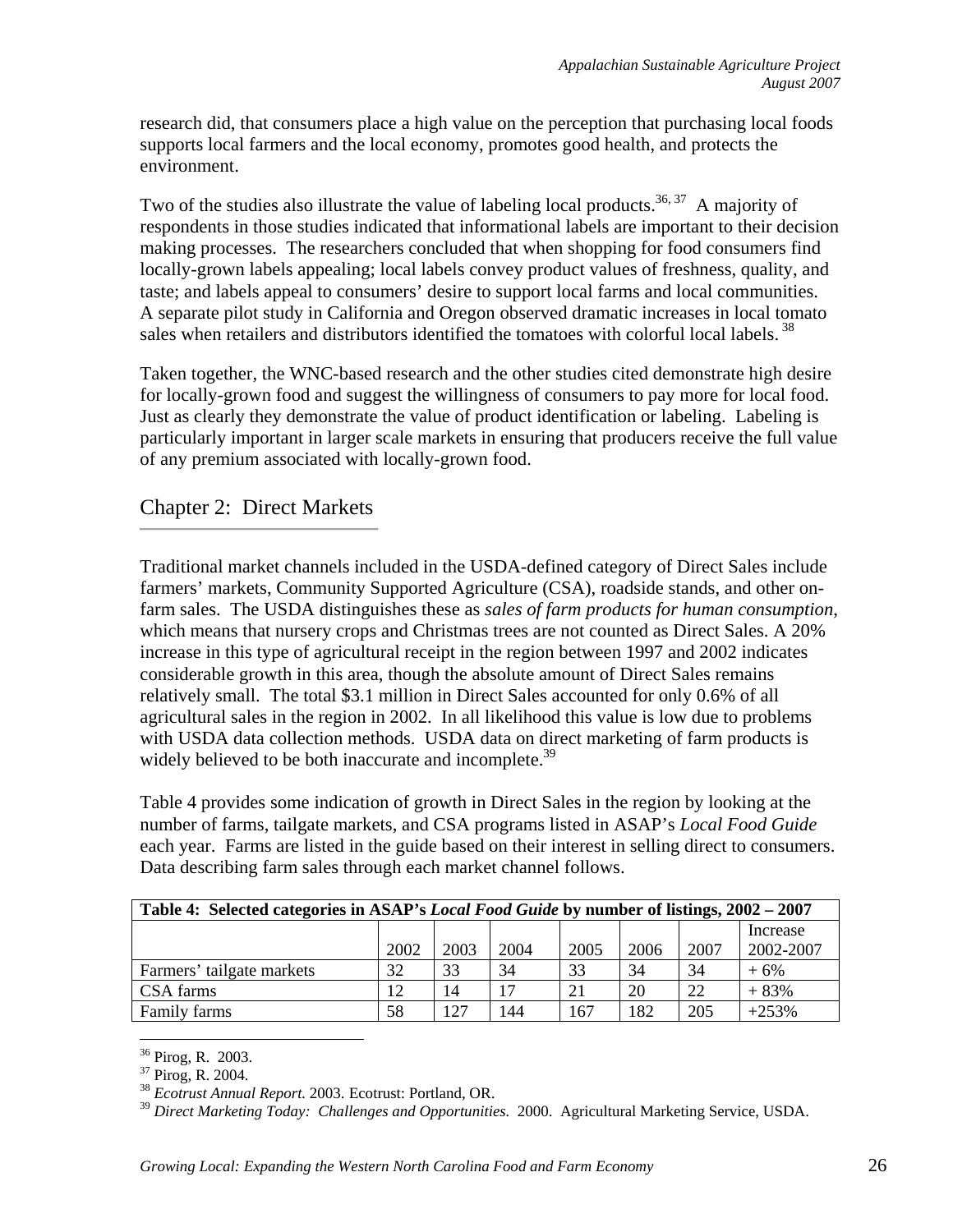#### Farmers' Tailgate Markets

As a means of food distribution, farmers' markets provide important urban-rural linkages. Over the past two decades the number of farmers' markets in the U.S. has grown alongside increasing consumer interest in finding fresh products from the farm. Over the past decade the number of farmers' markets nationwide increased almost 20%, from 1,755 in 1994 to 4,385 in 2006.40 Based on the number of listings in the *Local Food Guide*, there are a total of 34 farmers' tailgate markets in WNC.

Information about sales of locally-grown food through farmers' tailgate markets in the region is available from two sources. The first is a set of surveys conducted at six markets in Buncombe and Madison counties during the summers of 2003 and 2004.<sup>41</sup> A total of 694 customer interviews and another 732 rapid-response "dot surveys" were collected by ASAP staff and the Mountain Tailgate Market Association (MTMA), with analysis by the Center for Assessment and Research Alliances at Mars Hill College.

The market surveys indicate that farmers' tailgate markets are supported by a loyal base of repeat customers and are growing in customer support. Based on customer counts, more than 2,000 customers shopped at the markets on any given week during the study period. Of that number, 46% shopped at the markets every week and another 20% shopped at the markets every two weeks. The number of first-time shoppers at the Asheville city markets increased from 15% to 20% of total shoppers from 2003 to 2004.

Spending at farmers' tailgate markets is also increasing. Per capita expenditures at the markets grew from \$13.41 in 2003 to \$15.01 in 2004, a 12% annual increase. More importantly, the percentage of weekly shoppers spending more than \$20 at the markets increased from 24% in 2003 to 36% in 2004. Using the written surveys for all markets across both years, the estimated per capita customer expenditure is \$14.18.<sup>42</sup> Combining customer survey responses about expenditures at the four markets in the Asheville city limits with customer counts taken at those markets, a weekly sales total of \$24,120 was calculated.<sup>43</sup> Using this figure as a weekly average, total sales at the four markets for the months of June, July and, August were estimated at over \$300,000, or \$75,000 per market.

<sup>&</sup>lt;sup>40</sup> Farmers Markets. Agricultural Marketing Service, USDA.

<sup>&</sup>lt;sup>41</sup> A Market Analysis of Farmers' Tailgate Markets in Buncombe and Madison Counties. 2005. Center for Assessment and Research Alliances, Mars Hill College. Mars Hill, NC. (Appendix A)<br><sup>42</sup> This figure was arrived at by multiplying the number of respondents in seven different self-reported spending

categories by the midpoint value of the category for 664 shoppers at the markets in 2003 and 2004, then totaling the results and dividing by 664 to obtain an average per capita spending amount. (See p. 70A in Appendix A) <sup>43</sup> See page 73A in Appendix A.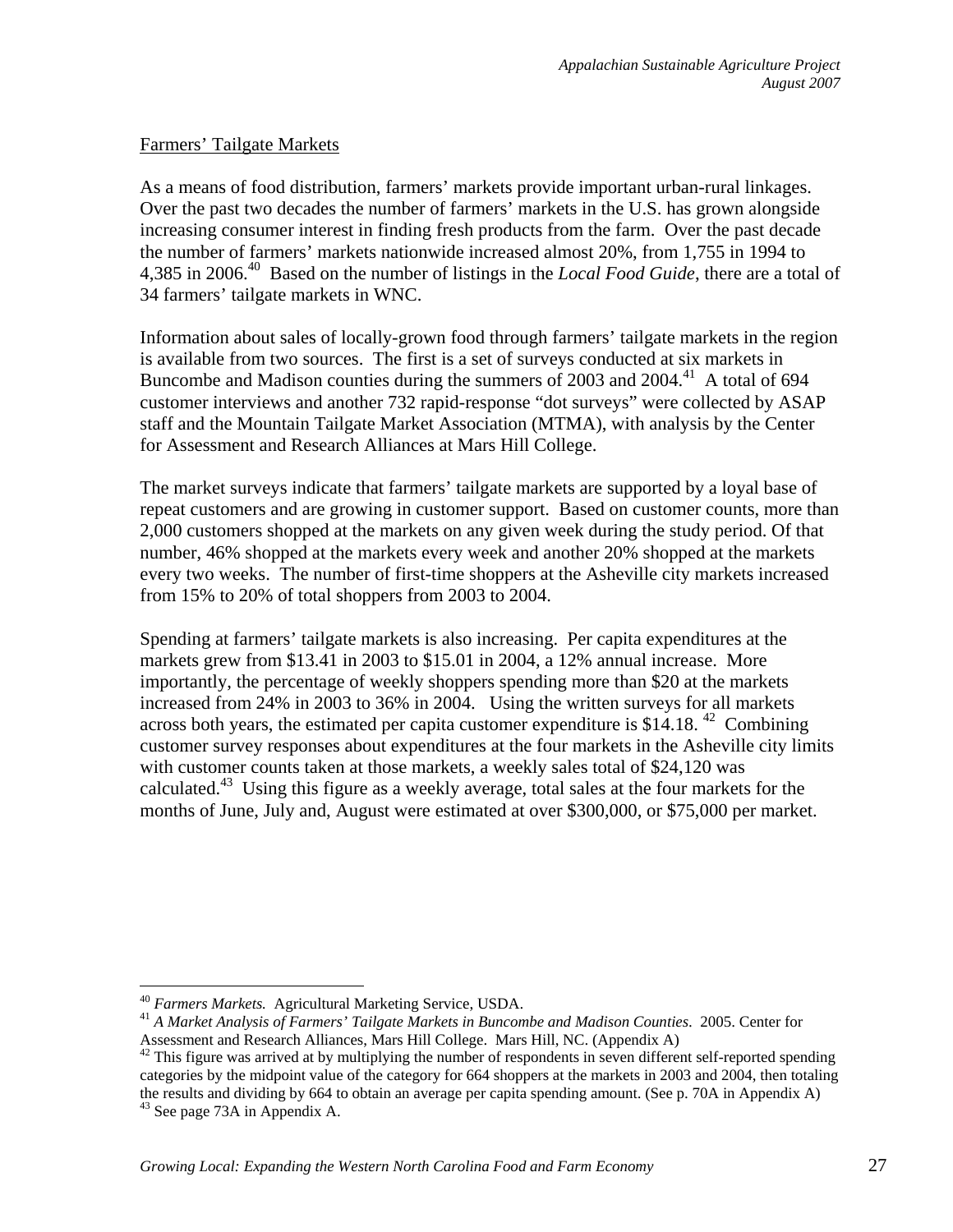Recognizing that there are at least 30 other farmers' tailgate markets in the region, sales at all markets together may be as high as \$2.6 million dollars (34 markets X average of \$75,000 per market = \$2.6 million). In all likelihood, though, sales at markets in more rural areas are

much lower than sales at the Asheville city markets. A more conservative estimate of \$1.4 million would reflect sales at markets outside of Asheville as half as high as the city markets ( $\sqrt{$75,000 \text{ X 4}}$  markets in Asheville city limits] plus  $[$37,500 \text{ X } 30$  remaining markets] = \$1.4 million).

Shoppers at the four Asheville-area markets were asked about additional shopping they planned to do related to their trip to the market. Economic activity generated by shoppers who indicated that the markets brought them to town that day *and* that they would do additional shopping while they were in town was estimated at  $$191,620$  for the summer months.<sup>44</sup> Combining that number with the \$300,000 in direct spending at markets results in a total economic impact figure close to \$500,000 per year for the four markets in the study group.

The tailgate market surveys also confirmed that the popularity of the markets is about more than just food. When asked what they liked most about the markets, customers overwhelmingly indicated that they enjoy the markets as community social events and they appreciate the opportunity to support local farmers.

The second source of information about sales of local farm products through farmers' tailgate markets in WNC is a 2003 survey of 61 vendors from eight tailgate markets in Buncombe and Madison counties.<sup>45</sup> Vendors described tailgate markets as an effective way to market local farm products, with each of the eight markets described as the "most profitable market" by at least one group of vendors. Estimates provided by the vendors of total season sales at the top four markets where they sell generated a seasonal total of \$390,946 in direct sales for the 61 vendors surveyed.

## *Freeman's Farm: Growing Trust in the Fields*

Calvin Freeman has been growing for market in Rutherford County since he was a teenager. At that time, he and his twin brother would work in the fields with their father and take produce to the market in Asheville once a week. Calvin now sells at the Marion Flea Market and at the Rutherford County Tailgate Market, where his customers return week after week and season after season. They even drop by his farm or call him on the phone to see what he has available to sell. Calvin has found over the years that what keeps his customers coming back to the market are his consistent quality produce and his personal response to buyers' requests. "I always try to grow what people want," says Calvin. "My number one priority is high quality. And of course, to keep my produce looking good. Because if it's pretty," he laughs, "it'll sell."



*Read the full case study, page 8B* 

 $\overline{a}$ 

<sup>&</sup>lt;sup>44</sup> See page 75A in Appendix A.

<sup>45</sup> *Results from a Survey of Tailgate Market Vendors.* 2006. Appalachian Sustainable Agriculture Project. Asheville, NC. (Appendix A)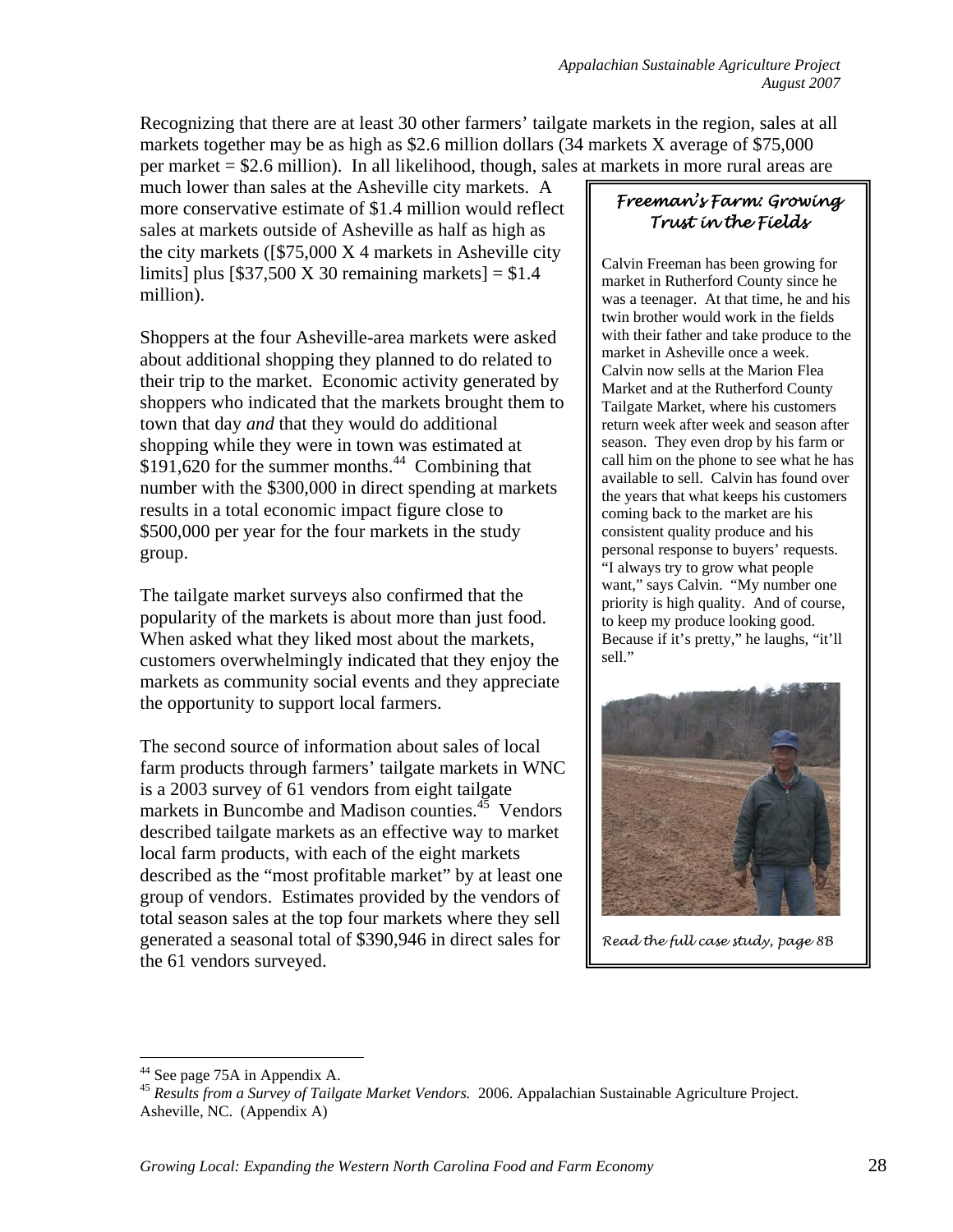#### Potential for Expanded Tailgate Market Sales

The potential for expanded sales through farmers' tailgate markets lies in increasing the number and location of markets in addition to continuing the market promotional activities that have been so effective. Mostly, that means adding markets in locations where they are not currently operating, particularly further from the hub of markets and local food activity in the Asheville area. Convenience is important based on the tailgate market survey finding that the majority of shoppers lived within five miles of the markets studied. Expanding tailgate market sales also means offering training, workshops and other resource materials for farmers interested in selling at the markets.

In terms of infrastructure, farmers' markets require a permanent and convenient location with adequate space for vendor stalls, parking for shoppers, and in some cases restroom facilities. For uncovered markets like most in this region, vendors also need tents, tarps, or some other kind of shelter to protect products and delineate their stalls. They need tables or shelving to display their products and adequate refrigeration and storage units for products like meat, eggs, and cheese. Market planning must occur in cooperation with local businesses and city or county governments.

Increasing market opportunities for farmers' markets may also encompass expanding their reach into low-income market segments. Current USDA programs like the Women, Infants, and Children (WIC) Farmers Market Nutrition Program and the Senior Farmers Market Nutrition Program enable program beneficiaries to shop at farmers' markets for fresh foods. Nationwide the USDA reports that almost 60% of markets participate in farmers market nutrition programs.<sup>46</sup> In Western North Carolina, farmers' markets in eight counties participate in the WIC program and markets in four counties participate in the Senior Farmers Market Program.

#### Community Supported Agriculture

Community Supported Agriculture (CSA) is a growing form of direct marketing by farmers. CSA is an arrangement whereby consumers pledge to purchase a share of the produce each week from a particular farmer at a price that is established at the start of the growing season. The farmer gains the security of having a guaranteed market for their produce and revenue at the start of the growing season. The consumer receives a variety of fresh, locally-grown produce all season long as well as the opportunity to know where their food comes from and how it is produced. A census of CSA programs taken by the USDA Alternative Farming Systems Information Center (AFSIC) in 1999 reported no such programs in North Carolina. Today there are 28 North Carolina-based CSA farms listed by AFSIC and 20 CSA farms listed in ASAP's *Local Food Guide.* 

In the fall of 2004, twelve CSA farms completed an email survey in which they were asked to provide details about their CSA programs.<sup>47</sup> Programs in WNC vary widely in size, with

<sup>1</sup> 

<sup>46</sup> USDA AMS. Farmers Markets. http://www.ams.usda.gov/farmersmarkets/FMstudystats.htm 47 *Community Supported Agriculture in the French Broad River Basin*. 2005*.* Appalachian Sustainable Agriculture Project. Asheville, NC. (Appendix A)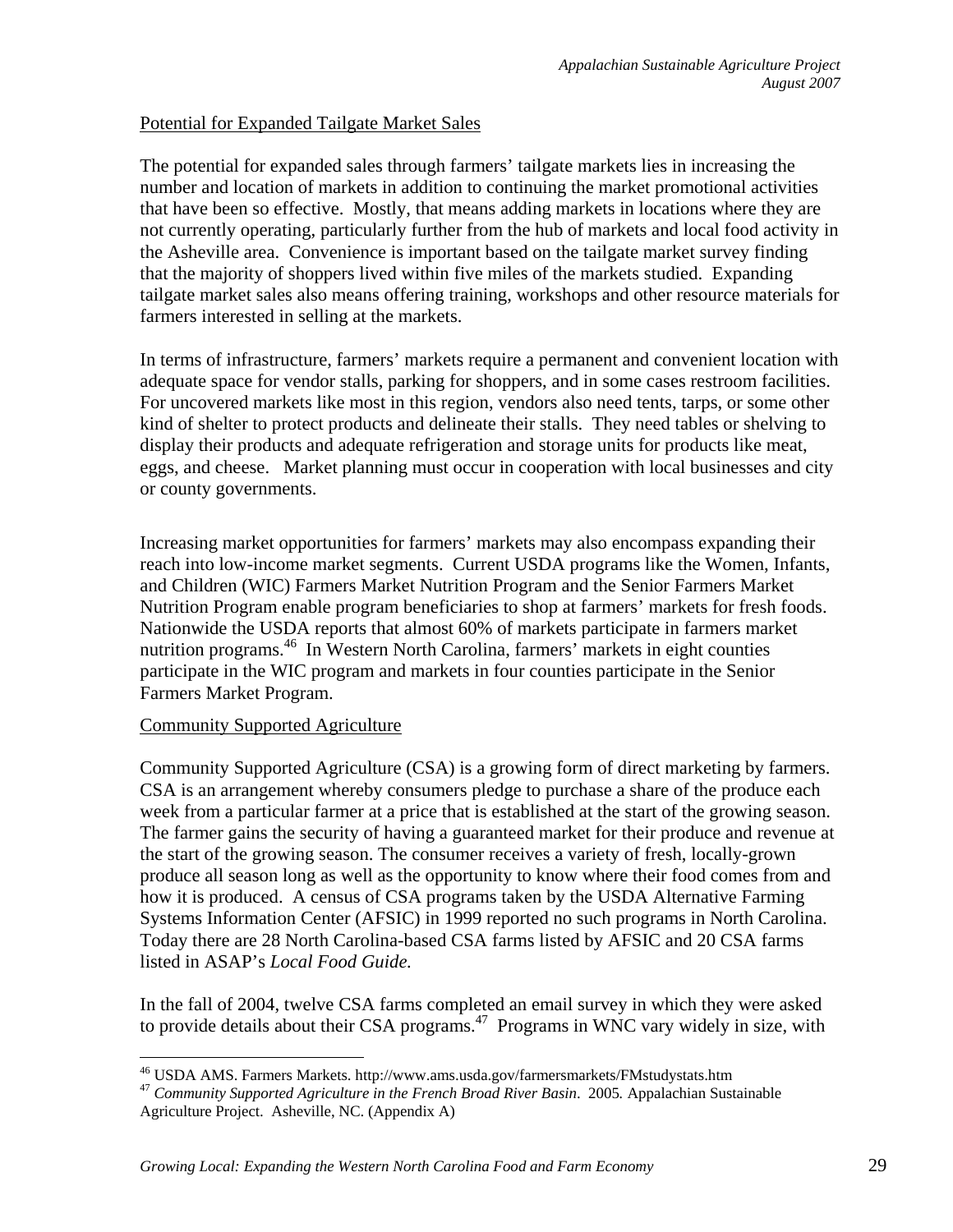the smallest selling just 4 shares in 2004 and the largest selling 52 shares that year. In terms of acreage, the largest CSA farm reported 7 acres in production, and the smallest had only a 5,000 square foot greenhouse. For all of the farms surveyed, the CSA program represented only a portion of their total farm business, some as little as 10% and others as much as 90%.

#### *How important are organic food sales in local markets?*

Congress passed the Organic Foods Production Act of 1990 to establish national standards for organically produced commodities. The legislation was implemented by the USDA in 2002. The standards address the methods, practices, and substances used in producing and handling crops, livestock and processed agricultural products.

Organic has been one of the fastest growing segments of food production in the U.S. for over a decade. In 1990, there were under a million acres of organic farmland in the U.S. By 2005 all 50 states reported some certified organic farmland. In total, U.S. producers dedicated over 4.0 million acres of farmland – 2.3 million acres of cropland and 1.7 million acres of rangeland and pasture – to organic production systems in 2005.48

A 2002 survey of farmers' market managers in more than 20 states confirmed that organic food sales are prominent in local food outlets like farmers' markets because customers at those markets tend to value having direct access to farmers that use ecologically sensitive agricultural techniques.<sup>49</sup> That study found modest price premiums associated with organic foods, though other research has shown considerably higher premiums for organically produced farm products (as high as 262% for organic broilers, for example).<sup>50</sup> The 2003 survey of tailgate market vendors in WNC concluded that only 12% of vendors surveyed were certified organic, but four times that many reported using organic practices. According to some vendors – who cited extra cost and time required for certification as barriers to becoming certified organic – customers were more concerned with production practices than the organic label.

Organic certification may be more important in larger scale markets, particularly retail food stores. It is likely that the production of certified organic crops will increase in the region if local markets demand the use of organic practices and labeling. In WNC, 101 farms reported selling approximately \$425,000 of certified organic products in 2002, eight percent of the state's total that year. Primary organic-producing counties were Ashe, Buncombe, Madison, Rutherford, and Wilkes.

If organic food sales in WNC average 2.5% of total retail food sales – the same as the national ratio of organic food sales to total food sales in 2005 – then the market for organic food in WNC is \$32.5 million. That includes all types of organic foods, not just farm products. The fruit and vegetable portion of that total may be as high as \$10 to \$15 million, based on the fact that fruits and vegetables  $\alpha$  account for a larger share of organic food sales than any other type of food.<sup>51</sup> Seasonality constraints will limit the extent to which regional producers can meet that demand. Using a "seasonality" adjustment" described on page 38 of this report, the potential for locally-grown organic fruits and vegetables in the region may range from \$2.6 million to \$3.9 million.

 $\overline{a}$ 

<sup>48</sup> *Organic Farming and Marketing Briefing Room*. Economic Research Service, USDA.

<sup>49</sup> *Organic Produce, Price Premiums and Eco-labeling in U.S. Farmers Markets*. 2003. Economic Research Service, USDA.

<sup>50</sup> *Organic Poultry and Eggs Capture High Price Premiums and Growing Share of Specialty Markets*. Economic Research Service, USDA.

<sup>51</sup> Dimitri, C. and C. Greene. *Recent Growth Patterns in the U.S. Organic Foods Market.* 2002. Economic Research Service, USDA.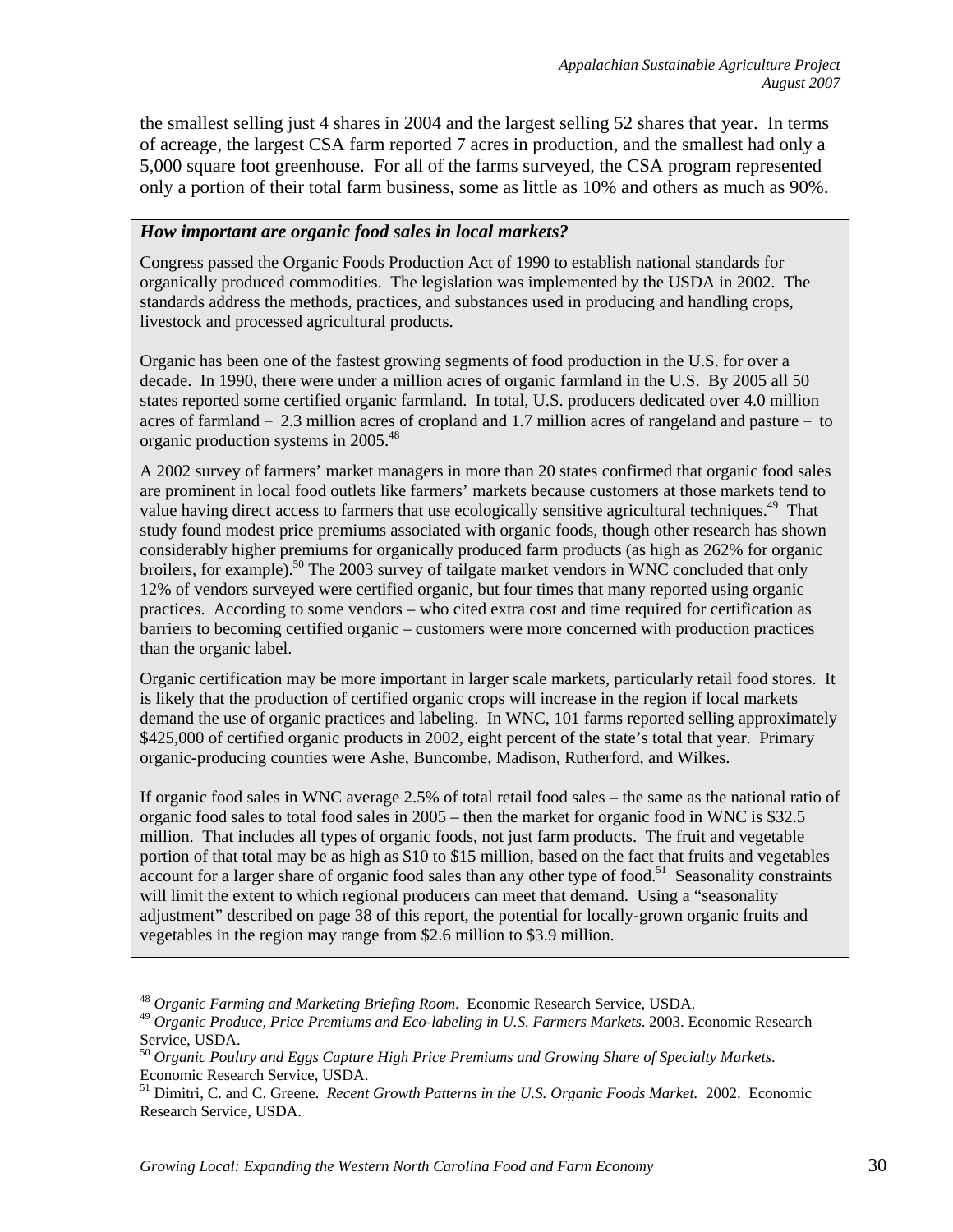In looking at the dollar potential of CSA programs as a market channel for selling local farm products, the 1999 National CSA Farm Survey is instructive. From those data, a median figure of \$15,000 was determined to be the best measure of CSA gross income, excluding the influence of particularly large and extremely small programs<sup>52</sup>. For the 20 CSA farms in the region, that translates into a rough estimate of \$300,000 in cash receipts from farming occurring through Community Supported Agriculture each year. This is a very imprecise way to measure CSA income in WNC and an area where more research is needed to accurately measure the contribution of this type of farming to the region's agricultural economy.

Growth in this market channel can occur by increasing sales through existing CSAs or increasing the number of CSA farms operating in the region. As with expanding tailgate market sales there are infrastructural obstacles to expanding CSA sales beyond their current level. For example, there is poor public awareness about CSA programs, there are additional requirements for producers such as the need to communicate with members and manage record-keeping requirements, and additional time is required for sorting, packing, and distributing shares. Of the CSA programs surveyed, farmers were mixed in their interest in expanding. Many were, however, interested in collaborating or sharing resources with other CSA programs.

In terms of demand, indications are that there is good potential for growth given consumer satisfaction with the model. Nearly all of the CSA programs surveyed collect feedback from members in some way and most report this to be positive. Members are reportedly satisfied with both the farm products they receive and the opportunity to communicate directly with farmers. CSA programs also provide social and educational opportunities for members.

#### Roadside Stands and Other On-farm Direct Markets

<u>.</u>

The North Carolina Department of Agriculture and Consumer Services (NCDA&CS) maintains a database of Certified Roadside Farm Markets in the state. The database currently lists 27 roadside markets in WNC that sell produce grown by the operator and other local farmers. Many other farmers sell direct to consumers through on-farm retail. Of 303 apple farms in the region in 2002, 75 have listings for on-farm retail operations on the NCDA&CS website and 68 are listed in ASAP's *Local Food Guide*. Of 1,352 Christmas tree growers in WNC in 2002, approximately 340 are estimated to market their products direct to consumers through choose-and-cut operations. $53$ 

These outlets – like other direct market channels – provide opportunities for farmers to capture 100% of the retail value of sales, but there can be significant costs associated with staffing the retail operation. No data is available detailing the dollar value of sales through these outlets.

<sup>52</sup> Lass, D.G., Hendrickson, J. & Ruhf J. *CSA Across the Nation: Findings from the 1999 CSA Survey*. 2003. Center for Integrated Agricultural Systems, Madison WI.

<sup>53</sup> According to the NC Christmas Tree Association, 25% of Christmas tree growers in NC have choose-and-cut operations.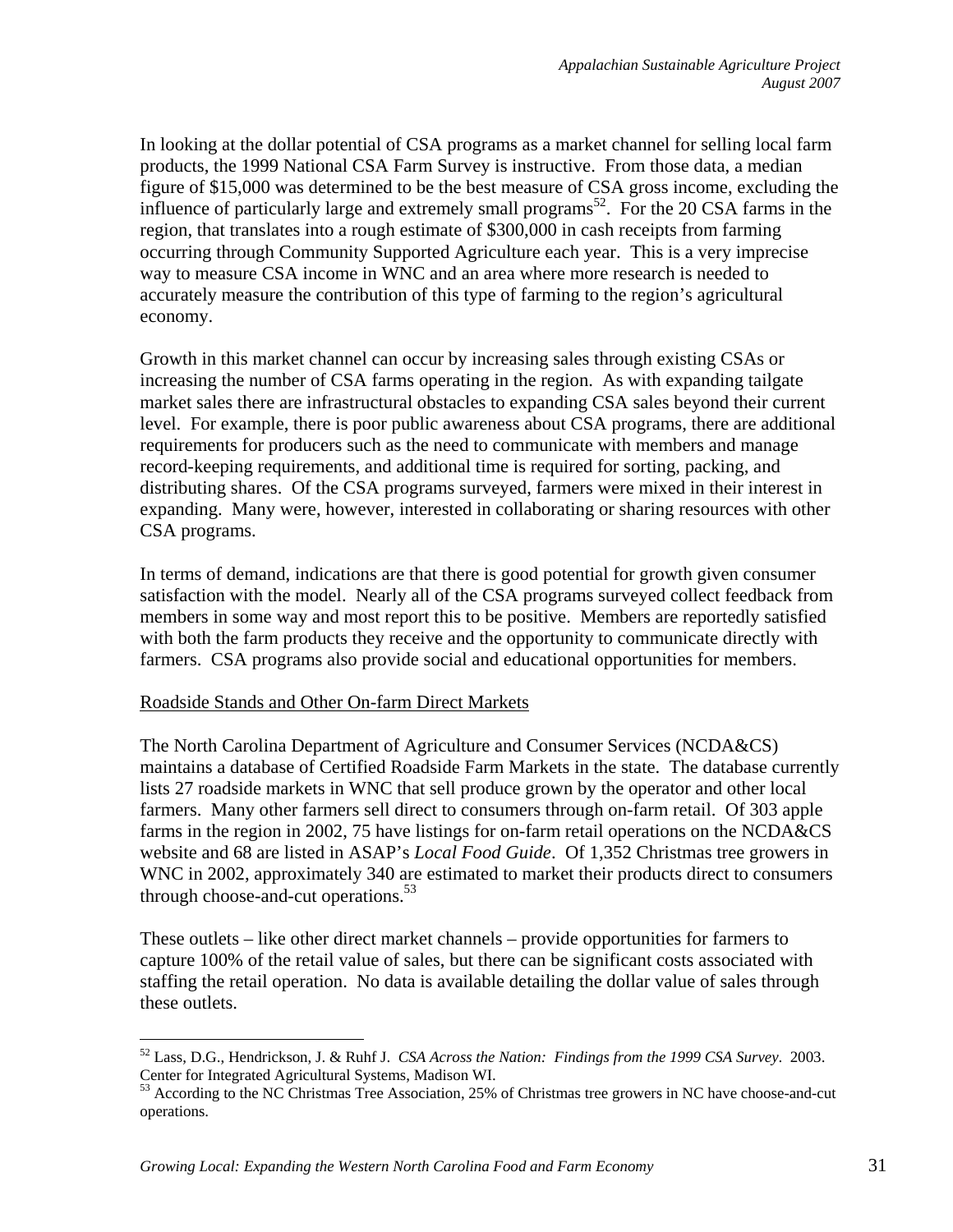# Chapter 3: Larger Scale Markets

Researchers describe a process called "scaling up," which refers to efforts to increase local food sales by reaching larger markets than are available through traditional Direct Sales categories.<sup>54</sup> There is a practical limit to how much food can be sold through direct markets and the largest share of most consumers' food spending will continue to be in grocery stores and supermarkets. Larger scale markets include retailers, restaurants, other businesses, and institutions that serve or sell food.

## *What is the farm value of food?55*

<u>.</u>

The farm value is a measure of the return farmers receive for the food they sell. According to the USDA Economic Research Service – which tracks the farm-to-retail price spreads of many different foods – the farm value of food sales varies greatly for different types of foods. Generally speaking, the farm value share of the food dollar decreases as the degree of processing increases and as the distance (measured in number of transactions) between farmer and end user increases. With increased consumer demand for convenience foods, food manufacturing – which adds economic value to agricultural products through processing and packaging – has significantly increased in importance. With the increasing role of food manufacturing, farmers receive smaller proportions of what consumers pay for food products at the retail level.

Across all food categories, the farm value share of the food dollar was most recently estimated at around 20%. For fresh fruits and vegetables, the farm value share was calculated in 2004 as 23.5% and 26.6% for fresh fruits and vegetables, respectively. In other words, the farmer earned 23.5 cents for every dollar of fresh fruits sold in retail outlets that year and 26.6 cents for every dollar of fresh vegetables sold. The rest went to retailers and intermediaries, such as wholesalers, packers, processors and distributors. This is in contrast to Direct Sales, where farmers earn 100% of the sales price (although with Direct Sales there are other hidden costs associated with transporting, packing and marketing farm products).

The farm-to-retail price spread is the difference between the farm value and the retail price for food. It is not the same as a profit margin, which is the difference between what a company or business pays for an item and what it sells the same item for. The farm-to-retail price spread includes profit margins, but it also accounts for payments associated with assembling, packing, processing, and distributing farm products after they leave the farm. In other words, it includes both costs and profits of retailers. Likewise the farm-to-wholesale price spread involves the costs and profits of wholesalers.

In this chapter there is a shift in focus from spending at the consumer level to spending at the organizational level.That involves accounting for differences in the price of food at different points in the transaction chain from farm to table. The \$2.6 billion worth of food purchased by residents and visiting tourists, for example, will at an earlier point be purchased for considerably less money by businesses and organizations. What consumers pay for food is

<sup>54</sup> Unger, S. & Wooten, H. *A Food Systems Assessment for Oakland, CA: Toward a Sustainable Food Plan*. 2006. Oakland Mayor's Office of Sustainability and University of California, Berkeley, Department of City and Regional Planning.

<sup>55</sup> *How low has the farm share of retail prices really fallen?* August 2006. Economic Research Service, USDA.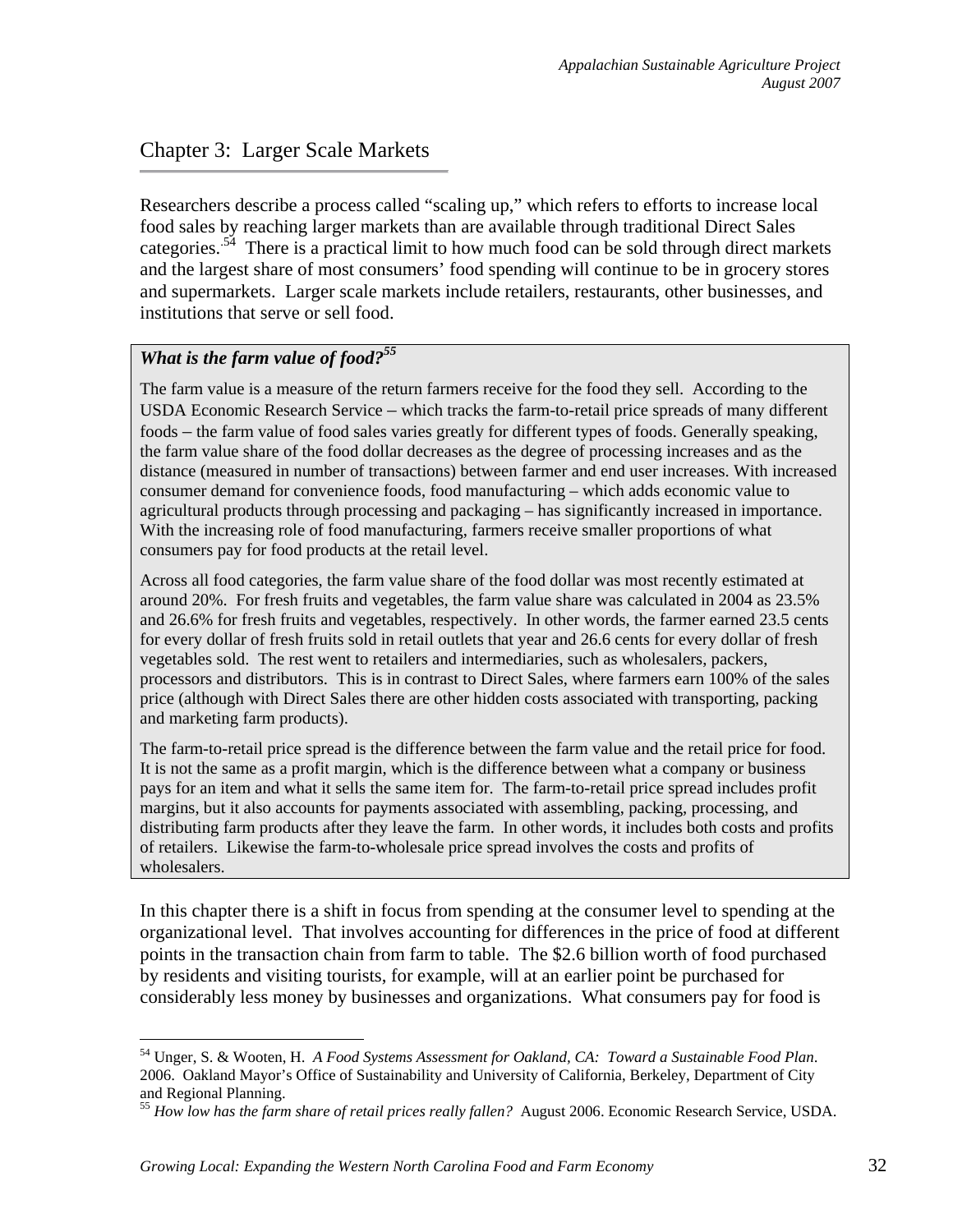the *retail value* and what businesses pay for the same food is the *wholesale value*. There is a third value, the *farm value*, which reflects the amount that farmers receive for the food they sell (see box, next page). Farm value is sometimes referred to as a percentage of the retail price of food. These different values complicate the analysis but are important to understanding the potential impact of local markets on the region's food and farm economy.

Throughout this chapter figures describing current, desired, and maximum spending on local food are wholesale values. In other words, the reported figures represent amounts retailers, restaurants, businesses, and institutions might spend on food, not what consumers would spend. Before making comparisons with direct market channels or comparing reported figures against the total \$2.6 billion in consumer food spending in the region, it is necessary to convert the wholesale values to retail values.

In this chapter and throughout the report a simple formula in which the wholesale value equals half of the retail value of food is used to make these conversions. In other words, the amount a business pays for food is calculated to equal half of what it sells the food for. The difference – which can be referred to as the wholesale-to-retail price spread – includes retailer profit as well as costs of doing business. In reality, wholesale-to-retail price spreads vary both by type of food and type of market channel and fluctuate over time.<sup>56</sup>

| Table 5: A Summary of Large-Scale Markets for LOCAL PRODUCE in Western North |                 |                         |                 |  |
|------------------------------------------------------------------------------|-----------------|-------------------------|-----------------|--|
| Carolina (chart excludes meat and dairy)                                     |                 |                         |                 |  |
|                                                                              | <b>Current</b>  | <b>Desired Spending</b> | <b>Maximum</b>  |  |
|                                                                              | <b>Spending</b> |                         | <b>Spending</b> |  |
| Full service groceries                                                       | \$5.1 million   | \$13.5 million          | \$17.0 million  |  |
| Specialty food stores                                                        | \$100,000       | \$234,000               | \$936,000       |  |
|                                                                              |                 |                         |                 |  |
| Full-service restaurants                                                     | \$117,000       | \$760,500               | \$3.0 million   |  |
| <b>Summer Camps</b>                                                          | \$27,500        | \$51,840                | \$172,800       |  |
| <b>Public Schools</b>                                                        | \$19,000        | \$139,230               | \$198,900       |  |
| Colleges/Universities                                                        | \$18,450        | \$169,000               | \$234,000       |  |
| Hospitals                                                                    | \$25,600        | \$289,536               | \$332,800       |  |
| Total (wholesale spending)                                                   | \$5,407,550     | \$15,144,106            | \$21,874,500    |  |
| Total (retail equivalent)                                                    | \$10,815,100    | \$30,288,212            | \$43,749,000    |  |

Table 5 provides an overall picture of current and potential spending on local produce by large-scale buyers in the region. Figures in the table are based on surveys and other research, which is detailed in the remainder of the chapter.

Source: Various surveys and other research described throughout this section

 $\overline{a}$ 

• Column 1 is actual local food spending through each market channel based on a combination of reported and estimated figures.

<sup>&</sup>lt;sup>56</sup> This simple formula was developed after reviewing limited price spread data available from the USDA and informal data on food purchases and food sales provided to ASAP by its Campaign Partners.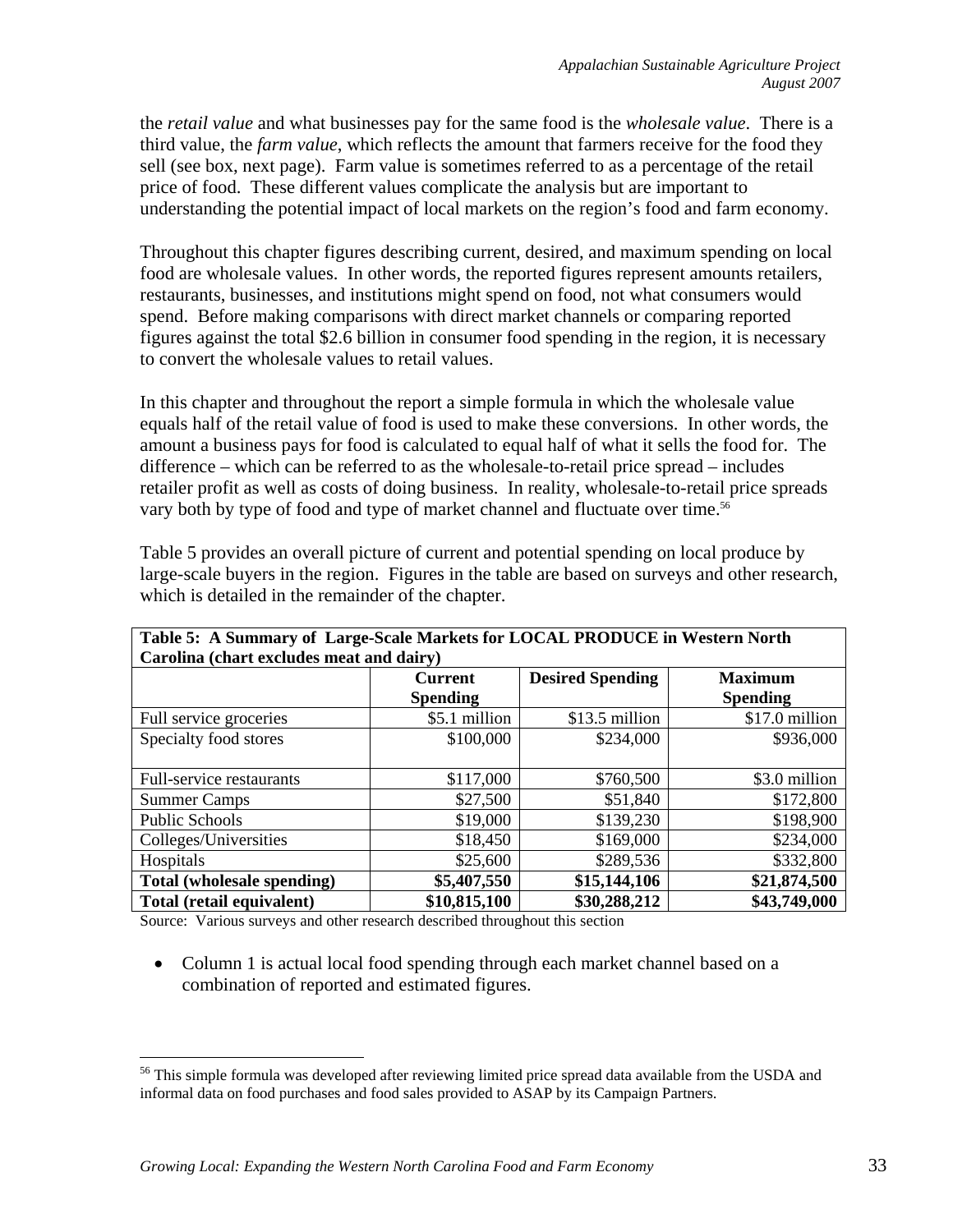- Column 2 is the maximum amount of produce organizations that are already buying local food in each category could buy, plus similar spending by organizations that have high interest in local food. It is the amount interested organizations could buy if there were improvements to infrastructure and distribution systems for local produce.
- Column 3 is essentially the highest level of spending for each type of business. These figures assume improvements to infrastructure and distribution systems for local produce in addition to changes in tastes and preferences so that all businesses in each category have high interest in local food. Thus the figures represent upper limits for spending on local produce by each type of large-scale buyer in the table.

There are some business categories not accounted for in Table 5 – hotels, convenience stores, fast food restaurants, and recreational facilities that sell food, for example. Those particular types of businesses were presumed to have low potential for buying local food and are not included in calculations. Including those groups would result in higher (though likely not as realistic) estimates of the potential for local produce purchases by large scale buyers in the region.

# **RETAIL GROCERIES**

The best source for estimating sales through retail food stores at the county level in WNC is the 2 percent food local sales and use tax database.<sup>57</sup> Those data indicate total retail food store sales in WNC of approximately \$1.3 billion in 2005. That includes food sales through all types of outlets, from convenience stores to specialty food stores to large supermarkets and supercenters. It corresponds to the \$1.3 billion in regional at-home food consumption estimated from the Bureau of Labor Statistics' Consumer Expenditure Survey. Using ratios provided by the Produce Marketing Association regarding the proportion of produce sales through each category of outlet, the following breakdown of produce sales through food stores in the region is available.

| <b>Table 6: Estimated Produce Sales through Retail Food</b><br><b>Stores in Western North Carolina</b> |                       |            |  |  |
|--------------------------------------------------------------------------------------------------------|-----------------------|------------|--|--|
|                                                                                                        | <b>Estimated 2005</b> |            |  |  |
| <b>Category of Store</b>                                                                               | <b>Produce Sales</b>  | % of Total |  |  |
| <b>Full Service Grocers</b>                                                                            | \$130,768,540         | 91%        |  |  |
| Specialty food stores and "other"                                                                      | \$7,185,085           | 5%         |  |  |
| including health food stores, food                                                                     |                       |            |  |  |
| co-ops, etc.                                                                                           |                       |            |  |  |
| Warehouse clubs                                                                                        | \$4,311,050           | 3%         |  |  |
| \$1,437,017<br>Convenience stores<br>1%                                                                |                       |            |  |  |
| <b>Total</b>                                                                                           | \$143,701,693         | 100%       |  |  |

Sources: NC Department of Revenue; Produce Marketing Association.

Using the wholesale-to-retail conversion formula described on page 34, these produce sales can be used to estimate produce spending by retail food stores in the region (Table 7).

 $\overline{a}$ <sup>57</sup> *County Tax Revenue Tables, Table 55*. North Carolina Department of Revenue.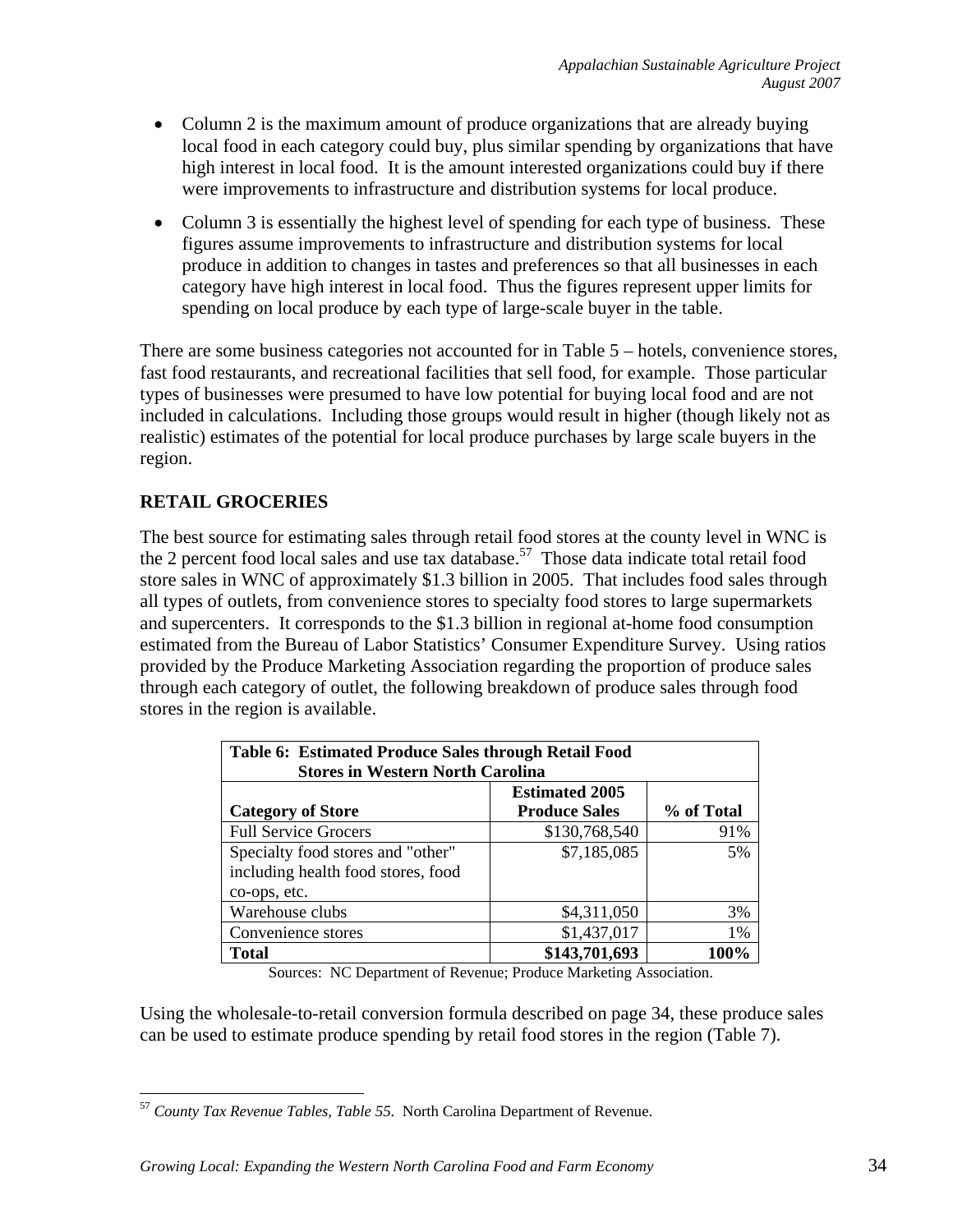| <b>Table 7: Estimated Produce Spending by Retail Food</b><br><b>Stores in Western North Carolina</b> |              |            |  |  |
|------------------------------------------------------------------------------------------------------|--------------|------------|--|--|
| <b>Estimated 2005</b><br><b>Produce Purchases</b>                                                    |              |            |  |  |
| <b>Category of Store</b>                                                                             |              | % of Total |  |  |
| <b>Full Service Grocers</b>                                                                          | \$65,384,270 | 91%        |  |  |
| Specialty food stores and "other"<br>including health food stores, food                              | \$3,592,542  | 5%         |  |  |
| co-ops, etc.                                                                                         |              |            |  |  |
| Warehouse clubs                                                                                      | \$2,155,525  | 3%         |  |  |
| Convenience stores                                                                                   | \$718,508    | $1\%$      |  |  |
| <b>Total</b>                                                                                         | \$71,850,846 | 100%       |  |  |

Convenience stores and warehouse clubs are assumed to have lower potential as market channels for locally-grown food and are not included in the potential demand calculations in this report. Market potential is thought to vary significantly between the remaining two categories – full-service groceries and specialty food stores.

### **Full-Service Groceries**

Full-service groceries represent a potentially large market for WNC growers, though the ability of regional growers to satisfy this demand will depend on their ability to meet the terms of the retailers regarding packaging and delivery of farm products. Information about the retail grocery market comes from interviews, observations of regional retailers' marketing practices, and national market research.

A series of in-depth interviews were conducted with representatives from Ingles Markets, Earthfare, and Greenlife Grocery – the three full-service groceries participating in ASAP's Local Food Campaign. Together, those companies operate approximately 64 individual stores in the region. According to these interviews, one of the most important issues influencing the ability of regional farmers to sell to full-service groceries concerns food safety. This includes increasingly complex government requirements for certifying the safety of food as well as the need for producers to carry liability insurance. Other important issues for grocers relate to the seasonality of production in the region and the need for grocers to maintain relationships with year-round suppliers.

According to the interviews current combined produce purchases by Ingles, Earthfare, and Greenlife are around \$34 million per year, almost half of the total estimated \$71.9 million in retail food store produce purchases for the entire region (Table 7). On average, company representatives estimated that roughly 10 percent to 20 percent of total annual produce purchases involve locally-grown produce. This estimate may be high since retailers often assume that all produce provided by local or regional distributors and wholesalers is locallygrown. In reality, such companies often source food from other regions to supplement the local products they offer in order to maintain a consistent, year-round supply.

While the details of local food purchasing by other grocery retailers in the region are not available, this report assumes high interest among 80 percent of the region's full service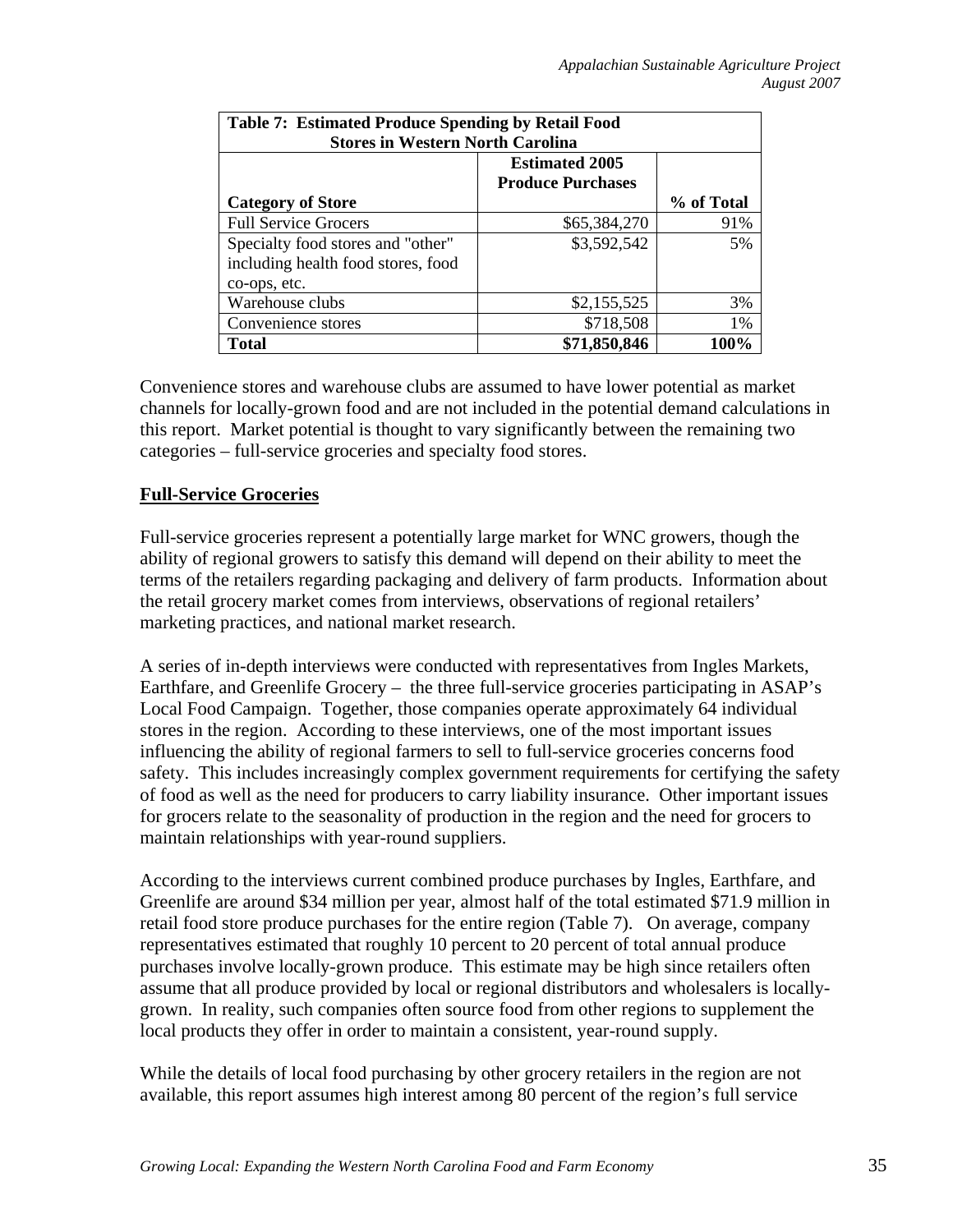grocery retailers including grocery supercenters. This assumption is grounded in both the national market research identifying local as a top trend that will affect the food industry in the coming years and in the prevalence of local food promotions by the regions' other full service grocery chains. Excluded from this percentage are the region's convenience stores, warehouse clubs, and discount groceries, which are assumed to have lower potential as market channels for locally-grown food.

## **Figure 5: INGLES-KING KULLEN CASE STUDY COMPARISON**

With the largest of the three full-service groceries joining ASAP's Local Food Campaign in 2006, a useful model for examining potential is a case study style of comparison between Ingles and the King Kullen chain of grocery stores in New York.

- Ingles Markets is a leading supermarket chain operating close to 200 stores in six states, approximately 60 of them in WNC. $58$
- \* King Kullen is a regional supermarket chain operating 40 plus stores in Long Island and Staten Island in New York.59
- Five years ago King Kullen Grocery made a commitment to purchase more locally-grown food. For King Kullen, the decision to buy locally-grown produce made good business sense. During the growing season, the chain has a consistent source of quality produce and King Kullen customers are guaranteed fresh, locally-grown vegetables. A highly recognizable logo identifies local farm products in King Kullen stores and demonstrates King Kullen's support of the local community and local farmers. Because the store understands that local produce attracts consumers to their stores, King Kullen pays farmers at the higher end of the market price. <sup>60</sup>
- During the first year, King Kullen spent roughly \$100,000 on produce from Long Island farmers. In 2006, King Kullen is expected to spend between five and six million dollars, more than a 50 times increase.<sup>61</sup>
- In Western North Carolina, Ingles' commitment to purchase more locally-grown produce creates unprecedented opportunities and has the potential to significantly increase revenues for the region's farmers.

If Ingles Markets is able to incorporate locally-grown food to the same extent that the similar-sized regional grocery chain King Kullen has, local food purchases by that company alone could reach \$5 to \$6 million by the year 2011.

There is an upper limit to the amount of produce retail food stores can buy from regional growers based on climate- and soil-related limitations. WNC farmers could not supply 100% of produce to local retailers because they cannot grow oranges, lemons, or bananas, for example, no matter how much local food infrastructure is improved. They can, however, grow each of 38 different types of fruits and vegetables that accounted for 80% of produce sales in retail outlets nationwide in 2005. In Table 8 (next page) those 38 items are listed along with their corresponding share or percentage of total retail produce sales.

<sup>58</sup> *All About Ingles: A Company Profile*. 2004. Ingles Markets. Asheville, NC.

<sup>&</sup>lt;sup>59</sup> Halweil, B. *Local Produce Fit for a king.* 2004. The East Hampton Star Online.<br><sup>60</sup> Reich-Hale, D. *King Kullen Trumpets Local Farm Connection*. 2004.Long Island Business News.<br><sup>61</sup> Joe Gergela, executive director, L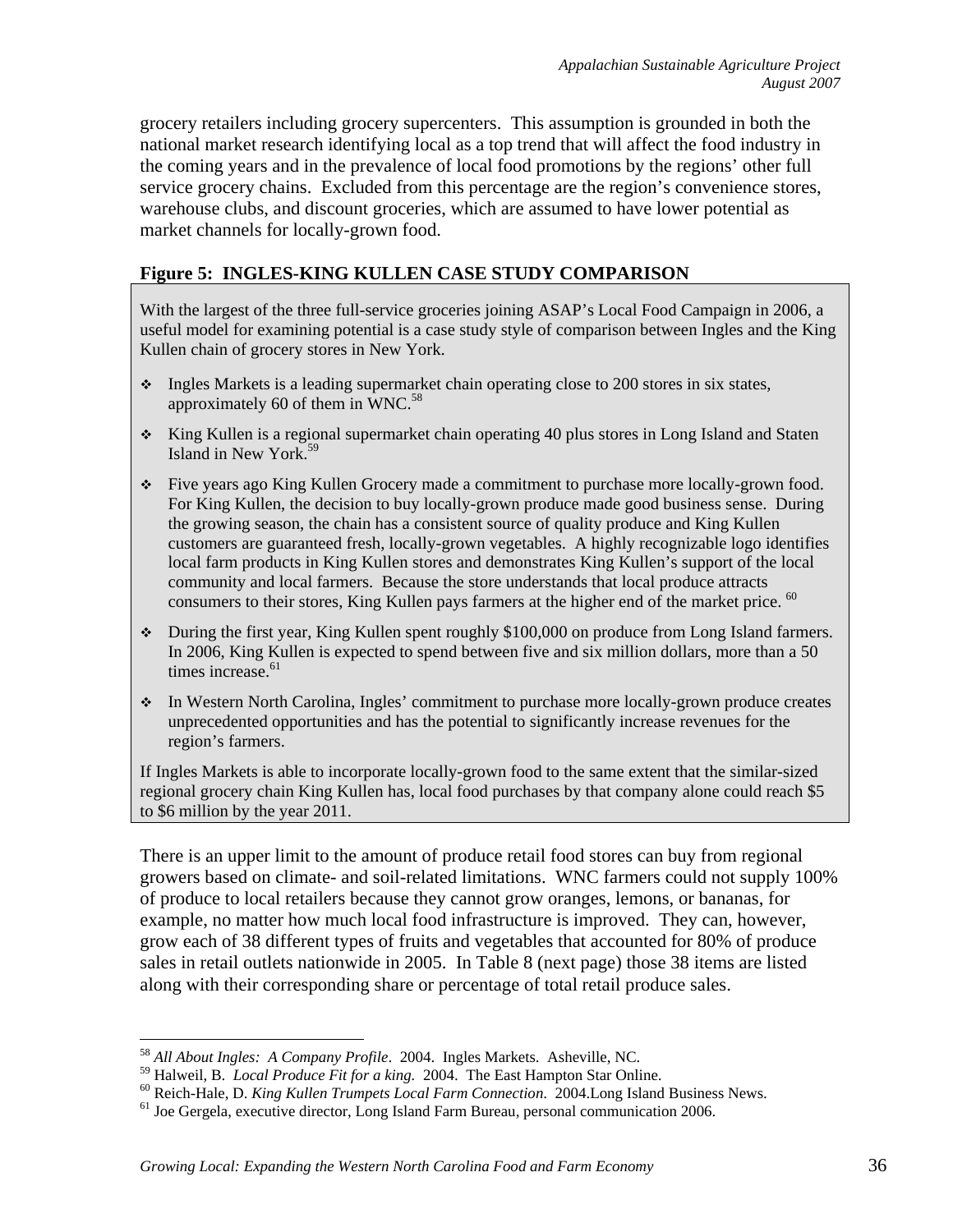Based on the table, an adjustment for seasonality would be to say that WNC farmers could grow 80 percent of retail produce items for a third of the year, or 26 percent of the total (80% X 33% = 26%). In other words, farmers can grow all of the items listed in Table 8, but some only in the four months of the summer season and others only in the winter season. Some items, like apples, can be supplied to local markets for more than four months and others for less. Without being able to calculate exactly how many months each item would be available to local markets, the 26 percent ratio is intended to provide a reasonable adjustment for the seasonality of production in the region.

| Table 8: \$ Share of Retail Produce Sales for Selected Fruits and Vegetables                |                      |                   |                      |                |                      |
|---------------------------------------------------------------------------------------------|----------------------|-------------------|----------------------|----------------|----------------------|
| <b>Vegetables</b>                                                                           | % of Total           | <b>Vegetables</b> | % of Total           | <b>Fruits</b>  | % of Total           |
|                                                                                             | <b>Produce Sales</b> | (Continued)       | <b>Produce Sales</b> |                | <b>Produce Sales</b> |
|                                                                                             | in 2005              |                   | in 2005              |                | in 2005              |
| Asparagus                                                                                   | 1.3                  | Mushrooms         | 2.3                  | Apples         | 7.7                  |
| Beans                                                                                       | 1.1                  | Onions            | 4.2                  | <b>Berries</b> | 6.3                  |
| <b>Broccoli</b>                                                                             | 1.9                  | Parsnip           | 0.1                  | Cherries       | 1.6                  |
| <b>Beets</b>                                                                                | 0.1                  | Peas              | 0.3                  | Grapes         | 7.3                  |
| Cabbage                                                                                     | 0.7                  | Peppers           | 3.2                  | Nectarines     |                      |
| Carrots                                                                                     | 3.2                  | Potatoes          | 5.8                  | Melons         | 5.3                  |
| Cauliflower                                                                                 | 0.7                  | Pumpkins          | 0.2                  | Peaches        | 1.5                  |
| Celery                                                                                      | 1.6                  | Radishes          | 0.4                  | Pears          | 1.2                  |
| Corn                                                                                        | 1.2                  | Roots             | 0.1                  | Plums          | 0.8                  |
| Cucumbers                                                                                   | 1.8                  | Spinach           | 0.7                  |                |                      |
| Eggplant                                                                                    | 0.2                  | <b>Sprouts</b>    | 0.2                  |                |                      |
| Garlic                                                                                      | 0.4                  | Squash            | 1.5                  |                |                      |
| Greens                                                                                      | 0.3                  | Sweet potatoes    | 0.8                  |                |                      |
| Leeks                                                                                       | 0.1                  | Tomatoes          | 8.5                  |                |                      |
| Lettuce                                                                                     | 4.1                  |                   |                      |                |                      |
| <b>Column Totals</b>                                                                        | 18.7                 |                   | 28.3                 |                | 32.7                 |
| Total share of produce accounted for by fruits & vegetables that can be grown in WNC: 79.7% |                      |                   |                      |                |                      |

Source: Fresh Look Marketing, http://www.freshlookmarketing.com (reported by Produce Marketing Association)

Demand for local produce through the full-service grocery market channel:

- **Current spending** is calculated as \$5.1 million. This represents 15% of total estimated produce purchases for 60 Ingles stores, three Earthfares and one Greenlife Grocery. While there are certainly other retail groceries in the region buying locally-grown produce, they are not included in this estimate because no details about those purchases are currently available.  $(15\% \times $34 \text{ million} = $5.1 \text{ million})$
- **Desired spending** for local produce is calculated as \$13.5 million. This figure represents 26% of total produce purchases for 80% of full service grocery stores in the region; it is the assumed maximum amount these stores could buy given improvements in local food distribution and infrastructure but recognizing limitations associated with climate and growing conditions. (80% X 26% X \$65.4 million = \$13.5 million)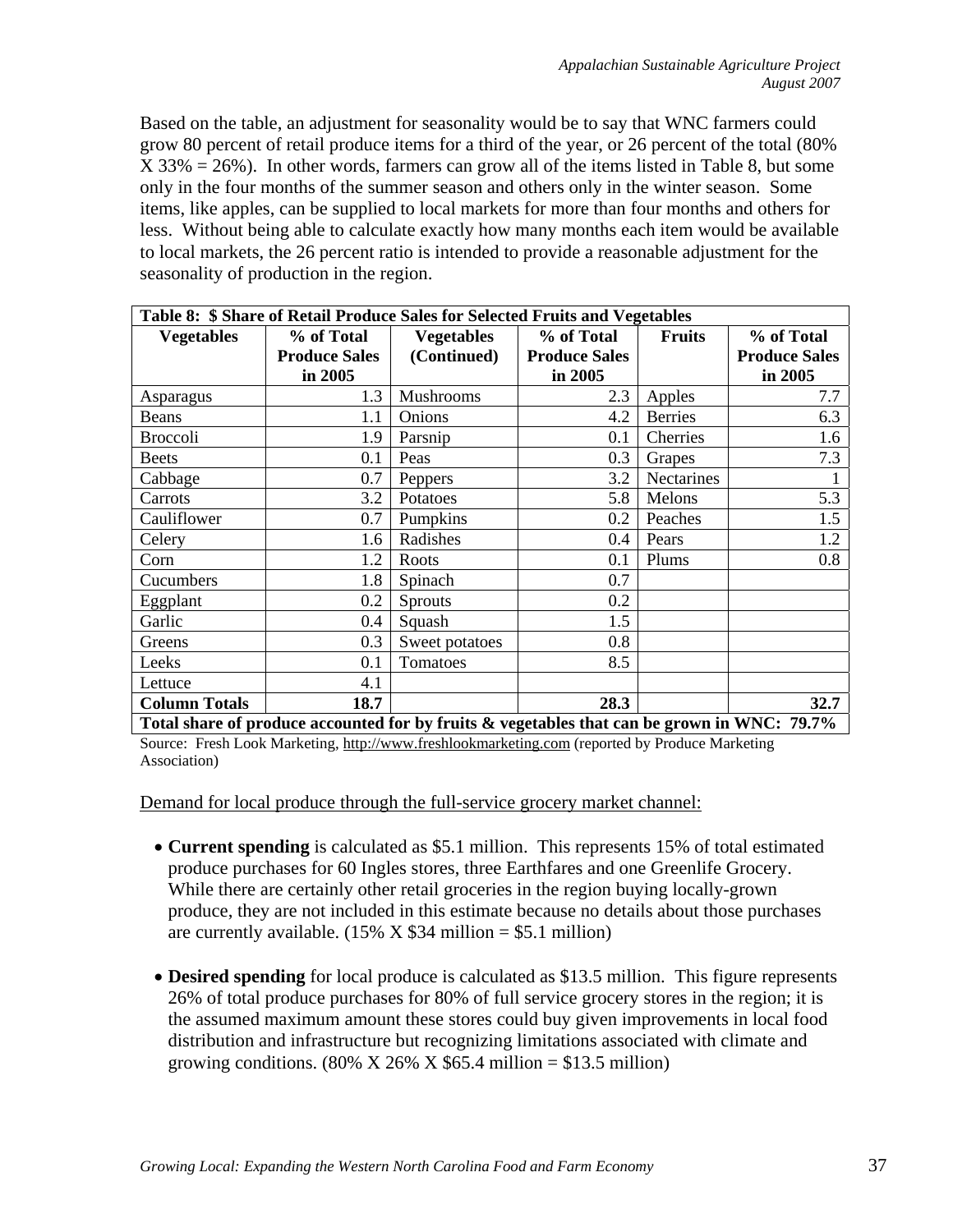• **Maximum spending** is calculated as \$17 million, which is 26% of produce purchases for all full-service groceries in the region. This assumes improvements in infrastructure plus increased interest in local food by the region's retailers to the highest possible level.  $(26\% \times $65.4 \text{ million} [Table 7] = $17 \text{ million})$ 

## **Specialty Food Stores**

Specialty food stores hold good potential for increasing local produce sales because they are generally independently owned and operated and typically feature produce to a greater extent than full-service groceries. According to the Produce Marketing Association, produce accounts for 70% of sales through specialty food stores compared to just to 16% for supermarkets and supercenters.

It is difficult to say with certainty how many of this category of store there are in the region. If the ratio of specialty food stores to total retail food stores is the same as it is statewide, there may be around 70 specialty food stores in the region.<sup>62</sup> That includes food co-ops, ethnic groceries, fruit and vegetable markets, and other types of stores marketing a specialized line of food. In total, the region's specialty food stores purchase an estimated \$3.6 million of produce each year (Table 7, page 38).

Demand for local produce through the specialty food store market channel:

- **Current spending** is \$100,000. This is not a calculation but is based on current purchasing reported by specialty food stores belonging to ASAP's Campaign.<sup>63</sup>
- **Desired spending** for local food among specialty food stores is estimated as \$234,000. This represents 26% of specialty food store produce purchases for a quarter of all specialty food stores in the region. The 26% represents the seasonality adjustment explained on page 38, and 25% is an assumed interest level for this category of store (25% X 26% X \$3.6 million = \$234,000).
- **Maximum spending** is calculated as \$936,000 and reflects 100% of specialty food stores purchasing 26% of total produce locally  $(26% \times $3.6 \text{ million} = $936,000)$ .

## **RESTAURANTS**

According to the US Economic Census, there were more than 1700 *Eating and Drinking Places* in all of WNC in 2002 with total estimated sales of \$914.5 million. The high concentration of restaurants in the region is due in part to a strong tourism industry.

In exploring the potential of restaurants as a market channel for local farmers, the following analysis is limited to full-service restaurants, those that provide food services to patrons who order and are served while seated. $64$  Using this category of restaurant excludes the majority of chains and franchises in the region, though not all. Chains and franchises, compared to

 $\overline{a}$ <sup>62</sup> *Retail Trade by Industry, NAICS Code <sup>445</sup>*. 2002 Economic Census. US Census Bureau. 63 In-house data, Appalachian Sustainable Agriculture Project.

<sup>64</sup> Definition for NAICS Code 722110, "Full-service restaurants."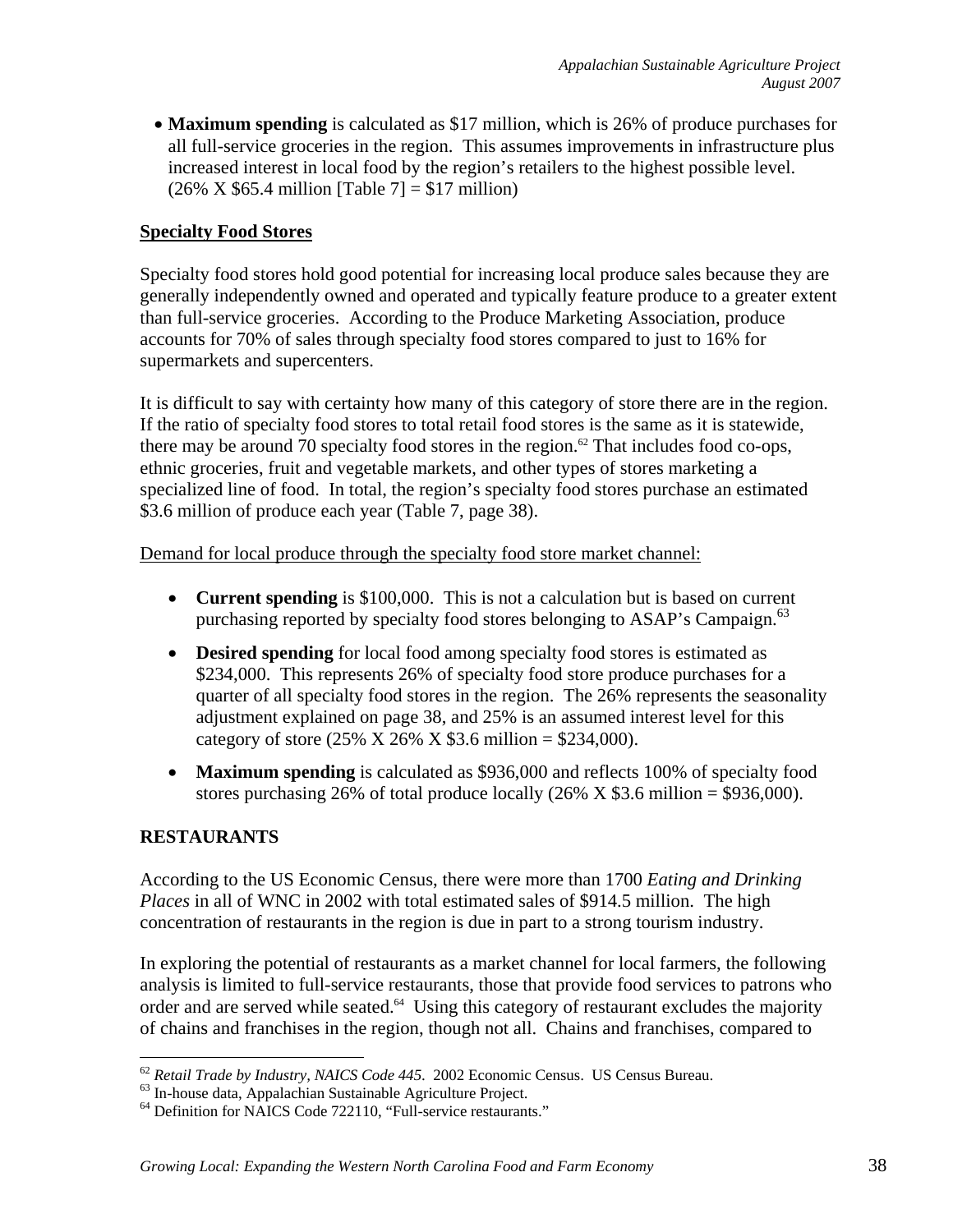restaurants that are independently owned and operated, are more often limited in their ability to choose where and how they obtain food.

Restaurants enrolled in ASAP's Campaign have reported steady growth in local food purchasing over time, with local produce representing anywhere from 5% to 75% of total produce purchases, depending on the season. As with food stores, seasonality and growing limitations influence the extent to which restaurants can source food from local growers. Restaurants owners and chefs, however, often have greater flexibility than retailers.

A telephone survey of full-service restaurants in the region was attempted in 2006. Time and resource constraints, combined with difficulties completing phone interviews with chefs and restaurant owners, created the need to generate estimates based on published statistics. For the 724 full-service restaurants in the region in 2002, annual sales are estimated as  $$393.2$  million.<sup>65</sup> According to the National Restaurant Association, the cost of food typically represents 33% of sales for the full-service category of restaurants, which means the amount of food purchased by those 724 restaurants would be around \$129.8 million.<sup>66</sup>

Food spending varies considerably from restaurant to restaurant, but produce purchases represent an average of 9% of total food purchases for foodservice establishments. $\frac{67}{7}$  That ratio is likely higher for full-service compared to limited-service restaurants. A conservative estimate of the amount of produce purchased by full-service restaurants in WNC, then, is \$11.7 million (9% X \$129.8 million = \$11.7 million).

#### *Early Girl Eatery: Recipe for Success*

John Stehling, co-owner of Early Girl Eatery in Asheville, explains his longstanding commitment to buying local in simple terms: "It's always been important to me to give back to my community. Working with local providers as much as I can is one way that I can do that." Although working with local farmers may be a personal choice for John and his wife Julie, it has certainly contributed to the substantial success of their restaurant, founded in 2001. The restaurant has been recognized nationwide for its fresh and healthy approach to Southern food made from scratch and for its support of local agriculture, and has remained one of the most popular restaurants in Asheville for many years. A growing local food movement in the region has made it easier for John to follow through on his instincts; his purchases of local products in all categories have increased since the restaurant's founding.



*Read the full case study, page 2B* 

 $65$  724 full-service restaurants = 43% of total restaurants in WNC (Source: Economic Census Retail Trade tables, 2002 Economic Census, US Bureau of the Census). Therefore we assume that full-service restaurant sales  $= 43\%$  of total restaurant sales in WNC  $(43\% \times $914.5 \text{ million}) = $393.2 \text{ million}$ .

*<sup>66</sup> Restaurant Industry Operations Report*. National Restaurant Association*.* 67 Produce Marketing Association.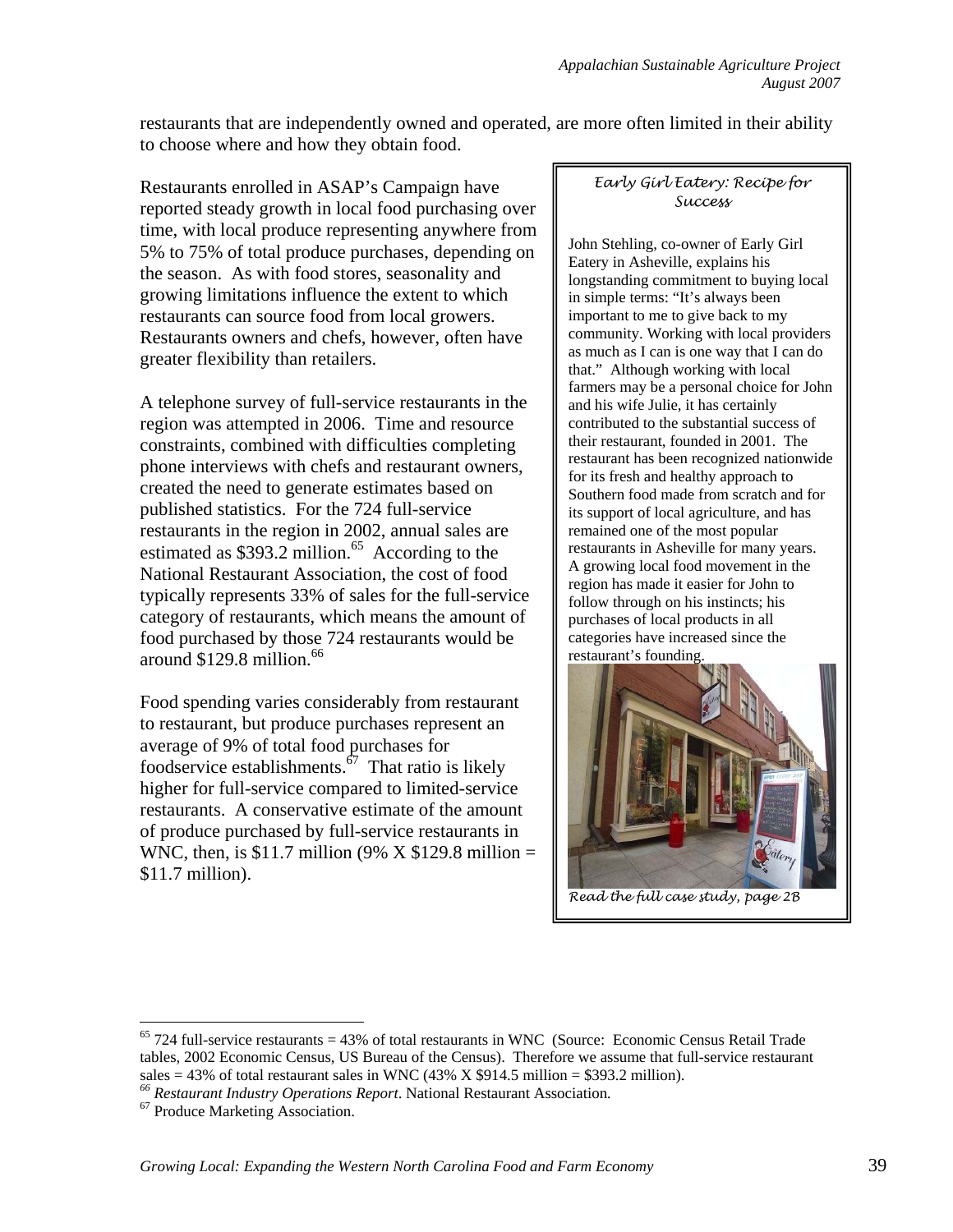## Demand for local produce through the restaurant market channel:

- **Current spending** is calculated as \$117,000, which represents 10% of produce purchases for 10% of full-service restaurants in the region. These are estimates and not actual reported spending  $(10\% \times 10\% \times \$11.7)$ million =  $$117,000$ ).
- **Desired spending** is calculated as \$760,500. This reflects an assumption that 25% of fullservice restaurants have high interest in buying locally-grown food and includes an adjustment for the seasonality of production  $(p. 38)$ . (25% X 26% X \$11.7 million = \$760,500)
- **Maximum spending** is calculated as \$3.0 million, which involves all of the region's full-service restaurants buying 26% of their produce from regional growers. (26% X  $$11.7$  million  $= $3.0$  million)

# **INSTITUTIONS**

Institutions represent an important potential market channel for local growers because of the large volume of food they serve. Local food advocates around the country have worked with schools, hospitals, and prisons as a few examples, but there are many other possibilities. Four specific institutional markets – summer camps, public schools, colleges and universities, and hospitals – are explored here, each chosen for a particular reason that makes it a good potential market for locallygrown food in the region.

# **Summer Camps**

Natural beauty and a mild climate contribute to a

high concentration of summer camps in the region, among the highest concentrations in the nation. The camp season also coincides almost exactly with the growing season in the area, making summer camps a natural potential fit for locally-grown food. In the Spring of 2006 a survey of summer camps to explore the potential of these institutions as a market channel for

## *How does local food intersect with the tourism industry in WNC?*

Tourism is one of the largest industries in North Carolina. The Travel Industry Association reported total tourism expenditures of \$13.3 billion in the state in 2004, up from \$12.6 billion in  $2003<sup>1</sup>$ . The pastoral landscape and scenic views made possible by the region's farms are a major contributor to the industry. In total, one-third of the privately owned land in WNC is farmland.

There are also strong potential connections between farms and restaurants. "Food, drinks and meals" is the number one category of spending for visitors to WNC, including both overnight visitors and those visiting for just a day.<sup>1</sup> According to the International Culinary Tourism Association, tourists are increasingly interested in finding locally grown food in restaurants when they travel, and restaurants that cater to tourists are facing heightened pressure to feature fresh and unique ingredients. This creates good opportunities for local producers to sell farm products to chefs and restaurants.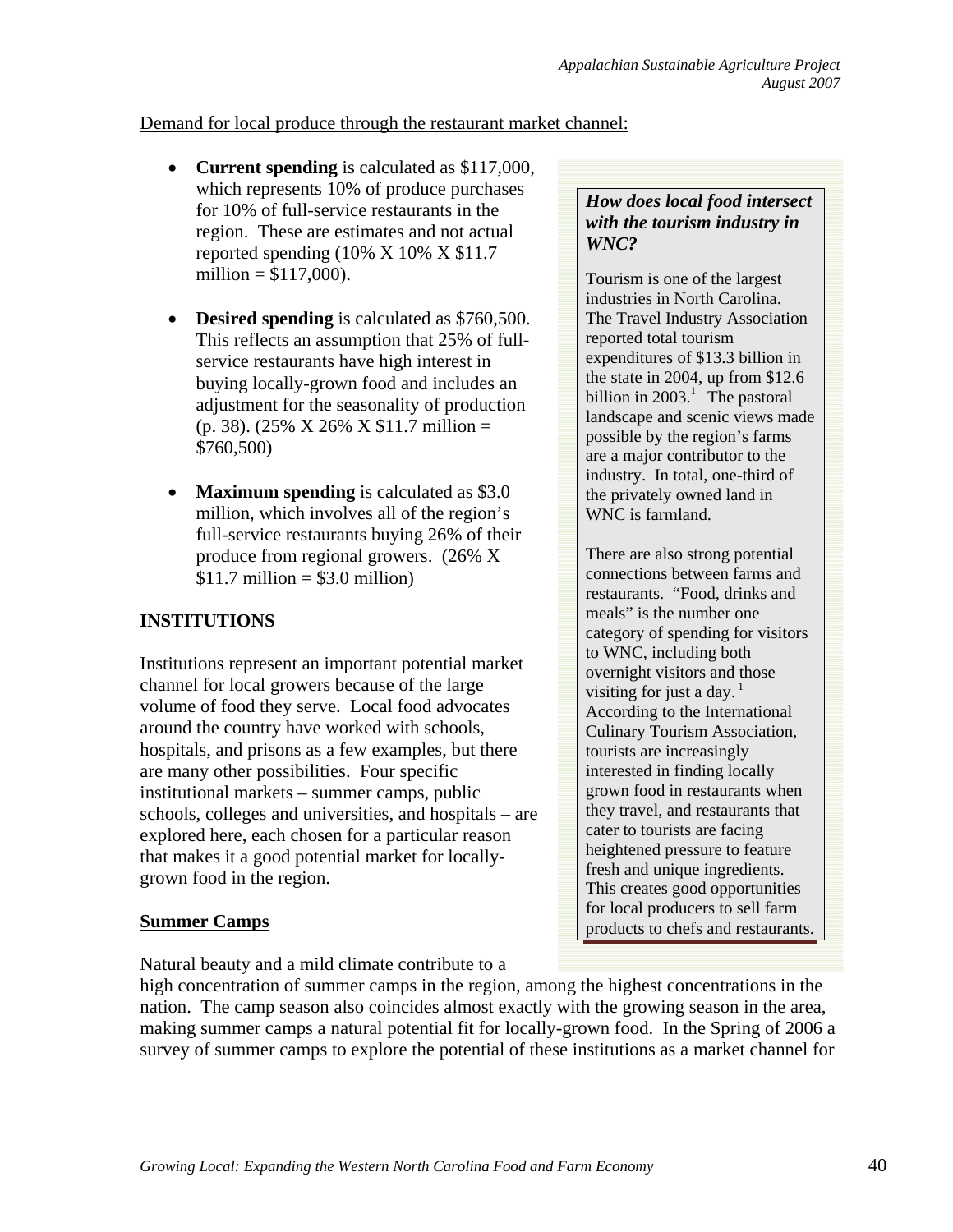locally-grown farm products was conducted.<sup>68</sup> A total of 49 summer camps were identified and surveyed. Twenty-three camps returned a survey for a response rate of 47%.

Twelve summer camps – nearly a quarter of all camps in the region – reported that they had purchased locally-grown farm products in previous years, at rates ranging from less than 1% to just over 15% of total food purchases. The actual dollar amount spent on locally-grown food in 2005 reported by camps completing a survey was between \$25,000 and \$30,000. In total, 30% of summer camps responding to the survey expressed high interest in purchasing locally-grown food.

Using food spending figures reported by 23 camps completing a survey (\$48,250 on average), total food spending for all 49 camps in the region is estimated at \$2.4 million. According to the Produce Marketing Association, produce typically represents 9% of total food purchases for foodservice establishments, which means that summer camps in the region purchase an estimated \$216,000 in produce each year.

Growth in this market should be achievable with some attention given to barriers and motivators reported by camps. The barriers to local purchasing given high ratings by summer camps include coordinating purchase and delivery of locally-grown food, product price, and finding growers with an adequate supply of local products. Motivators given the highest ratings include obtaining better tasting, fresher food; supporting local farmers; health benefits associated with fresher food; and supporting the local economy.

Demand for local produce through the summer camp market channel:

- **Current spending** for local food among summer camps is \$27,500 (Average of \$25,000 to \$30,000 reported by camps).
- **Desired spending** of \$51,840 represents the amount of produce interested summer camps (30% of camps) could purchase given improvements in local food distribution and infrastructure. Since summer camps only buy produce during summer months, an adjustment for *growing conditions* but not *seasonality* is necessary for this group. The corresponding adjustment has camps buying 80% of total produce from regional growers (see p. 38). (30% X 80% X \$216,000 = \$51,840)
- **Maximum spending** of \$172,800 assumes infrastructure improvements plus growth in demand and represents the maximum amount of produce all camps in the region could buy  $(80\% \times \$216,000 = \$172,800)$ .

## **Public Schools**

 $\overline{a}$ 

To determine the extent to which public school districts currently purchase locally-grown foods and to gauge regional interest in farm-to-school programming, a survey of Child

<sup>68</sup> *Summer Camps as a Potential Market Channel for Locally Grown Food in Western North Carolina.* 2006. Appalachian Sustainable Agriculture Project: Asheville, NC. (Appendix A)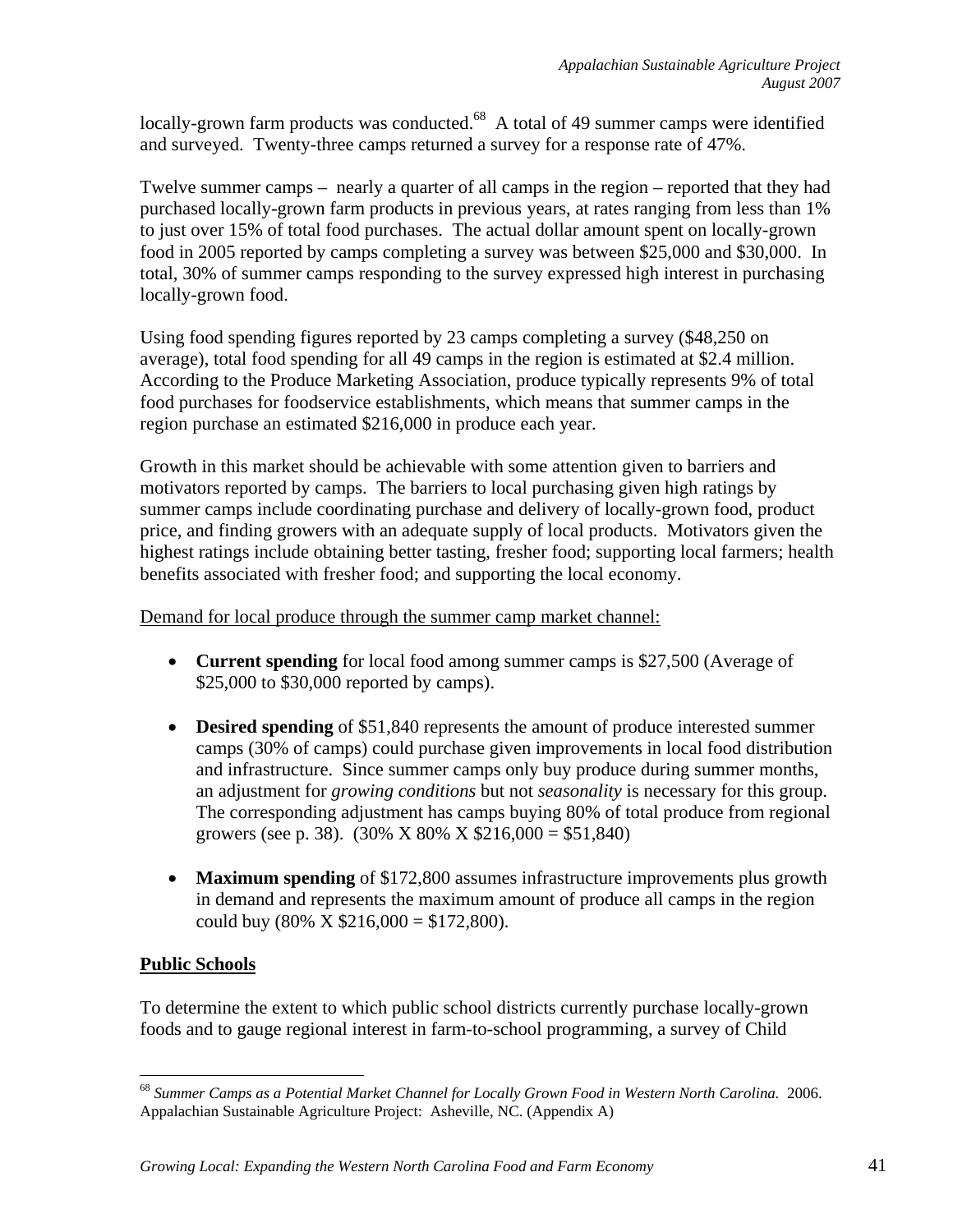Nutrition Directors (CND) representing public schools across WNC was conducted. $\overset{6}{\circ}$  The survey was completed by 19 of 24 CND's for a response rate of 79%.

As a percent of total produce, the amount of locally-grown produce purchased by the five districts currently buying from local producers varied from 2% to 8%. Each of those CND's described their interest in expanding local purchasing, naming issues such as coordinating purchase and delivery and finding an adequate supply of local produce as barriers. Longer term, they acknowledged that growth will depend on resolving storage and delivery infrastructure challenges, such as the need for refrigerated trucks or warehouse space.

More than 70% of districts not currently purchasing local farm products scored their interest in doing so as "7" or higher on a scale from 1 to 10. The 24 districts in the region spend an estimated \$8.5 million on food each year.<sup>70</sup> Produce may represent 9% of that total, or  $$765,000^{71}$  (9% X \$8.5 million = \$765,000).

Demand for local produce through the public school market channel:

- **Current spending** is \$19,000, which reflects actual spending reported by five districts for the 2005- 2006 academic year.
- **Desired spending** of \$139,230 reflects local food purchases by interested school districts (70%) using the adjustment for seasonality described on page 38.

### *Madison County Schools: Another Link in the Chain*

Brenda Spence, Child Nutrition Director for Madison County Schools, started buying locally grown food fifteen years ago. It all started when a grower who had a hydroponic lettuce operation appeared in her office with lettuce in one hand and flowers in the other. He was growing for the Asheville restaurant market, had overproduced, and was trying to sell the rest of his lettuce. So she bought the lettuce for the schools – because, as she says, "How can you refuse a man with flowers in his hand?" Since then, local food purchasing by Madison County Public Schools has evolved into a much more organized process at a much higher level. With active support from the school board and growing involvement from school cafeteria workers, Brenda has turned her own personal commitment to local farmers into a countywide initiative with far-reaching effects on the farm and in classrooms. One of the most helpful parts of Brenda's buying system is a relationship she's developed with a cooperative group of Madison County farmers. By working closely with these farmers she is able to plan local purchases in advance of the school year and coordinate delivery in quantities that are practical for cafeteria workers to handle.

*Read the full case study, page 5B*

Although public schools are not able to purchase many items that must be harvested during summer months, they are able to purchase other items (apples, cabbage, potatoes, spinach, e.g.) that can be stored well, harvested during the school year or grown successfully in greenhouses**.** (70% X 26% X \$765,000 = \$139,230)

• **Maximum spending** of \$198,900 equals 26% of total produce purchases by all 24 public school districts in the region**.** (26% X \$765,000 = \$198,900)

<sup>69</sup> *Defining Success in the Farm-to-School Arena. 2006.* Appalachian Sustainable Agriculture Project: Asheville, NC. (Appendix A)

 $70$  This estimate is based on a formula using the number of students times the average lunch participation rate reported by each district times an average cost per meal of \$.92. 71 Produce Marketing Association.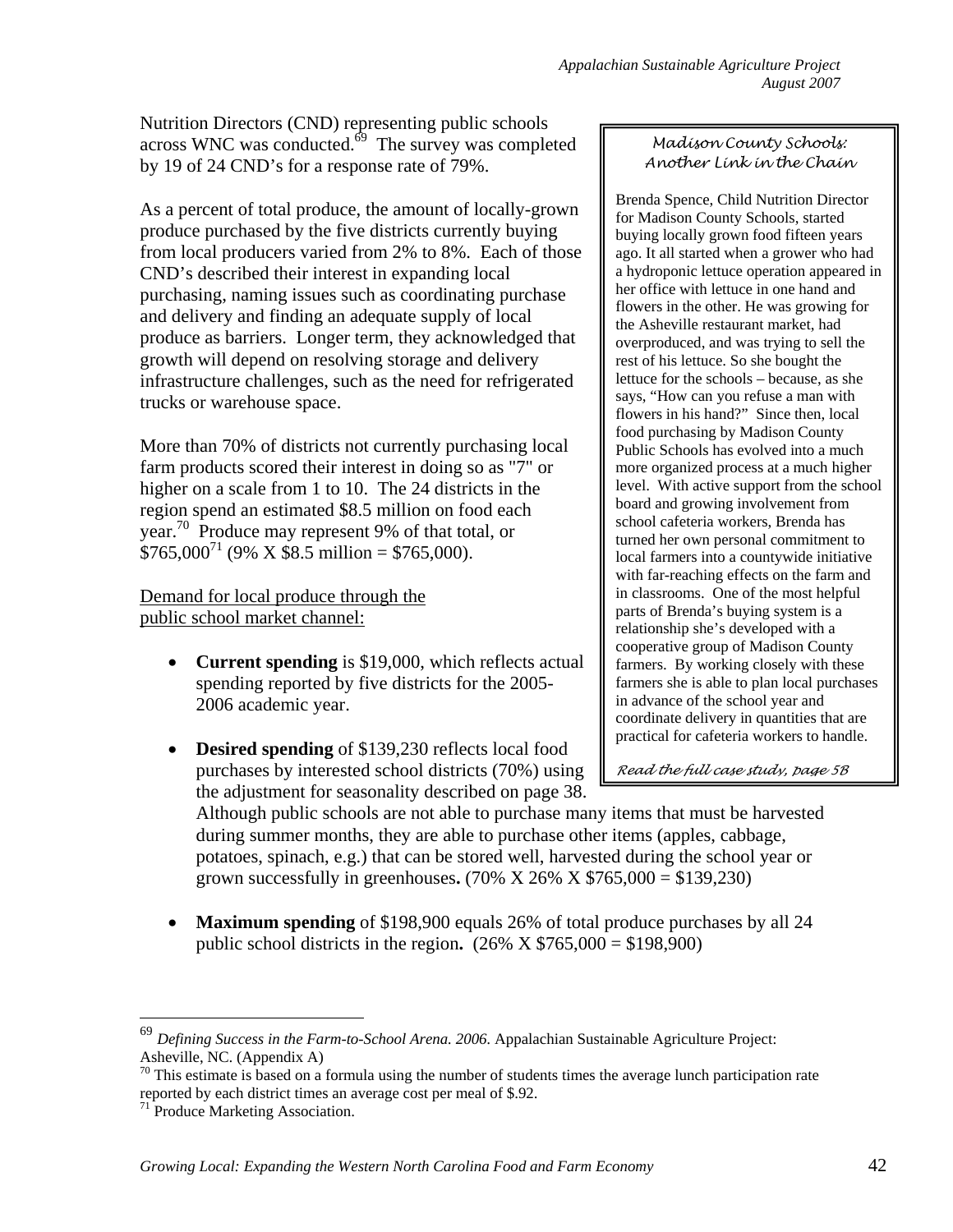## **Colleges and Universities**

 $\overline{a}$ 

Colleges and universities have strong potential for local food campaigns because of student activism. Students often have high interest in issues related to buying locally-grown food, such as the environmental benefits associated with reduced food transport. To determine the extent to which WNC colleges and universities purchase or are interested in purchasing locally-grown food a survey of the 17 colleges and universities in the region was conducted. For the survey, 15 schools were interviewed by phone during the 2004-2005 and 2005-2006 academic years for a response rate of  $88\%$ .<sup>72</sup>

During the study period, only three WNC schools reported purchasing local farm products, mostly fresh fruits and vegetables during the growing season. Another four schools expressed high interest in initiating local purchasing, suggesting the size of this market could increase substantially if efforts were taken to meet local purchasing needs of these institutions. Top concerns regarding local purchasing identified through the survey include product price, food safety issues, coordinating purchase and delivery, and locating an adequate supply of local products. As expected, perceived demand from students is a strong motivator for school foodservice directors to purchase locally-grown foods. More than that, however, foodservice directors completing the survey were motivated by a desire to support WNC farmers and the WNC economy.

In dollars, college food spending varies widely based on the type of foodservice provided, whether the school is privately or publicly funded, and how many students are enrolled. Using college food spending estimates from two different sources the following table was developed to estimate food spending by schools in this region:  $^{73,74}$ 

| Table 9: Estimated Spending on Food by Type of College |                           |            |             |
|--------------------------------------------------------|---------------------------|------------|-------------|
|                                                        | <b>Estimated Average</b>  | Number in  |             |
|                                                        | <b>Annual Food Budget</b> | <b>WNC</b> | Total       |
| 2-year colleges                                        | \$50,000                  | 10         | \$500,000   |
| Small scale 4-year colleges (1,200 or                  | \$500,000                 | 4          | \$2,000,000 |
| fewer students)                                        |                           |            |             |
| Medium scale 4-year colleges (1,200 to                 | \$1,000,000               | 2          | \$2,000 000 |
| 4,000 students)                                        |                           |            |             |
| Large-scale 4-year colleges (more than                 | \$5,000,000               |            | \$5,000,000 |
| $10,000$ students)                                     |                           |            |             |
| <b>TOTAL</b>                                           | --                        | 17         | \$9,500,000 |

In the table, total annual spending on food by colleges and universities in the region is calculated as \$9.5 million. Produce purchases are a subset of that, estimated as \$900,000 or

<sup>72</sup> *Results from a Western North Carolina Farm-to-College Survey.* 2006. Appalachian Sustainable Agriculture Project: Asheville, NC. (Appendix A)<br><sup>73</sup> Farm-to-College Survey. Community Food Security Coalition (www.farmtocollege.org)

<sup>&</sup>lt;sup>74</sup> Industry Census: Campus Dining Revenues. February 15, 2006. Foodservice Director Magazine.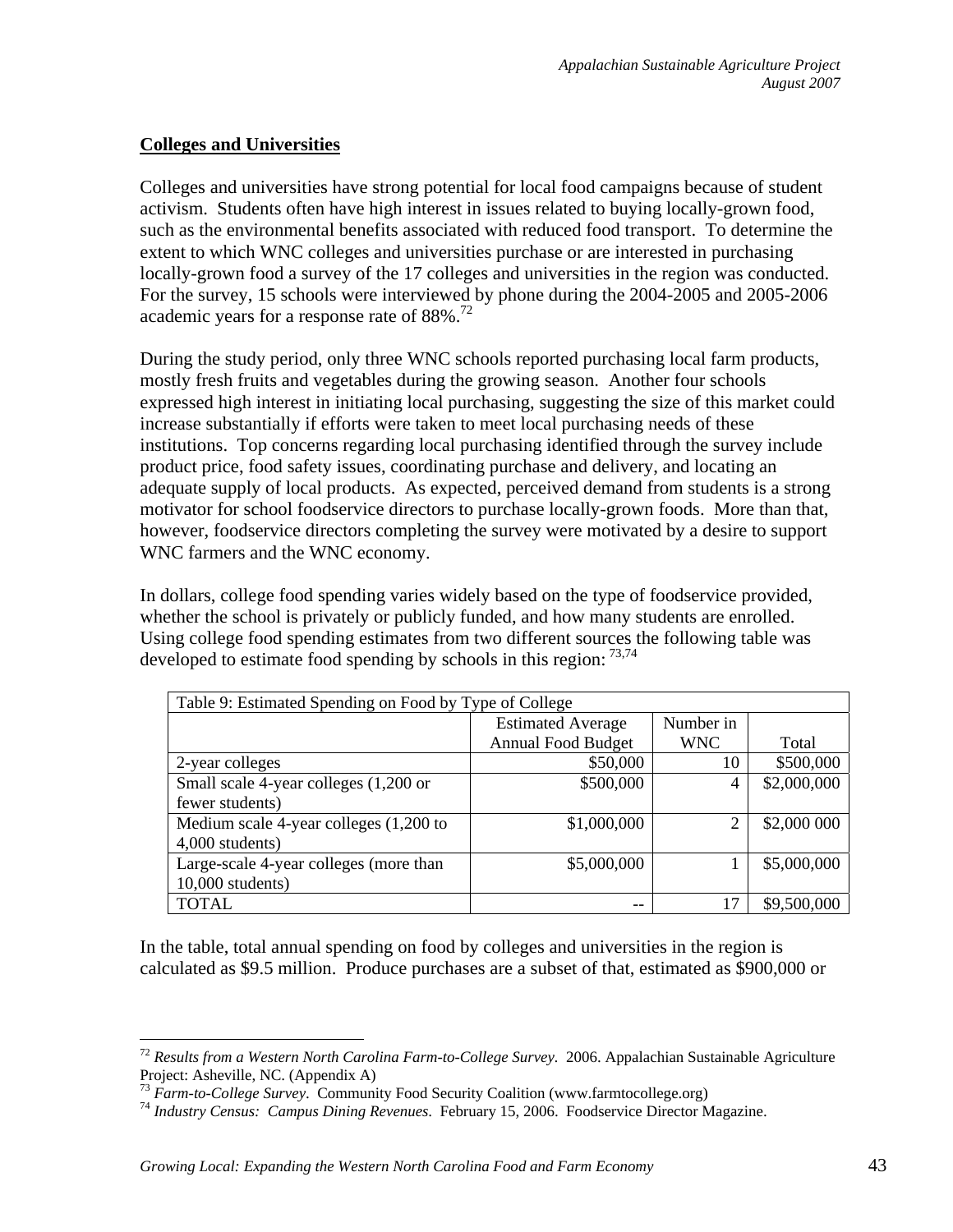% of the total based on a PMA estimate that 9% of foodservice food spending is for produce.75

Demand for local produce through the college/university market channel:

- **Current spending** is calculated as \$18,450, based on an assumption that the three schools currently purchasing local are purchasing 10% of total produce from local producers. Actual figures are not available.
- **Desired spending** for local food in this market is calculated as \$169,000.This figure represents 26% of total estimated produce purchases for the seven schools that were either currently buying or interested in buying locally-grown food. (Since the average amount schools spend is variable depending on school size and structure, this figure involves a series of calculations.)
- **Maximum spending** among regional colleges and universities is calculated as 26% of total annual produce purchases for all schools in the region.  $(26\% \times $900,000 =$ \$234,000)

# **Hospitals**

Like summer camps, public schools, colleges and universities, hospitals are a natural fit for local food. With hospitals, providing more nutritious food choices falls within the overall mission of a health care facility to promote health and wellness. The growing number of health problems related to diet and nutrition in our country has brought national attention to these issues. Hospitals use a variety of approaches to incorporating locally-grown food into foodservice. Examples include purchasing local foods available through contracted suppliers, working within out-of-contract percentages to maximize local food purchases, offering expanding nutrition education regarding consumption of fresh fruits and vegetables, and operating farmers' markets on hospital grounds.<sup>76</sup>

To determine the extent to which the 27 regional hospitals are interested in making connections with local farmers a survey of area hospitals was conducted in the summer of 2006. The survey, which consisted of phone interviews of hospital Foodservice Directors (FSD), was completed by 15 hospital FSD's for a response rate of 56%.

Overall, 6 of 15 (40%) hospital FSD's reported that they had purchased some locally-grown food in the past year, including items such as apples, sweet potatoes, and other unspecified fruits and vegetables. Those items were purchased only during the summer months and only in very small quantities relative to the total amount of food purchased, typically less than one percent. Even with differences in hospital size, whether or not foodservice was self-operated or contract managed, and whether the hospital was publicly or privately operated, there was a

<u>.</u>

<sup>&</sup>lt;sup>75</sup> Produce Marketing Association.

<sup>76</sup> *Healthy Food, Health Hospitals, Healthy Communities: Stories of Health Care Leaders Bringing Fresher, Healthier Food Choices to their Patients, Staff and Communities.* May 2005. Institute for Agriculture and Trade Policy.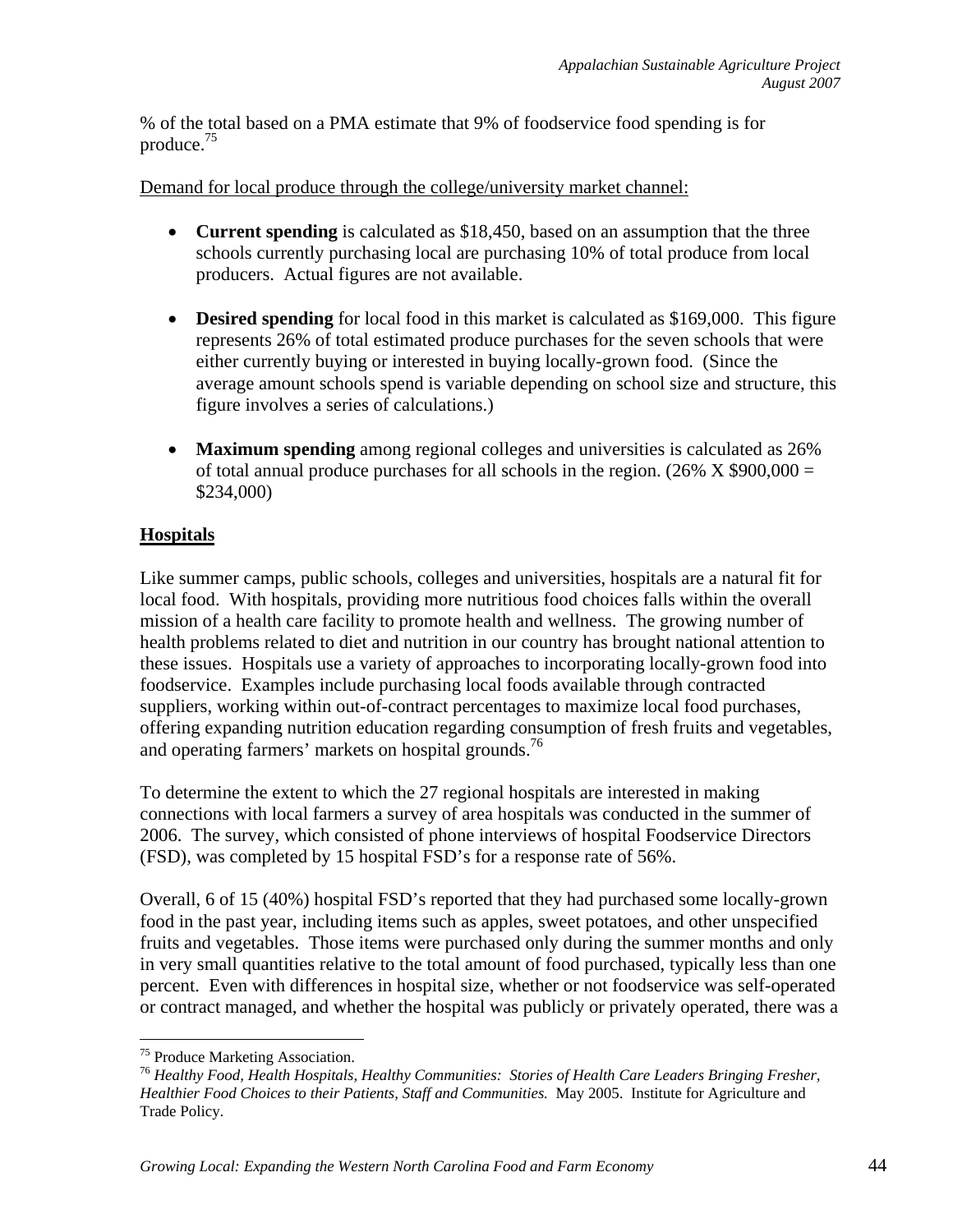high degree of consistency among responses regarding interest in buying locally-grown food. Overall, 13 of 15 hospital Foodservice Directors (87%) expressed high interest in buying locally-grown food, measured as 7 or higher on a scale from 1 to 10.

Despite the high level of interest, Foodservice Directors gave high ratings to nearly every barrier named by interviewers. Not surprisingly, the highest rating was given to the category including contracts and company policies. Several Foodservice Directors emphasized that a contract – either with a vendor/distributor or an outside group purchasing organization – determined where and how they could purchase food. The health benefits of fresher food and perceived higher quality of local food were the two top-rated reasons for interest in buying locally-grown food.

The volume of food served by hospitals in the region is significant. The number of meals served by the 15 hospitals completing a survey ranged from 200 to 1500 per day. In terms of spending, 13 area hospitals reported combined food spending ranging from \$7 to \$8 million per year. Assuming similar spending from the 14 remaining area hospitals, total estimated food spending by regional hospitals would be around \$16 million per year. A rough estimate of produce spending as a proportion of that amount leads to an estimated \$1.28 million in produce purchases by area hospitals each year.<sup>77</sup>

Demand for local produce through the hospital market channel:

- **Current spending** for this market channel is calculated as \$25,600, which represents 5% of produce purchases for 40% of area hospitals that reported purchasing small amounts of locally-grown food in the survey.  $(40\% \times 5\% \times 1.28 \text{ million} =$ \$25,600).
- **Desired spending** is calculated as \$289,536, which represents 26% of total produce purchases for interested hospitals (87%), using the seasonality adjustment from page 38. (87% X 26% X \$1.28 million = \$289,536)
- **Maximum spending** is calculated as \$332,800, which equals 26% of annual produce purchases for all 27 area hospitals.  $(26\% \times $1.28 \text{ million} = $332,800)$

<sup>77</sup> Produce is estimated as 8% of total food purchased, based on information provided in the report: *Industry Census, The GPO Food Dollar*. Foodservice Director, November 15, 2006. www.fsdmag.com.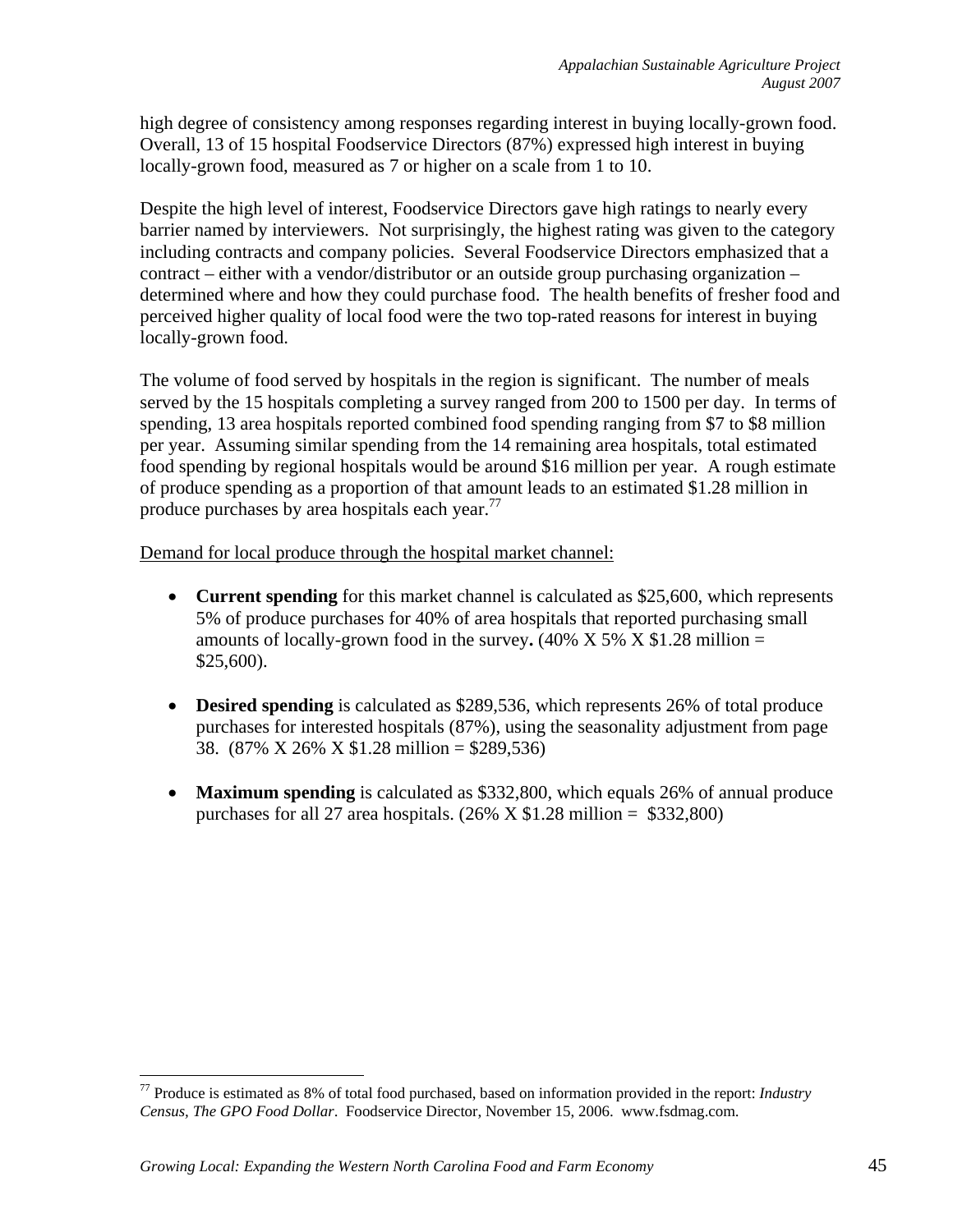# Chapter 4: Summary of Local Market Potential for Locally-grown Produce

Table 5 has been reprinted from page 34 of the report to summarize **current**, **desired** and **maximum** spending for local produce in large-scale markets in the region.

| Table 5: A Summary of Large-Scale Market Potential for LOCAL PRODUCE in Western |                 |                 |                 |
|---------------------------------------------------------------------------------|-----------------|-----------------|-----------------|
| <b>North Carolina</b>                                                           | <b>Current</b>  | <b>Desired</b>  | <b>Maximum</b>  |
|                                                                                 | <b>Spending</b> | <b>Spending</b> | <b>Spending</b> |
| Full service groceries                                                          | \$5.1 million   | \$13.5 million  | \$17 million    |
| Specialty food stores                                                           | \$100,000       | \$234,000       | \$936,000       |
| Full-service restaurants                                                        | \$117,000       | \$760,500       | \$3.0 million   |
| <b>Summer Camps</b>                                                             | \$27,500        | \$51,840        | \$172,800       |
| Public Schools                                                                  | \$19,000        | \$139,230       | \$198,900       |
| Colleges/Universities                                                           | \$18,450        | \$169,000       | \$234,000       |
| Hospitals                                                                       | \$25,600        | \$289,536       | \$332,800       |
| Total (wholesale spending)                                                      | \$5,407,550     | \$15,144,106    | \$21,874,500    |
| Total (retail equivalent)                                                       | \$10,815,100    | \$30,288,212    | \$43,749,000    |

**Table 5: A Summary of Large-Scale Market Potential for LOCAL PRODUCE in West** 

Source: Various surveys and other research described throughout this section.

The figures from Table 5 are carried over into Table 10 below to generate a single set of figures – combining Direct Sales with spending in large-scale markets – to describe the market potential for locally-grown produce.

Making detailed projections for Direct Sales is problematic because of limited data. As noted previously, USDA data on direct marketing of farm products is widely believed to be both inaccurate and incomplete.<sup>78</sup> One option is to use the rate of growth from the previous decade as the basis for projections. Direct Sales in the region doubled from approximately \$1.5 million to \$3.1 million between 1992 and 2002, which means that by 2012 they could be as high as \$6.2 million. Although this projection does not account for any flattening of the demand curve (i.e., the likelihood that demand will level out over time), it is reasonable because of expected population growth in the region. In other words, sustained population growth coupled with strong interest in local food means that growth in Direct Sales are likely to continue at a constant, not a declining, rate of growth.

In the framework that uses three levels of demand, \$6.2 million could correspond to **desired spending** since it includes some amount of projection but does not represent a maximum spending figure. It is beyond the scope of this report to calculate a maximum value or upper limit for Direct Sales, so \$6.2 million is listed again in Column 3 as a conservative value for **maximum spending** on local produce in direct market channels.

<sup>78</sup> *Direct Marketing Today: Challenges and Opportunities.* 2000. Agricultural Marketing Service, USDA.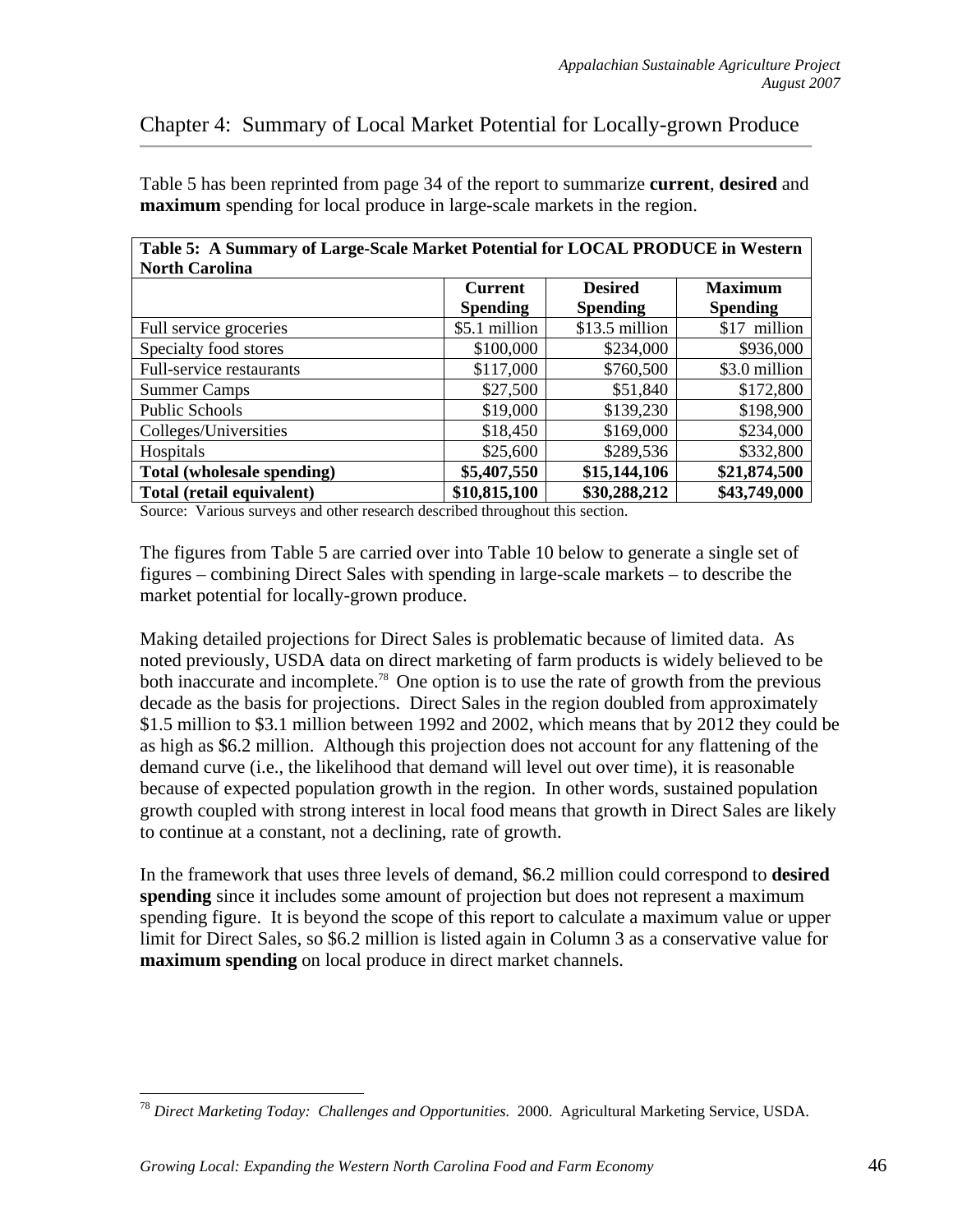| Table 10: A Summary of Total Market Potential for LOCAL PRODUCE in WNC |                 |                  |                         |  |
|------------------------------------------------------------------------|-----------------|------------------|-------------------------|--|
|                                                                        | Current         | Desired Spending | <b>Maximum Spending</b> |  |
|                                                                        | <b>Spending</b> |                  |                         |  |
| Total for selected categories of large-                                | \$10,815,100    | \$30,288,212     | \$43,749,000            |  |
| scale buyers (Table 5 – retail                                         |                 |                  |                         |  |
| equivalent)                                                            |                 |                  |                         |  |
| <b>Direct Sales</b>                                                    | \$3,100,000     | \$6,200,000      | \$6,200,000             |  |
| <b>Total</b>                                                           | \$13,915,100    | \$36,488,212     | \$49,949,000            |  |

From the table, **desired spending** of \$36.5 million represents the retail amount of locallygrown produce WNC businesses and consumers could buy from local producers if changes were made to the way food moves from farm to market in the region.<sup>79</sup> That value does not reflect changes in tastes and preferences for local food but is calculated as the amount that businesses and consumers could spend based on their interest in local food right now.

Longer term, **maximum spending** of \$50 million represents the amount of spending that could occur if changes in tastes and preferences accompanied improvements to local food infrastructure and distribution systems. In other words, it reflects increased spending linked to increased interest in local food. It is calculated as the maximum amount that could be spent on local produce by the types of buyers examined in this report.

That amount of potential spending represents only a fraction – two percent – of the total  $$2.6$ billion of food spending by residents and visitors in the region. Subsequent sections of the report will add estimates for spending on meat, dairy and other processed farm products, which are generally higher priced items than fruits and vegetables. Despite the relatively small amount of potential spending on local produce, however, its significance lies in its ability to increase returns to individual farmers and generate additional economic impact to the region as a whole (see box).

 $79$  Specific issues involved in moving produce from farm to market are explored in the next section.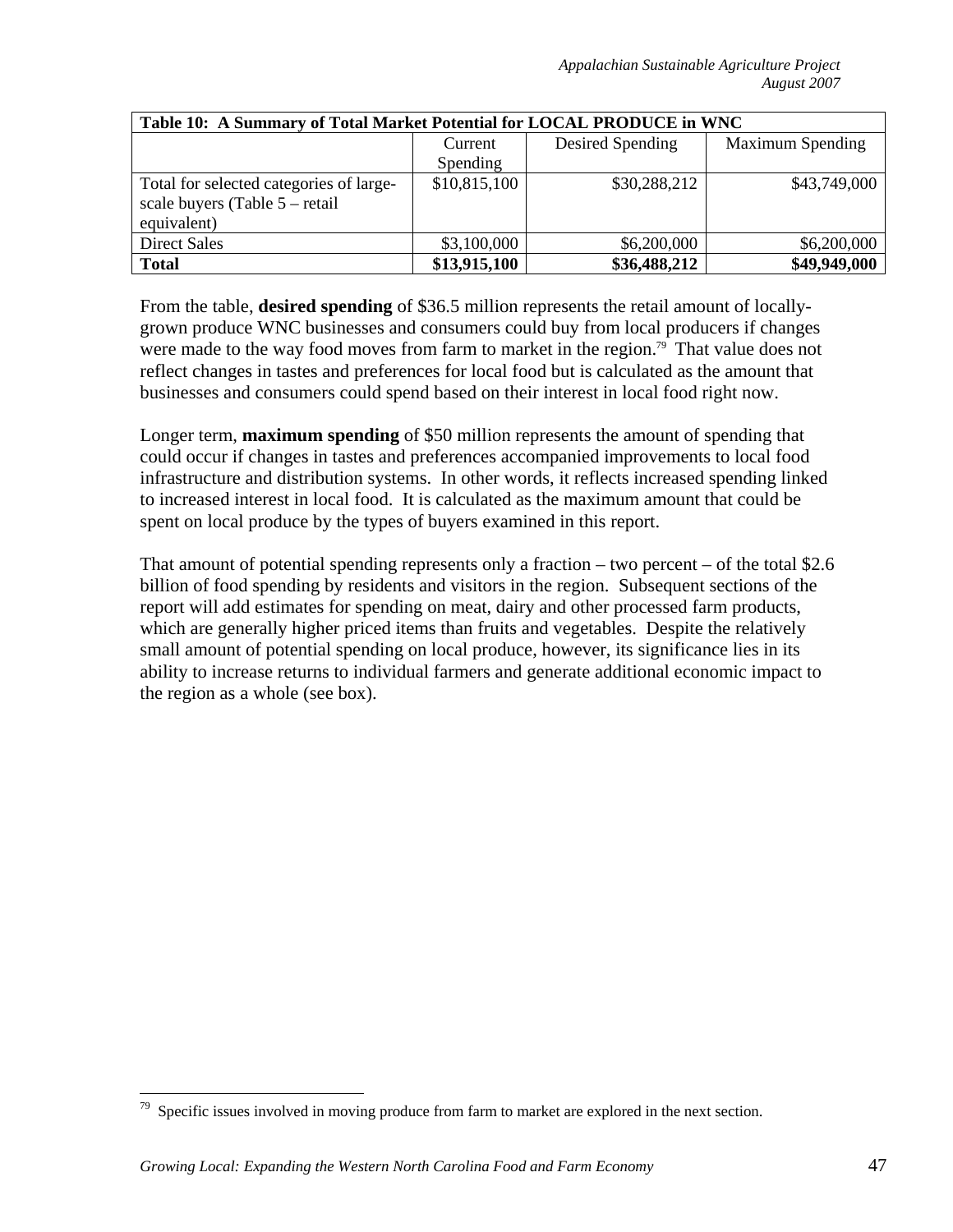### *What is the potential impact of increased spending on locally-grown produce?*

#### • **Potential for improving individual farm profitability**

Local markets have the potential to improve individual farm profitability. Farmers receive different returns depending on where and how they sell farm products. The highest returns are possible in direct markets where goods are sold to consumers at retail prices. In those cases, farmers earn 100% of the retail price of food. Beyond direct markets, farmers can earn as much as 50% of the retail price of food by selling directly to large-scale buyers. This reflects the assumption that wholesale prices equal approximately half of retail prices, an assumption driving many of the calculations in this report. In other cases, where farmers sell to intermediaries who then resell to local buyers, the farm value share would be somewhat less than 50%, possibly closer to the 25% average farm value share reported for sales of fresh fruits and vegetables in the larger national and global food system.<sup>80</sup> The following scenarios illustrate how different income streams can impact farmers:

**Scenario 1:** Farmers sell \$36.5 million worth of produce and earn 25% of the retail value of those sales, or **\$9.1 million**.

**Scenario 2:** Farmers sell \$36.5 million worth of produce – approximately \$6.2 million direct to consumers (100% farm value share) and the rest split evenly between sales directly to large-scale buyers (50% farm value share) and sales to intermediaries who resell to local buyers (assumed 25% farm value share) – and earn **\$17.5 million**.

**Scenario 3:** Farmers sell \$36.5 million worth of produce to local markets – approximately \$6.2 million direct to consumers (100% farm value share) and the rest directly to large-scale buyers (50% farm value share ) – and earn **\$21.3 million.**

Any number of scenarios is possible. It is important to note that there are also cost implications for farmers selling to local markets. These involve changes in transaction costs, such as the time and effort involved in negotiating sales directly with large-scale buyers or time spent packaging and marketing food at tailgate markets. If transaction costs rise at the same rate as total revenues, the gain to the farmer of selling to local markets will be lost.

#### • **Potential for Expanded Regional Economic Impact**

 $\overline{a}$ 

The local multiplier effect (LME) is a term first used by economist John Maynard Keynes in his 1936 book *The General Theory of Employment, Interest and Money* to describe the way that dollars are recirculated within a local economy before leaving through the purchase of an import. According to the theory, \$36.5 million of spending on local farm products would add more than that to the local economy as local farmers re-spend the money on products and services in the local community. There are many factors which influence the number of times dollars are thought to recirculate, but LME's are commonly reported to range from 1.5 to 3.0. Within that range, the impact to the local economy of \$36.5 million in spending on local farm products would be \$55 million to \$109 million.

**Where does \$36.5 million come from to purchase produce from local farms? If just half of WNC's families spend \$11 each week on locally-grown food for four months of the growing season, over \$36.5 million stays in the local economy helping sustain our family farms.**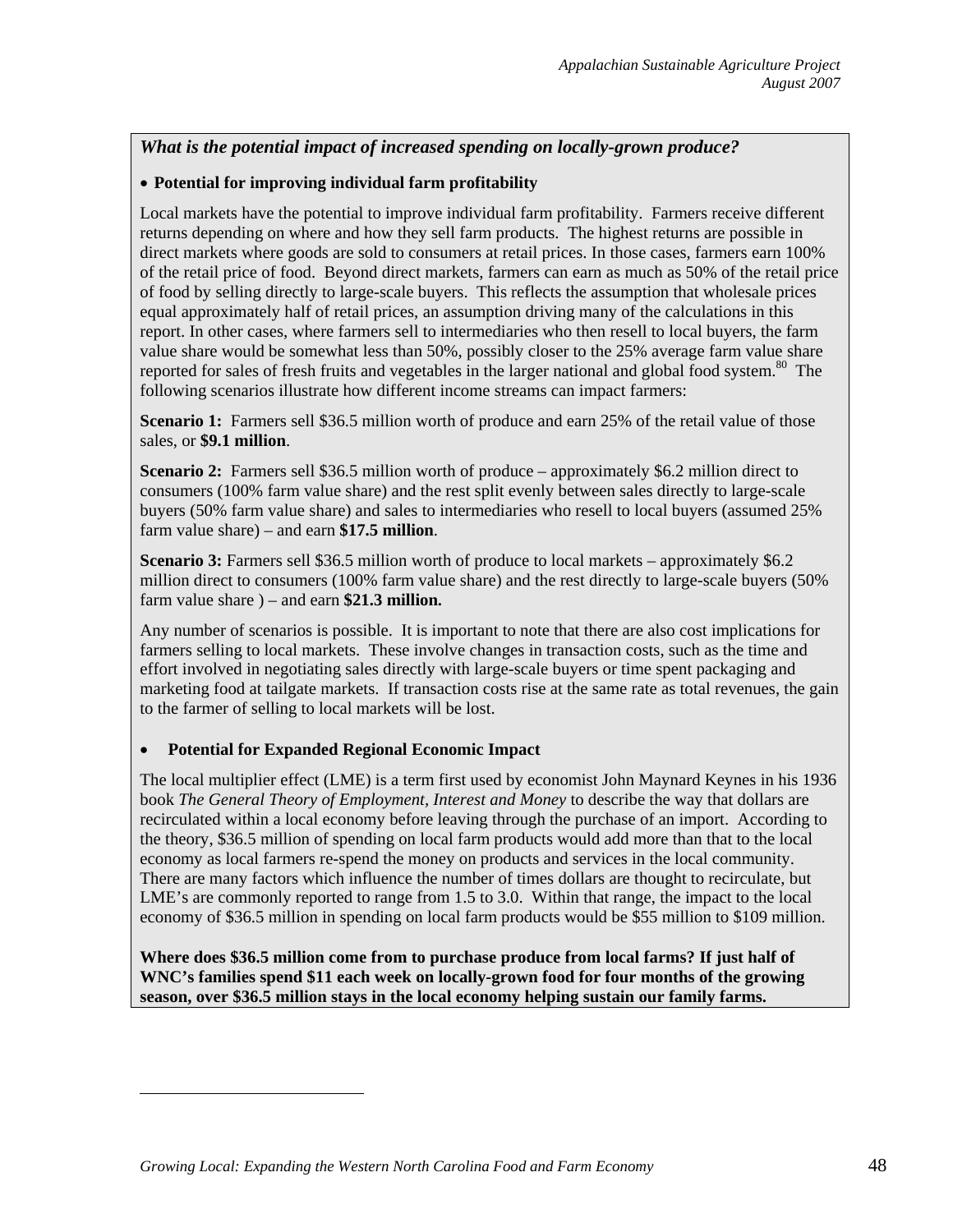# SECTION 3: Supplying Locally-grown Food to Local Markets

The previous section used spending as a proxy for demand. Potential spending on local food was calculated using different scenarios, first involving improvements in local food distribution and infrastructure and then involving infrastructure improvements plus higher levels of demand. This section uses food consumption estimates to look at demand in a different way. In this case the amount of food that is consumed represents total demand for food in the region. Comparing consumption and production of various types of food helps answer questions related to the capacity of the region's farms to supply local food to its residents. In particular, this section addresses questions such as:

- *How much of each type of food produced here is consumed here?*
- *Is there enough local supply to meet the corresponding level of demand for each type of food produced in the region?* and
- *What infrastructure is needed to supply different types of locally-grown food and farm products to local markets?*

The USDA Economic Research Service maintains three separate but related data series that each look differently at food consumption. The Food Guide Pyramid Servings dataset provides per capita consumption estimates of most categories of foods and includes adjustments for losses in weight that occur along the chain from farm to retailer/foodservice to consumer.<sup>81</sup> Throughout this section, food consumption estimates for the region's consumers are based on this dataset, updated to reflect 2004 levels of consumption.

Talking about supply involves examining the infrastructure of food procurement and distribution.<sup>82</sup> Beyond direct markets there is a complex, largely hidden system of how food moves from producers to consumers. From grower to consumer food often changes hands at least a dozen times  $83$ , moving along a supply chain that links producers, packers, shippers, food manufacturers, wholesale distributors, food retailers, and consumers. In the modern industrialized agricultural system the farmer is no longer at the center of the production process. Farming is just one component of a complex system comprised of agricultural inputs, farm production, processing, distribution and consumption.

In this system, food companies ground their business practices in the logistics of supply chain management in order to streamline product procurement and facilitate greater bargaining power. Supply chain management strategies forge one-on-one (vertical) relationships between dominant food companies, formally linking producers, processors, wholesalers, and retailers.  $84,85$  Meat processing firms increasingly contract with producers,

<sup>81</sup> *Food Guide Pyramid Servings Dataset*. Last Updated December, 2005. NASS, USDA. 82 For a more thorough examination of these issues, see *The Infrastructure of Food Procurement and Distribution: Implications for Farmers in Western North Carolina*. 2007. The Appalachian Sustainable Agriculture Project: Asheville, NC. (Appendix A).

<sup>83</sup> Kloppenburg, J. , J. Hendrickson, and G. W. Stevenson. *Coming into the Foodshed*. 1996. Agriculture and Human Values 13:33-42.

<sup>84</sup> Kaufman, P. *Consolidation in Food Retailing: Prospects for Consumers & Grocery Suppliers*. 2000. Economic Research Service, USDA.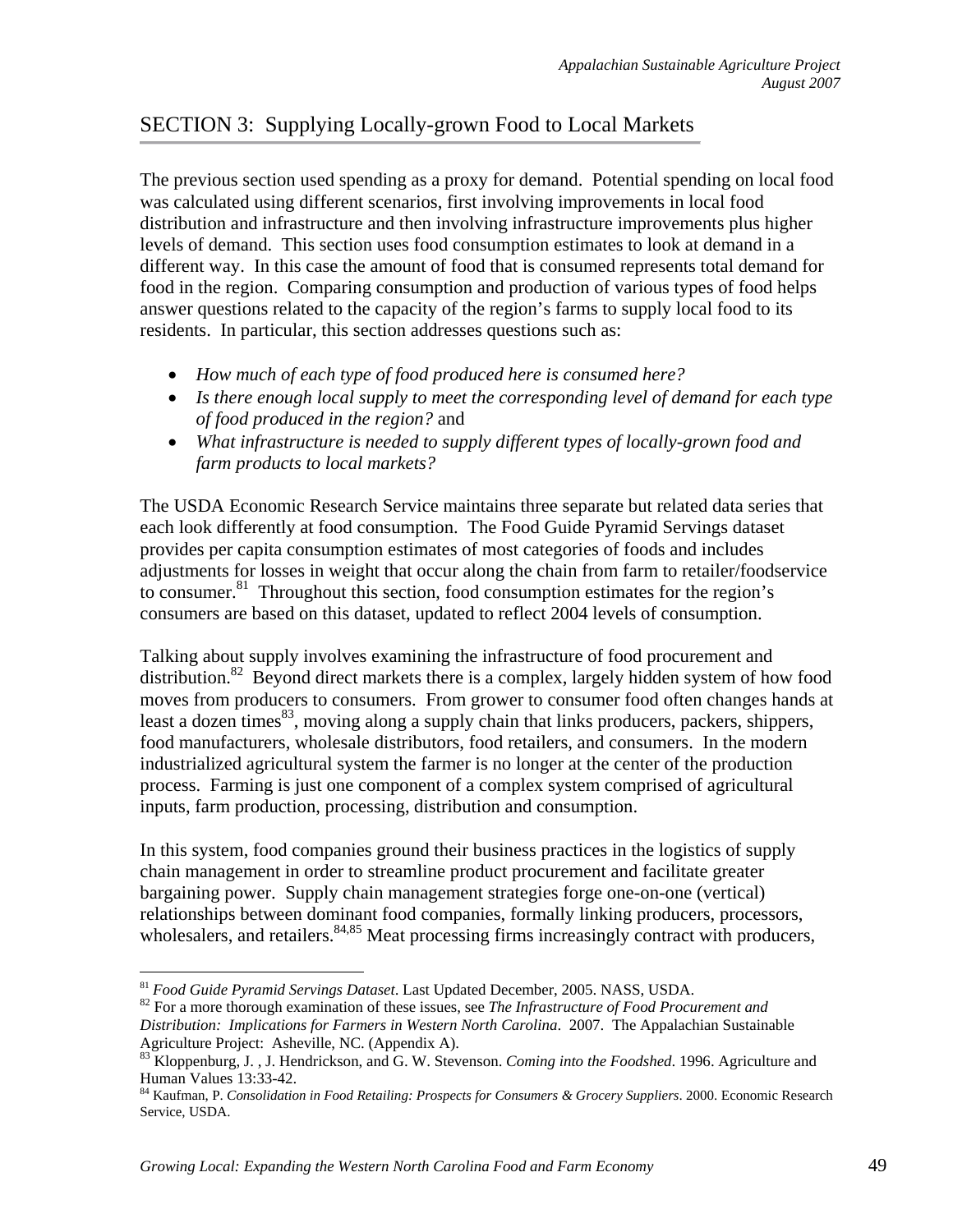for example, to provide them with livestock. Large producers want the certainty that comes from dealing with a guaranteed market and processing firms want a guaranteed supply to keep their operations running efficiently. Supply chain management activities link the value chains that transform raw materials and components into finished products for consumers.

Retailers and suppliers are also becoming increasingly interdependent. The growing dominance of large grocery retailers in the food system in recent years has especially engendered a shift in the mechanics of food distribution.<sup>86</sup> As retailers grow through mergers and acquisitions, they develop their own vertically integrated distribution systems with large food manufacturers and producers. The growing prominence of self-distributing retailers, which manage their own trucking fleets, warehouses, and buying offices, impacts the viability of wholesale markets where retailers traditionally purchased their supplies. Retailer fees (i.e., advertising and failure fees and slotting allowances where suppliers pay for the privilege of stocking their products on shelves) marginalize smaller farmers and smaller scale food businesses unable to assume additional costs. $\frac{87,88}{8}$  As food manufacturers vie for bargaining power with large food retailers, small and mid-size processors are absorbed into an increasingly smaller number of firms.<sup>89</sup>

As with large food retailers, foodservice businesses seek efficiency gains and lower procurement costs by doing business with fewer numbers of suppliers. Broadline wholesalers, which carry a full range of food and nonfood products, account for 50 percent of foodservice distribution sales.<sup>90</sup> Broadline wholesalers offer foodservice customers one-stop shopping and a comparative price advantage on a full line of inexpensive food and nonfood products from paper supplies and dishwashing detergent to bulk food items like flour and rice, fresh produce, meats, and thousands of heat and serve items.<sup>91</sup>

This section examines the supply of local food in the context of this food distribution system. For each type of food produced in the region it explores production levels as well as issues involved in getting local food into local markets. The section differs from the previous section in one other important way. Whereas Section 2 was limited to describing current and potential demand for fresh produce, this section takes a broader perspective. It includes information about produce, meat, dairy products and other items produced in substantial quantities by the region's farms. At the end of the section more projections are made. This time, instead of a focus on fresh fruits and vegetables, the summary table details projections for all the major types of food produced in the region.

 <sup>85</sup> Hendrickson, M., and W. Heffernan. *Concentration of Agricultural Markets.* 2005. Department of Rural Sociology, University of Missouri.

<sup>86</sup> Ibid.

<sup>87</sup> Halweil, B. *Home Grown: The Case for Local Food in a Global Market.* 2002. Worldwatch Paper 163: Worldwatch Institute.

<sup>&</sup>lt;sup>8</sup> Hendrickson et. al. 2005.

<sup>89</sup> Harris, J. M., P. Kaufman, S. Martinez, and C. Price. *The U.S. Food Marketing System, 2002. Competition, Coordination, and Technological Innovations into the 21st Century*. 2002. Economic Research Service, USDA. 90 Harris et. al. 2002.

<sup>91</sup> Boser, U. 2007. *Every Bite You Take: How Sysco Came to Monopolize Most of What You Eat.* Slate.com. Electronic document, http://www.slate.com/id/2138176, accessed February, 20, 2007.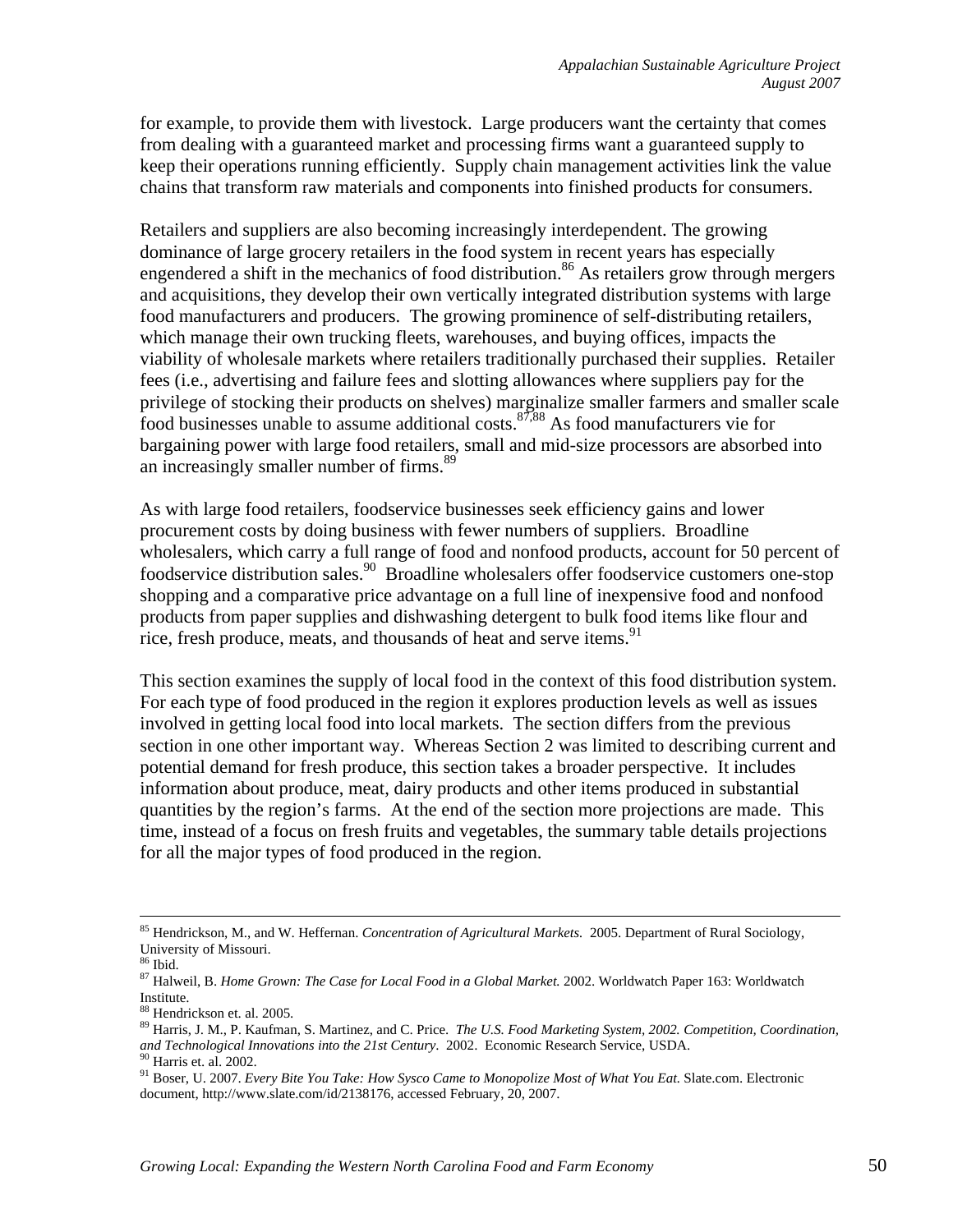# Chapter 1: Fruits and Vegetables

Table 11 shows the top fruit and vegetable crops in the region. Acreage data should be viewed with caution. In some cases the USDA suppresses county-level data, for example when production is limited or only one or two farms report growing a particular crop. In other cases reported acreage may be higher than actual acreage because of formulas used by the USDA to create county profiles based on limited information.

| Table 11: Top Fruit and Vegetable Crops (by acreage) in WNC |       |                       |       |
|-------------------------------------------------------------|-------|-----------------------|-------|
| <b>Vegetables</b>                                           | Acres | <b>Fruits</b>         | Acres |
| 1 Snap beans                                                | 3114  | 1 Apples              | 7502  |
| 2 Cucumbers/pickles                                         | 875   | 2 Grapes              | 174   |
| 3 Tomatoes                                                  | 847   | 3 Peaches             | 145   |
| 4 Sweet corn                                                | 665   | 4 Berries (all types) | 114   |
| 5 Pumpkins                                                  | 275   |                       |       |
| 6 Squash                                                    | 211   |                       |       |
| 7 Peppers (bell, chile)                                     | 203   |                       |       |
| 8 Cabbage                                                   | 153   |                       |       |
| 9 Watermelons                                               | 75    |                       |       |
| 10 Broccoli                                                 | 26    |                       |       |

Source: USDA Census of Agriculture, 2002

All of the crops in Table 11 are also consumed in significant quantities in WNC. Table 12, beginning with Column 1, shows consumption estimates in millions of pounds for selected fresh fruits and vegetables. Column 2 shows acreage needed to grow those amounts, and Column 3 shows how many acres are devoted to growing the crops in the region. Even with

| Table 12: A Comparison of Consumption and Production of Selected Fresh Fruits |                       |                     |                      |  |
|-------------------------------------------------------------------------------|-----------------------|---------------------|----------------------|--|
| and Vegetables Grown in Western North Carolina                                |                       |                     |                      |  |
|                                                                               | Column 1:             | Column 2:           | Column 3:            |  |
|                                                                               | <b>Million pounds</b> | Acres needed to     | Acres devoted to the |  |
|                                                                               | consumed in WNC       | produce that amount | crop in WNC, 2002    |  |
| Apples                                                                        | 19                    | 785                 | $7502+$              |  |
| Asparagus                                                                     | 1.1                   | 334                 | $3+$                 |  |
| Beans (Snap)                                                                  | 1.9                   | 380                 | $3114+$              |  |
| <b>Blueberries</b>                                                            | 0.5                   | 119                 | $23+$                |  |
| <b>Broccoli</b>                                                               | 5.9                   | 398                 | $26+$                |  |
| Cabbage                                                                       | 8.3                   | 376                 | $153+$               |  |
| Carrots                                                                       | 8.8                   | 267                 | $1+$                 |  |
| Cauliflower                                                                   | 1.6                   | 10                  | n/a                  |  |
| Corn (Sweet)                                                                  | 9.2                   | 813                 | $665+$               |  |
| Cucumbers                                                                     | 6.5                   | 564                 | $875+$               |  |
| Grapes                                                                        | 7.9                   | 2915                | $174+$               |  |
| Lettuce (Head)                                                                | 21.2                  | 598                 | $2+$                 |  |
| Lettuce (Romaine)                                                             | 11.4                  | 352                 | $1+$                 |  |
| Peaches                                                                       | 5.1                   | 1223                | $145+$               |  |
| Peppers (Bell)                                                                | 7.0                   | 535                 | $168+$               |  |
| Potatoes                                                                      | 45.8                  | 1229                | n/a                  |  |
| Spinach                                                                       | 2.0                   | 140                 | $1+$                 |  |
| <b>Strawberries</b>                                                           | 5.5                   | 440                 | $21+$                |  |
| Tomatoes                                                                      | 20.1                  | 609                 | $847+$               |  |
| Watermelons                                                                   | 13.0                  | 764                 | $75+$                |  |

Sources: (Column 1) USDA Food Guide Pyramid Servings dataset; (Column 2) National and state average yield data, various sources; (Column 3) USDA Census of Agriculture, 2002, Geographic Series.  $+ =$  minimum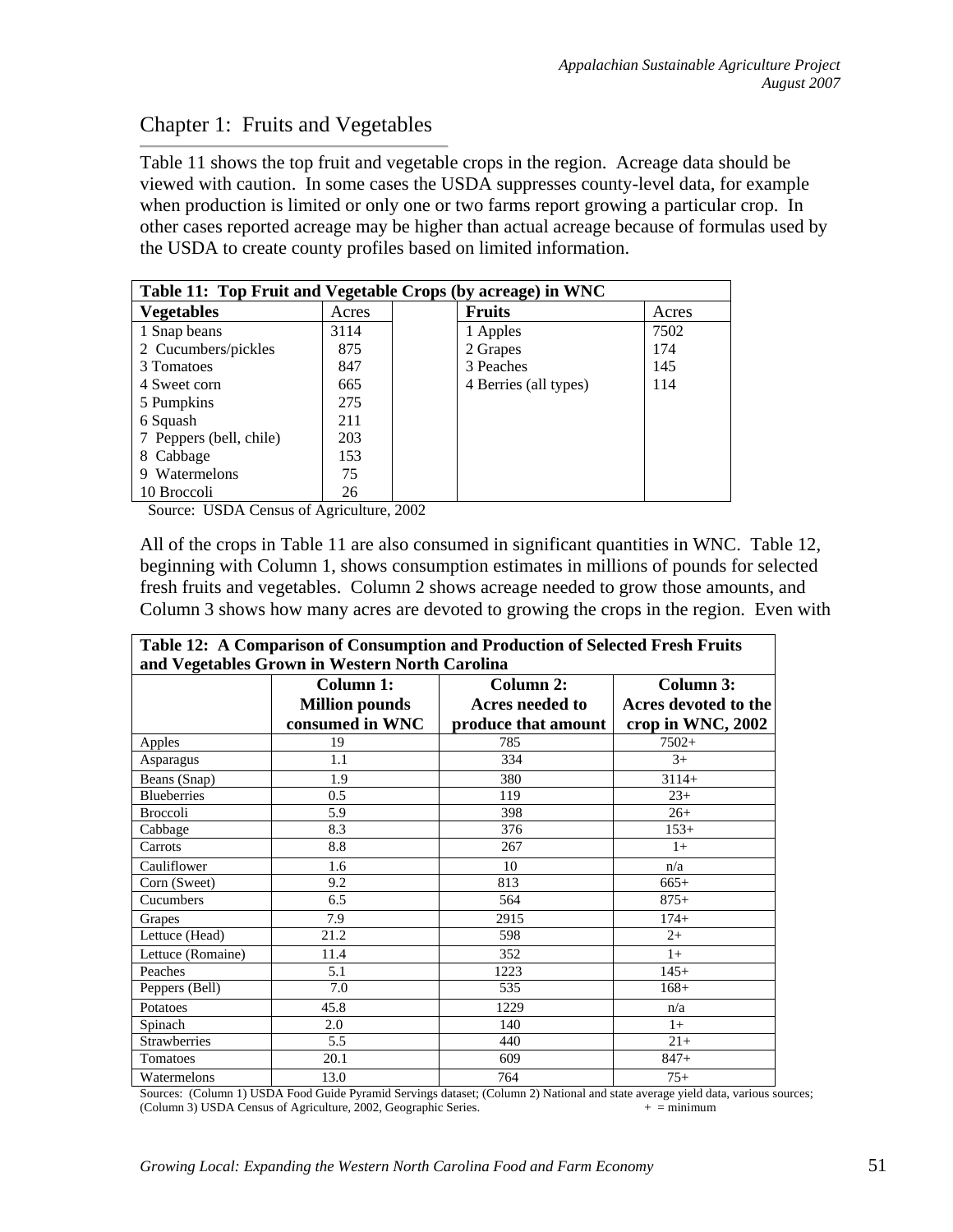incomplete data, what is clear from Table 12 is that there is significantly more demand (consumption) than supply for nearly every type of fresh fruit and vegetable grown in the region. Achieving a level of supply equal to the level of consumption in this region – essentially matching Column 3 with Column 2 in the table – is not realistic because it assumes year-round production of fresh fruits and vegetables. Rather, there is some point between Columns 2 and 3 that represents a reasonable target for local production in a fully mature local food system. Without sophisticated analysis of soil, climate, and growing conditions it is beyond the scope of this report to say exactly where that point is for any particular food.

Apples, tomatoes, snap beans, and cucumbers are the only crops for which regional production outpaces regional consumption. Interestingly, those are also four of the top processed fruits and vegetables consumed in the region, which means that improving growers' ability to process fruits and vegetables for local sale may be one way to expand local consumption of local farm products. Identifying the processed products as local is critical if producers are to receive any premium associated with the food being locallygrown.

| <b>Table 13: Consumption of Selected Categories of Processed</b><br><b>Fruits and Vegetables in WNC</b> |                  |  |
|---------------------------------------------------------------------------------------------------------|------------------|--|
|                                                                                                         | Consumption      |  |
|                                                                                                         | (million pounds) |  |
| Processed fruits                                                                                        |                  |  |
| Canned apples/applesauce                                                                                | 4.5              |  |
| Canned peaches                                                                                          | 3.6              |  |
| Apple juice                                                                                             | 2.9              |  |
| Frozen berries                                                                                          | 2.9              |  |
| Canned pears                                                                                            | 2.5              |  |
| Grape juice                                                                                             | $.5\,$           |  |
| Other processed fruits                                                                                  | 17.3             |  |
| Processed vegetables                                                                                    |                  |  |
| Canned tomatoes                                                                                         | 70.4             |  |
| Canned cucumbers (pickles)                                                                              | 4.6              |  |
| Snap beans                                                                                              | 3.7              |  |
| Canned carrots                                                                                          | 1.2              |  |
| Other canned vegetables                                                                                 | 22.4             |  |
| Frozen vegetables                                                                                       | 77.6             |  |
| Dehydrated vegetables                                                                                   | 14.9             |  |

Source: USDA Food Guide Pyramid Servings dataset

The NC Apple Growers Association reports that approximately 40% of apples grown in the state are currently sold fresh and 60% are sold for processed products such as applesauce and juice. Table 13 provides no additional information about production of processed fruits and vegetables in the region because little is known about which foods are processed locally by the region's growers and in what quantities. There is no central data source – like the Census of Agriculture – for detailed information about processing of farm products. What Table 13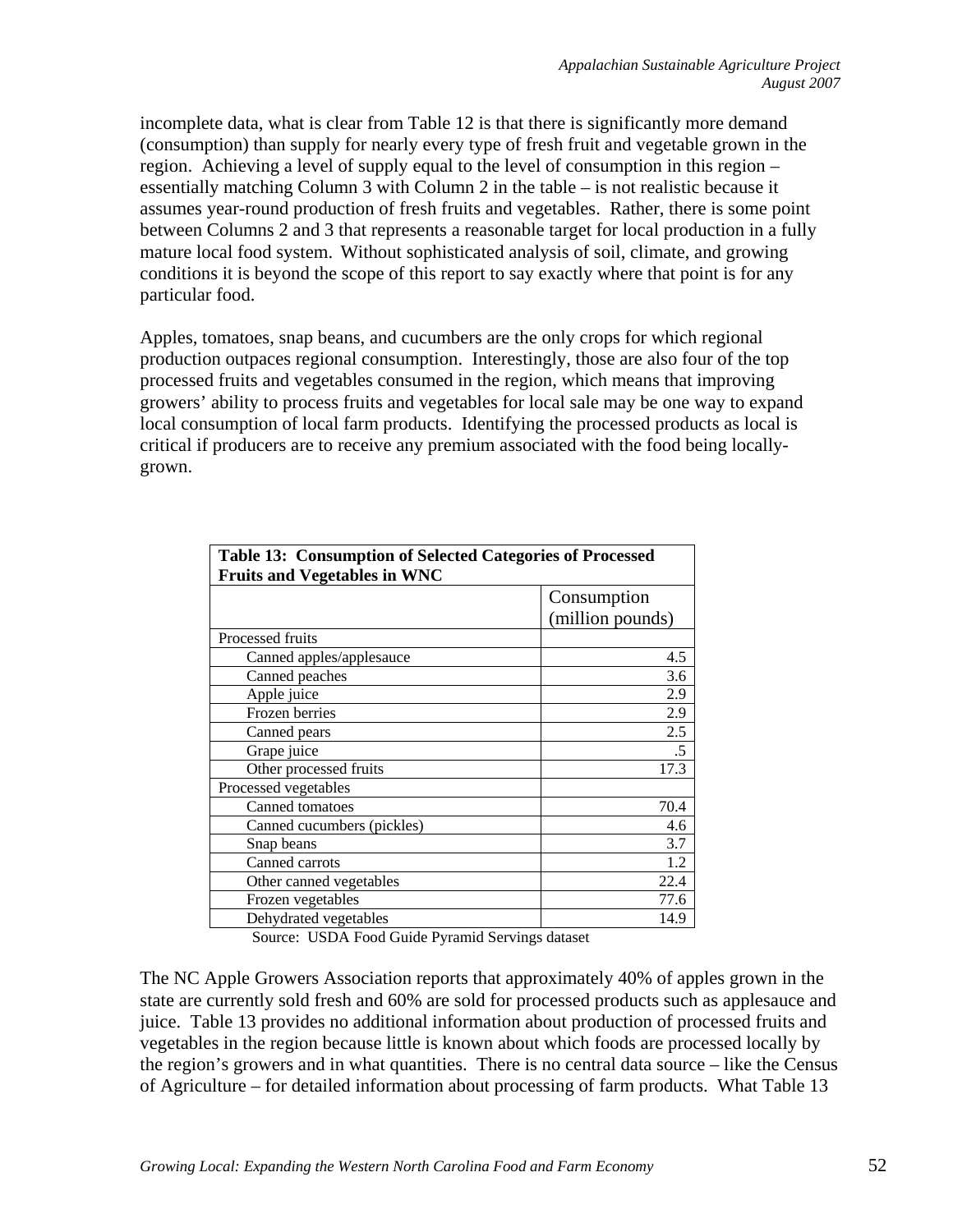does show is that many items grown in the region are also consumed in large quantities here in processed states.

Processing options for fruit and vegetables within the local food system range from smallscale arrangements like using one of the region's shared-use facilities to large-scale operations which are typically run by corporations. Shared-use facilities provide food entrepreneurs a relatively inexpensive way to license food processing activities; setting-up a commercial kitchen that meets specific federal and state health regulations can be expensive.

These small scale processing facilities also create opportunities to expand local food sales through direct markets – particularly to tourists – but they may not be practical for high volume producers.

Large-scale processing used to be widely available in the region, though most facilities are now closed. At least two large-scale juice processors are still operating. Although both processors are currently importing concentrated juice, they provide opportunities for expanding local fruit processing. More research is needed to explore producer interest in local processing, recognizing that growing for processing is in many ways distinct from growing for fresh markets.<sup>92</sup>

The disparity between production and consumption of fruits and vegetables would be magnified if there were a way to calculate consumption of those same foods by the millions of visitors to the region each year. The best estimate for the region is that there are 21.5 million visits to WNC annually, most of which occur during summer and fall – peak times for harvesting fresh produce in the region. Compared to estimated resident spending at restaurants of approximately \$693 million, visitors have been estimated to spend anywhere from \$363.9 million to \$418.4 million at eating and drinking places in the region. $^{93}$ 

## Distribution and Infrastructure Issues for Produce

 $\overline{a}$ 

### *Mountain Food Products: Serving the Local Community*

Ron Ainspan has operated Mountain Food Products, an Asheville-based food distributor, for twenty years. He began the business with a strong local focus, and over the years has remained committed to supplying the Asheville community with quality food that is as local as possible. As a food purchaser, he respects the value of locally produced foods and wants to contribute to the local farming community. As a seller, he must provide his customers with produce that is at a consistent level of quality, packaging and appearance throughout the year. Ron straddles the divide between growing demand for local products and limited seasonal supply. The small and local scale of Mountain Food Products allows Ron to communicate directly with his suppliers and customers and to pass on detailed information about the origins of the products he offers. This creates a unique opportunity to maintain the identification of locally grown food through the value chain from producer to distributor to retailer and consumer using the Appalachian Grown™ certification system.

*Read the full case study, page 14B*

On its way to consumers, produce moves through three

primary marketing channels: grower-shippers, wholesalers, and retailers.<sup>94</sup> In addition to handling their own produce, grower-shippers may also handle produce from other farmers.

<sup>92</sup> Lucier, G., S. Pollack, M. Ali, and A. Perez. *Fruit and Vegetable Backgrounder*. 2006. Economic Research Service, USDA.

 $93$  See page 31 for an explanation of the figures cited in this paragraph.

<sup>94</sup> Handy, C. R., P. R. Kaufman, K. Park, and G. M. Green. *Evolving Market Channels Reveal Dynamic US Produce Industry*. 2000. FoodReview 23:14-20.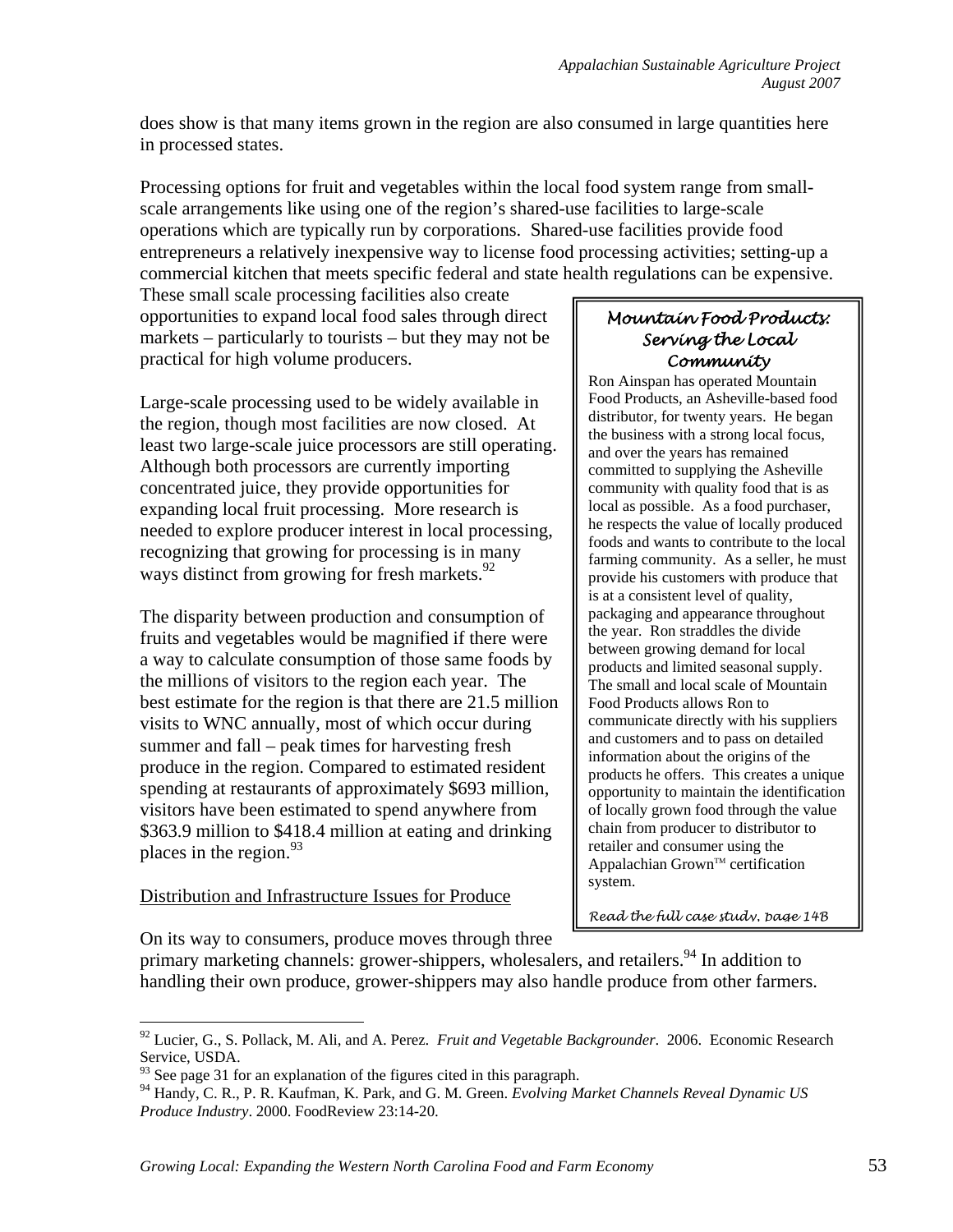They own the packing sheds that assemble, wash, and pack produce and perform the postharvest handling and packing activities that contribute to the final cost of fresh produce at the

retail level. From grower-shippers, produce moves to wholesalers, self-distributing retailers and foodservice companies.

Wholesalers, the next vertical stage in produce distribution, can be merchant wholesalers or brokers.<sup>95</sup> In moving produce from growershippers to various retail outlets, merchant wholesalers take title of the product they handle; brokers, while also serving as intermediaries for grower-shippers or for wholesale or retail buyers of produce, do not take ownership of the produce. The majority of wholesalers are merchant wholesalers, which include broadline grocery wholesalers, broadline foodservice wholesalers, and specialized fresh fruits and vegetables wholesalers. In serving retail stores and foodservice establishments, specialized produce wholesalers deal exclusively with fresh fruits and vegetables.

Broadline grocery and foodservice wholesalers procure a wide range food as well as nonfood products. Grocery wholesalers serve individual stores or grocery chains that do not operate their own produce buying offices, warehouses, or trucking fleets. Foodservice wholesalers procure products specifically for foodservice establishments including restaurants, hospitals, hotels, and schools. Foodservice wholesalers are handling an increasing share of produce moving through market channels, reflecting growth in the foodservice industry along with growth in demand for convenience foods. $96$ 

*Shelton Farms: Finding a Space in the Middle of Agriculture* 

With eight greenhouses in full hydroponic lettuce production, Shelton Farms produces roughly 10,000 to 12,000 heads of bibb lettuce per week. This places the farm in a size bracket that is beyond that of most farms in the region, and means that the farm's production exceeds the capacity of local direct markets. On the other hand, this scale of is not large enough for the farm to rely on national commodity markets. Owner William Shelton finds himself caught between two potentially successful marketing strategies, neither of which can fully accommodate his farm.

William utilizes a complex network of local and national distributors to get his lettuce into both national and local stores. By growing specialty products of high quality that can bring a premium price, building strong personal relationships with buyers and distributors, and being flexible in his packaging, William has successfully crafted a space for his products in a system that is providing infrastructure and marketing challenges to farms of his size across the country.

*Read the full case study, page 10B* 

At the same time, the role of food wholesalers as mediators between manufacturers and retail food stores is on the decline. Today, more produce is shipped directly from grower-shippers to large retailers that operate their own distribution centers. These self-distributing grocery retailers, which also have their own buying offices and trucking fleets, circumvent wholesalers and forge direct supply agreements with grower-shippers.<sup>97</sup>

1

<sup>95</sup> Ibid.

<sup>96</sup> Davis, D. E., and H. Stewart. *Changing Consumer Demands Create Opportunities for U.S. Food System*. FoodReview 2002:19-23

<sup>&</sup>lt;sup>97</sup> Handy et al. 2000.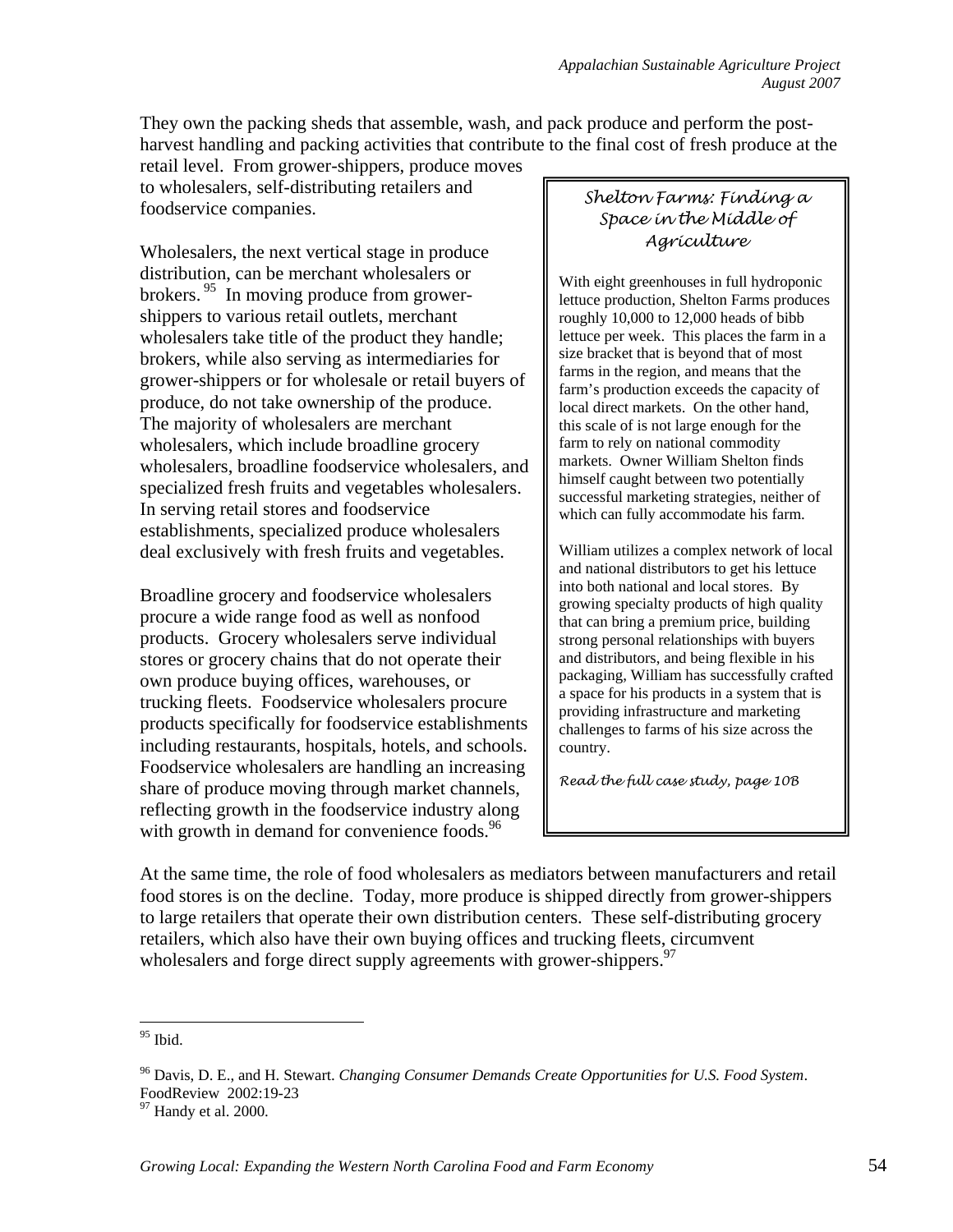WNC producers can access niche markets by selling directly to consumers or in some cases by delivering directly to small and independently-owned retail outlets that retain the flexibility to buy directly from producers. Market segments that have embraced supply chain management practices—larger grocery store and restaurant chains and institutional buyers, for example—pose the greatest challenges to the small and mid-size producers that dominate farming in the region. The ability of farmers to access these markets depends on a retailer's system of procurement and distribution and the ability of farmers to satisfy volumes and price points, desire for year round produce, and post-harvest handling and packaging requirements. In addition, the use of centralized warehousing systems for distribution among chain outlets limits the ability of individual farmers to deal directly with individual restaurants or grocery stores.

Regionally-based systems of food procurement and distribution hold the potential to help local farmers overcome market constraints. With increasing demand for local food, these systems are potential points of intervention that with further development could create space for smaller local farmers in a tightly integrated market.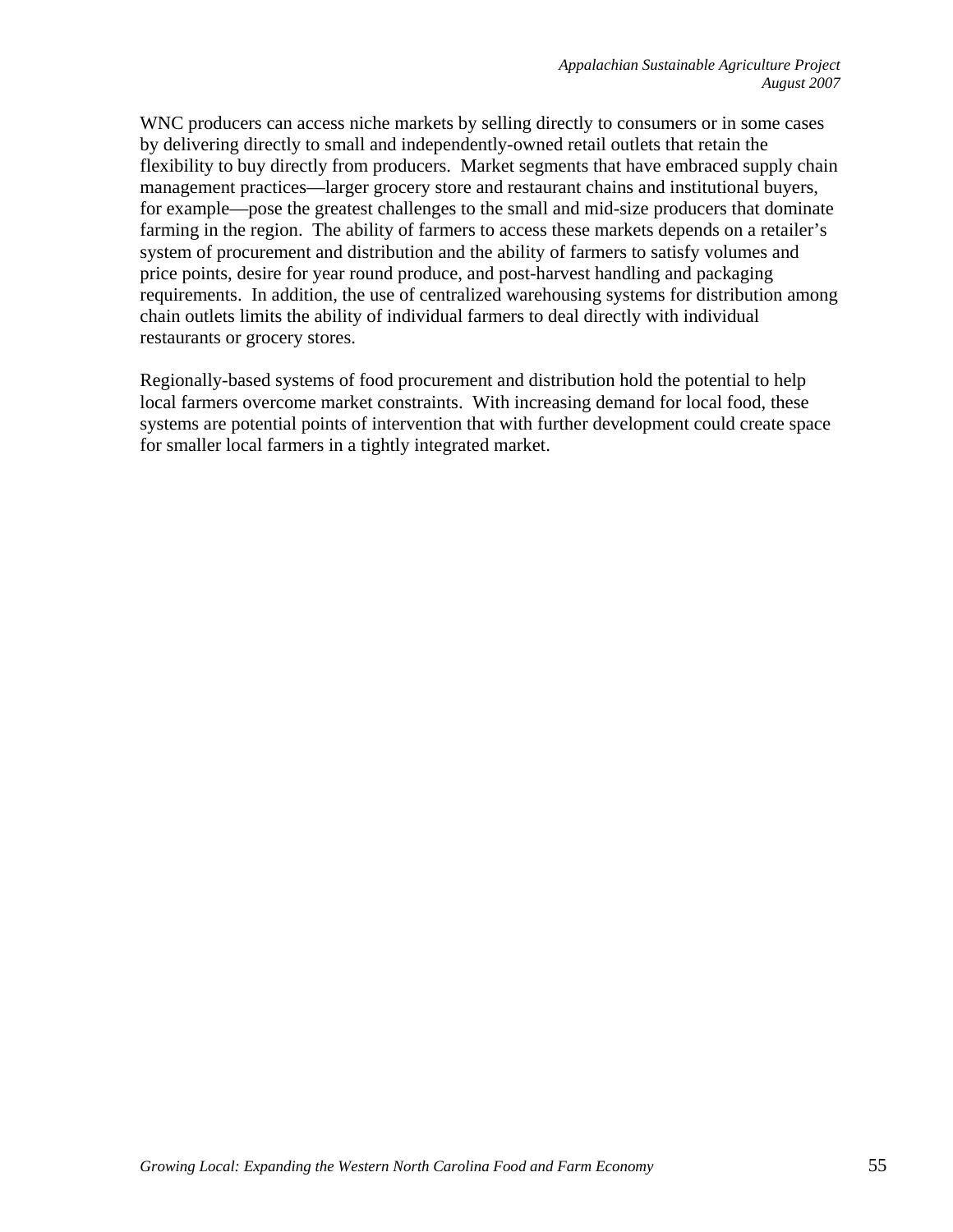### **What are some points of intervention for expanding local markets for produce in WNC?**

#### **Backhauling**

To maximize fleet utilization on return trips and expand the spectrum of product movement, selfdistributing retailers that operate their own buying offices and own refrigerated trucking fleets are able to pick-up produce from farmers for further distribution to individual store locations. This process is known as backhauling. In WNC, Ingles Markets operates a limited backhauling program in which produce from two mid-size farmers in the region are trucked to the company's distribution warehouse in Black Mountain, NC for further distribution to each Ingles store.

#### **Pooling of production**

Locally-based packing houses, wholesale distributors and farmer cooperatives all allow for pooling of production, which gives smaller local farmers the ability to capture marketing and distribution advantages that come with larger scale. Wholesalers and packing houses, accustomed to marketing fresh produce, have the knowledge needed to meet the specifications of particular market segments and the infrastructure to cool, grade, package, and transport local farm products to different locations. As models of distribution, packing houses and wholesale operations also have the ability to meet the desire of local buyers for year round supplies because, in addition to handling local product, they also handle the produce of growers from other parts of the country. Labeling is critical in these situations as a way to differentiate local products and ensure that farmers receive any premium associated with the food being locally grown Farmer cooperatives increase individual farmers' collective power. By pooling resources and sharing marketing, transportation, and distribution costs, cooperatives have the potential to help farmers overcome market constraints associated with the lack of post-harvest handling and packaging equipment and adequate transportation to deliver to different markets. In WNC, a number of farmer cooperatives have formed to obtain equipment needed to meet the standards of different market segments and reach institutional markets like hospitals and school cafeterias and larger grocery retail chains.

#### **The WNC Farmers' Market**

The WNC Farmers' Market represents a substantial piece of infrastructure for farmers in the region who wish to sell their products locally. The market is one of five farmers' markets owned by the state of North Carolina and operated by the North Carolina Department of Agriculture and Consumer Services (NCDA&CS). The WNC Farmers' Market is a marketing hub. Farmers have opportunities for large and small scale, direct sale and wholesale and year-round marketing of farm products. On the WNC Farmers' Market site farmers can sell direct to consumers or to small food related businesses. Farmers can also sell wholesale to vendors that maintain a space in the retail section of the market and to packers, wholesalers, and farmer cooperatives that maintain wholesale spaces to sell to grocery stores, restaurants, institutions, and roadside markets. Again, adequate labeling of local food is the only way buyers will be able to act on their preferences for locally grown food and farm products. Currently, a large percentage of the produce that moves through this facility comes from farms outside of WNC.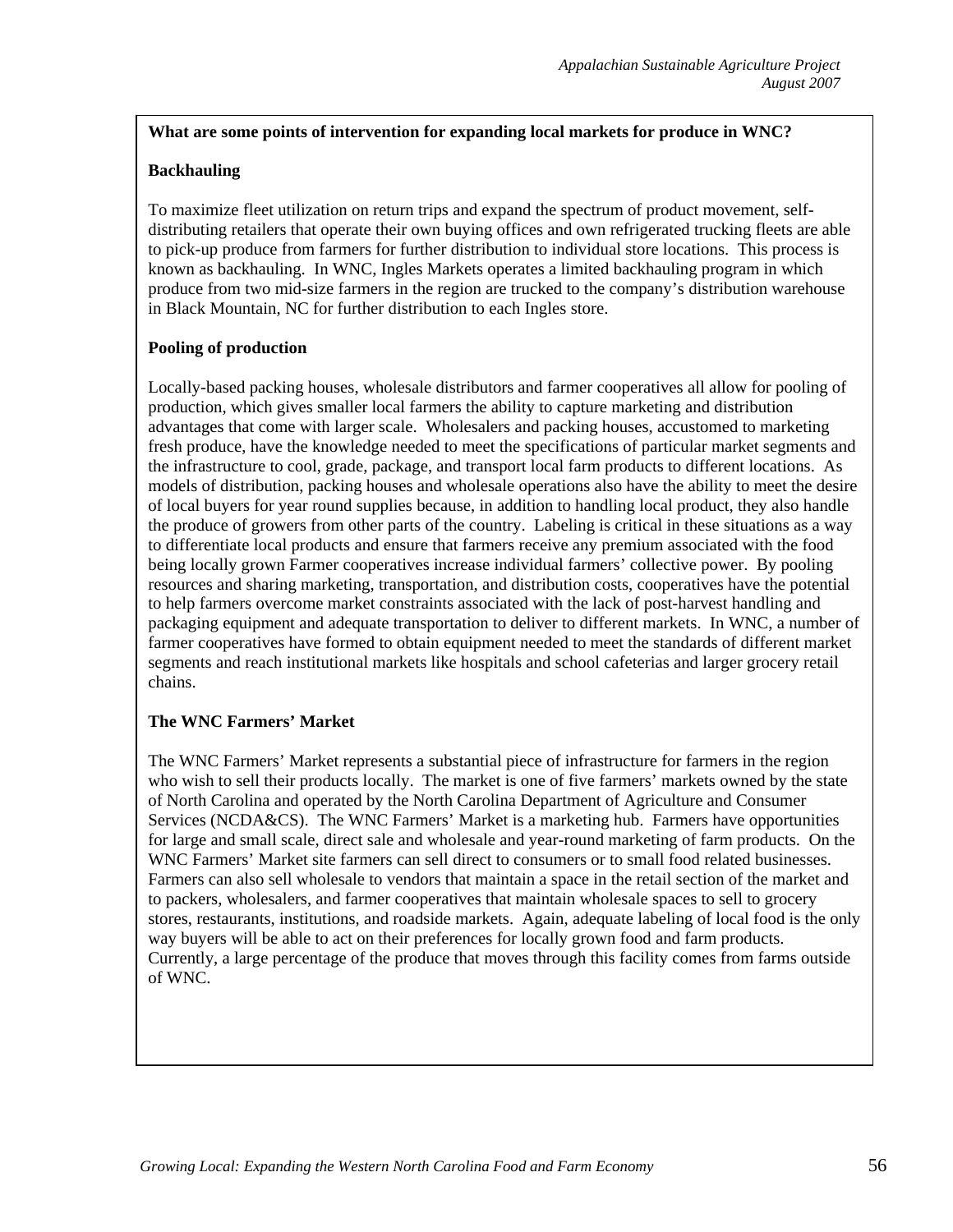# Chapter 2: Meat and Poultry

Meat and dairy production is the largest segment of the U.S. agriculture economy. In 2004 livestock, poultry and dairy receipts totaled \$123.5 billion nationally compared to \$117.8 billion in receipts from all crops. In North Carolina, those figures were \$5.4 billion and \$2.9 billion, respectively. In WNC, receipts from meat and dairy products totaled \$293.7 million  $-54\%$  of all cash receipts from farming – and all other crops earned \$249.3 million.<sup>98</sup> In general, meat and dairy products earn higher prices than other crops because of higher costs of production, not because they are inherently more profitable. Given substantial differences in infrastructure for local meat and dairy production, this chapter focuses on meat production and distribution and the next chapter focuses on dairy products.

Table 14 offers a comparison of production and consumption data for meat in the region. The figures reported for beef and chicken production do not accurately reflect the type of local production that is available for local consumption. In the case of chicken, for example, more than 90% of all broilers produced in the region are in Wilkes County, where Tyson Foods™ operates three processing facilities. The broiler industry is heavily vertically integrated, which means that one firm (in this case Tyson Foods™) provides everything from processing to packaging to marketing the meat. Many poultry producers in Wilkes County are likely contract growers for Tyson Foods™. The actual amount of chicken that is processed either on-farm or in independent processing facilities and sold locally is probably far less than the 98.4 million pounds consumed in the region.

| Table 14: A Comparison of Consumption and Production of Meat in WNC |                                     |                  |
|---------------------------------------------------------------------|-------------------------------------|------------------|
|                                                                     | 2004 Production<br>2004 Consumption |                  |
|                                                                     | (million pounds)                    | (million pounds) |
| Beef                                                                | 161.5                               | 63.5             |
| Chicken (broilers)                                                  | 98.4                                | 629.4            |
| Pork                                                                | 94.1                                |                  |
| Lamb                                                                | 65.6                                | n/a              |
| Turkey                                                              | 17.0                                |                  |

Source: The figures in the table are based on a series of calculations combining data from the 2002 USDA Census of Agriculture and the Agriculture Statistics division of the NCDA&CS.

Of the approximately 63.5 million pounds of beef produced in the region, only a very small amount of beef is actually finished and processed in the region and marketed locally. Producers who do sell locally often raise grass-fed or grass-finished beef using independent processing facilities and sell their product on-farm, at area farmer tailgate markets, or through local retail and restaurant grocery outlets. This is distinct from meat sold in traditional commodity markets. The beef supply chain is described in detail in the breakout box below.

<sup>&</sup>lt;sup>98</sup> USDA Census of Agriculture, 2002.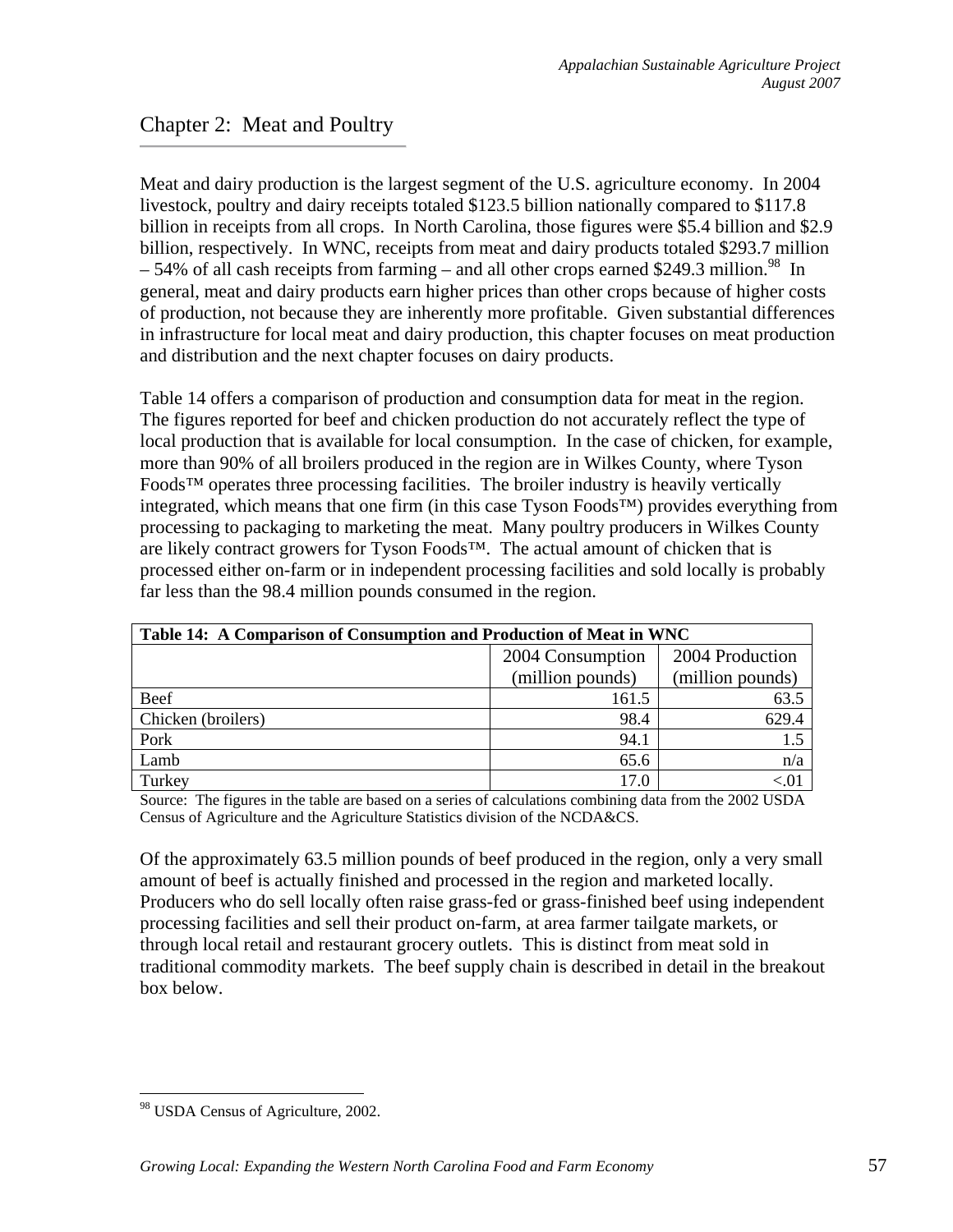## *How does beef move from farm to market in the global food system?*

The beef supply chain encompasses cow-calf operations, feedlot operations, packing plants and processors, wholesale distributors, and retailers and foodservice operators. The process begins with cow-calf production. In this kind of operation, the product is the calf. Cow-calf producers breed animals and raise them on range or open pasture land for up to one year. From there, calves are sold to other beef cattle operations.

When cattle have reached a suitable weight, "feeder" weight, they are sold through livestock auction markets in different locations, which transfers ownership to feedlot operators. Most calves go to feedlot operations located in the Midwest, the Southwest, and the Pacific Northwest where there are abundant supplies of grain to continue feeding the calves. In feedlot operations cows are finished in three to six months, weighing between 1000 to 1200 pounds. Some calves, before going to feedlot operations, may be backgrounded. Backgrounder calves are lighter in weight and are purchased by "stockers" another type of intermediary that puts calves on pasture until they are ready to go to feedlots.

Feedlots have or own marketing arrangements with meat packing plants. Once cattle have reached slaughter weight they are purchased by the plants. Packing facilities process the animals and sell them to retailers and foodservice operators by means of intermediary wholesale distributors. Some plants sell to other intermediary processors for further processing before the products are sold to retailers and foodservice operators.

With the long chain from farm to table involving multiple intermediaries, the farm value share of meat sold in commodity markets is relatively low. Most recently, the farm value share for meat was reported as 31%, which means that farmers earn 31 cents of every retail dollar of beef sold in commodity markets.<sup>99</sup> -- Source: National Cattlemen's Beef Association.

#### Distribution and Infrastructure Issues for Meat

 $\overline{a}$ 

Meat producers in the region currently have three options for selling their products. The first involves raising animals and then selling to an intermediary who arranges for processing and sale. Producers selling meat in this way are susceptible to the cycles of supply and demand that determine commodity pricing.

A second option is to have the meat processed in an independent, government-inspected facility. With this option the farmer maintains control over where the product is sold and may be able to earn a premium by selling in local markets. The absence of independent meat processing facilities in the region means that farmers wishing to have their meat processed in this way must travel long distances to do so. Additional costs (time and money) associated with travel for processing makes this an unattractive option for many producers.

A third option for meat and poultry producers involves on-farm processing. State guidelines limit the number of small animals that may be processed on-farm to 1,000 chickens or rabbits or 250 turkeys per year per farm, which means that this option is not practical for large- or even medium-scale producers. For large animals, on-farm processing is not practical given

<sup>99</sup> *CPI, Consumption and Prices Briefing Room.*. Economic Research Service, USDA.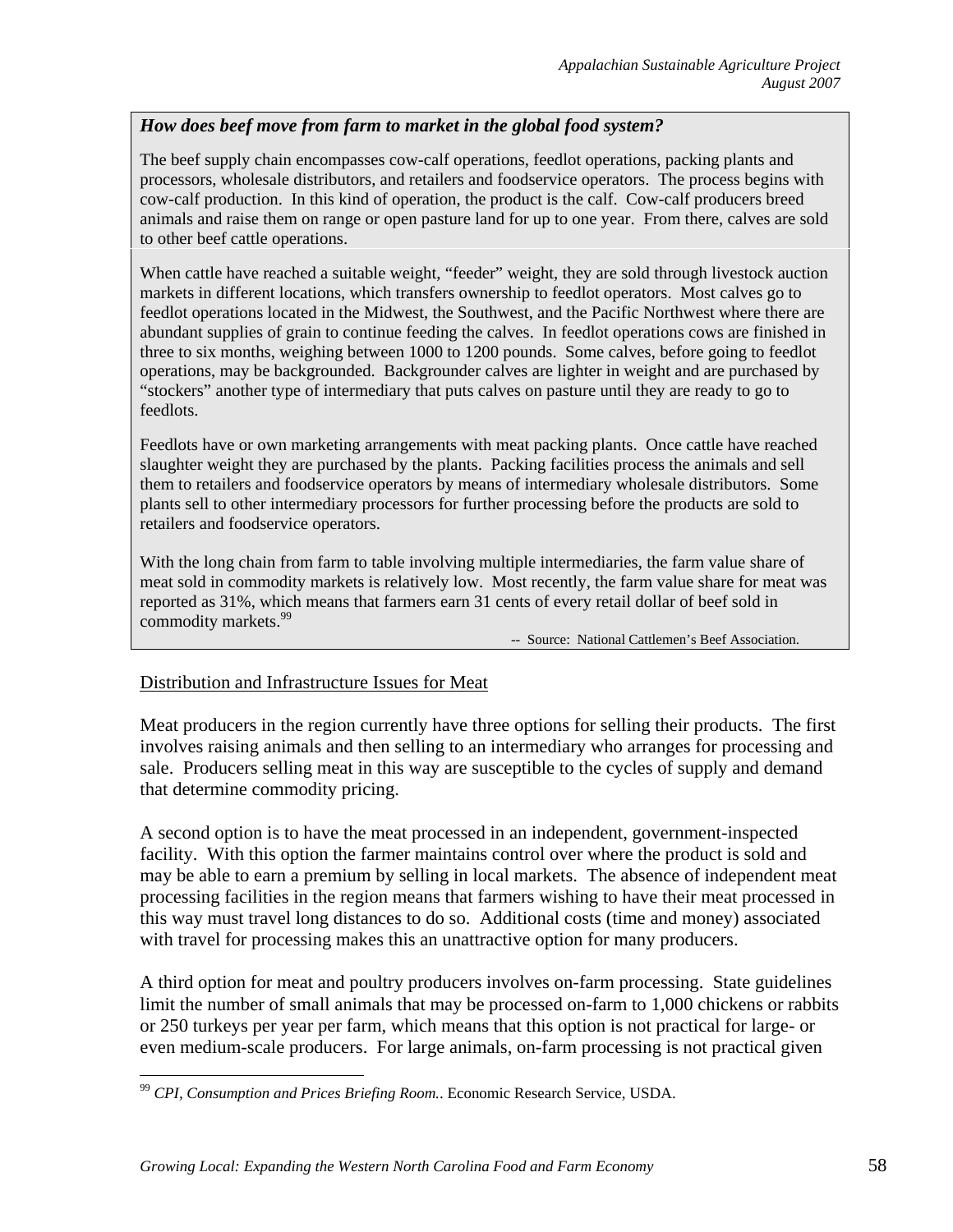the strictness of the regulations for becoming licensed to process those animals. On-farm processing guidelines vary from state to state and some states carry less restrictive guidelines than NC.

Overall, there is tremendous potential for expanding local markets for locally produced meat and poultry based on the small amount that is currently being processed and sold locally. There is also growing demand for naturally raised meat and poultry by health conscious consumers and those concerned with animal welfare.<sup>100, 101</sup> Much of the land in WNC is suited for grazing, and regional cow-calf producers, motivated by local consumer interest, are exploring the possibility of expanding into the grass-fed beef market. A separate group is exploring the feasibility for establishing a regional, independent USDA-inspected small animal processing facility for processing poultry and rabbit meat.<sup>102</sup>

Access to a government-inspected processing facility is the principal infrastructure obstacle for any type of meat, but grass-fed and -finished beef also requires land for pasture, on-farm animal handling facilities and adequate cold storage for processed meat products. To shift into this type of production, cow-calf producers would need to learn and adopt new practices including, for example, more closely managed grazing and pasture management.

# Chapter 3: Dairy Products

Table 15 shows that an estimated 253.8 million pounds of milk were produced in the region in 2002. Some portion of that amount is marketed as fluid milk and some is used to make cheese and other processed dairy products. No information is available from government sources detailing the end uses of milk produced in the region.

## **Table 15: A Comparison of Consumption and Production of Selected Categories of Dairy Products in WNC**

| $P$ and $\lambda$ is a sequence of $\lambda$ in $\lambda$ in $\lambda$ |                              |                             |
|------------------------------------------------------------------------|------------------------------|-----------------------------|
|                                                                        | Consumption (million pounds) | Production (million pounds) |
|                                                                        | 2004                         | 2002                        |
| Fluid milk                                                             | 192.3                        | $253.8*$                    |
| All cheese                                                             | 28.9                         | n/a                         |
| All frozen dairy                                                       | 26.4                         | n/a                         |
| Yogurt                                                                 | 9.2                          | n/a                         |
| <b>Butter</b>                                                          | 4.6                          | n/a                         |

\*Production data for milk is derived from USDA Census of Agriculture data (14,287 milk cows in WNC in 2002) combined with production statistics provided by NCDA (17,766 average pounds of milk per cow in NC in 2002).

Large scale local cheese production in WNC occurs primarily through the Ashe County Cheese Store, which produces around 2.3 million pounds of cheese per year. Some small

<sup>100</sup> Freeman, S. *Livestock Farms Grow in W Mass*. 2007. The Republican online,

http://www.masslive.com/springfield/republican/index.ssf?/base/news-1/117308602410530.xml&coll=1 101 Ness, C. Au *Revoir to Foie Gras: Wolfgang Puck is Biggest Name Yet to Ban Delicacy from His* 

*Restaurants' Menus.* 2007. www.SFGate.com.<br><sup>102</sup> More information available from the Center for Assessment and Research Alliances, Mars Hill College.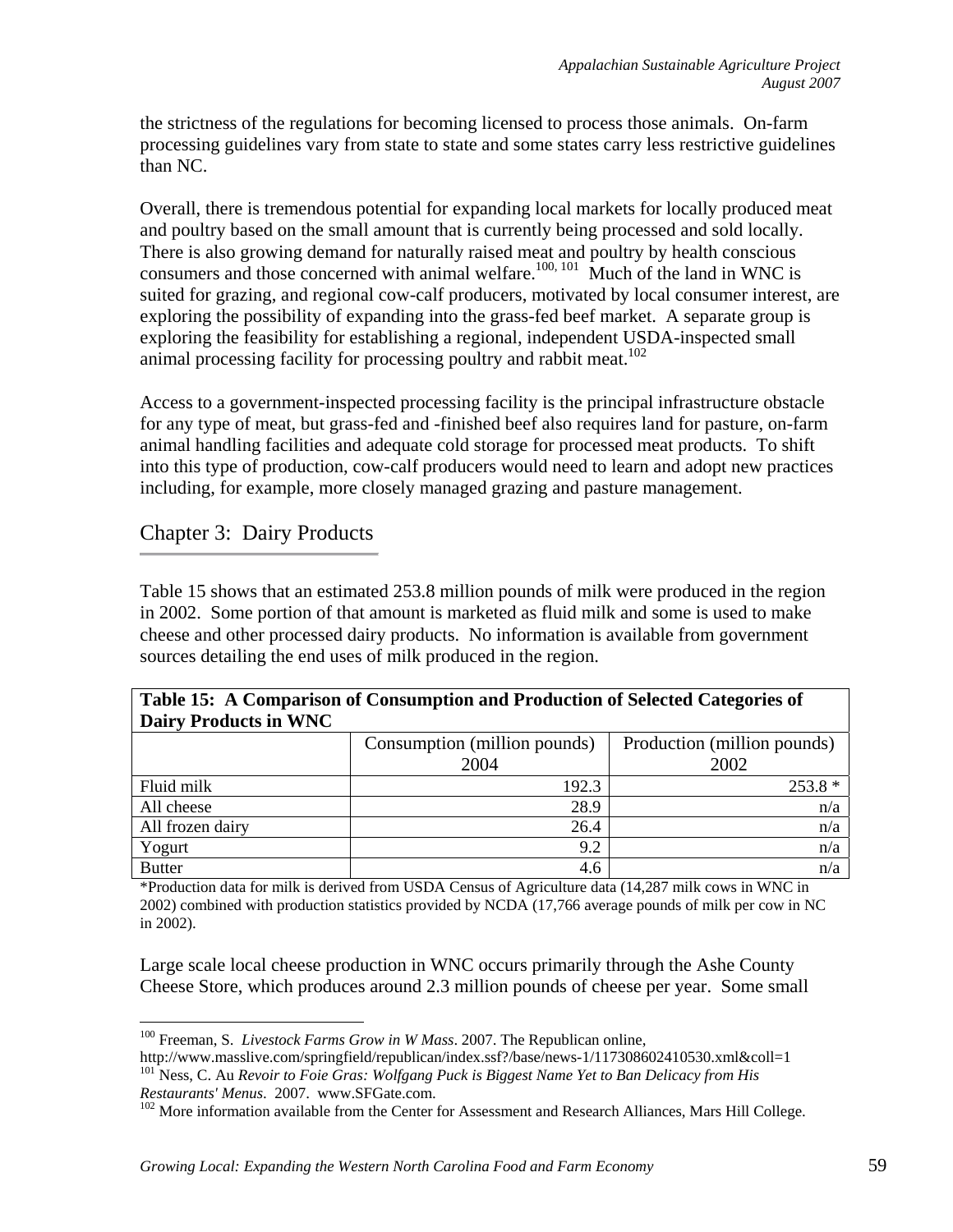dairy farmers have focused on reaching niche markets with production of value-added products like artisan cheese, yogurt, butter, and frozen dairy products, though the total amounts produced are very small. These producers typically sell directly to consumers at tailgate markets or on-farm stores or by delivering directly to restaurants or local retail grocery outlets.

Based on the estimated amount of raw milk needed to produce fluid milk and cheese it would take approximately 381.3 million pounds of milk to meet the region's demand for those two products alone.103

## Distribution and Infrastructure Issues for Dairy Products

Dairy farms are more specialized than other farm operations and accordingly have particular equipment and facility needs. They require facilities to milk cows and to store and cool milk, and they need equipment to test milk for antibiotics, bacteria, and somatic cell counts before it is picked up by milk haulers. Dairy farmers also tend to have fewer sources of off-farm income than other farmers, making them more dependent on farm-generated income. Taken together, these factors make dairy farms particularly susceptible to price volatility, which has been severe in the industry in recent years.<sup>104</sup>

Dairy farming is also unique because milk is marketed cooperatively within the framework of a federal program for milk marketing.<sup>105</sup> The Federal Milk Marketing Order program is designed to stabilize market conditions and benefit both producers and consumers. The program assures that dairy farmers receive a reasonable minimum price for their milk throughout the year; all producers in a particular market order are paid a blend or pool price based on total market uses of milk including fluid sales and other dairy products. For consumers, the program guarantees an adequate supply of milk and helps prevent wide price fluctuations during periods of heavy and light milk production.

Dairy farmers in the region typically belong to one of three marketing organizations: Dairy Farmers of America, a national cooperative; Piedmont Milk Sales Inc., a milk broker; or a regional cooperative, the Maryland and Virginia Milk Producers Coop. Fluid milk or cheese processors contract directly with these marketing organizations for much larger amounts of milk than any individual farmer could provide. When there is a shortage of milk availability in the region (due to seasonal fluctuation in production levels, for example) milk is imported from other areas of the country. The cooperatives pay part of the transportation costs for the imported milk, which reduces the price that the dairy farmer members receive.

Dairy farming in WNC, as in other regions, is mainly a family operation. Of 68 regional dairy farmers completing a survey in 2006, 100% identified their farms as family farms.<sup>106</sup>

<u>.</u>

<sup>&</sup>lt;sup>103</sup> The Ashe County Cheese Store estimates that approximately 100,000 pounds of fluid milk are used to make 10,000 pounds of cheese.

<sup>&</sup>lt;sup>104</sup> Miller, J. J., and D. P. Blayney. *Dairy Backgrounder*. 2006. Economic Research Service, USDA.<br><sup>105</sup> *Federal Milk Marketing Orders.* Agricultural Marketing Service, USDA. www.ams.usda.gov/dairy/orders.htm.

<sup>106</sup> *A Survey of Licensed Dairies in Western North Carolina.* 2007. Appalachian Sustainable Agriculture Project: Asheville, NC. (Appendix A)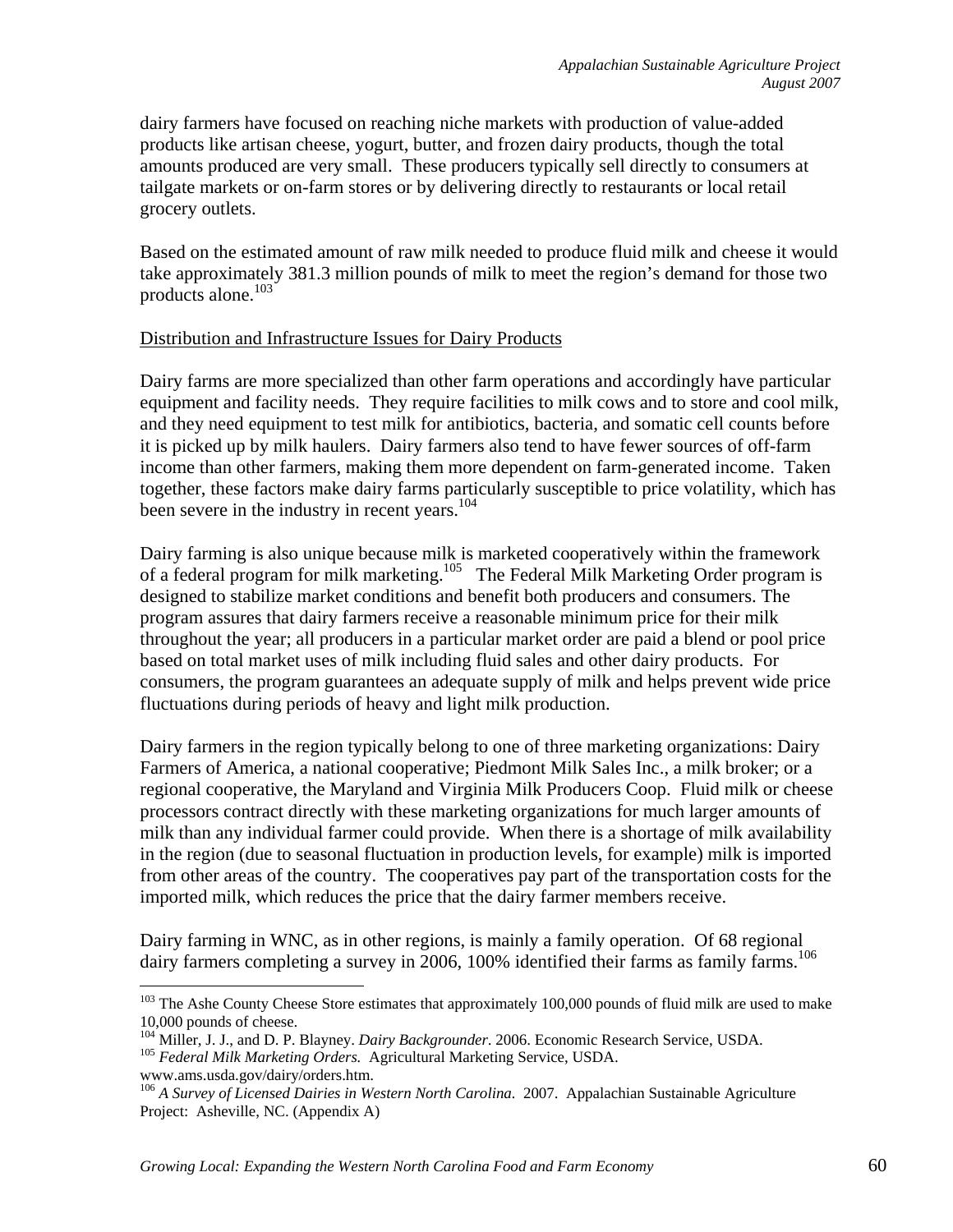More than 90% also reported that their family had been operating the dairy for 30 years or more. Given this long history of dairy farming in the region, the fact that more than a third of survey respondents indicated they might not be able to continue operating the dairy for long is alarming. Reasons given by farmers for the likelihood of selling or closing down their dairy operation included extremely low prices paid for milk and pressure from developers interested in buying their land.

A decrease in the number of dairy farms in NC from 1,139 in 1985 to 350 in 2005 indicates that dairy farming in the state is in a significant period of decline.<sup>107</sup> In part these numbers also reflect consolidation and concentration that has occurred in the dairy industry in recent years. From 1970 to the early 2000s, for example, the number of dairy operations in the U.S. decreased from about 650,000 operations to about 90,000, and average herd size increased five-fold from 20 cows to 100 cows.<sup>108</sup> In WNC most dairy farms are relatively small. More than three quarters of dairy farmers surveyed in the region reported average herd size of fewer than 200 cows, and only one could be considered very large, reporting an average of 800 cows in inventory.<sup>109</sup>

The infrastructure for large-scale milk processing and distribution still exists in WNC. MilkCo, an Asheville-based milk processing and packaging plant, produces 53 million gallons of milk annually – approximately 450.5 million pounds. – using a combination of milk from WNC dairies and dairies in other parts of the Appalachian Federal Milk Market Order and from milk imported from other regions. Milk processed at MilkCo provides Ingles Markets with nearly all of its fluid milk needs. A rough estimate is that 80% of the fluid milk processed at MilkCo comes from regional dairies and the remaining amount is imported from other regions.<sup>110</sup> The Ashe County Cheese Store uses approximately 23 million pounds of milk annually to produce 2.3 million pounds of cheese, again using mostly milk from regional dairies in combination with milk imported from other regions.<sup>111</sup>

Linking regional milk production with regional milk consumption is complicated by the fact that local milk and imported milk are pooled during processing. While 85% of WNC dairy farmers surveyed answered yes when asked whether they could benefit from a labeling or promotional program identifying their milk as locally produced, the logistics of such a program are complicated. More research is needed to determine whether such a program would be feasible and cost-effective.

According to producers, organic milk production is not practical in the region right now. This is important because of growing demand for organic milk nationwide and the possibility that farmers could earn a premium by selling milk certified as organically produced.<sup>112</sup>

<sup>&</sup>lt;sup>107</sup> Agricultural Statistics Division, North Carolina Department of Agriculture & Consumer Services.<br><sup>108</sup> Miller and Blayney. 2006. 108 Miller and Blayney. 2006.<br><sup>109</sup> *A Survey of Licensed Dairies in Western North Carolina.* 2007. Appalachian Sustainable Agriculture

Project: Asheville, NC. (Appendix A)<br><sup>110</sup> Personal communication, Buddy Gaither of MilkCo.

<sup>&</sup>lt;sup>111</sup> Personal communication, Ashe County Cheese Store.<br><sup>112</sup> Dimitri, C. and C. Greene. *Recent Growth Patterns in the U.S. Organic Foods Market.* 2002. Economic Research Service, USDA..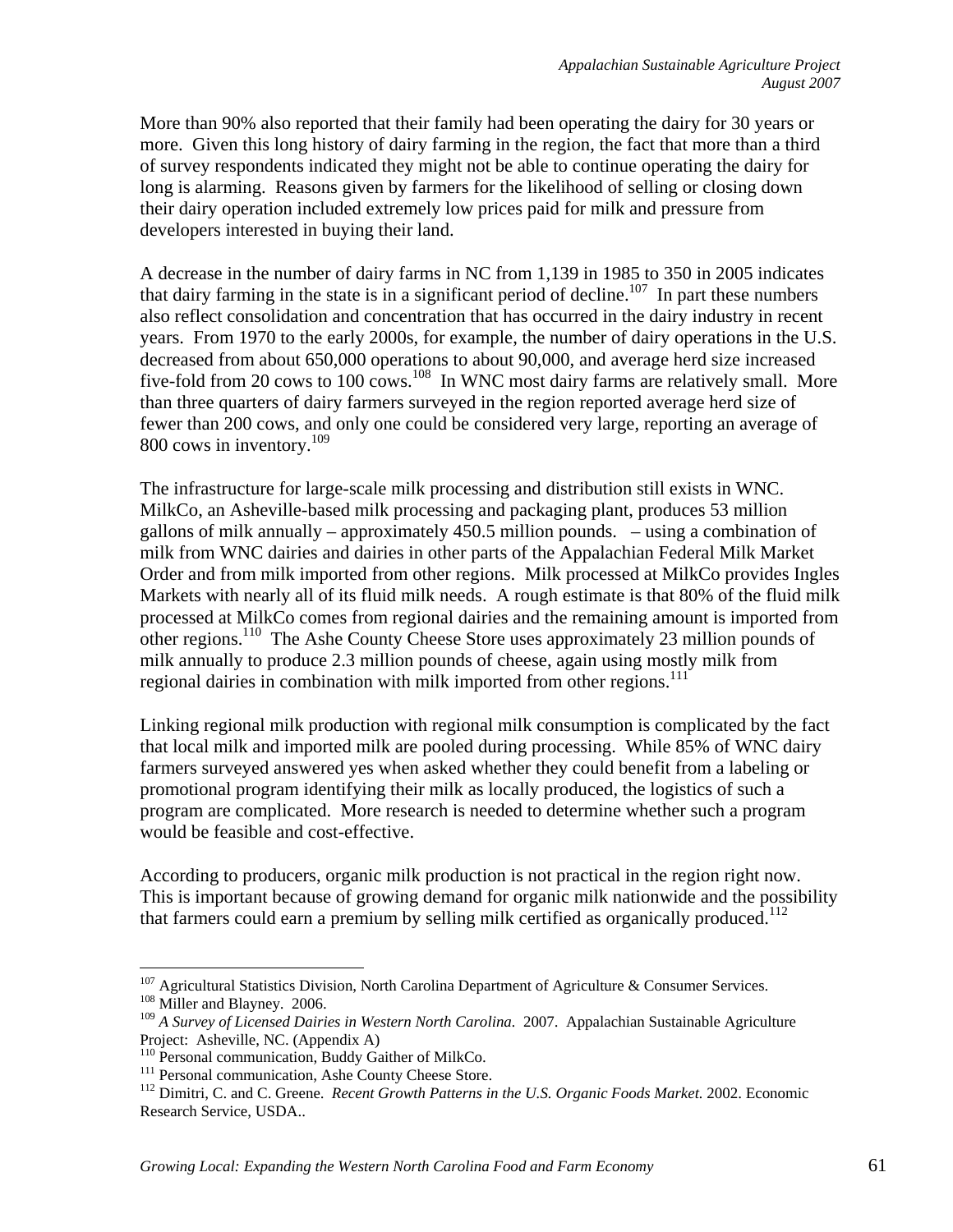The cost of grain and the lack of availability of organic grain were the top two barriers rated by survey respondents regarding organic milk production.<sup>113</sup> Other barriers given high ratings include (in order) the expense of transitioning, the certification process, and concerns about the health of the herd. Overall, only four dairies completing a survey expressed interest in producing organic milk.

# Chapter 4: Other Food

There are other types of food not included in previous chapters that are produced in relatively large quantities in the region. North Carolina ranks second in the nation in trout sales, for example, most of which occur in WNC. Forty-seven commercial trout operations in the state sold \$7.2 million worth of trout in 2006.  $114$ 

Wine production may also be significant, though detailed figures for WNC wine production are not available. Since 2000, North Carolina's grape acreage has more than doubled to 1300 acres in 350 vineyards. In the same period total grape production increased by more than 70%, enabling North Carolina to become both the 10th largest wine producer and 10th largest grape producer in the US.<sup>115</sup> The total value of wine production in the state was estimated at \$34 million in 2005.<sup>116</sup> With 12 of 62 wineries in the state located in WNC, wine production in the region can be estimated at around \$6.8 million (19% of state total).

Closely related to poultry production, an estimated 2.5 billion eggs were produced in North Carolina in 2002 for a value of \$228.7 million.<sup>117</sup> In WNC, those figures were 144.8 million eggs and \$13.2 million in 2002. That compares to 254 million eggs that are consumed in the region annually.

Each of those products – and some others which are not highlighted – makes an important contribution to the region's overall food and farm economy. Distribution systems for those products are different enough from other products covered in this section that they are excluded from chapters 1 through 4. While limited staff time and resources prevented thorough exploration of the potential for expanding local markets for trout, wine, and eggs, future food system research should include more information on those products.

# Chapter 5: Summary of Local Market Potential for Locally-grown Food

This chapter relies on the same type of analysis used to describe demand for produce in Section 2, but the focus is broadened to encompass all categories of food produced in the region. Projections are made for local food spending by similar categories of organizations used in Section 2 – retail food stores, full-service restaurants, summer camps, public schools,

 $\overline{a}$ <sup>113</sup> *A Survey of Licensed Dairies in Western North Carolina.* 2007. Appalachian Sustainable Agriculture Project: Asheville, NC. (Appendix A)

<sup>&</sup>lt;sup>114</sup> Agricultural Statistics. 2005. NCDA&CS.<br><sup>115</sup> Economic Impact of North Carolina Wine and Grapes. 2007. MKF Research: St. Helena, CA.<br><sup>116</sup> NC wine production statistics and winery information obtained from www.ncwine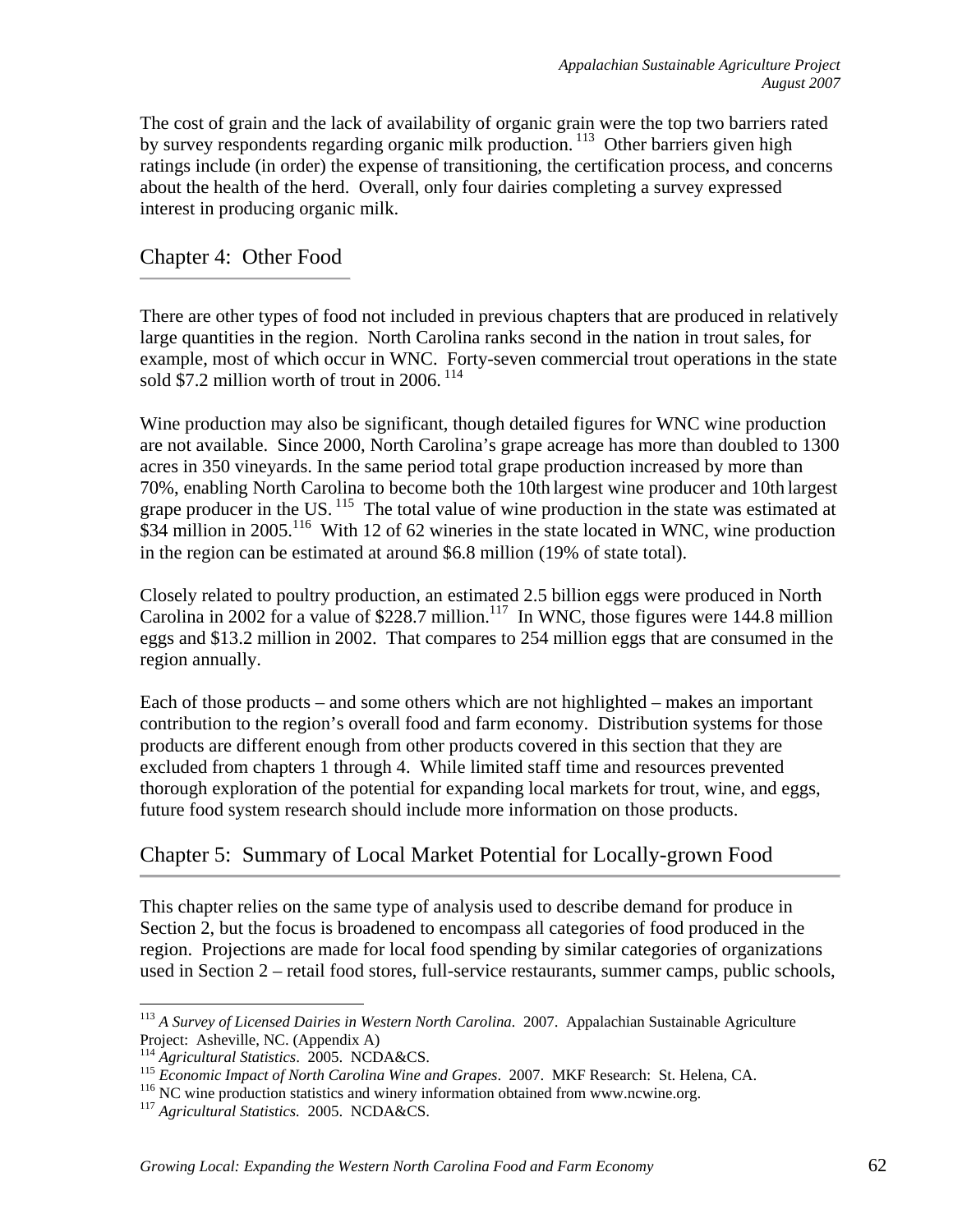colleges, universities, and hospitals – which in turn supply most of the \$2.6 billion worth of food consumed by the region's residents and visitors.

Positioning these projections at the end of this section is a way to acknowledge that they depend on major changes to the food production and distribution system. More than 7,000 farms in the region produce some meat and dairy products, yet in the current food system these products are available to local markets only in very limited quantities. These projections imply substantial changes to infrastructure and distribution systems but are grounded in that they are based on measured demand from consumers, businesses and institutions.

As in the summary table at the end of Section 2, the three columns in Table 16 (next page) represent different types of spending: **current spending**, which is estimated to reflect actual spending on locally-grown food; **desired spending**, which equals the amount interested organizations could buy given availability and improvements to local food distribution and processing infrastructure; and **maximum spending**, which reflects improvements in infrastructure plus changes in tastes and preferences such that every organization in each category has high interest in buying locally-grown food.

| Table 16: A Summary of Larger Scale Markets for LOCAL FOOD in |                 |                  |                 |  |  |  |
|---------------------------------------------------------------|-----------------|------------------|-----------------|--|--|--|
| <b>Western North Carolina</b>                                 |                 |                  |                 |  |  |  |
|                                                               | <b>Current</b>  | <b>Desired</b>   | <b>Maximum</b>  |  |  |  |
|                                                               | <b>Spending</b> | <b>Spending</b>  | <b>Spending</b> |  |  |  |
| Full-service groceries                                        | \$5.4 million   | $$189.2$ million | \$236.6 million |  |  |  |
| Specialty food stores                                         | \$105,000       | \$3.3 million    | \$13.2 million  |  |  |  |
| Full-service restaurants                                      | \$122,850       | \$13.0 million   | \$51.9 million  |  |  |  |
| <b>Summer Camps</b>                                           | \$28,875        | \$336,000        | \$1.1 million   |  |  |  |
| <b>Public Schools</b>                                         | \$19,950        | \$2.4 million    | \$3.4 million   |  |  |  |
| Colleges/Universities                                         | \$19,373        | \$1.6 million    | \$4 million     |  |  |  |
| Hospitals                                                     | \$26,880        | \$5.6 million    | \$6.4 million   |  |  |  |
| Total (wholesale spending)                                    | \$5,722,928     | \$215.4 million  | \$316.6 million |  |  |  |
| Total (retail equivalent)                                     | \$11,445,856    | \$430.9 million  | \$633.2 million |  |  |  |

- **Column 1** includes current spending on local produce from Section 2 plus an additional 5% to account for small amounts of processed fruits and vegetables, meat, cheese, eggs, and other locally produced foods that are currently sold to local markets. Actual spending on locally produced milk is likely much higher than these amounts because of the significant infrastructure for producing local milk that exists in the region. In total, the region's residents consume an estimated  $$30.2$  million worth of milk.<sup>118</sup>
- **Column 2** is the estimated amount of local food interested organizations would buy if they could get as much as they wanted. The level of interest and dollar amount of total food spending for each group is detailed in Section 2. A new assumption here is that interested buyers could spend 40% of their total annual food budget on locally-grown

<sup>&</sup>lt;sup>118</sup> This calculation is based on total milk consumption of 192.3 million pounds in the region and average milk prices between 2001 and 2005 of \$15.68 per hundred-weight (NCDA, Ag Statistics Division).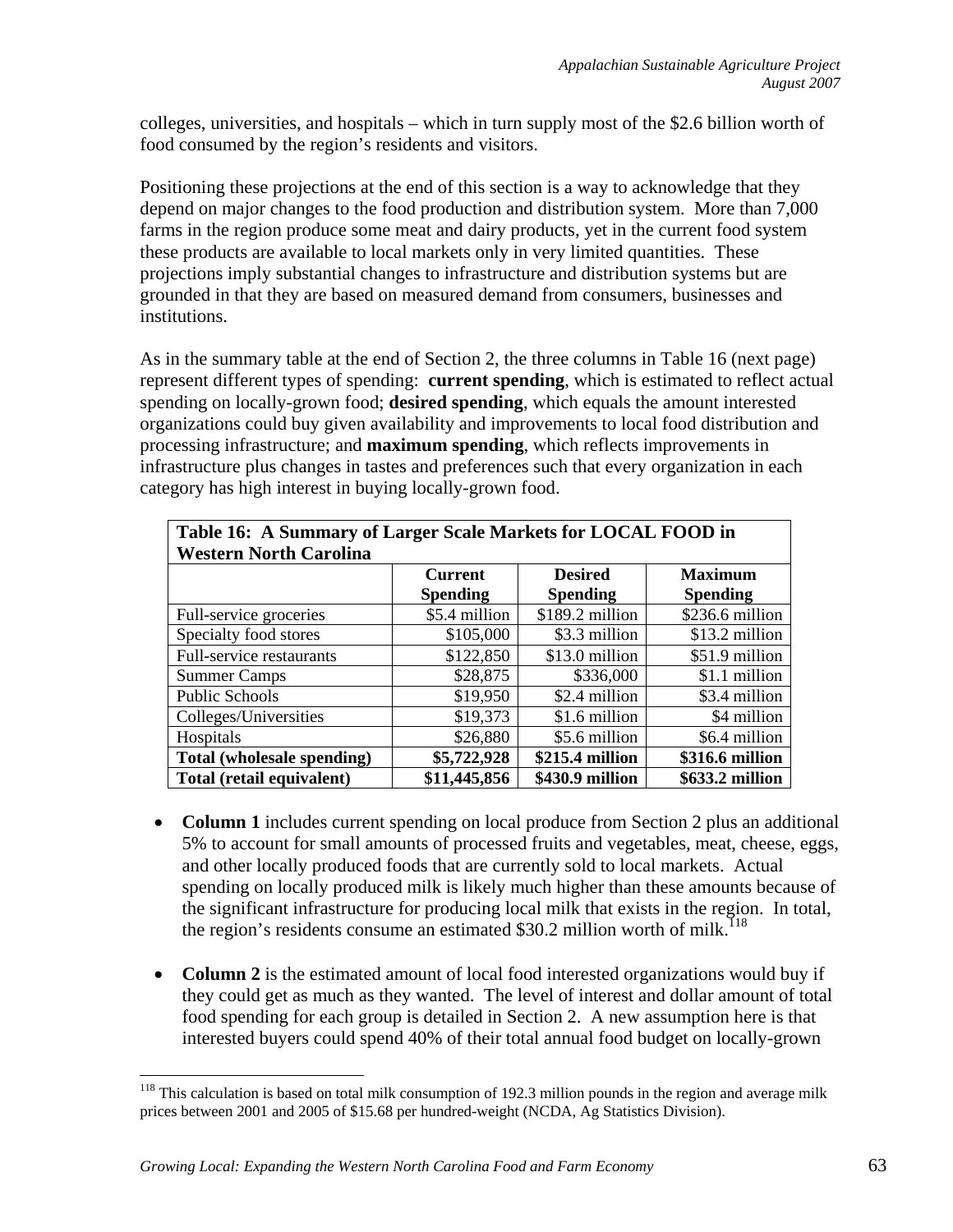foods. This figure is based on two unrelated pieces of information about the breakdown of food spending. First is that consumers spend an average of 45% of their annual food budget on foods that could be produced by the region's farms – fresh and processed fruits and vegetables, meat, poultry, eggs and all types of dairy products.<sup>119</sup> Second is that on behalf of at least some types of large-scale buyers, Group Purchasing Organizations (GPO's) spend roughly 40% of their total annual food budget on meat, fresh produce, milk, eggs, cheese and processed fruits and vegetables – again, nearly all of which could be produced locally.<sup>120</sup>

• **Column 3** represents an upper limit or maximum amount of spending on local food, calculated as 40% of estimated food spending for *all* organizations in each category.

The same formula used throughout the report – in which wholesale prices are estimated to equal half of retail prices – is used to equate the wholesale spending figures to retail equivalent values. Those retail values are then carried over into Table 17 (next page) to generate a single set of figures to describe the total market potential for locally-grown food in WNC.

At the end of Section 2, Direct Sales were projected to grow at the same rate over the next ten years as they grew in the previous ten years. That rate of growth implies that future Direct Sales are, much as they are now, mostly fruit and vegetable sales. For this set of projections – which relies on a longer term perspective and involves substantial improvements to processing and distribution systems for local meat, poultry and dairy products – a different set of assumptions may be more appropriate which would project Direct Sales to reach \$21 million by  $2016$ <sup>121</sup>

In the framework that uses three levels of demand this could still be called **desired spending** since it involves some level of projection but is not intended to represent a maximum spending figure. Rather than calculating an upper limit for Direct Sales, \$21 million is listed again in Column 3 to provide an estimate for **maximum spending** in direct markets.

| Table 17: A Summary of Total Market Potential for LOCAL FOOD in WNC |                 |                 |                  |  |  |
|---------------------------------------------------------------------|-----------------|-----------------|------------------|--|--|
|                                                                     | Current         | Desired         | Maximum          |  |  |
|                                                                     | <b>Spending</b> | Spending        | Spending         |  |  |
| Total for selected categories of large-scale buyers                 |                 |                 |                  |  |  |
| $\sqrt{\text{Table 16} - \text{retail equivalent}}$                 | \$11,445,856    | \$430.9 million | $$633.2$ million |  |  |
| <b>Direct Sales</b>                                                 | \$3,100,000     | $$21.0$ million | \$21.0 million   |  |  |
| <b>Total</b>                                                        | \$14,545,856    | \$451.9 million | \$654.2 million  |  |  |

 $^{119}$  Consumer Expenditure Survey, Bureau of Labor Statistics.

<sup>&</sup>lt;sup>120</sup>Industry Census: The GPO Food Dollar. November 15, 2006. Foodservice Director Magazine. (Note: A GPO is an entity that leverages the purchasing power of a group of businesses, e.g. hospitals, to obtain discounts from vendors based on the collective buying power of the GPO members.

<sup>&</sup>lt;sup>121</sup> This assumption calculates Direct Sales as a proportion of total sales. Whereas Direct Sales represented 0.6% of total cash receipts from farming in the region in 2002, this projection calculates Direct Sales as 3% of total cash receipts from farming. The value of cash receipts is based on USDA projections to 2016.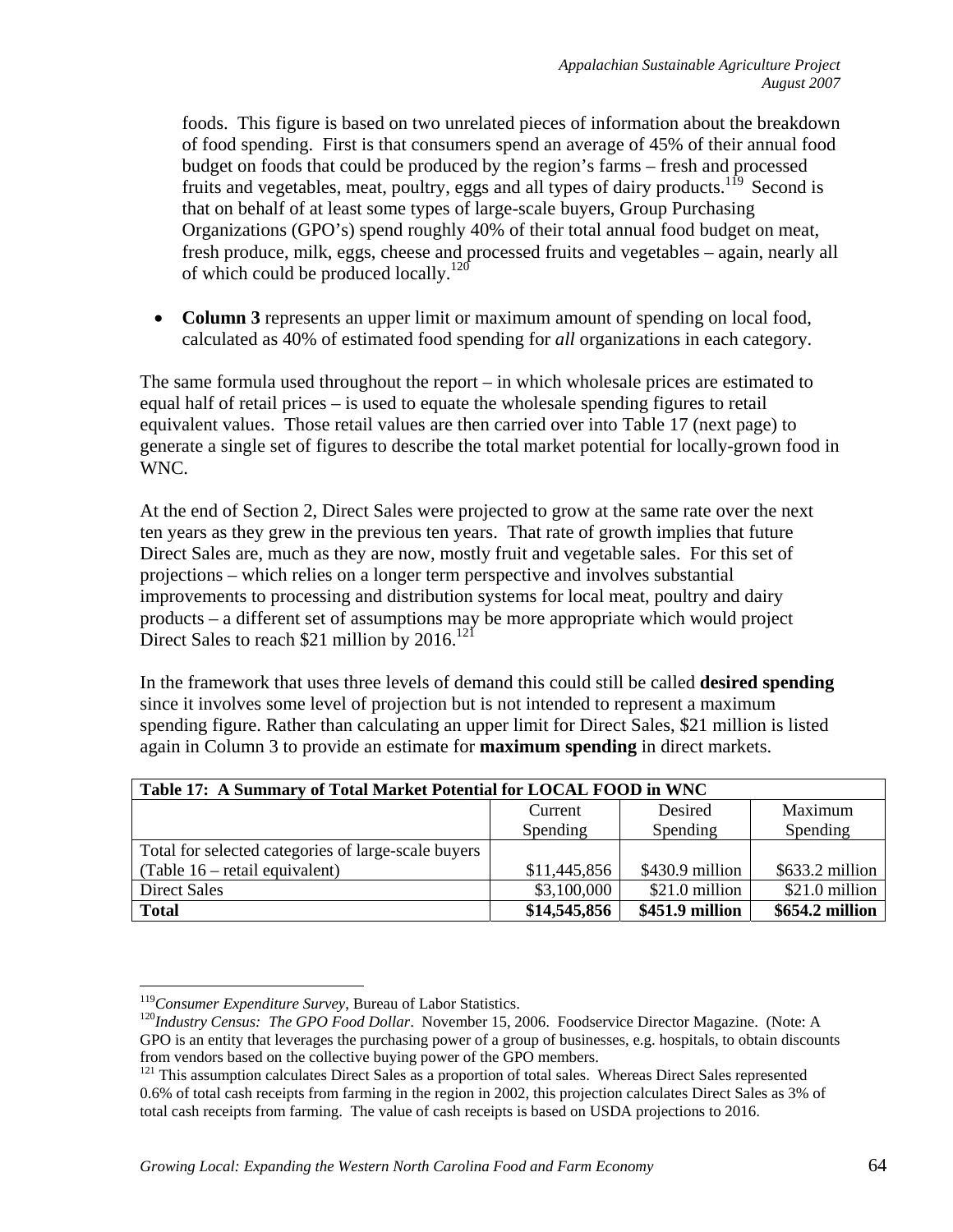From the table, \$284.2 million represents the amount of locally-grown food WNC businesses and consumers could buy from local producers if changes were made to the way food moves from farm to market in the region. That value does not reflect changes in tastes and preferences for local food, but is calculated as the amount that businesses and consumers could spend based on their interest in local food right now.

An important distinction between potential spending detailed in this table and potential spending from Table 10 at the end of Section 2 is that there are significant differences in the types of infrastructure improvements needed to achieve **desired** or **maximum** spending. For example, moving fresh produce from farm to market may require refrigerated trucks and storage facilities, but moving meat from farm to market could require those things plus local facilities for processing the food. So \$654.2 million should be regarded as a very long-term goal linked to substantial changes in local food production and distribution systems plus increased spending linked to increased interest in local food.

As before, the significance of any spending on locally-grown food lies in its potential to increase returns to individual farmers and generate additional economic impact to the region. The breakout box at the end of Section 2 is repeated on the next page with figures updated to reflect spending on *all types* of food and farm products.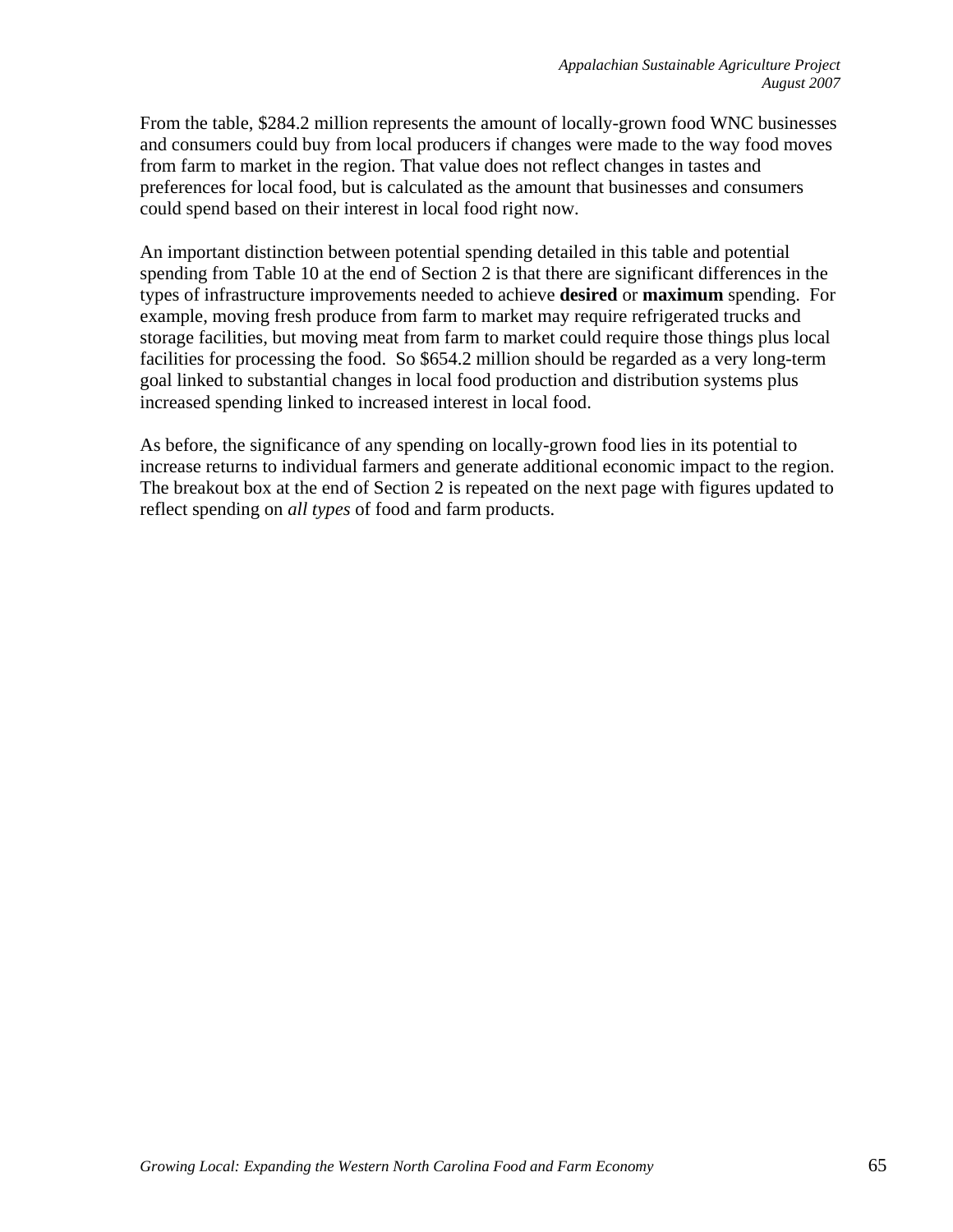*What is the potential impact of increased spending on all types of locally-grown food?\** 

### • **Potential for improving individual farm profitability**

Local markets have the potential to improve individual farm profitability. Farmers receive different returns depending on where and how they sell farm products. The highest returns are possible in direct markets where goods are sold to consumers at retail prices. In those cases, farmers earn 100% of the retail price of food. Beyond direct markets, farmers can earn as much as 50% of the retail price of food by selling directly to large-scale buyers. This reflects the assumption that wholesale prices equal approximately half of retail prices, an assumption driving many of the calculations in this report. In other cases, where farmers sell to intermediaries who then resell to local buyers, the farm value share would be somewhat less than 50%, possibly closer to the 20% average farm value share reported for all types of food in the larger national and global food system.<sup>122</sup> The following scenarios illustrate how different income streams can impact farmers:

Scenario 1: Farmers sell \$452 million worth of produce and earn 20% of the retail value of those sales, or **\$90 million**.

**Scenario 2:** Farmers sell \$452 million worth of produce – approximately \$21 million direct to consumers (100% farm value share) and the rest split evenly between sales directly to large-scale buyers (50% farm value share) and sales to intermediaries who resell to local buyers (assumed 20% farm value share) – and earn **\$171.8 million**.

**Scenario 3:** Farmers sell \$452 million worth of produce to local markets – approximately \$21 million direct to consumers (100% farm value share) and the rest directly to larger scale buyers (50% farm value share) – and earn **\$236.5 million.**

Any number of scenarios is possible. It is important to note that there are also cost implications for farmers selling to local markets. These involve changes in transaction costs, such as the time and effort involved in negotiating sales directly with large-scale buyers or time spent packaging and marketing food at tailgate markets. If transaction costs rise at the same rate as total revenues, the gain to the farmer of selling to local markets will be lost.

#### • **Potential for Expanded Regional Economic Impact**

The local multiplier effect (LME) is a term first used by economist John Maynard Keynes in his 1936 book *The General Theory of Employment, Interest and Money* to describe the way that dollars are recirculated within a local economy before leaving through the purchase of an import. According to the theory, \$452 million of spending on local farm products would add more than that to the local economy as local farmers re-spend the money on products and services in the local community. There are many factors which influence the number of times dollars are thought to recirculate, but LME's are commonly reported to range from 1.5 to 3.0 times. Within that range, the impact to the local economy of \$452 million in spending on local farm products would be \$678 million to nearly \$1.4 billion.

\*The figures used in this illustration are from Table 17.

 $\overline{a}$ 

**Where does \$452 million come from to purchase produce from local farms? If just half of WNC's families spend \$10 each week on locally-grown food \$452 million would stay in the local economy helping sustain mountain farms.**

<sup>&</sup>lt;sup>122</sup> CPI, Consumption and Prices Briefing Room.. Economic Research Service.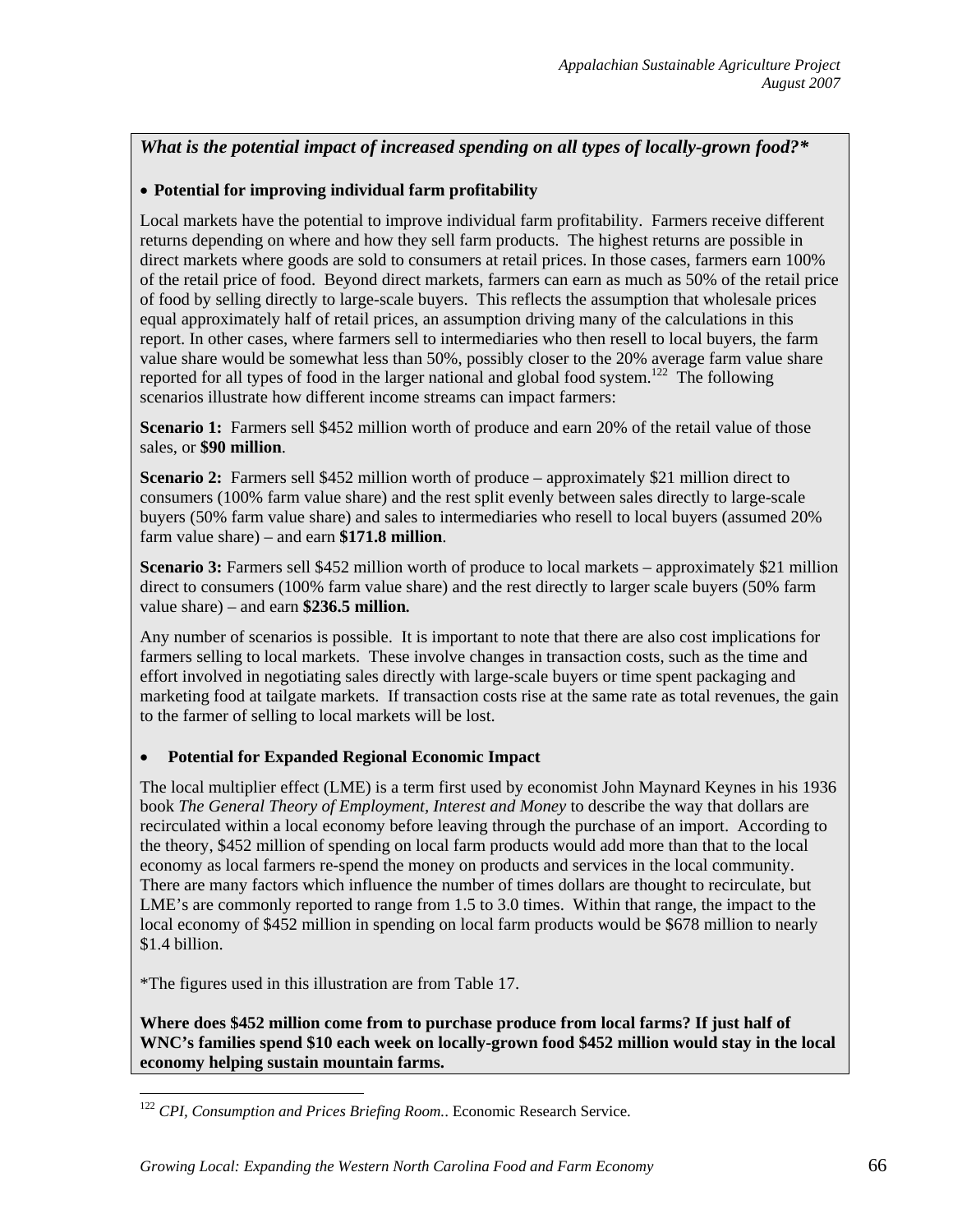# SECTION 4: Understanding the Gap between Demand and Supply

The previous two sections of this report demonstrated a gap between demand and supply of locally-grown food in the region. Section 2 showed that many retailers, restaurants, and institutions that have high interest in buying locally-grown food are either not buying it at all or buying it in small quantities relative to the total amount they could be buying. Section 3 showed that for each of the major types of food produced in WNC, only a fraction of all food consumed by the region's residents is produced by the region's farms. Partly that represents an opportunity for local farmers to expand production to serve local markets, but to suggest that expanding production is the answer would be overly simplistic.

After examining data that illustrates the gap, this section explores why it exists by reviewing barriers to advancing the local food system in the region. The list of barriers is based on information provided by various stakeholder groups, including NC Cooperative Extension agents, local food advocates working in nonprofit and academic organizations in the region, selected groups of farmers, and potential buyers of local food.

# Chapter 1: Defining the Gap

Two sources of data are used to illustrate the gap between supply and demand of locallygrown food in the region. One is an online survey for consumers regarding various types of food they purchase or would like to purchase from local producers. The survey was completed by 87 consumers who currently buy local food direct from farmers in tailgate markets, through CSA programs, on-farm retail, or roadside stands. The second is a written questionnaire mailed to organizational buyers of local food, including 69 businesses that were listed in ASAP's *Local Food Guide* in 2006 and 33 other organizations with high interest in local food (based on information provided in market surveys described in Section 2). Responses were received from 40 organizations surveyed, for a response rate of 39%.

It is important to note that both surveys were part of a feasibility study examining interest in locally produced poultry and rabbit meat as they relate to the need for an independent, government-inspected small animal processing facility in the region. The fact that both surveys featured more questions about poultry and rabbit than any other type of food may have skewed the results to overemphasize interest in those products. Also, survey respondents likely had higher interest in meats than non-respondents.

It is also important to recognize that the surveys to consumer and organizational buyers described in this chapter were targeted to highly motivated buyers, that is, buyers with established high interest in local food. Setting aside the basic question of interest in local food, then, the purpose of this analysis is to help answer questions such as:

- Are businesses and consumers with high interest in locally-grown foods able to get the foods they want from local producers? and
- If not, which foods are they able to get?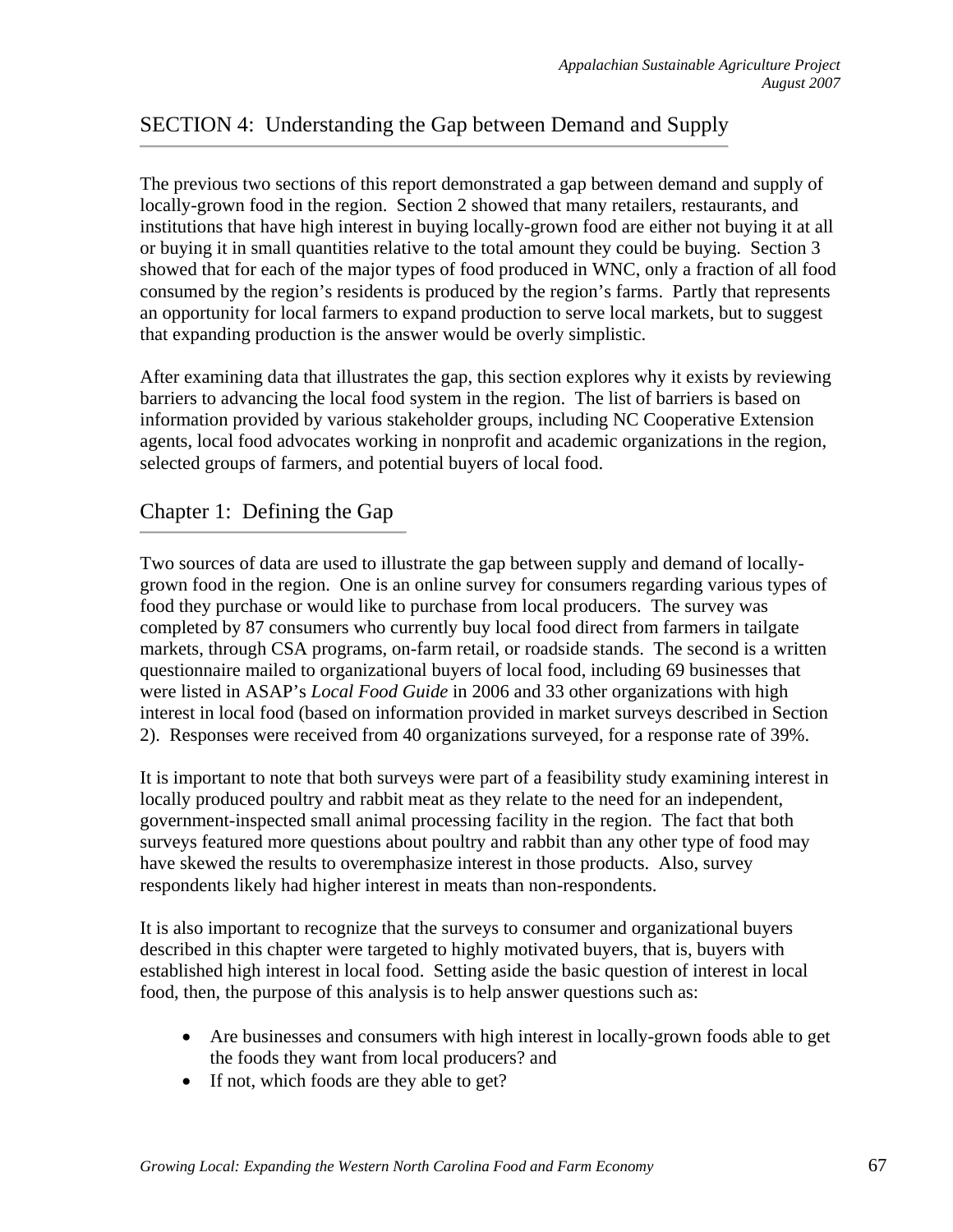# Consumer Data

Consumers completing the online survey were asked to name which categories of food they currently purchase and which categories of food they would like to purchase direct from local farmers. In Figure 6, this information is presented visually to show that there is significant unmet local demand for most categories of meat and dairy products. The unmet demand is represented by the percentage of consumers who want a particular type of local food but are not currently buying it. These data do not show whether consumers are able to get as much as they want of any particular type of locally-grown food, simply whether or not they can get it at all.



Note: The high percentage of consumers interested in poultry and rabbit meat may reflect the fact that this survey was part of a needs assessment for a local meat processing facility.

Consumers with high interest in local food reported buying fresh produce from local producers more than any other type of food, followed by eggs and then cheese. Of 87 consumers completing the online survey:

- 91% buy vegetables direct from local producers;
- 82% buy fruit direct from local producers;
- 63% buy eggs direct from local producers; and
- 47% buy cheese direct from local producers.

Most of the foods these consumers want but are not purchasing from local producers require some level of processing – including several types of meat, milk, yogurt, and butter. The lack of local processing options for regional producers appears to be at least one contributor to the gap between supply and demand for highly motivated consumers.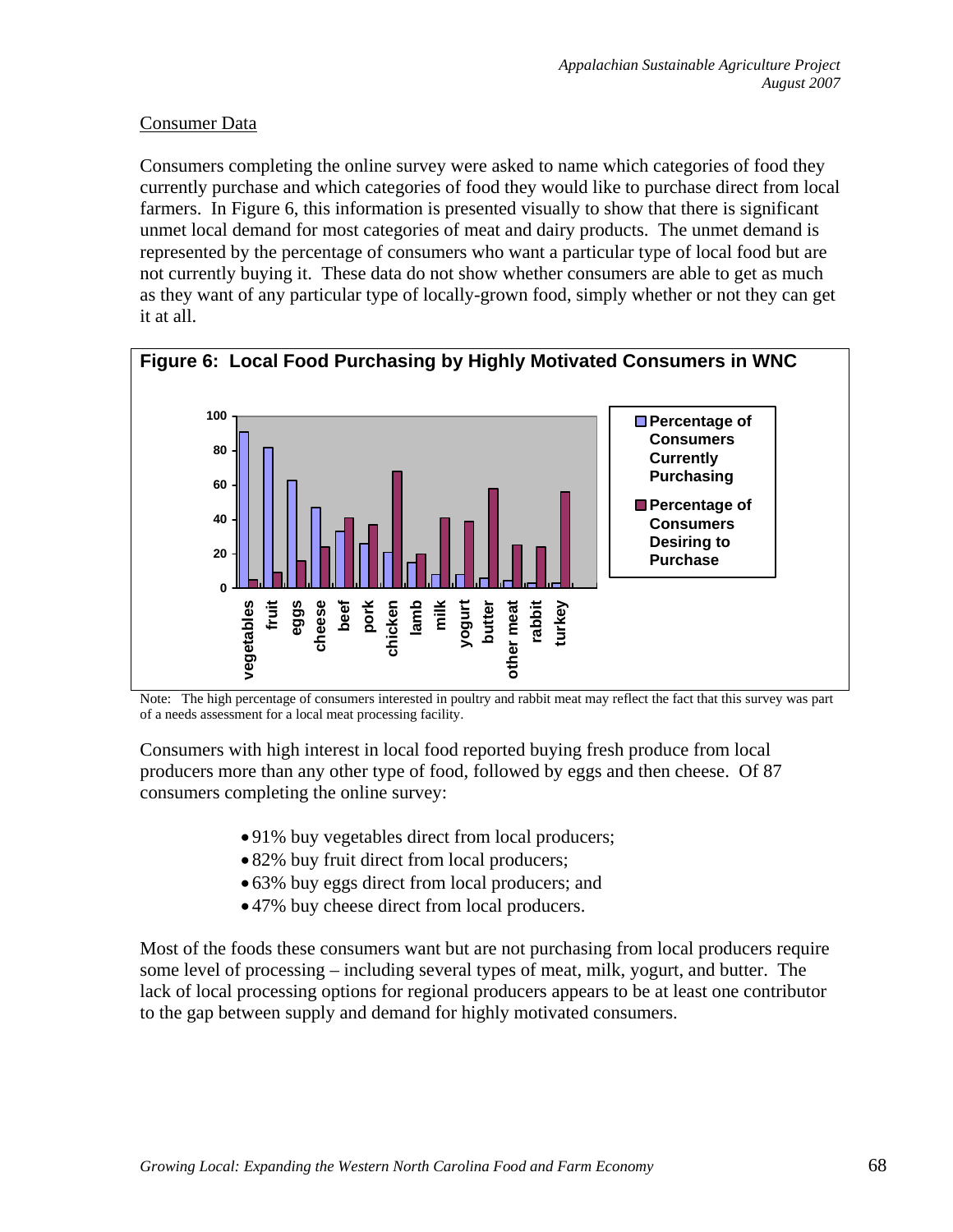# Organizational Buyers

Like consumers, organizational buyers reported higher rates of purchasing local produce than all other categories of food. For this group of buyers the gap is represented by businesses and organizations reporting that they would like to buy *more* of a particular product than they are currently buying (see Figure 7).



For each category of food named on the survey there were at least some organizations that reported they would like to purchase more of it from local producers. Even for foods like fruits and vegetables – which are able to move from farm to market pretty well in the region – there was significant unmet local demand reported by these buyers. These data suggest that there are other issues beyond the need for greater local processing that prevent the supply of local food from reaching organizational buyers.

# Chapter 2: Barriers

Several sources of information were used to develop a list of barriers contributing to the gap between supply and demand of locally-grown food:

- **A mail survey of North Carolina Cooperative Extension (NCCE) agents in each of the 23 counties of WNC**. In addition to questions regarding county production, farmer attitudes and plans and collaboration between ASAP and NCCE, survey respondents were asked to describe issues affecting farmers in their counties and name barriers and strengths regarding the local food system. Responses from agents representing 22 counties were received for a response rate of 96%.
- **A phone survey of 22 organizations throughout the Southern Appalachian region for whom strengthening the local food system is a top priority**. These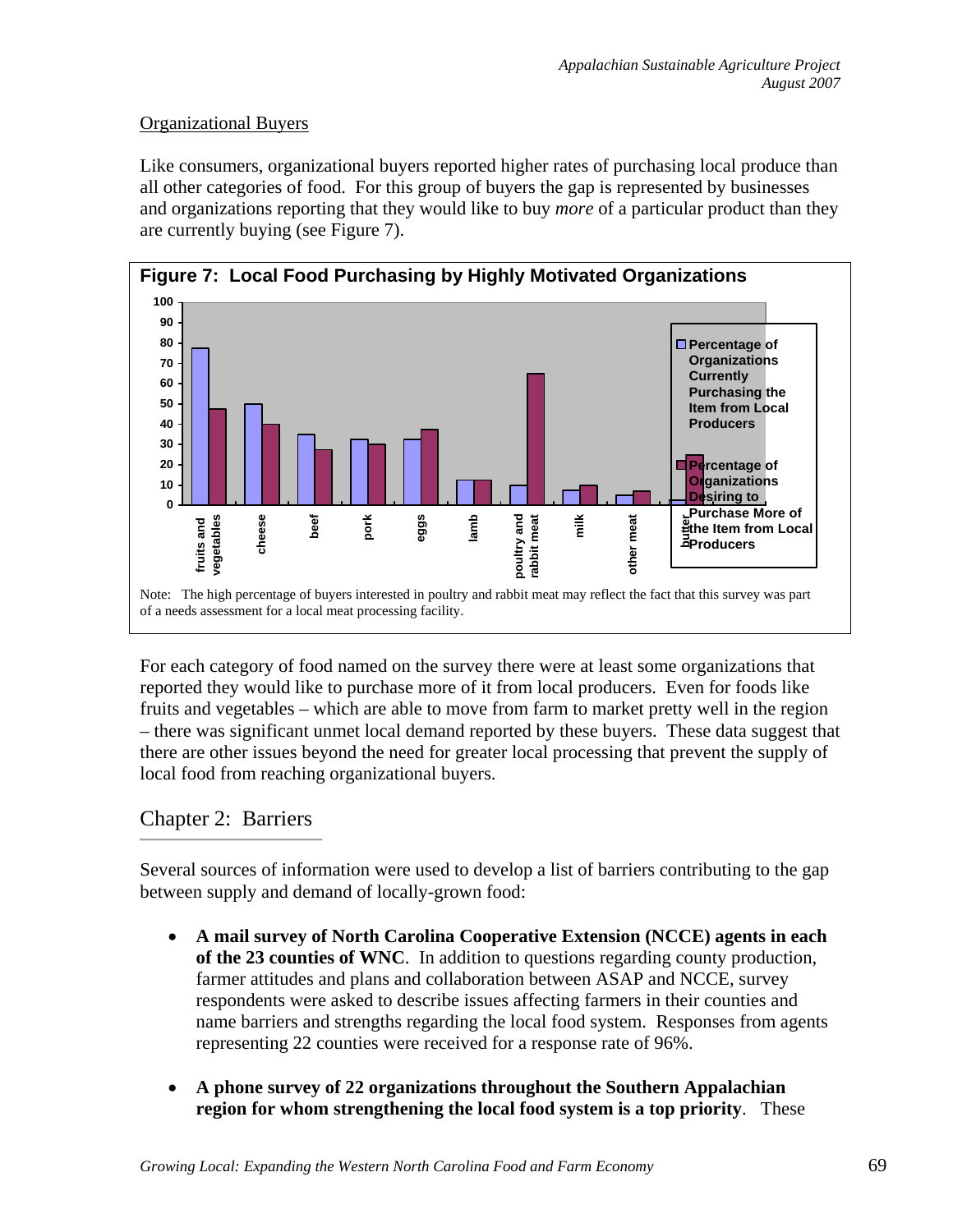individuals are referred to as local food advocates. The goals of this survey were to identify existing and emerging buy local food campaigns in the Southern Appalachian region; to explore interest among like-minded regional organizations in forming a learning community to share ideas and information; and to identify barriers and opportunities related to rebuilding strong local food systems in the region.

- **Surveys in various formats from businesses and institutions that serve or sell food in WNC**. As part of the market research described in Section 2, respondents were given a list of presumed barriers to buying local food and asked to rate the barriers on a scale from 1 to 10. The barriers on the list included: Coordinating purchase and delivery; finding growers and an adequate supply of local food; product quality; product price; food safety concerns; need for standard packaging; contracts or company policies; and the need for processed rather than fresh fruits and vegetables. Ratings from a total of 137 organizations (restaurants, schools, camps, hospitals, retailers, wholesalers) are included in this analysis.
- **Two consumer surveys**. One was a phone survey of 300 randomly selected consumers in Buncombe, Madison and Henderson counties and the other involved 694 customer interviews and another 732 rapid-response "dot surveys" conducted at tailgate markets in Buncombe and Madison counties. Both are described in detail in Section 2.
- **Surveys from two groups of producers.** This includes responses from 109 nursery growers (23% of total) and 29 dairy farmers (43% of total) which were collected to help answer specific questions that emerged during the research process.

Information from all of those sources has been analyzed separately with results and conclusions described in Appendix A. Here, the information is grouped together with nine separate barriers to advancing the local food system listed and described. The barriers, discussed in detail below, involve:

- Public Education and Awareness Local Food Distribution
- 
- Land and Development Pressures Farmer Attitudes and Plans
- Climate Conditions Labor
- 
- Infrastructure Training, Education, and Support for Farmers
	-
	-

• Price

#### Public Education and Awareness

While strong local markets and strong demand for locally-grown foods were named as assets for the region's farm sector by many survey respondents, others cited the need for additional public education and promotional work. For local food advocates, the emphasis was on helping consumers know where to find local food and how to differentiate it from non-local food. This is an issue of product identification; one that essentially means there needs to be better labeling of local food in the marketplace. NCCE agents focused on the fact that many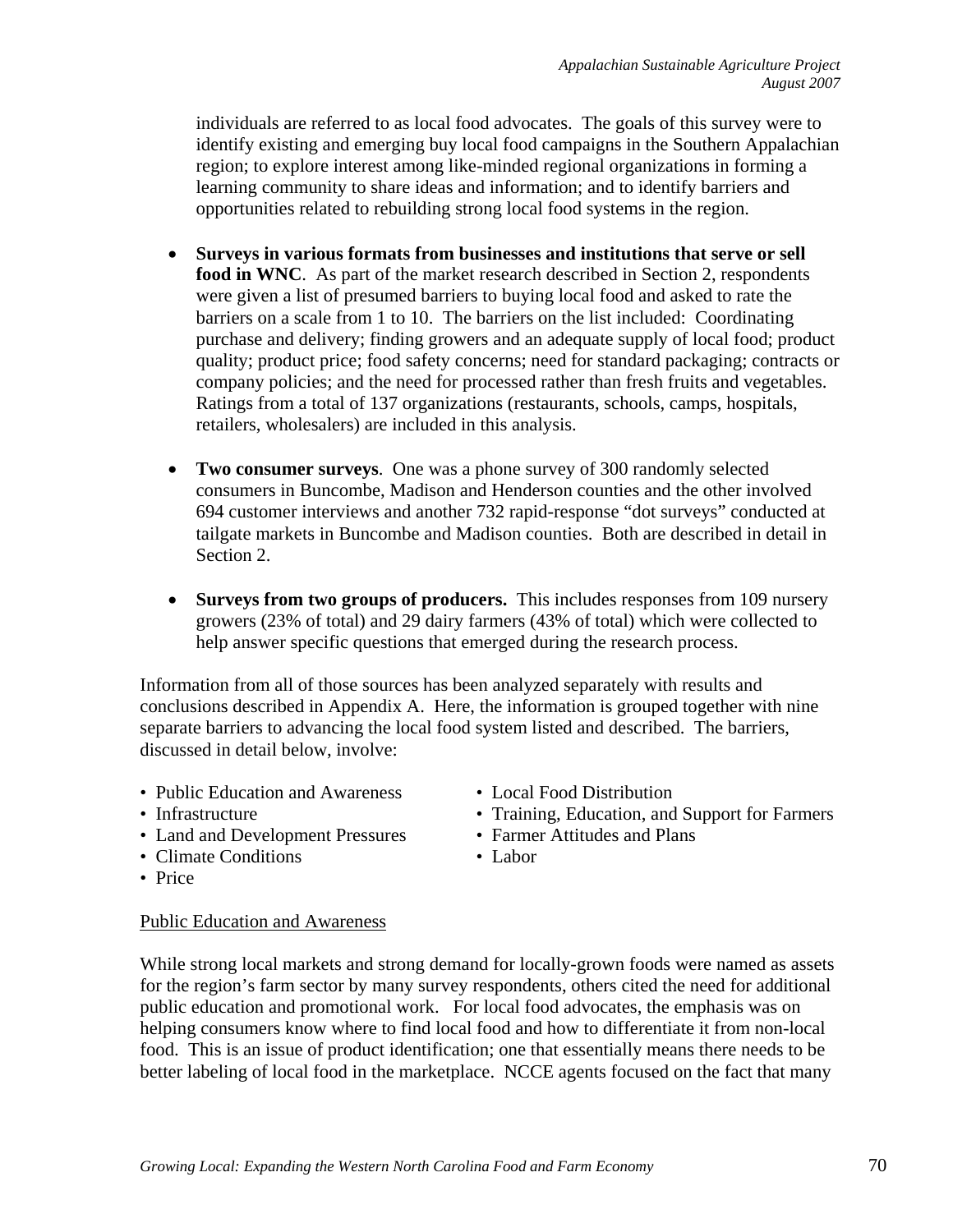of the region's residents are still not aware of benefits associated with buying locally-grown food.

The two consumer surveys identified access issues – including convenience and other issues related to the availability of local food – as top reasons consumers gave for not buying locally-grown food. To the extent that this involves knowing where to find local food, it may represent an issue of education and awareness. To the extent that it reflects difficulty local farmers have in getting farm products into local markets, however, it may also represent a problem with local food distribution or infrastructure.

# Local Food Distribution

Across all categories of large-scale buyers surveyed, the two top-rated barriers regarding local purchasing were:

- *Coordinating purchase and delivery;* and
- *Finding growers with an adequate supply of local products*.

Both issues are closely related to the distribution system for food, which has changed dramatically in recent decades due to concentration in the ownership and management of food production. More than half of local food advocates and several NCCE agents described the structure of the dominant food system as a barrier to advancing the local food system in the region.

The global food system, dominated by smaller and smaller numbers of companies and farms, poses serious challenges to small and mid-size producers. Larger packers, wholesale distributors, and retailers do not see viable opportunities in working with smaller food producers who cannot meet supply volumes or post-harvest handling requirements or lack the technology needed to produce case-ready products for retail.<sup>123</sup> Moreover, vertically integrated supply systems shut out smaller farmers and smaller scale food businesses. The challenge is to find ways to work within or around the mainstream food distribution system so that local food can reach interested buyers without substantial additional costs.

# Infrastructure

1

Infrastructure is an all-encompassing term used to describe everything involved in moving food from farm to market. Infrastructure is sometimes used to describe physical things – trucks, cooling, processing, and packing facilities, for example – and sometimes used to describe less tangible elements of the food system, such as training, education, and support for farmers (see below). Infrastructure was one of the categories most often named by local food advocates as a barrier to advancing local food systems in the region.

<sup>123</sup> Eastwood, D., J. Brooker, C. Hall, E. Estes, T. Woods, J. Epperson, and F. Stegelin. *A Marketing Systems Approach to Removing Distribution Barriers Confronting Small-Volume Fruit and Vegetable Growers*. 2004. University of Georgia.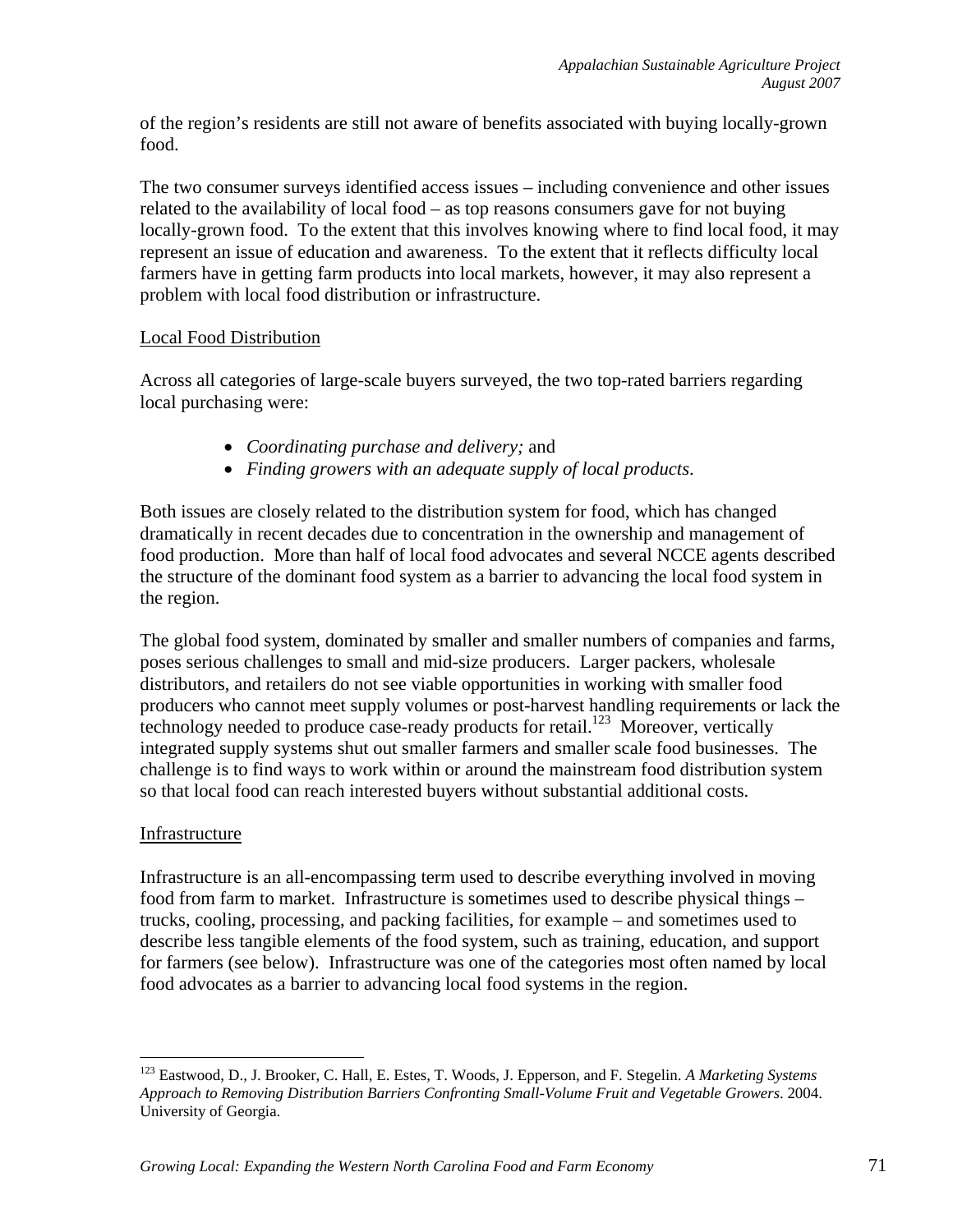With its focus on supplying locally-grown food to local markets, Section 3 made it clear that there is a set of infrastructure requirements specific to each type of food. When NCCE agents were asked to choose from a list what type of infrastructure was most needed in their counties, refrigerated storage was chosen most often, followed by processing facilities, local distributors, farmer cooperatives, and then markets or places for farmers to sell their products locally.

To the extent that the physical types of infrastructure can involve considerable outlays of capital, attention will need to be given to cost-benefit analyses. Several local food advocates named financial constraints and a shortage of resources as barriers to advancing the local food system. Without careful planning, limited resources can quickly be used up on infrastructure that may not achieve desired results.

## Training, Education and Support for Farmers

Both NCCE agents and local food advocates agreed that farmers in the region need additional training, education, and support regarding accessing local markets. They acknowledged that growing for local markets is in many ways different from growing for commodity markets. According to survey respondents, grower education and training in this context has several components. One involves the need for skills or assistance regarding marketing farm products locally. A second involves the need for technical support and information regarding growing new crops or using sustainable growing practices, which are generally more important in local markets. A third area deals with information. According to survey respondents, farmers need information about how to communicate with large-scale buyers, about packaging requirements, quality standards and delivery parameters. They need information specific to each type of local market (i.e., restaurant, retail, institutional).

#### Land and Development Pressures

Every single NCCE agent completing a survey named issues related to increasing land values as one of the top issues affecting the future of farming in the region. The challenge is linked to the tax burden associated with rising land values and pressure for farmers to sell their land to developers.

#### Farmer Attitudes and Plans

Related to financial pressures, farmer attitudes and plans are of prime importance in any effort to expand the local food system. Issues include how long the region's farmers and subsequent generations in farming families can be expected to continue farming; whether or not farmers are interested in shifting to new crops or selling to local markets; and to what extent replacement farmers are emerging in the region as other farmers retire or leave farming. Absent a set of answers to these questions direct from farmers, NCCE agents were asked to make predictions about farmer attitudes and plans based on their work in the field, interacting directly with farmers on a regular basis. In some counties agents estimated that as many as 45% of farmers would exit farming over the next five years, though the average rate of exit predicted was around 16%.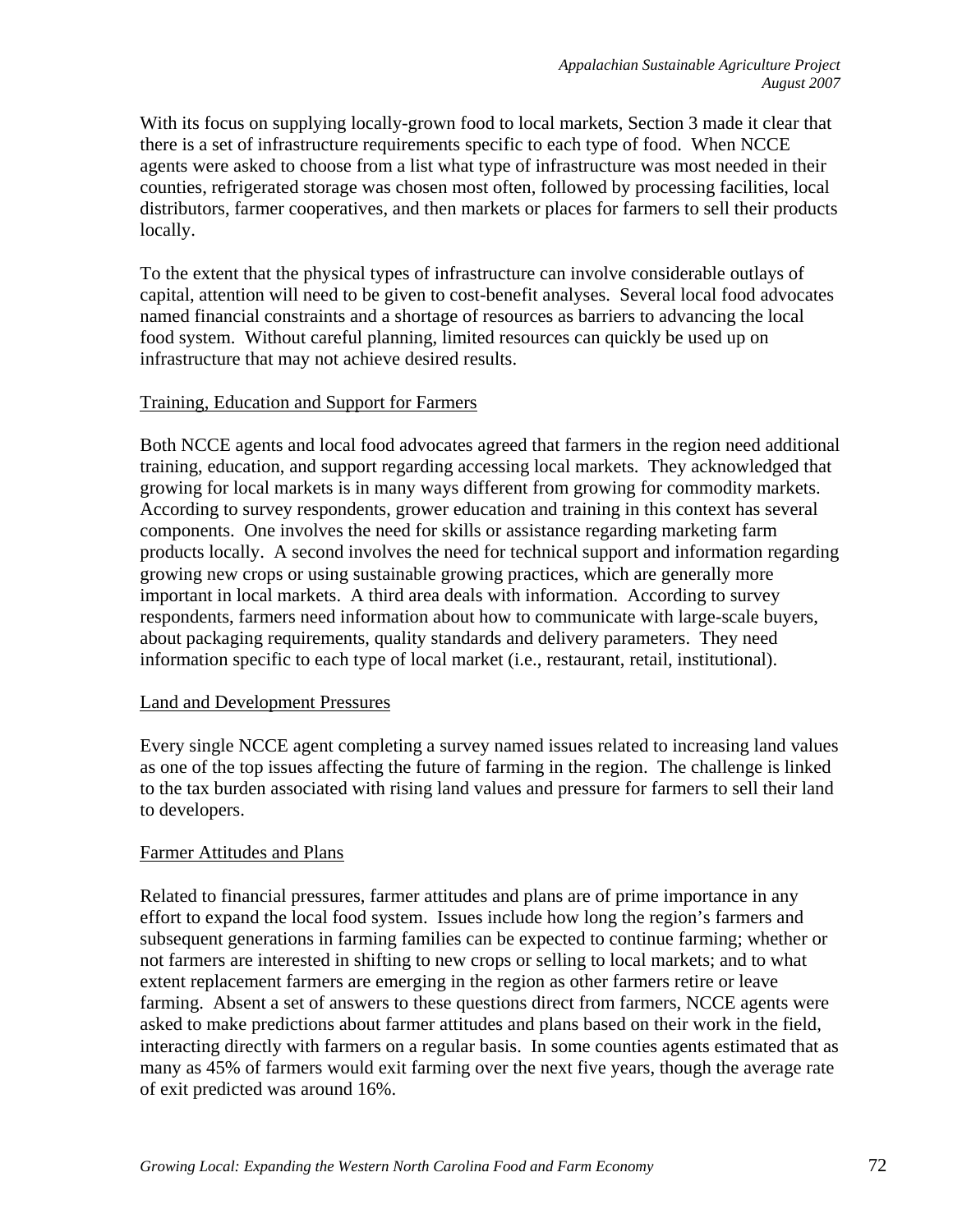Recognizing that new farmers are replacing some that retire each year, agents representing half of the counties reported that the farm population in their counties would probably stay the same. Lifestyle farmers – which refers to people that choose to go into farming because they like the lifestyle it affords – were rated as the top category of replacement farmers, followed by retirees, then organic farmers, next-generation farmers, and finally Latino farmers. Extension agents named several barriers to next-generation farmers becoming primary farm operators, including a lack of interest in farming and the challenge of farming profitably in a global farm economy.

As farmers retire or farms change ownership, there is a need for transition planning or similar support structures to facilitate those processes. According to a 2005 survey conducted by the North Carolina Farm Transition Network (NCFTN), a relatively small proportion of NC farmers have committed to any retirement or estate planning or made plans about passing their farms on to a successor.<sup>124</sup>

## Climate Conditions

While only a few NCCE agents and local food advocates named seasonality as a barrier to a strong local food system, this issue was at the forefront of potential buyers' reasons for not buying more locally-grown food. Almost half of organizational buyers surveyed gave a high rating to the barrier "Finding growers or a local product supply." In commenting on the survey, some buyers explained that a significant part of the problem relates to seasonality and the fact that they cannot count on a steady, consistent supply of the products they need from local growers.

The seasonality of production is a barrier that will always be present in the region, though its influence can be minimized through various demand, supply and infrastructure interventions. On the production side, for example, season extension techniques include the use of hoop houses and similar greenhouse structures or successive planting techniques which effectively extend the growing season for certain crops. WNC's mountainous terrain also offers the opportunity for extended seasonal production because crops can be in different "seasons" within the region depending on the altitude of the farm.

On the consumption side, consumers may be encouraged to eat a more seasonal diet, in which products like tomatoes and sweet corn are consumed more often in summer months and root vegetables and greens are consumed more often in winter months. As processing becomes more accessible at the local level, consumers could also be encouraged to purchase more meat, dairy and processed produce from local producers during non-harvest months.

#### Labor

 $\overline{a}$ 

According to NCCE agents, the main way that labor represents a challenge for the local food system is that it is difficult for farmers to find local farm help. A recent estimate is that more than 8,000 migrant and seasonal farm workers work on WNC farms during the harvest

 $124$  See Appendix D for a brief description of the NCFTN's research.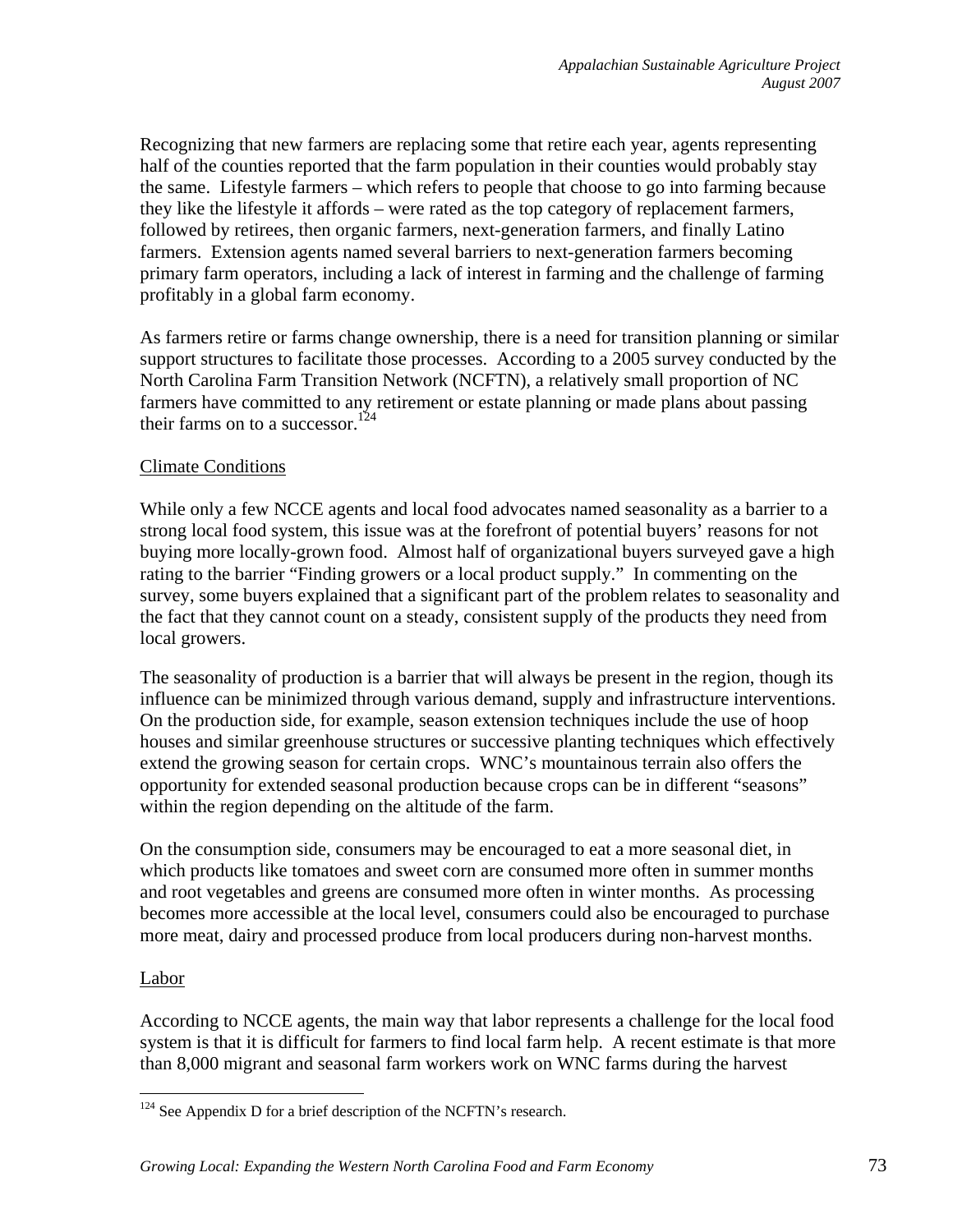season, pruning and cutting Christmas trees and hand picking apples, strawberries, cucumbers and other fruits and vegetables.<sup>125</sup> The large number of workers required to harvest the region's crops means that labor is one of the most important issues involved in expanding the local food system in the region.

According to the Institute for Southern Studies, approximately 10% of migrant and seasonal farm workers in North Carolina are participants in the H2A Agricultural Worker Program, a federal program designed to help meet the need for temporary labor during harvest times. The program provides for non-residents to legally work in the U.S. for four to six months each year. Farm workers not participating in the H2A program could be *migrant workers*, who move from place to place based on harvest requirements and are located in WNC only during peak harvest times, or *seasonal workers*, who live in the region but typically work non-agricultural jobs at other times of the year. Because most farm workers in WNC are Latinos, challenges are often present for farmers in the form of language and cultural barriers.

In order to explore labor issues as perceived by farm workers, input was solicited from the region's Latino Centers, mostly grassroots organizations staffed by or working closely with members of the Latino community.<sup>126</sup> Phone interviews were conducted with staff from seven Latino centers in the region. According to survey respondents, family and personal issues are as important as working conditions in terms of challenges facing farmworkers in the region. Family and personal issues include housing, medical care, education, language, and documentation status. Among work-related challenges, more than half of all comments by survey respondents focused on safety, mostly concerning pesticide exposure and related safety equipment and information. Other issues not named by survey respondents but understood to be challenges facing Latino farm workers in this region include racism, low wages, limited options for jobs when the growing season ends, the lack of legal protections and other problems related to the fact that farm workers are excluded from minimum wage laws and some Occupational Safety and Health Administration (OSHA) regulations covering other types of workers. 127

# Price

1

Price was one of the top two barriers to buying local food named by both groups of consumers surveyed. Both surveys also showed that consumers were willing to pay more for locally-grown food. The issue of price is obviously a complicated one. Challenges related to pricing in a local food system are heavily connected to distribution and infrastructure issues described elsewhere. By their nature, large consolidated markets suppress food prices by seeking to produce larger quantities of uniform products at the lowest price possible.

<sup>&</sup>lt;sup>125</sup> Larson, A. *Migrant and Seasonal Farmworker Enumeration Profiles Study: North Carolina.* 2000. Migrant Health Program, Bureau of Primary Health Care: Health Resources and Services Administration. 126 *Exploring the Role of Latinos in the WNC Food and Farm Economy*. 2007. Appalachian Sustainable

Agriculture Project: Asheville, NC. (Appendix A)

 $\sqrt{7}$  Personal interview, Molly Hemstreet with the Center for Participatory Change.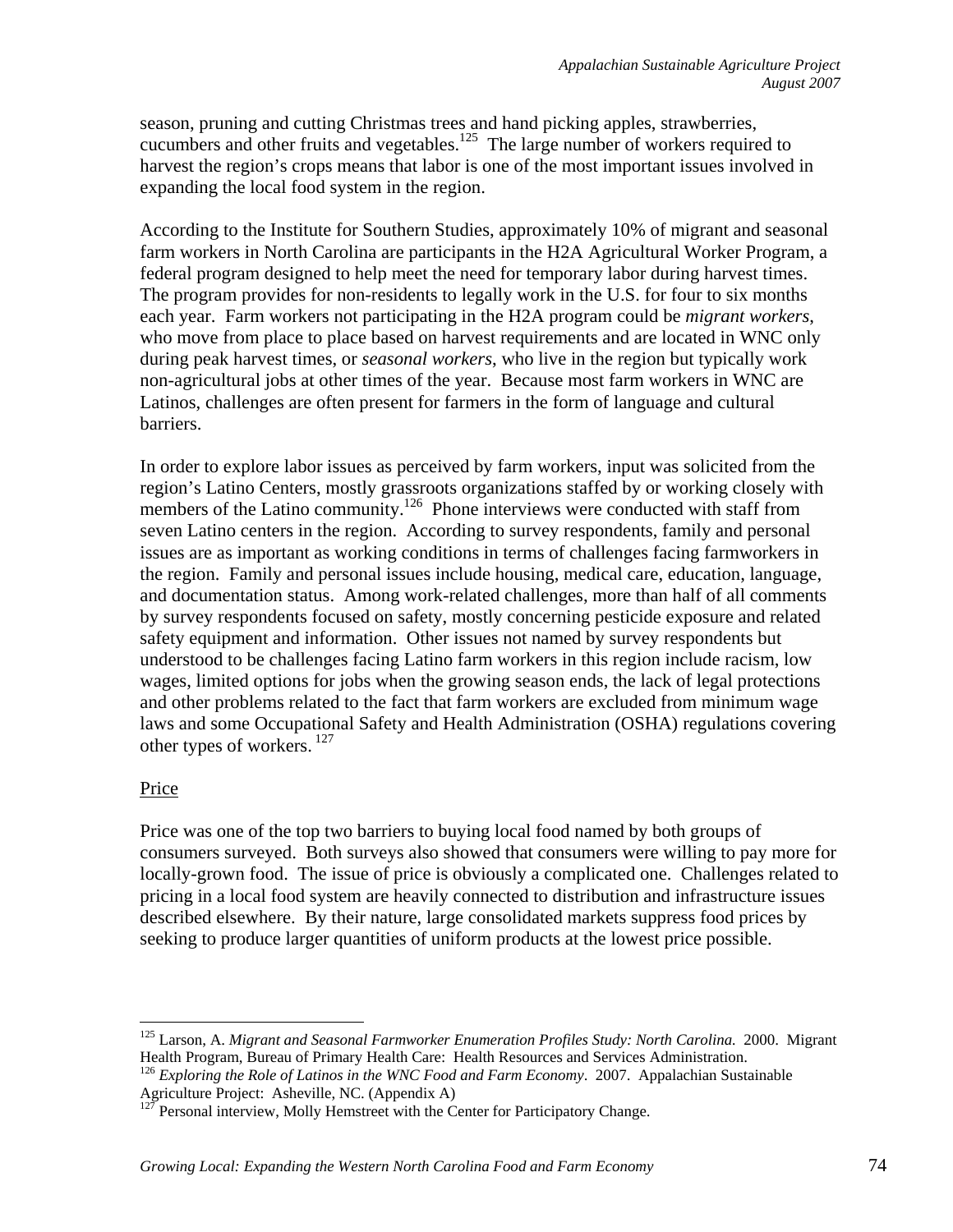Interventions in the food procurement and distribution systems may make it possible for farmers to achieve higher returns without affecting prices paid by consumers. Nevertheless, price is also an issue of education and awareness. Raising awareness among consumers about the cost of producing and distributing food in the local compared to the global food system is one way to counter the influence of price as a barrier to a strong regionally-based food system.

## Other barriers

 $\overline{a}$ 

One major limitation of this study is the absence of information *directly from farmers* regarding barriers involved in selling to local markets. Some effort was made to assess farmer attitudes and perceptions through NC Cooperative Extension agents and limited producer data was gathered from nursery growers and dairy farmers. More comprehensive surveying of producers was determined to be impractical given the time and resource constraints of the research team. It is possible that one or more key barriers specific to producers' interest and/or ability to sell to local markets is omitted from the list of barriers reviewed in this chapter. Other regional research suggests, for example, that difficulty obtaining credit is a major challenge faced by farmers interested in establishing new enterprises. $^{128}$ 

<sup>128</sup> *Funding the Harvest.* 2004. Self-help Credit Union (Durham, NC) and Rural Advancement Foundation International – USA (Pittsboro, NC).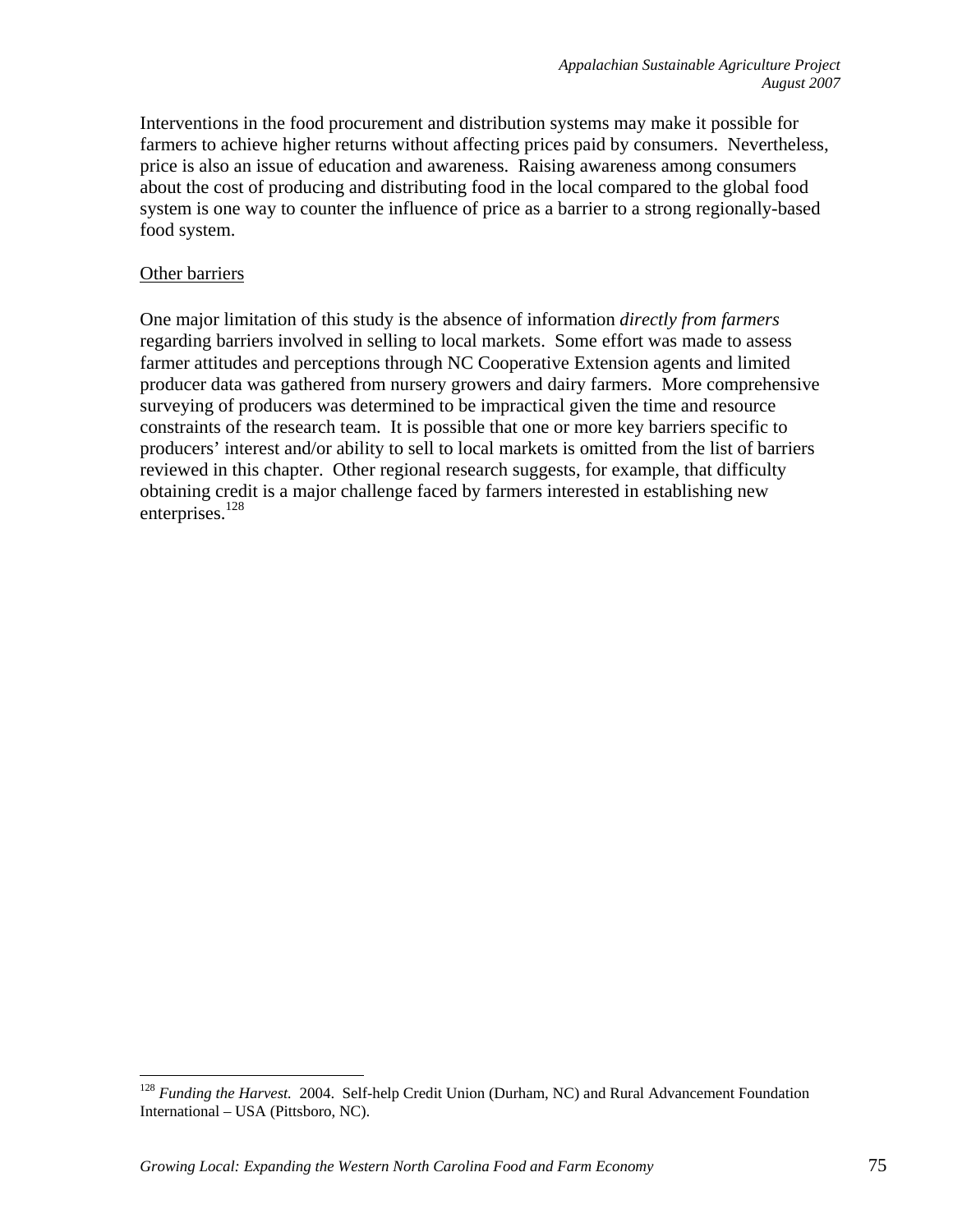# SECTION 5: Bridging the Gap between Demand and Supply

The gap refers to the fact that there is more demand than supply for many types of food produced in the region and that many consumers, businesses, and organizations indicate they want more locally-grown food than they currently can buy. Supply is understood to include more than just production. It includes issues related to the food procurement and distribution system, issues involving equipment, facilities, and processes for moving food from farm to market. This section draws on research and information presented throughout the report to generate recommendations and make conclusions about bridging the gap between demand and supply of locally-grown food in WNC.

The recommendations reflect an underlying assumption that the local food system will change incrementally over many years and that aiming for its maximum potential will require a long-term perspective. The most urgent area for action now may be related to building the supply of locally-grown food – again defined to encompass production plus other issues involved in moving food from farm to market. Yet demand-focused interventions are also important, particularly as local farm products become more available and accessible to the region's consumers. Addressing supply issues without simultaneously addressing demand issues would be short-sighted. In that context, recommendations 1 through 6 are supplyfocused interventions and recommendations 7 through 9 are oriented towards expanding demand. The last two recommendations are more general and discuss the need for better collaboration and future research by regional groups concerned with food and farming issues.

The recommendations also include points of action. Following an explanation of each recommendation is a statement of who or what group is expected to act on it. Among the intended actors are public policymakers, large scale buyers, and local food supporters – broadly defined to include ASAP and other nonprofit, academic, public and private organizations concerned with strengthening the region's food and farm sector.

# Chapter 1. Recommendations

#### **1. Improve outreach efforts for larger scale markets**

Outreach and promotional efforts to businesses and organizations have been successful, with significant increases in the number of restaurants, food stores, and other businesses joining ASAP's Local Food Campaign over five years. The *Local Food Guide* provides information to consumers about where to find locally-grown food in the region, but similar publications are needed to show larger-scale buyers where to find locally-grown food and how to make local purchasing work. *The Mixing Bowl*, introduced by ASAP in 2006 as an online and print publication linking restaurants and producers, is an example of how ASAP has begun to address this challenge.

Similar publications are needed for other categories of large scale buyers, such as hospitals, summer camps, school and colleges. Drawing on research-based barriers specific to each group of buyers, it may be appropriate to develop outreach materials including practical steps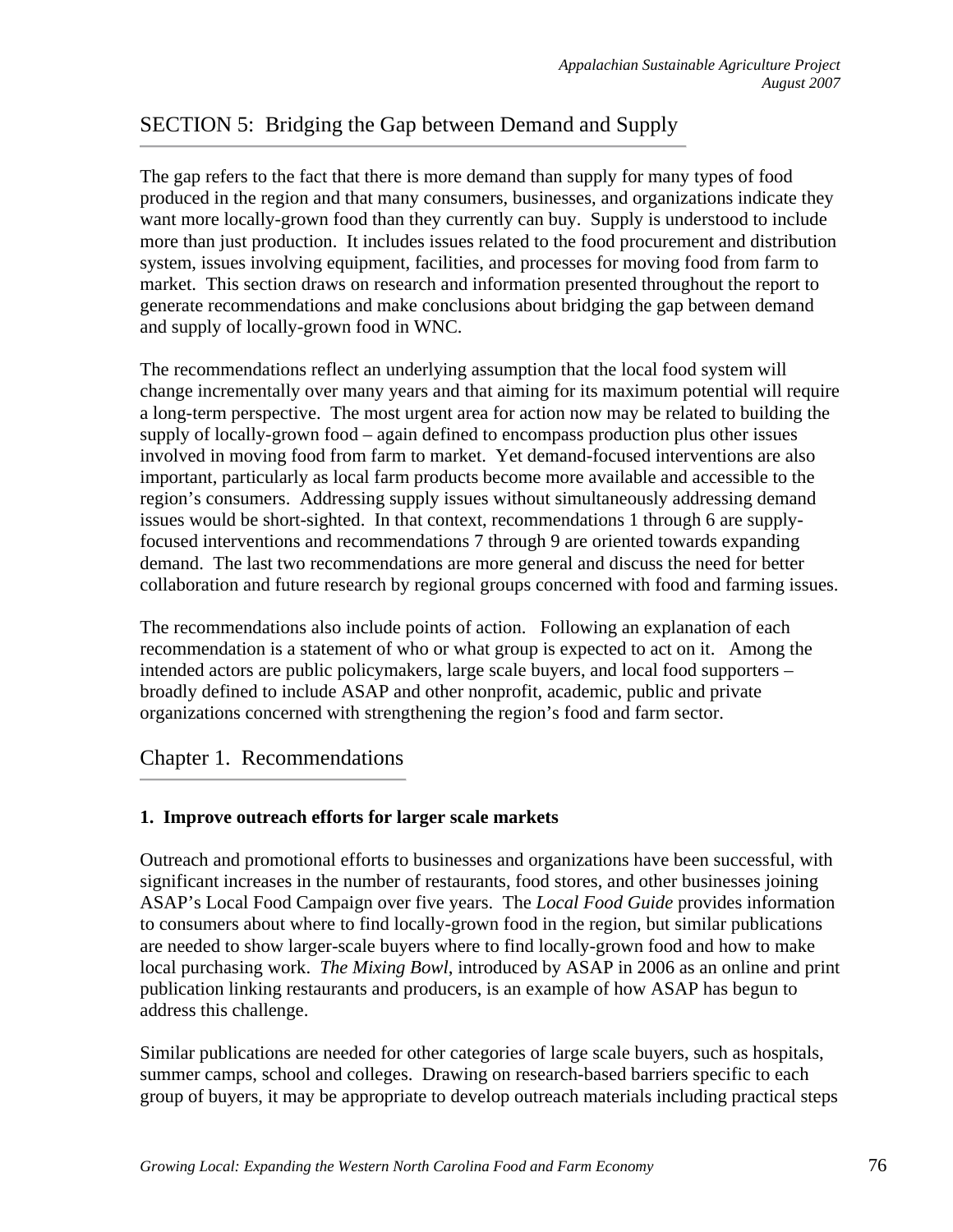and models of success from other regions that could be replicated. This is essentially a supply-side intervention since improving the ability of large scale buyers to satisfy their desire for local food and farm products is a way to make those products more available to consumers.

# **2. Improve labeling of local food**

The research confirms the need for better or more expanded labeling of local foods in the marketplace. Labeling is important both because it allows consumers to act on their preference for locally-grown food and it allows any price premiums associated with the food being locally-grown to accrue to producers. In the Asheville area, 82% of consumers surveyed indicated that they would buy more local food if it were labeled as local, and 77% of survey respondents agreed with the statement "When locally produced foods cost a little more, they are worth the extra cost."129 With ASAP having launched the *Appalachian*   $Grown^{\text{TM}}$  labeling initiative in 2006, there is tremendous opportunity for expanding that program and improving it. Wider recognition of the label is needed to ensure its value for producers.

# **3. Provide information and support to growers**

Farmers will need assistance and information regarding strategies for selling to local markets. For direct markets, basic business management and marketing skills are important. For larger scale markets, information on packaging and labeling requirements as well as how producers can address buyers' food safety concerns are critical to success. Farmers need specific information about what markets are available to them and how to access them. Growers may also need information about shifting to fruit and vegetable production and instruction on how to use more sustainable production methods, which are increasingly important in local markets. For large and small scale markets alike, farmers need basic skills like business planning, promotion, and marketing in order to be successful in local markets.

# **4. Advocate for policies that favor local food distribution and sale**

Processing requirements for meat and dairy products vary considerably from state to state, which means that changing North Carolina requirements to favor local food systems is a realistic goal. By working with policymakers at both state and local levels, local food advocates can not only pursue changes in policies affecting producers in the region, but keep agriculture issues at the forefront of the many regional planning and promotion efforts. Policy advocacy is also important as it relates to expanding the reach of local markets into low-income market segments. Accepting food stamps, for example, can be logistically problematic for markets that traditionally operate on a cash economy. Some other regions have used Food Policy Councils as structures for organizing policy advocacy efforts, though the efficacy of this approach is uncertain (see report in Appendix A).

 $\overline{a}$ <sup>129</sup> *Locally Grown Food Strategic Positioning Research*. 2004. Research Inc: Atlanta, GA. (Appendix A)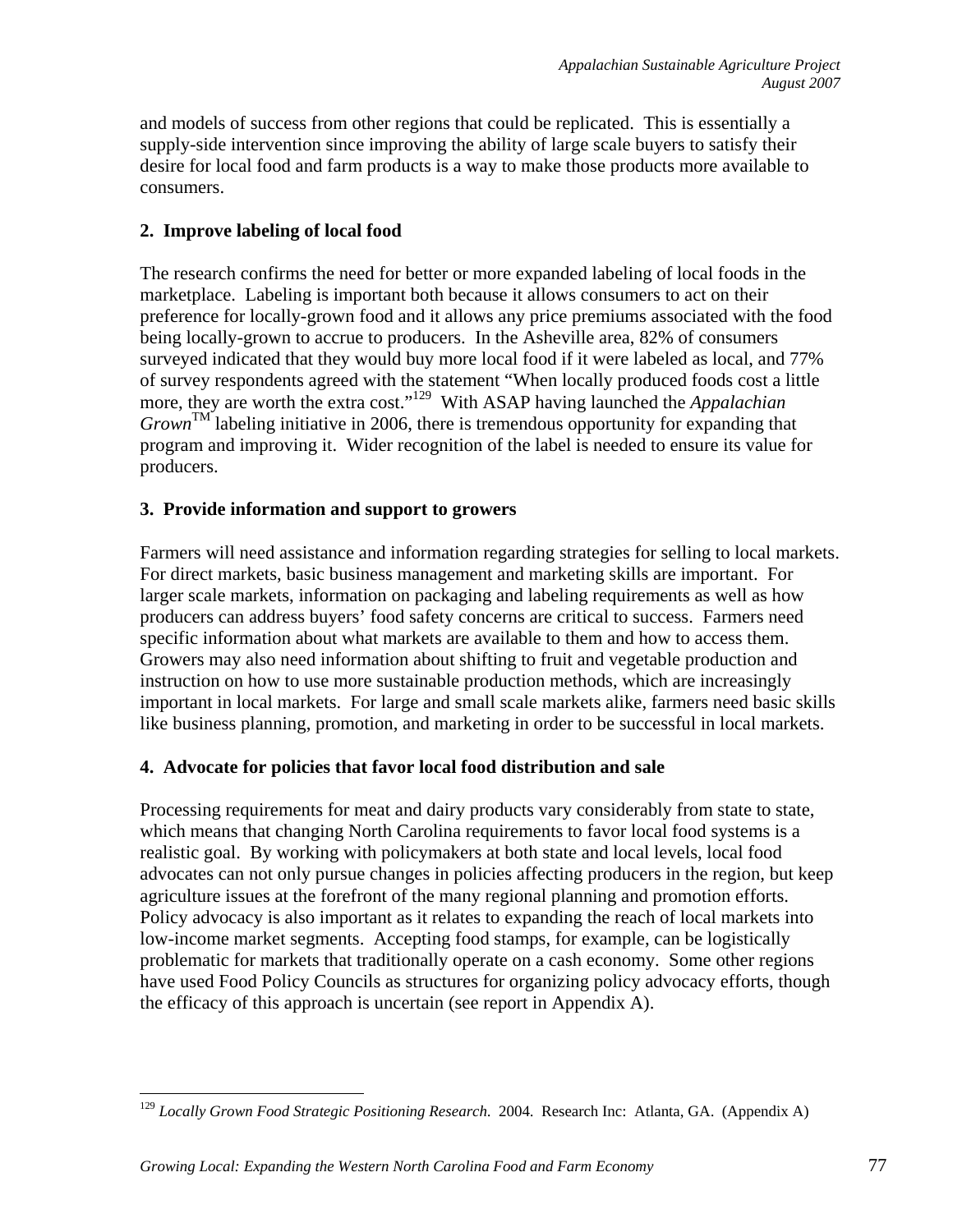# **5. Help maintain working farmland in the region**

Based on a combination of issues such as the advancing age of farmers, high development pressure and unmet demand for local food and farm products, there is a need for programs and policies to help maintain working farmland in the region. This can be accomplished through initiatives such as farmer transition programs, farmland preservation activities and other strategies affecting land use. Unrelated to land use but still closely related to the ability of the region's farms to continue and/or expand food production are programs and policies affecting seasonal farm labor. With many individual farm support agencies already working on these issues, this recommendation is as much about achieving a high level of coordination and collaboration among existing agencies as it is about developing any new action steps.

# **6. Identify points of intervention in food distribution and infrastructure systems**

Infrastructure interventions include mostly practical steps designed to make it easier for local producers to sell their goods to local markets. They can involve adapting existing components of the food distribution system to accommodate local or establishing new facilities for local processing in the region. Based on a thorough review of food procurement and distribution systems in the region, interventions with good potential include:  $130$ 

- Backhauling a practice where self-distributing retailers pick up produce from farmers on return trips to a centralized warehouse for further distribution to individual store locations;
- Pooling of production through farmer cooperatives or through locally-based packing houses and distributors who collectively handle items from multiple producers;
- Developing the capacity of the Western North Carolina Farmers' Market;
- Expanding local food distribution through direct marketing channels; and
- Building regional processing capabilities.

1

# **7. Expand public education and awareness about local food**

Strong demand for locally-grown food and farm products confirms that what ASAP and others have been doing to build public awareness and support for local food is working. In that sense, the research represents a mandate to continue those activities. In particular, the media messages, the promotional efforts, the general public education and outreach should be continued. It may be appropriate to add new messages to the public education campaign to counter identified barriers. Examples include information about how to eat a more seasonal diet or how to recognize local food in the marketplace. Consumers could also be encouraged to make preferences for processed local farm products as processing infrastructure becomes more available to local producers. In responding to price as a substantial barrier in consumer markets it may be useful to expand consumer education on more general topics such as how the food system works and how that system influences food prices and farmer incomes.

<sup>130</sup> *The Infrastructure of Food Procurement and Distribution: Implications for Farmers in Western North Carolina.* 2007. Appalachian Sustainable Agriculture Project: Asheville, NC. (Appendix A)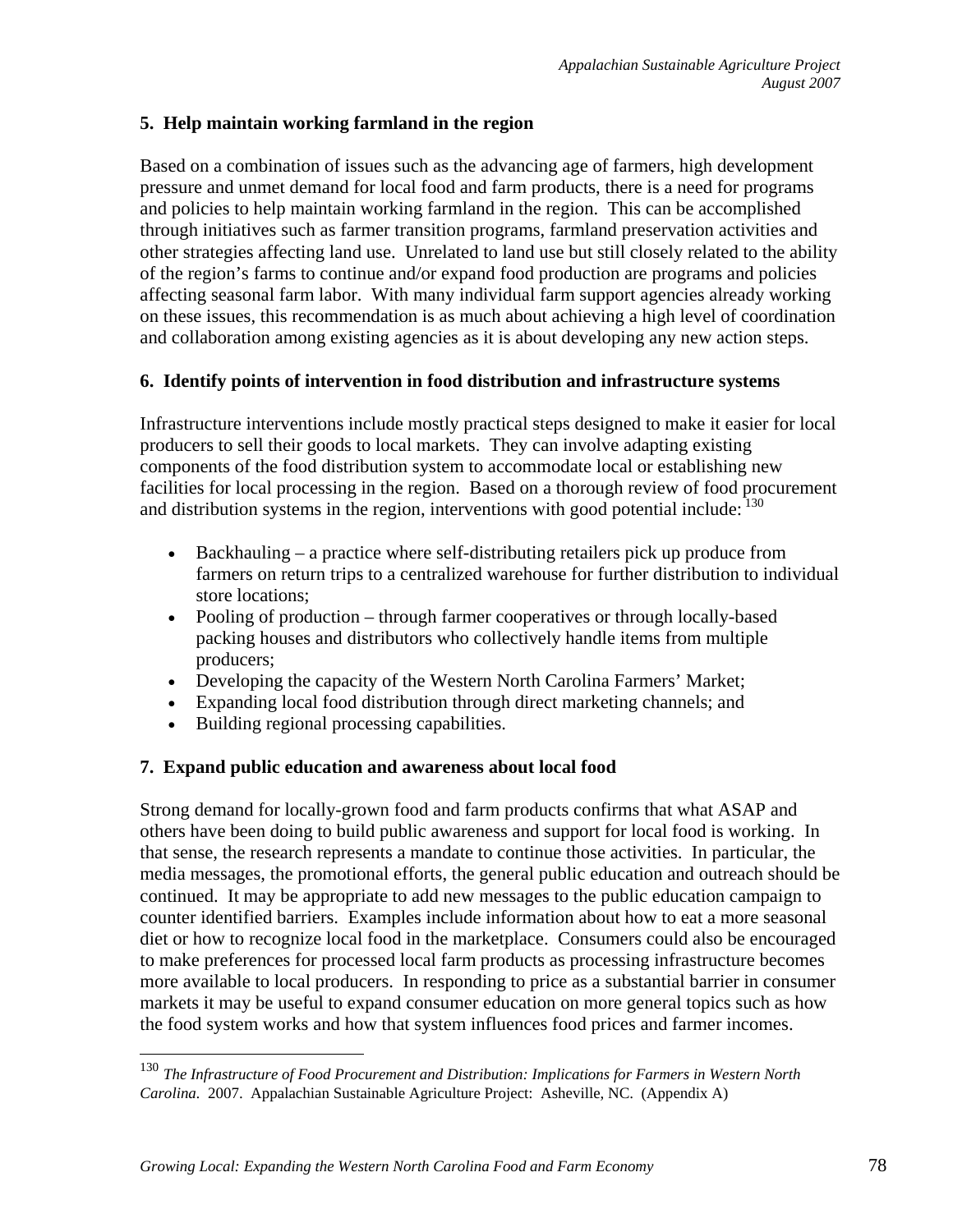# **8. Expand the Local Food Campaign more fully throughout the region**

Historically, Campaign activities have been concentrated in Asheville and surrounding counties based on its position as the hub of economic activity and population density in the region. Nevertheless, there are many more farms in outlying areas. Expanding opportunities for farmers in the region to sell their goods locally could mean opening new tailgate markets in counties where there are few. It could also involve expanding the Mountain Tailgate Marketing Association (MTMA) or establishing similar organizations throughout the region. As far as consumer outreach is concerned, different methods for reaching rural communities may be necessary.

## **9. Integrate efforts to promote agriculture with efforts to promote tourism**

Tourism and agriculture are two of the largest industries in the region that – except in the case of on-farm agritourism – operate more or less independent of each other. This is despite the fact that farms occupy one-third of the privately-owned land in WNC and are therefore a key part of the region's scenic landscape. There are opportunities for both industries to benefit from working together to promote food and farm tourism in the region. A framework for this type of collaboration exists in the region's designation as a national heritage area. Established by Congress in 2003, the Blue Ridge National Heritage Area includes agriculture as one of five focus areas.

There may also be a need for expanded or different tailgate market promotion among tourists. There is evidence that tourists are interested in the experience of shopping at farmer's markets. The WNC Farmers' Market is one of the top tourist destinations in the region. Yet tourists currently represent a very small percentage of tailgate market shoppers.

The Asheville City Market, scheduled to open in Spring of 2008, is expected to be a destination point for locals and visitors and represents at least one step towards expanding tailgate market sales among tourists. Increasing the variety and quantity of processed farm products for direct sale is another way to include tourists in the Local Food Campaign.

# **10. Expand direct market channels**

The potential for expanded sales through farmers markets lies in increasing the number and location of markets in addition to continuing the market promotional activities that have been so effective. Expanding tailgate market sales also means offering training, workshops and other resource materials for farmers interested in selling at the markets. Community Supported Agriculture programs also hold good potential for expansion in the region.

#### **11. Strengthen partnerships among regional organizations**

No one organization can do all of this work alone. New partnerships need to be formed, relationships expanded, and roles clarified in order to move towards a network of successful local food systems within the region. The agenda is large and broad, probably more than any one organization can handle effectively.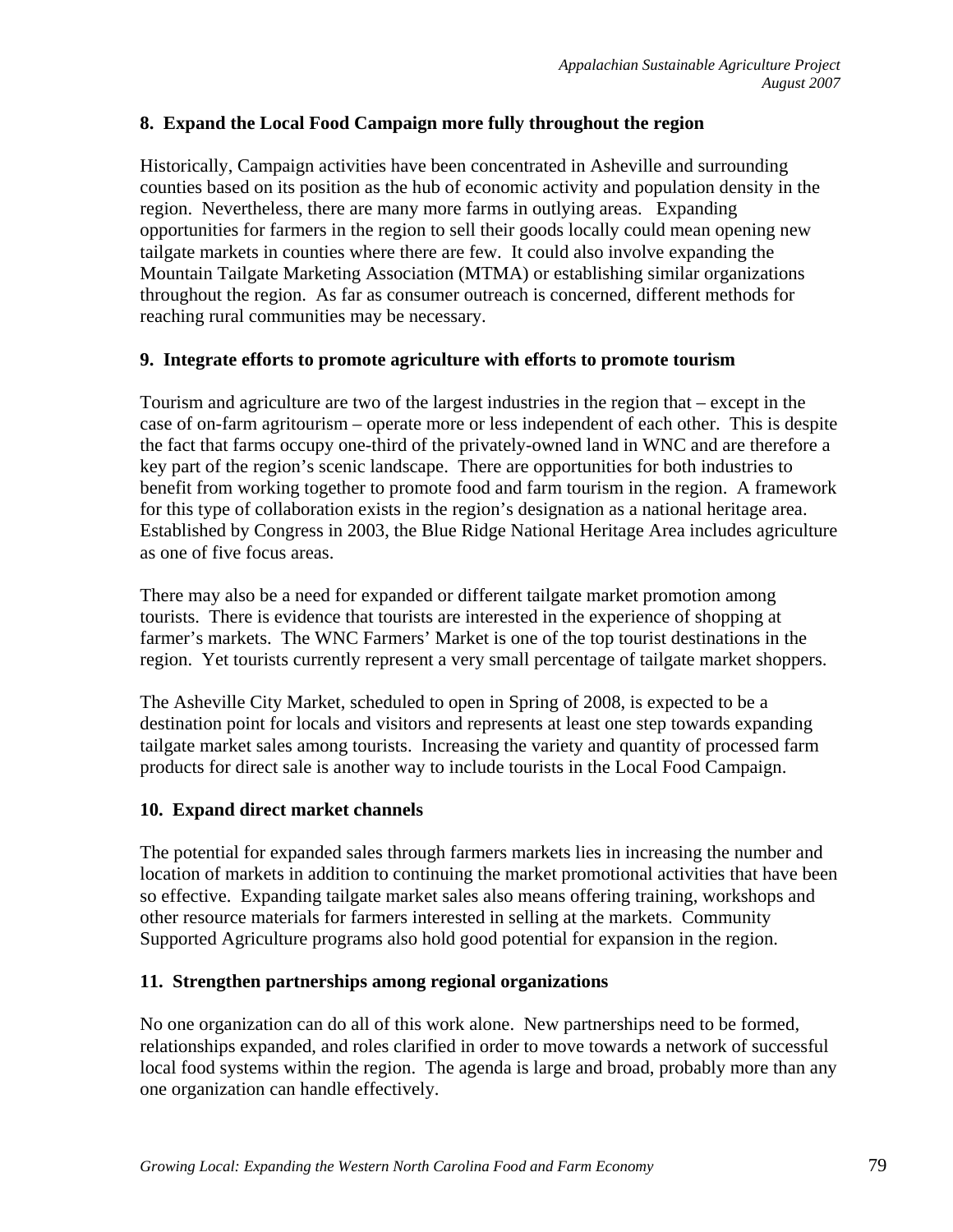From the survey of organizations working to expand the local food system in the Southern Appalachian region, every single one said they would like to be part of a group working to share best practices and lessons learned. Among NCCE agents surveyed, more than half of the agents gave suggestions for how NCCE and ASAP could work together more effectively on issues related to regional producers' ability to sell farm products to local markets. Clearly there is strong momentum for collaboration and cooperation in the region.

Outside of agriculture, there are other groups where partnerships are critical for advancing the local food agenda. By working with farmworker support agencies, for example, ASAP and others involved in local food issues can help ensure the long-term success of the industry. Partnerships with food security organizations can help accomplish some of the basic objectives of local food organizations – to ensure a consistent supply of fresh, nutritious food to all the region's residents, for example. Finally, partnerships with governmental organizations can facilitate the policy advocacy process and help local food advocates realize some successes in shaping legislation to promote and expand local sales of local farm products.

## **12. Conduct additional research in identified areas**

As is always the case with a research project of this magnitude, there are areas where additional research is needed. The research needed to advance the local food system includes examining efforts by groups in other regions to expand their local food systems. There is a lot to learn from those groups about food purchasing preferences and priorities for different types of buyers. There are examples of effective educational messages and models of success for incorporating local food into hospitals or schools, for example.

There are also some research tasks uncovered from this research which are particular to this region. For example, the report suggests it could be useful to more fully explore the potential of local markets for nursery crops; to examine the role of processing in expanding the local food system; to clarify the extent to which development pressures threaten the region's farmland; and to explore the full effects of the tobacco buyout on regional farmers. University-based research investigating additional options for season extension in the region might also be useful.

Finally, research evaluating the effectiveness of local food system interventions is needed. Documenting the success of programs and activities can significantly influence future funding streams and help determine the most appropriate use of resources.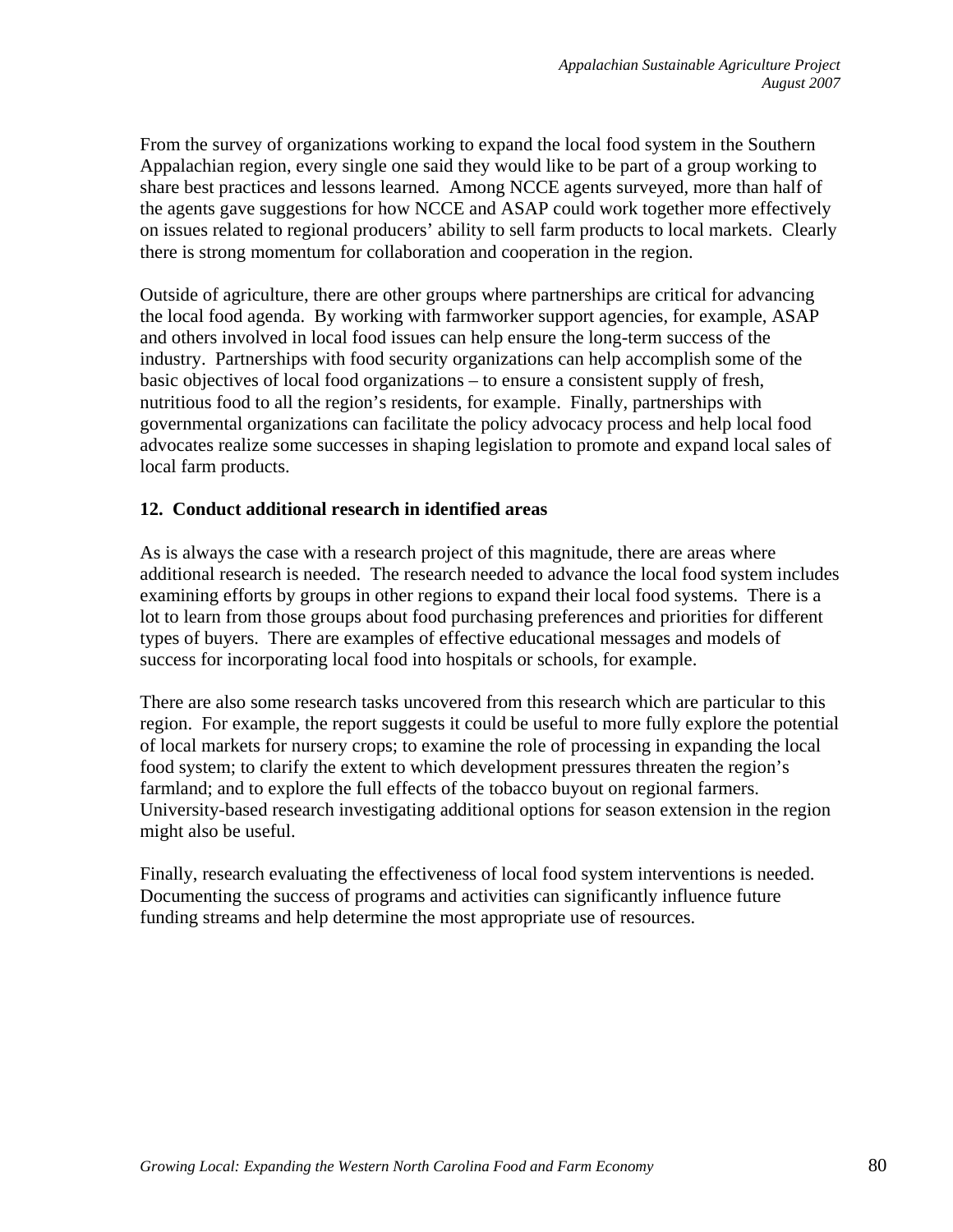# Chapter 2. Conclusions

This collection of surveys, government statistics and other research provides a baseline of information about the Western North Carolina food and farm economy. The report also calculates potential spending on local food at future intervals and in so doing quantifies the vision for a strong local food system. It can be a valuable tool for planning and monitoring change over time.

What is evident from the research is that there are areas where ASAP's Local Food Campaign is working well and should be continued and there are other areas where expansion of the Campaign is appropriate. There are also opportunities to broaden the agenda and begin new work. Partly this reflects the fact that as the local food system in the region has moved well beyond direct markets, new issues and challenges have emerged.

In large measure, those new challenges involve the area between demand and supply, which has been generally termed "infrastructure." Beyond physical types of infrastructure there are opportunities to expand local markets for local farm products by altering food distribution systems and identifying ways that local producers can tap into existing supply chains for retailers and other foodservice establishments in the region. Even as infrastructure improvements are being made and efforts to increase demand are continued, it is appropriate to consider building the supply of fruits, vegetables, and other foods for sale to local markets.

While a strong local food system has potential health, environmental and other benefits for the region's residents, it is fundamentally a way to sustain and strengthen farms and farming. The farm sector is a substantial contributor to the region's overall economy and a significant driver of tourism through its contribution to the region's natural beauty and scenic landscape. A strong local food system, then, is a powerful economic development tool with the potential to make the region a better place to live and work.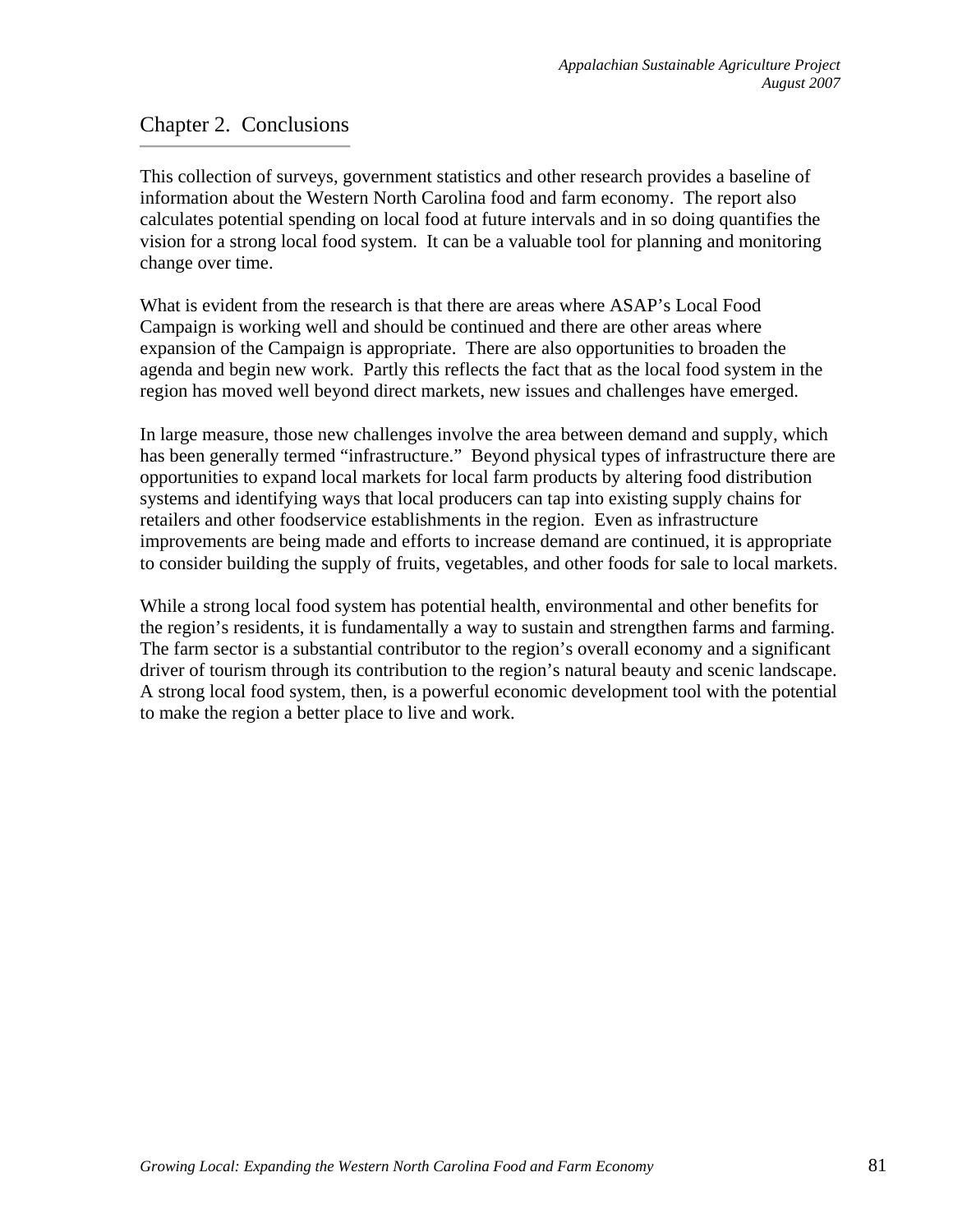# APPENDIX A: Research

The report *Growing Local: Expanding the Western North Carolina Food and Farm Economy* is based on analysis of primary and secondary data as well as results from a series of surveys commissioned by ASAP and carried out between 2000 and 2006. Data from each survey are analyzed independently, with major findings subsequently integrated and used as the basis for this report. A total of twenty distinct *Research Reports* are included in this Appendix following a brief description of the survey methodology in Table 18 below.

| <b>Table 18: Research Reports</b>                                                                          |                 |                                                                                                                                                                                                                                                                                                                                                                                                                                                                                                              |  |  |
|------------------------------------------------------------------------------------------------------------|-----------------|--------------------------------------------------------------------------------------------------------------------------------------------------------------------------------------------------------------------------------------------------------------------------------------------------------------------------------------------------------------------------------------------------------------------------------------------------------------------------------------------------------------|--|--|
| <b>Title</b>                                                                                               | <b>Pages</b>    | Methodology                                                                                                                                                                                                                                                                                                                                                                                                                                                                                                  |  |  |
| Locally-grown Foods<br><b>Strategic Positioning</b><br>Research                                            | $4A -$<br>54A   | A phone survey to 300 randomly selected consumers in<br>Buncombe, Madison and Henderson counties conducted<br>in 2000 and repeated in 2004 with slight modifications<br>to some questions. Surveys were completed with<br>consumers over 18 years of age who reported that they<br>do the majority of grocery shopping for their<br>households.                                                                                                                                                              |  |  |
| <b>Western North Carolina</b><br>Food and Farm Economy:<br>Highlights of a Data<br>Compilation             | $55A -$<br>62A  | This compilation includes selected data items from the<br>USDA Census of Agriculture for the 23 counties of<br>western North Carolina, as well as information showing<br>estimated fruit and vegetable consumption in the region.                                                                                                                                                                                                                                                                            |  |  |
| A Market Analysis of<br>Tailgate Farmers'<br>Markets of Buncombe and<br><b>Madison Counties</b>            | $63A -$<br>86A  | Face-to-face interviews were conducted with 694<br>shoppers at six tailgate markets in the summers of 2003<br>and 2004. An additional 732 rapid-response "dot<br>surveys" were completed in 2003, in which shoppers<br>were asked to indicate their answers to 5 questions by<br>placing a dot on a poster listing possible answers to the<br>questions. Customer counts were also conducted to<br>determine an estimate of the number of shoppers present<br>at the markets on the days of data collection. |  |  |
| Results from a Survey of<br>Farmers' Tailgate Market<br>Vendors in Buncombe and<br><b>Madison Counties</b> | $87A -$<br>92A  | Written questionnaires were completed anonymously by<br>61 vendors representing eight tailgate markets in<br>Buncombe and Madison Counties during the summer of<br>2003.                                                                                                                                                                                                                                                                                                                                     |  |  |
| <b>Community Supported</b><br>Agriculture in the French<br><b>Broad River Basin</b>                        | $93A -$<br>97A  | In 2004, an email questionnaire was sent to 17 CSA<br>farms listed in ASAP's Local Food Guide that year. 12<br>farms completed the survey, for a response rate of 71%.                                                                                                                                                                                                                                                                                                                                       |  |  |
| Results from a WNC<br>Farm-to-College Survey                                                               | $98A -$<br>102A | Phone interviews were completed with Foodservice<br>Directors at 15 of 17 (88%) colleges and universities in<br>western North Carolina. The interviews were<br>completed during the 2004-2005 and 2005-2006<br>academic years.                                                                                                                                                                                                                                                                               |  |  |

*Growing Local: Expanding the Western North Carolina Food and Farm Economy*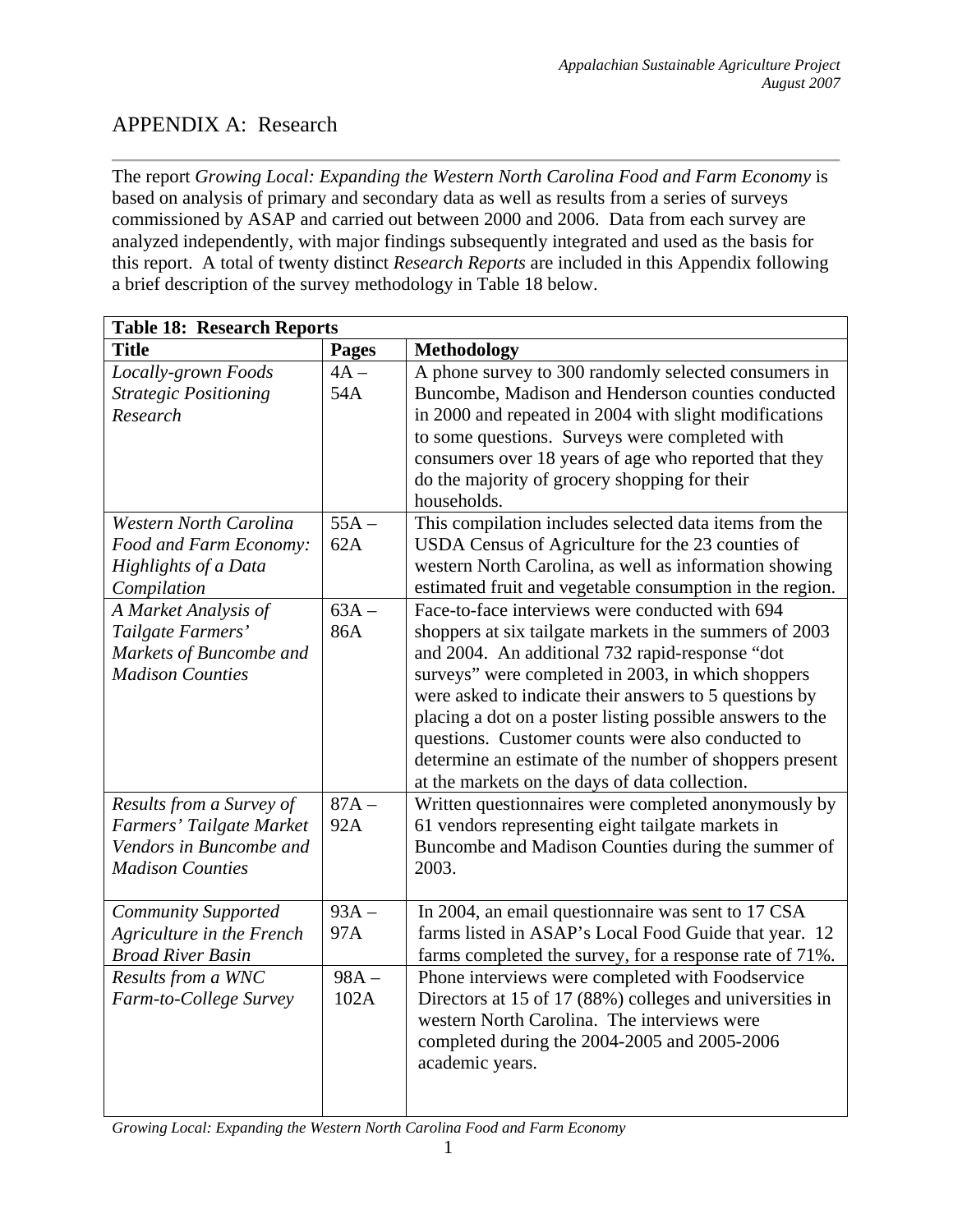| Summer Camps as a               | $103A -$             | An online survey was distributed to 49 summer camps       |
|---------------------------------|----------------------|-----------------------------------------------------------|
| <b>Potential Market Channel</b> | 106A                 | in WNC in the Spring of 2006. Representatives from 23     |
| for Locally-grown Food in       |                      | camps completed the survey for a response rate of 47%.    |
| <b>Western North Carolina</b>   |                      |                                                           |
| Defining Success in the         | $107A -$             | In-depth interviews were conducted with Child             |
| Farm-to-School Arena            | 112A                 | Nutrition Directors in five public school districts in    |
|                                 |                      | WNC in January of 2006. A written questionnaire was       |
|                                 |                      | mailed to the remaining 19 Child Nutrition Directors      |
|                                 |                      | representing public school districts in the region.       |
|                                 |                      | Interview and/or questionnaire data was collected from    |
|                                 |                      | 19 (79%) of the districts.                                |
| Restaurants as a Market         | $\overline{1}$ 13A – | This report uses data from the 2002 US Economic           |
| Channel for Locally-            | 116A                 | Census to project the potential for locally-grown food    |
| grown Food in Western           |                      | purchases by full-service restaurants in WNC.             |
| North Carolina                  |                      |                                                           |
| Local Food Purchasing by        | $117A -$             | This report presents data from two surveys:               |
| <b>Highly Motivated</b>         | 122A                 | 1) In response to a link posted on ASAP's website, an     |
| <b>Businesses</b> and           |                      | online survey of consumers with high interest in local    |
| Consumers in Western            |                      | food was completed by 87 consumers over a three week      |
| North Carolina                  |                      | period during the fall of 2006.                           |
|                                 |                      | 2) A written questionnaire was mailed to 102              |
|                                 |                      | organizations with established high interest in buying    |
|                                 |                      | locally-grown food in the fall of 2006. A total of 40     |
|                                 |                      | were completed for a response rate of 39%.                |
| A Survey of Licensed            | $123A -$             | A written questionnaire was mailed to 68 dairy farms in   |
| Dairies in Western North        | 126A                 | WNC during the fall of 2006. A total of 27                |
| Carolina                        |                      | questionnaires were returned, for a response rate of      |
|                                 |                      | 40%.                                                      |
| The Value of Appalachian        | $127A -$             | A written questionnaire was mailed to 469 nursery         |
| $Grown^{TM}$ labeling for       | 131A                 | growers (not including Christmas tree growers) in WNC     |
| Nursery Growers in              |                      | during the summer of 2006. A total of 109 surveys were    |
| <b>Western North Carolina</b>   |                      | returned, for a response rate of 23%.                     |
| A Survey of Local Food          | $132A -$             | Phase I of this research, completed during 2004,          |
| Activities in the Southern      | 146A                 | involved an email survey of Agricultural Extension        |
| Appalachian Region              |                      | agents and selected non-profit organizations in 100       |
|                                 |                      | counties of Southern Appalachia. The purpose of this      |
|                                 |                      | initial survey was to gather information about local food |
|                                 |                      | campaigns and activities in the region. Seventeen         |
|                                 |                      | responses naming dozens of organizations were             |
|                                 |                      | received.                                                 |
|                                 |                      |                                                           |
|                                 |                      | Phase II of the research involved in-depth interviews of  |
|                                 |                      | 22 Program Directors of non-profit and academic           |
|                                 |                      | groups working on local food system issues in the         |
|                                 |                      | Southern Appalachian region. The in-depth interviews      |
|                                 |                      | were conducted during 2006.                               |

*Growing Local: Expanding the Western North Carolina Food and Farm Economy*